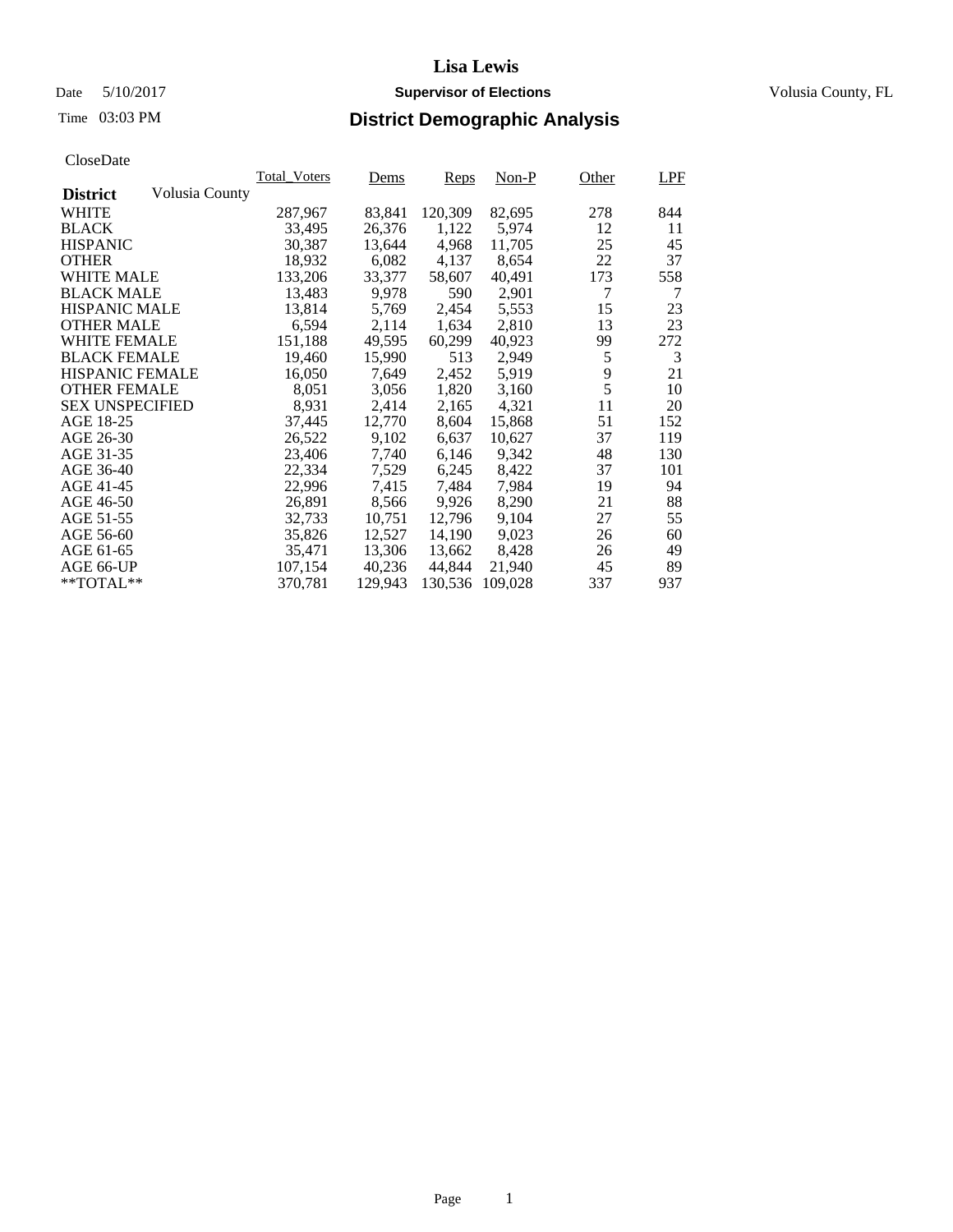# Date 5/10/2017 **Supervisor of Elections Supervisor of Elections** Volusia County, FL

# Time 03:03 PM **District Demographic Analysis**

|                                              | <b>Total Voters</b> | Dems   | Reps   | Non-P  | Other          | <b>LPF</b> |
|----------------------------------------------|---------------------|--------|--------|--------|----------------|------------|
| County Council District 1<br><b>District</b> |                     |        |        |        |                |            |
| WHITE                                        | 57,269              | 16,147 | 25,384 | 15,497 | 54             | 187        |
| <b>BLACK</b>                                 | 5,310               | 4,241  | 169    | 897    | 3              | $\theta$   |
| <b>HISPANIC</b>                              | 6,175               | 2,641  | 1,042  | 2,478  | 4              | 10         |
| <b>OTHER</b>                                 | 3,506               | 1,103  | 842    | 1,549  | 5              | 7          |
| WHITE MALE                                   | 26,045              | 6,264  | 12,101 | 7,521  | 30             | 129        |
| <b>BLACK MALE</b>                            | 2,088               | 1,580  | 75     | 431    | 2              | $\theta$   |
| <b>HISPANIC MALE</b>                         | 2,631               | 1,053  | 506    | 1,065  | 3              | 4          |
| <b>OTHER MALE</b>                            | 1,195               | 376    | 318    | 493    | 3              | 5          |
| WHITE FEMALE                                 | 30,552              | 9,730  | 13,001 | 7,743  | 22             | 56         |
| <b>BLACK FEMALE</b>                          | 3,140               | 2,606  | 87     | 446    | 1              | $\Omega$   |
| <b>HISPANIC FEMALE</b>                       | 3,425               | 1,528  | 524    | 1,367  | 0              | 6          |
| <b>OTHER FEMALE</b>                          | 1,462               | 536    | 357    | 567    | 1              | 1          |
| <b>SEX UNSPECIFIED</b>                       | 1,721               | 459    | 467    | 788    | 4              | 3          |
| AGE 18-25                                    | 7,234               | 2,148  | 1,894  | 3,148  | 14             | 30         |
| AGE 26-30                                    | 4,967               | 1,533  | 1,380  | 2,025  | 5              | 24         |
| AGE 31-35                                    | 4,530               | 1,354  | 1,350  | 1,785  | 9              | 32         |
| AGE 36-40                                    | 4,513               | 1,424  | 1,445  | 1,609  | 9              | 26         |
| AGE 41-45                                    | 4,483               | 1,353  | 1,572  | 1,533  | 4              | 21         |
| AGE 46-50                                    | 5,205               | 1,606  | 2,062  | 1,515  | 4              | 18         |
| AGE 51-55                                    | 6,306               | 1,963  | 2,674  | 1,658  | $\overline{c}$ | 9          |
| AGE 56-60                                    | 6,739               | 2,268  | 2,881  | 1,576  | $\overline{c}$ | 12         |
| AGE 61-65                                    | 6,698               | 2,456  | 2,741  | 1,490  | 5              | 6          |
| AGE 66-UP                                    | 21,585              | 8,027  | 9,438  | 4,082  | 12             | 26         |
| $*$ $TOTAL**$                                | 72,260              | 24,132 | 27,437 | 20,421 | 66             | 204        |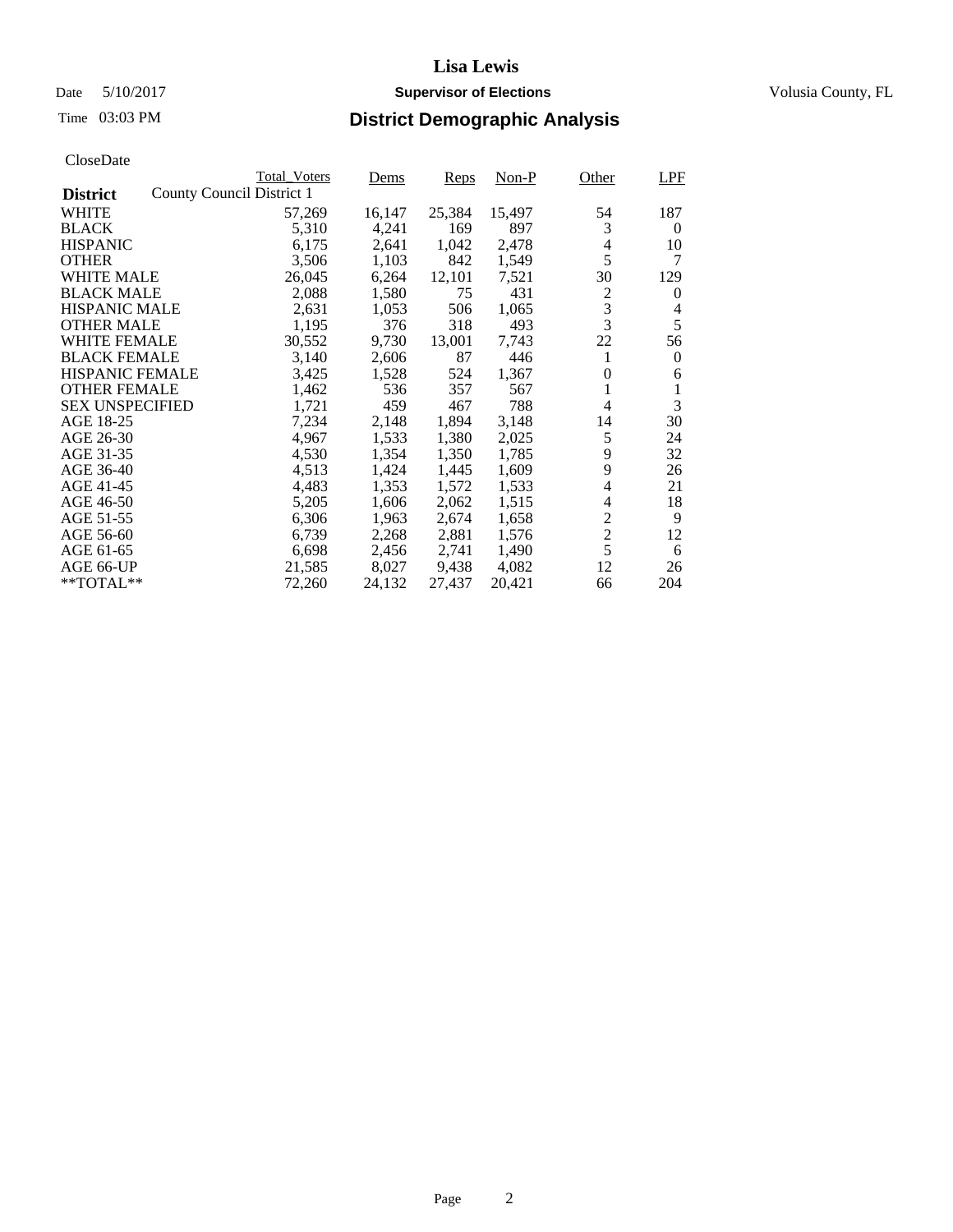# Date 5/10/2017 **Supervisor of Elections Supervisor of Elections** Volusia County, FL

| CloseDate |
|-----------|
|-----------|

|                        |                           | <b>Total Voters</b> | Dems   | Reps   | Non-P  | Other          | LPF            |
|------------------------|---------------------------|---------------------|--------|--------|--------|----------------|----------------|
| <b>District</b>        | County Council District 2 |                     |        |        |        |                |                |
| <b>WHITE</b>           |                           | 55,729              | 17,111 | 21,938 | 16,439 | 68             | 173            |
| <b>BLACK</b>           |                           | 12,713              | 10,231 | 350    | 2,124  | 4              | $\overline{4}$ |
| <b>HISPANIC</b>        |                           | 2,610               | 1,093  | 521    | 985    | 5              | 6              |
| <b>OTHER</b>           |                           | 4,339               | 1,518  | 787    | 2,020  | 4              | 10             |
| <b>WHITE MALE</b>      |                           | 26,074              | 6,913  | 10,876 | 8,119  | 47             | 119            |
| <b>BLACK MALE</b>      |                           | 4,932               | 3,772  | 179    | 977    | 3              | 1              |
| <b>HISPANIC MALE</b>   |                           | 1,183               | 442    | 251    | 484    | 3              | 3              |
| <b>OTHER MALE</b>      |                           | 1,510               | 514    | 335    | 654    | $\overline{2}$ | 5              |
| <b>WHITE FEMALE</b>    |                           | 28,948              | 10,004 | 10,812 | 8,064  | 18             | 50             |
| <b>BLACK FEMALE</b>    |                           | 7,526               | 6,265  | 167    | 1,091  | 1              | $\frac{2}{3}$  |
| <b>HISPANIC FEMALE</b> |                           | 1,362               | 623    | 262    | 472    | $\overline{2}$ |                |
| <b>OTHER FEMALE</b>    |                           | 1,872               | 773    | 339    | 755    | $\mathbf{1}$   | $\overline{4}$ |
| <b>SEX UNSPECIFIED</b> |                           | 1,984               | 647    | 375    | 952    | 4              | 6              |
| AGE 18-25              |                           | 9,182               | 4,317  | 1,505  | 3,307  | 14             | 39             |
| AGE 26-30              |                           | 6,009               | 2,492  | 1,255  | 2,226  | 13             | 23             |
| AGE 31-35              |                           | 4,701               | 1,830  | 1,070  | 1,764  | 14             | 23             |
| AGE 36-40              |                           | 4,065               | 1,615  | 958    | 1,468  | 4              | 20             |
| AGE 41-45              |                           | 3,893               | 1,449  | 1,132  | 1,292  | 4              | 16             |
| AGE 46-50              |                           | 4,772               | 1,749  | 1,533  | 1,471  | $\overline{c}$ | 17             |
| AGE 51-55              |                           | 6,120               | 2,326  | 2,072  | 1,706  | 5              | 11             |
| AGE 56-60              |                           | 6,948               | 2,708  | 2,475  | 1,740  | 10             | 15             |
| AGE 61-65              |                           | 7,110               | 2,784  | 2,580  | 1,729  | 6              | 11             |
| AGE 66-UP              |                           | 22,591              | 8,683  | 9,016  | 4,865  | 9              | 18             |
| **TOTAL**              |                           | 75,391              | 29,953 | 23,596 | 21,568 | 81             | 193            |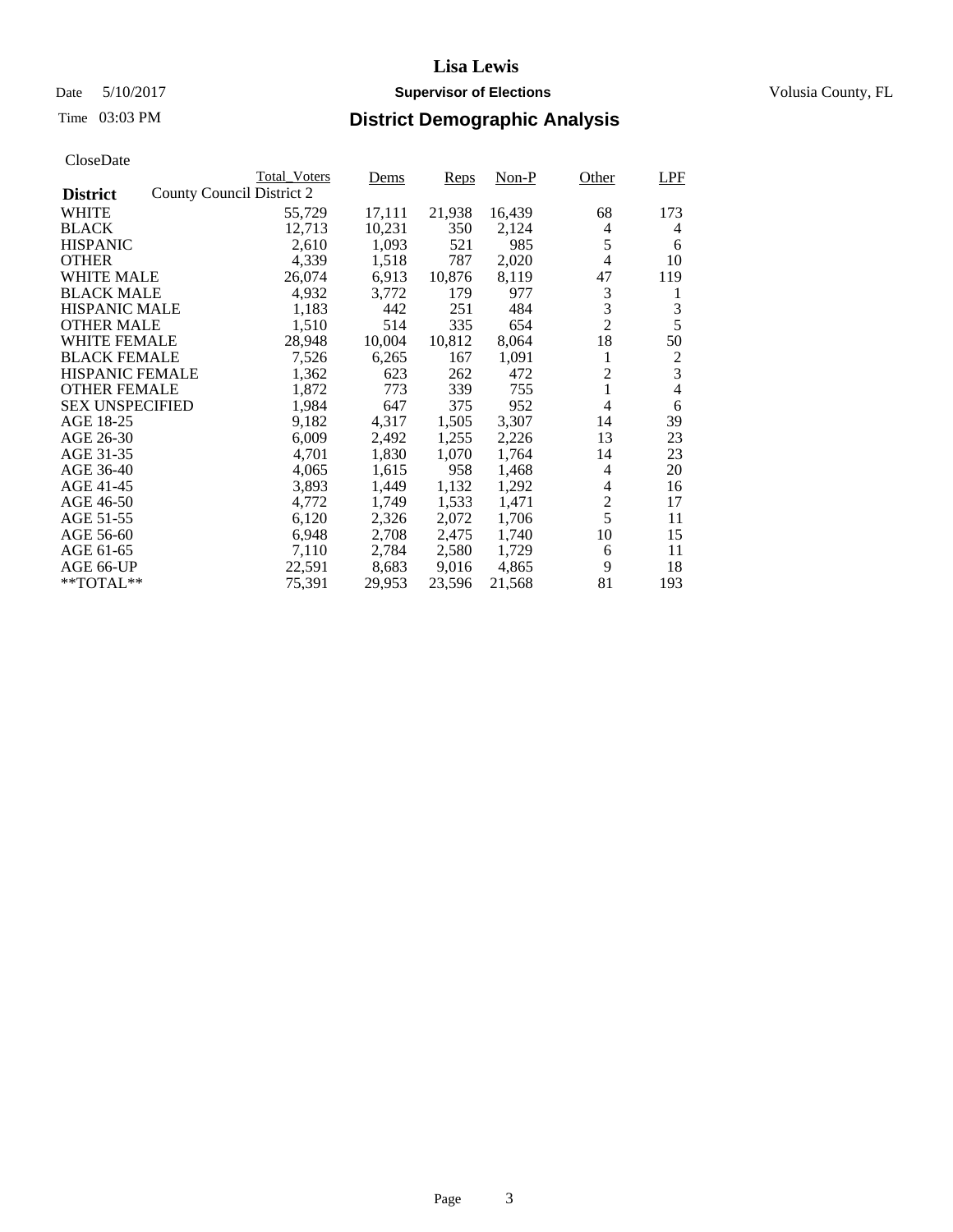# Date 5/10/2017 **Supervisor of Elections Supervisor of Elections** Volusia County, FL

| CloseDate |
|-----------|
|-----------|

|                        |                           | <b>Total Voters</b> | Dems   | Reps   | Non-P  | Other            | LPF            |
|------------------------|---------------------------|---------------------|--------|--------|--------|------------------|----------------|
| <b>District</b>        | County Council District 3 |                     |        |        |        |                  |                |
| <b>WHITE</b>           |                           | 71,113              | 20,543 | 30,190 | 20,137 | 59               | 184            |
| <b>BLACK</b>           |                           | 2,135               | 1,676  | 87     | 369    | 0                | 3              |
| <b>HISPANIC</b>        |                           | 1,673               | 611    | 413    | 641    | 4                | 4              |
| <b>OTHER</b>           |                           | 3,040               | 870    | 783    | 1,376  | 4                | 7              |
| <b>WHITE MALE</b>      |                           | 32,955              | 8,207  | 14,781 | 9,822  | 33               | 112            |
| <b>BLACK MALE</b>      |                           | 946                 | 687    | 48     | 208    | $\mathbf{0}$     | 3              |
| <b>HISPANIC MALE</b>   |                           | 740                 | 249    | 179    | 308    | $\overline{c}$   | $\overline{2}$ |
| <b>OTHER MALE</b>      |                           | 1,082               | 309    | 321    | 445    | $\overline{3}$   | $\overline{4}$ |
| <b>WHITE FEMALE</b>    |                           | 37,316              | 12,127 | 15,073 | 10,023 | 25               | 68             |
| <b>BLACK FEMALE</b>    |                           | 1,162               | 967    | 39     | 156    | $\boldsymbol{0}$ | $\theta$       |
| HISPANIC FEMALE        |                           | 900                 | 352    | 223    | 321    | $\overline{2}$   | 2              |
| <b>OTHER FEMALE</b>    |                           | 1,267               | 443    | 346    | 474    | 1                | $\overline{3}$ |
| <b>SEX UNSPECIFIED</b> |                           | 1,592               | 359    | 463    | 765    | 1                | $\overline{4}$ |
| AGE 18-25              |                           | 6,103               | 1,558  | 1,817  | 2,691  | 6                | 31             |
| AGE 26-30              |                           | 4,430               | 1,247  | 1,301  | 1,850  | 6                | 26             |
| AGE 31-35              |                           | 4,117               | 1,162  | 1,245  | 1,675  | 10               | 25             |
| AGE 36-40              |                           | 4,235               | 1,140  | 1,394  | 1,675  | 6                | 20             |
| AGE 41-45              |                           | 4,692               | 1,239  | 1,764  | 1,660  | 5                | 24             |
| AGE 46-50              |                           | 5,567               | 1,437  | 2,385  | 1,731  | 4                | 10             |
| AGE 51-55              |                           | 6,932               | 1,917  | 3,088  | 1,904  | $\,8\,$          | 15             |
| AGE 56-60              |                           | 7,934               | 2,441  | 3,462  | 2,012  | 3                | 16             |
| AGE 61-65              |                           | 8,440               | 2,963  | 3,490  | 1,965  | 10               | 12             |
| AGE 66-UP              |                           | 25,510              | 8,595  | 11,527 | 5,360  | 9                | 19             |
| $*$ TOTAL $**$         |                           | 77,961              | 23,700 | 31,473 | 22,523 | 67               | 198            |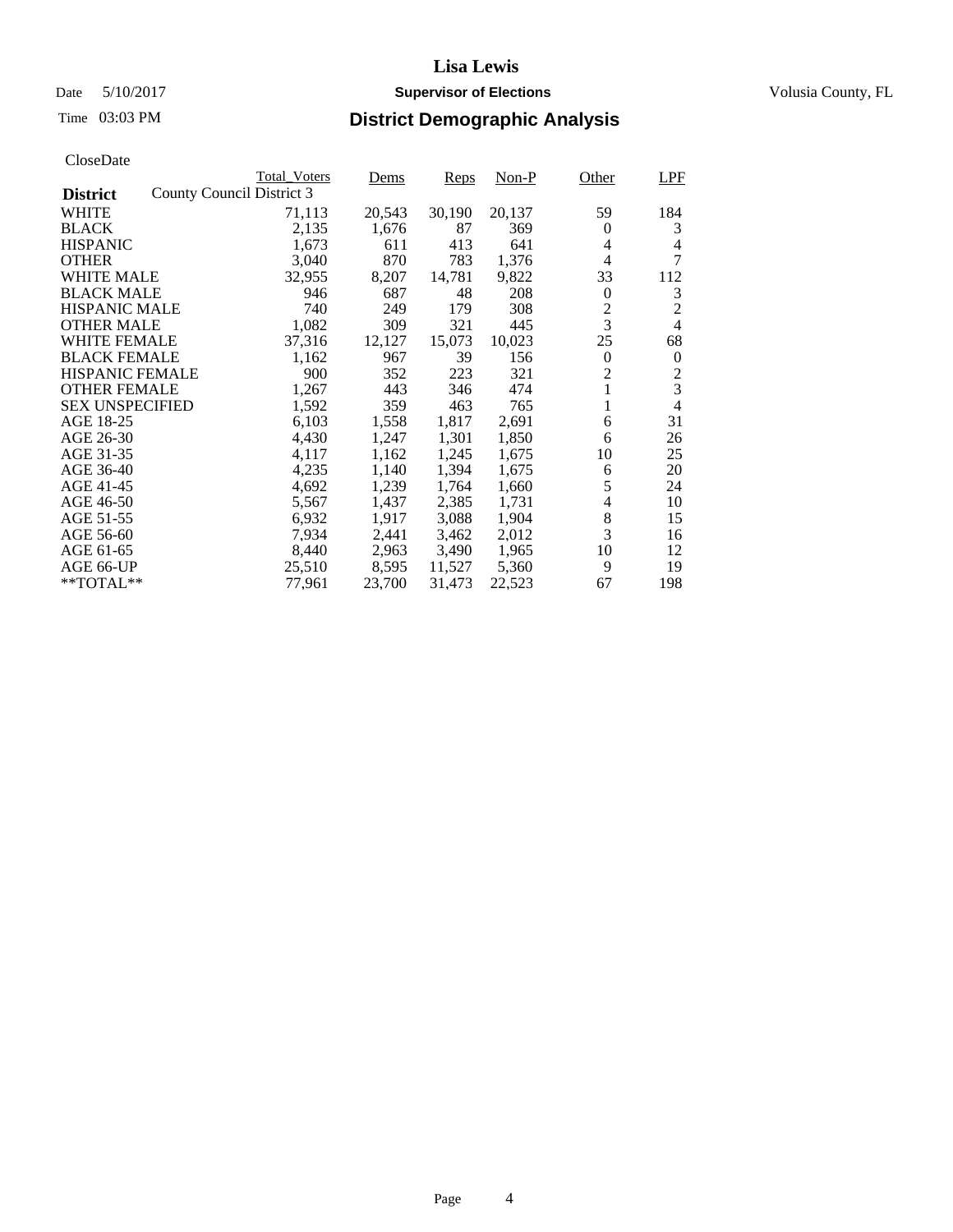# Date 5/10/2017 **Supervisor of Elections Supervisor of Elections** Volusia County, FL

# Time 03:03 PM **District Demographic Analysis**

| CloseDate              |                           |                     |        |             |         |                |                |
|------------------------|---------------------------|---------------------|--------|-------------|---------|----------------|----------------|
|                        |                           | <b>Total Voters</b> | Dems   | <u>Reps</u> | $Non-P$ | Other          | <b>LPF</b>     |
| <b>District</b>        | County Council District 4 |                     |        |             |         |                |                |
| <b>WHITE</b>           |                           | 60,063              | 17,889 | 25,008      | 16,943  | 59             | 164            |
| <b>BLACK</b>           |                           | 7,044               | 5,571  | 224         | 1,246   | $\theta$       | 3              |
| <b>HISPANIC</b>        |                           | 2,239               | 914    | 498         | 816     | 5              | 6              |
| <b>OTHER</b>           |                           | 3,854               | 1,202  | 908         | 1,732   | 5              | 7              |
| WHITE MALE             |                           | 27,749              | 7,091  | 12,178      | 8,333   | 37             | 110            |
| <b>BLACK MALE</b>      |                           | 2,743               | 2,020  | 118         | 603     | $\theta$       | 2              |
| <b>HISPANIC MALE</b>   |                           | 1,016               | 362    | 251         | 395     | 3              | 5              |
| <b>OTHER MALE</b>      |                           | 1,387               | 434    | 345         | 600     | 4              | $\overline{4}$ |
| <b>WHITE FEMALE</b>    |                           | 31,595              | 10,646 | 12,543      | 8,331   | 22             | 53             |
| <b>BLACK FEMALE</b>    |                           | 4,198               | 3,476  | 101         | 620     | $\Omega$       | 1              |
| <b>HISPANIC FEMALE</b> |                           | 1,186               | 538    | 241         | 404     | $\overline{c}$ | 1              |
| <b>OTHER FEMALE</b>    |                           | 1,642               | 590    | 424         | 627     | $\overline{0}$ | 1              |
| <b>SEX UNSPECIFIED</b> |                           | 1,683               | 419    | 436         | 824     | 1              | 3              |
| AGE 18-25              |                           | 6,827               | 2,219  | 1,794       | 2,781   | 9              | 24             |
| AGE 26-30              |                           | 4,994               | 1,792  | 1,273       | 1,903   | 8              | 18             |
| AGE 31-35              |                           | 4,379               | 1,538  | 1,150       | 1,652   | 10             | 29             |
| AGE 36-40              |                           | 3,901               | 1,359  | 1,141       | 1,375   | 9              | 17             |
| AGE 41-45              |                           | 4,167               | 1,333  | 1,382       | 1,429   | 3              | 20             |
| AGE 46-50              |                           | 5,152               | 1,613  | 1,970       | 1,540   | 5              | 24             |
| AGE 51-55              |                           | 6,493               | 2,089  | 2,584       | 1,805   | 8              | 7              |
| AGE 56-60              |                           | 7,222               | 2,525  | 2,838       | 1,840   | 8              | 11             |
| AGE 61-65              |                           | 7,363               | 2,714  | 2,876       | 1,762   | 1              | 10             |
| AGE 66-UP              |                           | 22,701              | 8,394  | 9,629       | 4,650   | 8              | 20             |
| $**TOTAL**$            |                           | 73,200              | 25,576 | 26,638      | 20,737  | 69             | 180            |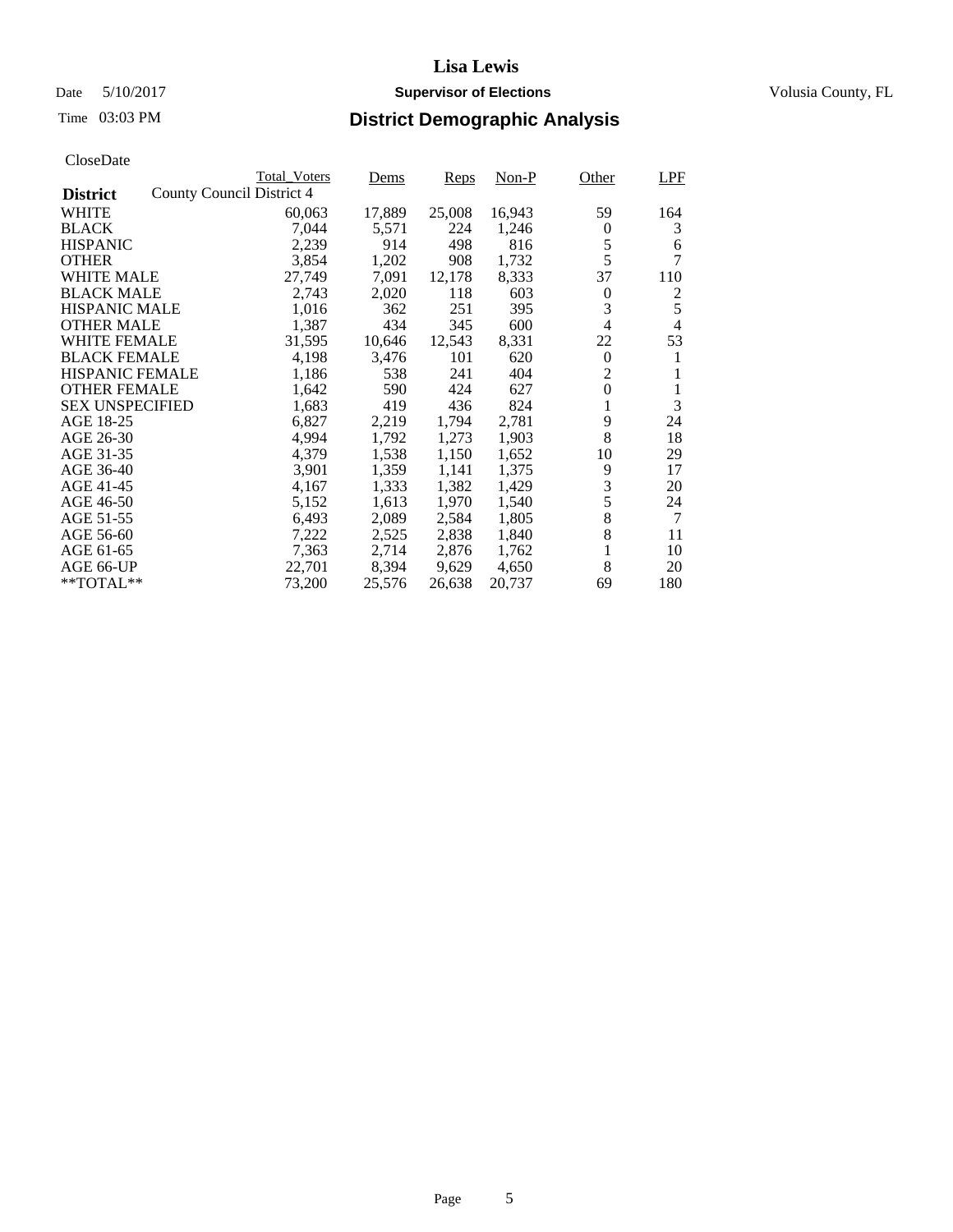# Date 5/10/2017 **Supervisor of Elections Supervisor of Elections** Volusia County, FL

|                        | <b>Total Voters</b>       | Dems   | Reps   | $Non-P$ | Other                    | LPF      |
|------------------------|---------------------------|--------|--------|---------|--------------------------|----------|
| <b>District</b>        | County Council District 5 |        |        |         |                          |          |
| <b>WHITE</b>           | 43,793                    | 12,151 | 17,789 | 13,679  | 38                       | 136      |
| <b>BLACK</b>           | 6,293                     | 4,657  | 292    | 1,338   | 5                        | 1        |
| <b>HISPANIC</b>        | 17,690                    | 8,385  | 2,494  | 6,785   | 7                        | 19       |
| <b>OTHER</b>           | 4,193                     | 1,389  | 817    | 1,977   | 4                        | 6        |
| <b>WHITE MALE</b>      | 20,383                    | 4,902  | 8,671  | 6,696   | 26                       | 88       |
| <b>BLACK MALE</b>      | 2,774                     | 1,919  | 170    | 682     | $\overline{c}$           | 1        |
| <b>HISPANIC MALE</b>   | 8,244                     | 3,663  | 1,267  | 3,301   | 4                        | 9        |
| <b>OTHER MALE</b>      | 1,420                     | 481    | 315    | 618     | $\mathbf{1}$             | 5        |
| <b>WHITE FEMALE</b>    | 22,777                    | 7,088  | 8,870  | 6,762   | 12                       | 45       |
| <b>BLACK FEMALE</b>    | 3,434                     | 2,676  | 119    | 636     | 3                        | $\theta$ |
| <b>HISPANIC FEMALE</b> | 9,177                     | 4,608  | 1,202  | 3,355   | 3                        | 9        |
| <b>OTHER FEMALE</b>    | 1,808                     | 714    | 354    | 737     | $\overline{c}$           |          |
| <b>SEX UNSPECIFIED</b> | 1,951                     | 530    | 424    | 992     | $\mathbf{1}$             | 4        |
| AGE 18-25              | 8,099                     | 2,528  | 1,594  | 3,941   | 8                        | 28       |
| AGE 26-30              | 6,122                     | 2,038  | 1,428  | 2,623   | 5                        | 28       |
| AGE 31-35              | 5,679                     | 1,856  | 1,331  | 2,466   | 5                        | 21       |
| AGE 36-40              | 5,620                     | 1,991  | 1,307  | 2,295   | 9                        | 18       |
| AGE 41-45              | 5,761                     | 2,041  | 1,634  | 2,070   | 3                        | 13       |
| AGE 46-50              | 6,195                     | 2,161  | 1,976  | 2,033   | 6                        | 19       |
| AGE 51-55              | 6,882                     | 2,456  | 2,378  | 2,031   | 4                        | 13       |
| AGE 56-60              | 6,983                     | 2,585  | 2,534  | 1,855   | 3                        | 6        |
| AGE 61-65              | 5,860                     | 2,389  | 1,975  | 1,482   | $\overline{\mathcal{L}}$ | 10       |
| AGE 66-UP              | 14,767                    | 6,537  | 5,234  | 2,983   | 7                        | 6        |
| $*$ TOTAL $**$         | 71,969                    | 26,582 | 21,392 | 23,779  | 54                       | 162      |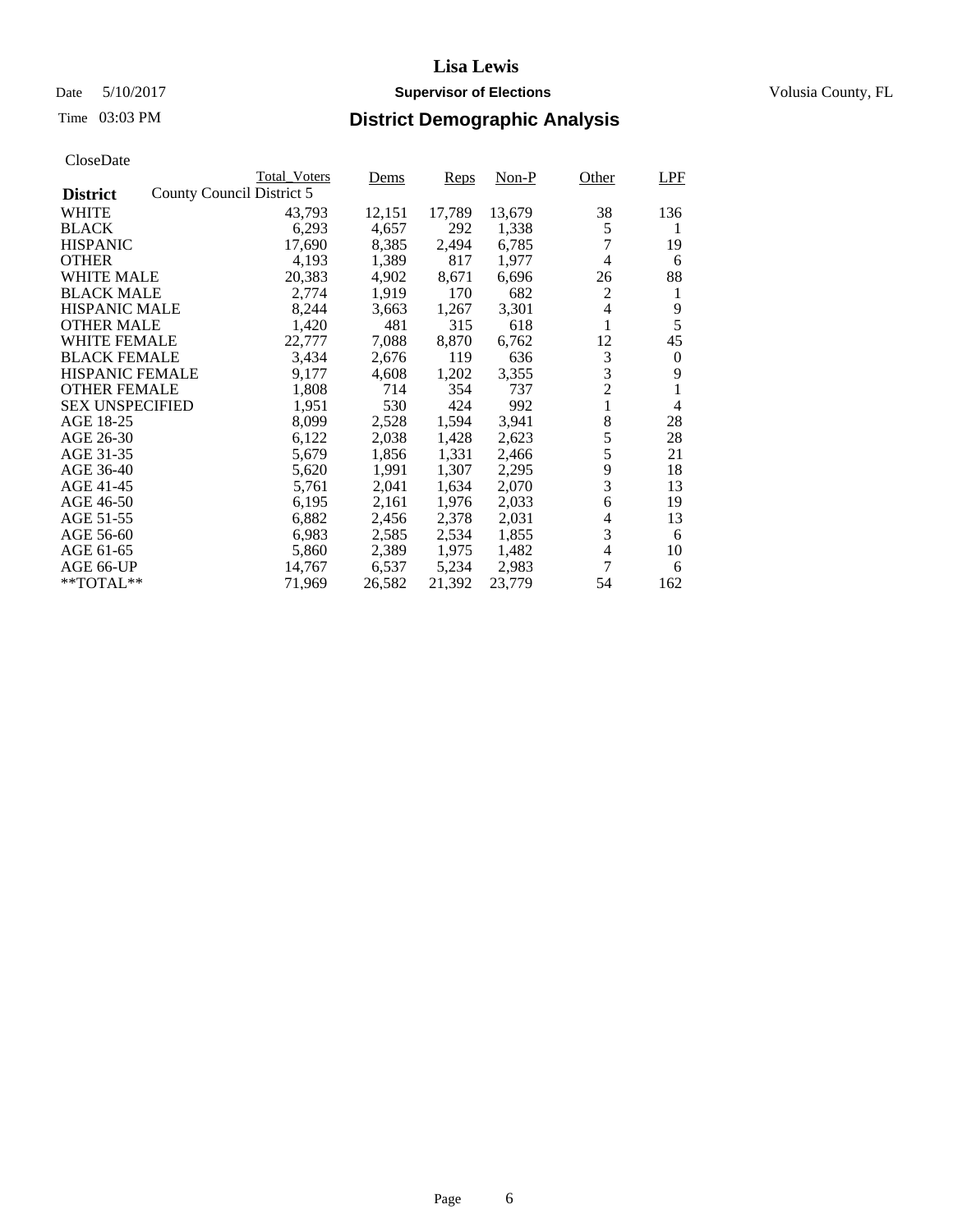# Date 5/10/2017 **Supervisor of Elections Supervisor of Elections** Volusia County, FL

# Time 03:03 PM **District Demographic Analysis**

|                        | <b>Total Voters</b>                 | Dems | Reps | $Non-P$ | Other          | LPF      |
|------------------------|-------------------------------------|------|------|---------|----------------|----------|
| <b>District</b>        | <b>Indigo Community Development</b> |      |      |         |                |          |
| WHITE                  | 1,291                               | 292  | 659  | 335     | 1              | 4        |
| <b>BLACK</b>           | 156                                 | 107  | 11   | 37      | 0              |          |
| <b>HISPANIC</b>        | 84                                  | 30   | 19   | 35      | 0              | $\theta$ |
| <b>OTHER</b>           | 112                                 | 29   | 34   | 47      |                |          |
| WHITE MALE             | 620                                 | 116  | 332  | 167     |                | 4        |
| <b>BLACK MALE</b>      | 70                                  | 40   | 8    | 22      | 0              | $\Omega$ |
| <b>HISPANIC MALE</b>   | 33                                  | 11   | 8    | 14      | 0              | $\Omega$ |
| <b>OTHER MALE</b>      | 36                                  | 8    | 11   | 16      |                | $\theta$ |
| <b>WHITE FEMALE</b>    | 660                                 | 175  | 320  | 165     | 0              | 0        |
| <b>BLACK FEMALE</b>    | 82                                  | 65   | 3    | 13      | 0              |          |
| <b>HISPANIC FEMALE</b> | 51                                  | 19   | 11   | 21      | $\theta$       | 0        |
| <b>OTHER FEMALE</b>    | 62                                  | 18   | 20   | 23      | 0              | 1        |
| <b>SEX UNSPECIFIED</b> | 28                                  | 6    | 9    | 13      | $\theta$       | $\theta$ |
| AGE 18-25              | 112                                 | 26   | 41   | 44      | 0              |          |
| AGE 26-30              | 125                                 | 32   | 45   | 47      | $\overline{0}$ |          |
| AGE 31-35              | 133                                 | 35   | 53   | 43      |                |          |
| AGE 36-40              | 115                                 | 39   | 38   | 38      | $\overline{0}$ | $\theta$ |
| AGE 41-45              | 106                                 | 24   | 48   | 31      | 0              | 3        |
| AGE 46-50              | 125                                 | 37   | 55   | 33      | $\overline{0}$ | $\theta$ |
| AGE 51-55              | 145                                 | 37   | 65   | 42      |                | $\theta$ |
| AGE 56-60              | 163                                 | 45   | 84   | 34      | 0              | $\Omega$ |
| AGE 61-65              | 174                                 | 60   | 78   | 36      | 0              | $\theta$ |
| AGE 66-UP              | 445                                 | 123  | 216  | 106     | 0              | 0        |
| **TOTAL**              | 1,643                               | 458  | 723  | 454     | 2              | 6        |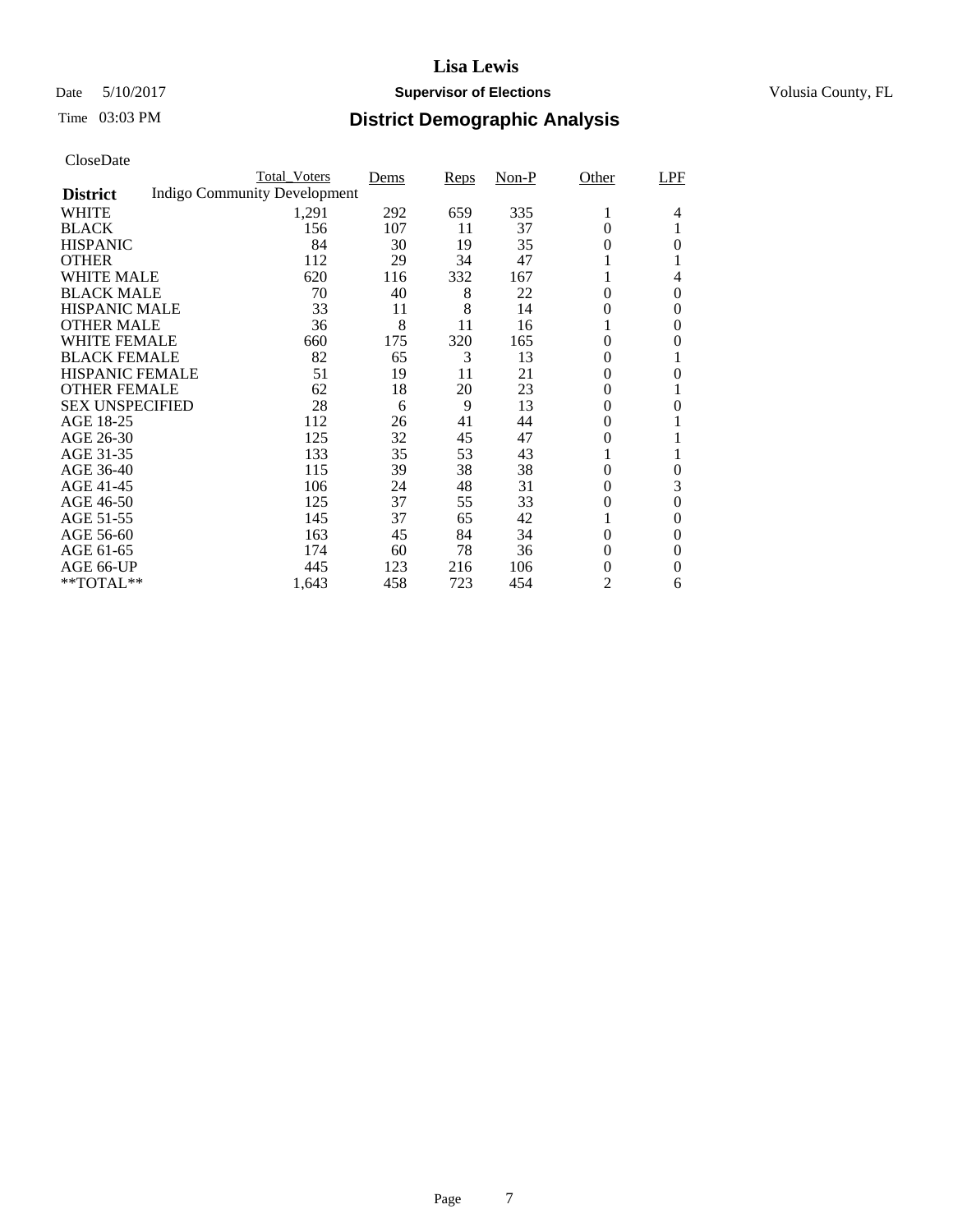# Date 5/10/2017 **Supervisor of Elections Supervisor of Elections** Volusia County, FL

|                        |                          | <b>Total Voters</b> | Dems    | Reps    | Non-P   | Other | LPF |
|------------------------|--------------------------|---------------------|---------|---------|---------|-------|-----|
| <b>District</b>        | Congressional District 6 |                     |         |         |         |       |     |
| <b>WHITE</b>           |                          | 287,967             | 83,841  | 120,309 | 82,695  | 278   | 844 |
| <b>BLACK</b>           |                          | 33,495              | 26,376  | 1,122   | 5,974   | 12    | 11  |
| <b>HISPANIC</b>        |                          | 30,387              | 13,644  | 4,968   | 11,705  | 25    | 45  |
| <b>OTHER</b>           |                          | 18,932              | 6,082   | 4,137   | 8,654   | 22    | 37  |
| <b>WHITE MALE</b>      |                          | 133,206             | 33,377  | 58,607  | 40,491  | 173   | 558 |
| <b>BLACK MALE</b>      |                          | 13,483              | 9,978   | 590     | 2,901   | 7     | 7   |
| <b>HISPANIC MALE</b>   |                          | 13,814              | 5,769   | 2,454   | 5,553   | 15    | 23  |
| <b>OTHER MALE</b>      |                          | 6,594               | 2,114   | 1,634   | 2,810   | 13    | 23  |
| <b>WHITE FEMALE</b>    |                          | 151,188             | 49,595  | 60,299  | 40,923  | 99    | 272 |
| <b>BLACK FEMALE</b>    |                          | 19,460              | 15,990  | 513     | 2,949   | 5     | 3   |
| <b>HISPANIC FEMALE</b> |                          | 16,050              | 7,649   | 2,452   | 5,919   | 9     | 21  |
| <b>OTHER FEMALE</b>    |                          | 8,051               | 3,056   | 1,820   | 3,160   | 5     | 10  |
| <b>SEX UNSPECIFIED</b> |                          | 8,931               | 2,414   | 2,165   | 4,321   | 11    | 20  |
| AGE 18-25              |                          | 37,445              | 12,770  | 8,604   | 15,868  | 51    | 152 |
| AGE 26-30              |                          | 26,522              | 9,102   | 6,637   | 10,627  | 37    | 119 |
| AGE 31-35              |                          | 23,406              | 7,740   | 6,146   | 9,342   | 48    | 130 |
| AGE 36-40              |                          | 22,334              | 7,529   | 6,245   | 8,422   | 37    | 101 |
| AGE 41-45              |                          | 22,996              | 7,415   | 7,484   | 7,984   | 19    | 94  |
| AGE 46-50              |                          | 26,891              | 8,566   | 9,926   | 8,290   | 21    | 88  |
| AGE 51-55              |                          | 32,733              | 10,751  | 12,796  | 9,104   | 27    | 55  |
| AGE 56-60              |                          | 35,826              | 12,527  | 14,190  | 9,023   | 26    | 60  |
| AGE 61-65              |                          | 35,471              | 13,306  | 13,662  | 8,428   | 26    | 49  |
| AGE 66-UP              |                          | 107,154             | 40,236  | 44,844  | 21,940  | 45    | 89  |
| $*$ TOTAL $**$         |                          | 370,781             | 129,943 | 130,536 | 109.028 | 337   | 937 |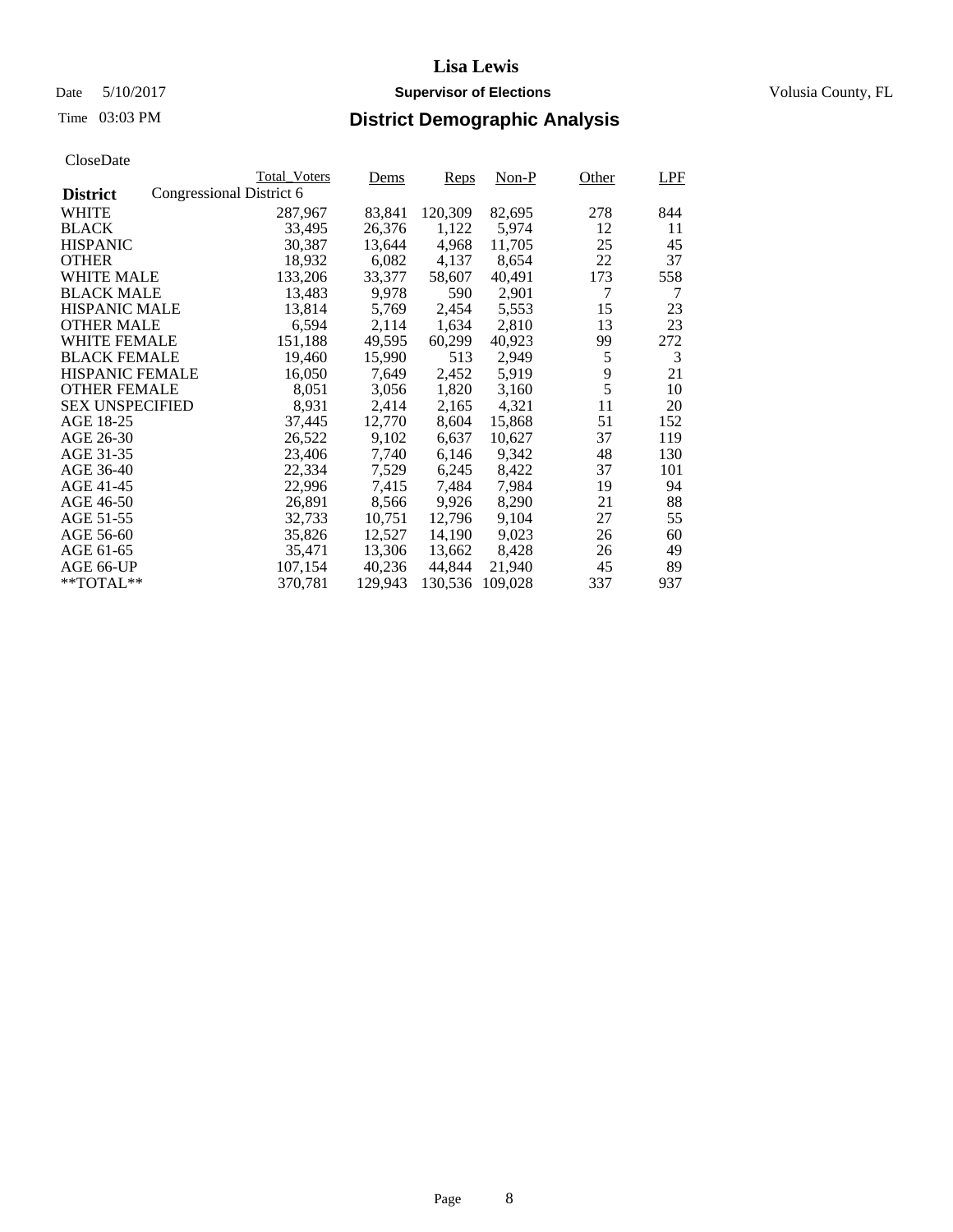# Date 5/10/2017 **Supervisor of Elections Supervisor of Elections** Volusia County, FL

# Time 03:03 PM **District Demographic Analysis**

|                                        | <b>Total Voters</b> | Dems   | Reps   | $Non-P$ | Other        | <b>LPF</b>       |
|----------------------------------------|---------------------|--------|--------|---------|--------------|------------------|
| Unincorporated Area<br><b>District</b> |                     |        |        |         |              |                  |
| <b>WHITE</b>                           | 71,233              | 20,048 | 31,273 | 19,624  | 67           | 221              |
| <b>BLACK</b>                           | 2,815               | 2,208  | 105    | 501     | 1            | $\theta$         |
| <b>HISPANIC</b>                        | 3,660               | 1,472  | 726    | 1,452   | 4            | 6                |
| <b>OTHER</b>                           | 3,465               | 902    | 969    | 1,584   | 4            | 6                |
| <b>WHITE MALE</b>                      | 33,568              | 8,160  | 15,509 | 9,721   | 35           | 143              |
| <b>BLACK MALE</b>                      | 1,228               | 908    | 51     | 268     | 1            | $\boldsymbol{0}$ |
| <b>HISPANIC MALE</b>                   | 1,669               | 609    | 352    | 701     | 2            | 5                |
| <b>OTHER MALE</b>                      | 1,195               | 298    | 381    | 508     | 3            | 5                |
| WHITE FEMALE                           | 36,792              | 11,709 | 15,387 | 9,591   | 31           | 74               |
| <b>BLACK FEMALE</b>                    | 1,545               | 1,270  | 51     | 224     | $\Omega$     | $\theta$         |
| <b>HISPANIC FEMALE</b>                 | 1,908               | 821    | 364    | 720     | 2            |                  |
| <b>OTHER FEMALE</b>                    | 1,407               | 460    | 413    | 532     | $\mathbf{1}$ | 1                |
| <b>SEX UNSPECIFIED</b>                 | 1,860               | 395    | 565    | 895     |              | $\overline{4}$   |
| AGE 18-25                              | 6,950               | 1,696  | 2,165  | 3,052   | 10           | 27               |
| AGE 26-30                              | 5,003               | 1,356  | 1,520  | 2,092   | 4            | 31               |
| AGE 31-35                              | 4,436               | 1,211  | 1,355  | 1,837   | 7            | 26               |
| AGE 36-40                              | 4,314               | 1,204  | 1,448  | 1,620   | 12           | 30               |
| AGE 41-45                              | 4,749               | 1,212  | 1,867  | 1,649   | 4            | 17               |
| AGE 46-50                              | 5,885               | 1,540  | 2,502  | 1,813   | 9            | 21               |
| AGE 51-55                              | 7,827               | 2,160  | 3,524  | 2,126   | 5            | 12               |
| AGE 56-60                              | 8,578               | 2,571  | 3,842  | 2,136   | 8            | 21               |
| AGE 61-65                              | 8,581               | 2,956  | 3,667  | 1,937   | 5            | 16               |
| AGE 66-UP                              | 24,850              | 8,724  | 11,183 | 4,899   | 12           | 32               |
| $*$ TOTAL $**$                         | 81,173              | 24,630 | 33,073 | 23,161  | 76           | 233              |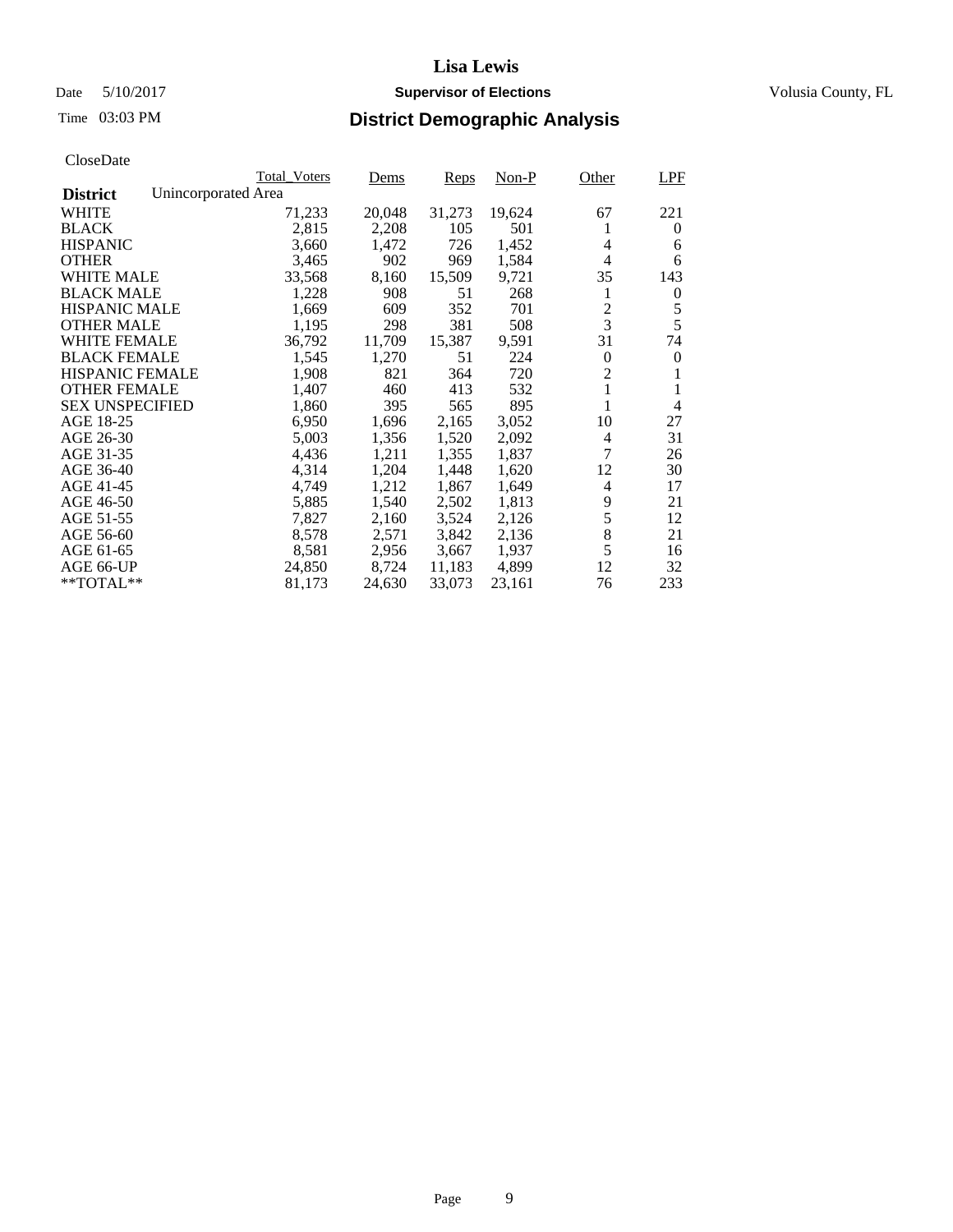# Date 5/10/2017 **Supervisor of Elections Supervisor of Elections** Volusia County, FL

# Time 03:03 PM **District Demographic Analysis**

|                        |               | <b>Total Voters</b> | Dems   | Reps   | $Non-P$ | Other                    | LPF            |
|------------------------|---------------|---------------------|--------|--------|---------|--------------------------|----------------|
| <b>District</b>        | Daytona Beach |                     |        |        |         |                          |                |
| WHITE                  |               | 24,914              | 7,863  | 9,261  | 7,662   | 39                       | 89             |
| <b>BLACK</b>           |               | 15,152              | 12,335 | 370    | 2,440   | 4                        | $\mathfrak{Z}$ |
| <b>HISPANIC</b>        |               | 1,820               | 828    | 291    | 696     | $\overline{2}$           | 3              |
| <b>OTHER</b>           |               | 3,083               | 1,190  | 423    | 1,458   | 6                        | 6              |
| WHITE MALE             |               | 12,052              | 3,235  | 4,802  | 3,928   | 27                       | 60             |
| <b>BLACK MALE</b>      |               | 5,798               | 4,472  | 198    | 1,124   | 3                        | 1              |
| <b>HISPANIC MALE</b>   |               | 837                 | 339    | 144    | 351     | $\overline{c}$           | 1              |
| <b>OTHER MALE</b>      |               | 1,036               | 407    | 178    | 445     | $\overline{\mathcal{L}}$ | $\overline{2}$ |
| WHITE FEMALE           |               | 12,556              | 4,539  | 4,365  | 3,614   | 10                       | 28             |
| <b>BLACK FEMALE</b>    |               | 9,061               | 7,639  | 168    | 1,251   | 1                        | $\overline{c}$ |
| HISPANIC FEMALE        |               | 950                 | 472    | 145    | 331     | $\overline{0}$           | $\overline{c}$ |
| <b>OTHER FEMALE</b>    |               | 1,287               | 585    | 186    | 513     | 1                        | $\overline{c}$ |
| <b>SEX UNSPECIFIED</b> |               | 1,391               | 528    | 158    | 699     | 3                        | $\overline{3}$ |
| AGE 18-25              |               | 7,698               | 4,255  | 875    | 2,535   | 11                       | 22             |
| AGE 26-30              |               | 4,434               | 2,250  | 666    | 1,498   | 7                        | 13             |
| AGE 31-35              |               | 3,219               | 1,545  | 551    | 1,102   | 10                       | 11             |
| AGE 36-40              |               | 2,613               | 1,310  | 442    | 852     | 1                        | 8              |
| AGE 41-45              |               | 2,484               | 1,145  | 565    | 759     | 4                        | 11             |
| AGE 46-50              |               | 2,849               | 1,314  | 727    | 796     | 1                        | 11             |
| AGE 51-55              |               | 3,534               | 1,668  | 899    | 956     | 4                        | 7              |
| AGE 56-60              |               | 3,832               | 1,886  | 1,049  | 887     | 3                        | 7              |
| AGE 61-65              |               | 3,760               | 1,795  | 1,095  | 859     | 5                        | 6              |
| AGE 66-UP              |               | 10,546              | 5,048  | 3,476  | 2,012   | 5                        | 5              |
| $*$ TOTAL $**$         |               | 44,969              | 22,216 | 10,345 | 12,256  | 51                       | 101            |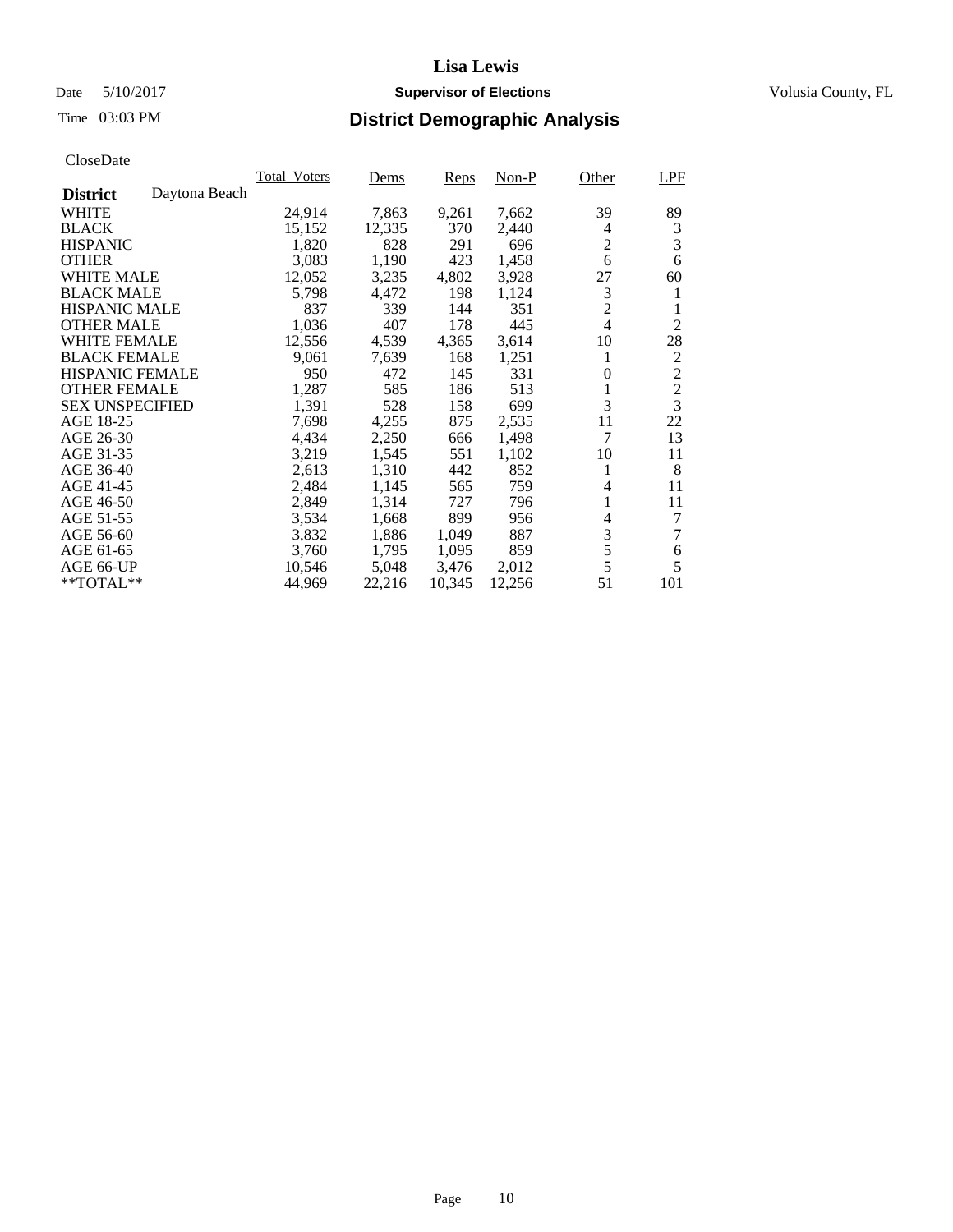# Date 5/10/2017 **Supervisor of Elections Supervisor of Elections** Volusia County, FL

|                        | <b>Total_Voters</b>  | Dems  | Reps  | Non-P | Other            | LPF            |
|------------------------|----------------------|-------|-------|-------|------------------|----------------|
| <b>District</b>        | Daytona Beach Shores |       |       |       |                  |                |
| <b>WHITE</b>           | 4,059                | 944   | 2,045 | 1,053 | 3                | 14             |
| <b>BLACK</b>           | 68                   | 37    | 6     | 24    | $\theta$         |                |
| <b>HISPANIC</b>        | 117                  | 33    | 45    | 39    | $\theta$         | 0              |
| <b>OTHER</b>           | 237                  | 61    | 79    | 96    | $\Omega$         |                |
| WHITE MALE             | 1,940                | 392   | 995   | 541   |                  | 11             |
| <b>BLACK MALE</b>      | 32                   | 16    | 2     | 14    | $\theta$         | $\theta$       |
| <b>HISPANIC MALE</b>   | 52                   | 9     | 21    | 22    | 0                | 0              |
| <b>OTHER MALE</b>      | 98                   | 26    | 34    | 38    | $\overline{0}$   | 0              |
| <b>WHITE FEMALE</b>    | 2,079                | 544   | 1,029 | 501   | $\overline{2}$   | 3              |
| <b>BLACK FEMALE</b>    | 35                   | 21    | 4     | 9     | $\theta$         |                |
| <b>HISPANIC FEMALE</b> | 63                   | 23    | 23    | 17    | $\overline{0}$   | 0              |
| <b>OTHER FEMALE</b>    | 114                  | 34    | 33    | 46    | $\overline{0}$   |                |
| <b>SEX UNSPECIFIED</b> | 68                   | 10    | 34    | 24    | $\overline{0}$   | 0              |
| AGE 18-25              | 155                  | 27    | 63    | 62    | $\theta$         | 3              |
| AGE 26-30              | 140                  | 27    | 50    | 59    | 0                | 4              |
| AGE 31-35              | 126                  | 32    | 36    | 57    | $\Omega$         |                |
| AGE 36-40              | 124                  | 30    | 44    | 48    | $\Omega$         | $\overline{2}$ |
| AGE 41-45              | 121                  | 24    | 44    | 51    | $\boldsymbol{0}$ | $\overline{2}$ |
| AGE 46-50              | 179                  | 42    | 71    | 66    | 0                | $\overline{0}$ |
| AGE 51-55              | 321                  | 70    | 165   | 84    |                  |                |
| AGE 56-60              | 421                  | 101   | 205   | 113   |                  |                |
| AGE 61-65              | 543                  | 117   | 291   | 134   | $\theta$         |                |
| AGE 66-UP              | 2,351                | 605   | 1,206 | 538   |                  |                |
| **TOTAL**              | 4,481                | 1,075 | 2,175 | 1,212 | 3                | 16             |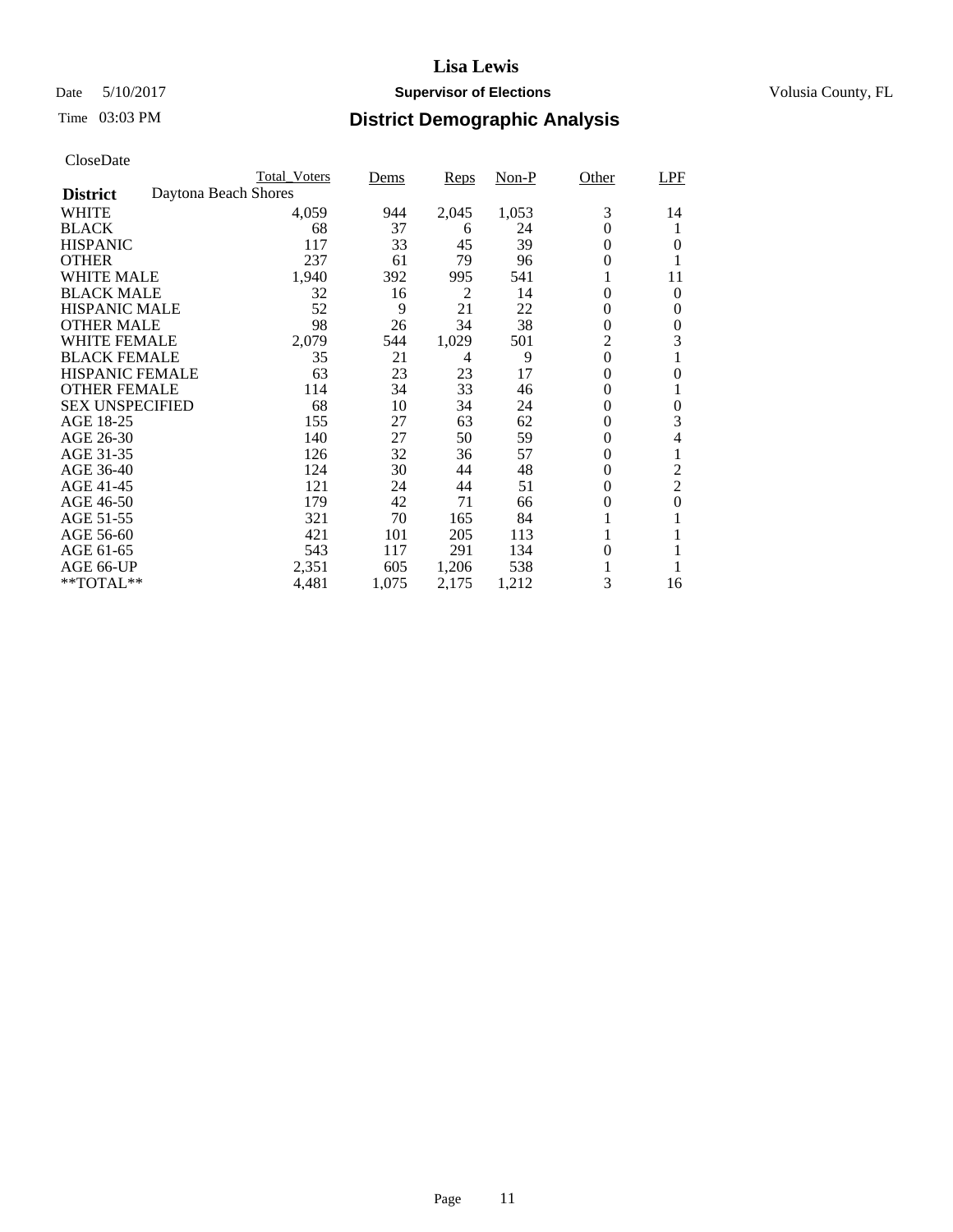# Date 5/10/2017 **Supervisor of Elections Supervisor of Elections** Volusia County, FL

# Time 03:03 PM **District Demographic Analysis**

|                        |        | <b>Total_Voters</b> | Dems  | Reps  | Non-P | Other            | LPF            |
|------------------------|--------|---------------------|-------|-------|-------|------------------|----------------|
| <b>District</b>        | DeBary |                     |       |       |       |                  |                |
| <b>WHITE</b>           |        | 12,771              | 3,039 | 6,153 | 3,539 | 12               | 28             |
| <b>BLACK</b>           |        | 588                 | 452   | 23    | 113   | $\theta$         | $\theta$       |
| <b>HISPANIC</b>        |        | 1,251               | 491   | 307   | 450   | 1                | 2              |
| <b>OTHER</b>           |        | 835                 | 241   | 221   | 373   | $\overline{0}$   | $\Omega$       |
| <b>WHITE MALE</b>      |        | 5,974               | 1,210 | 2,996 | 1,739 | 8                | 21             |
| <b>BLACK MALE</b>      |        | 267                 | 187   | 8     | 72    | $\overline{0}$   | $\theta$       |
| <b>HISPANIC MALE</b>   |        | 573                 | 205   | 154   | 213   |                  | 0              |
| <b>OTHER MALE</b>      |        | 282                 | 80    | 86    | 116   | $\theta$         | 0              |
| <b>WHITE FEMALE</b>    |        | 6,631               | 1,799 | 3,084 | 1,738 | 4                | 6              |
| <b>BLACK FEMALE</b>    |        | 309                 | 255   | 15    | 39    | $\Omega$         | $\theta$       |
| <b>HISPANIC FEMALE</b> |        | 659                 | 277   | 150   | 230   | $\theta$         | $\overline{2}$ |
| <b>OTHER FEMALE</b>    |        | 376                 | 127   | 98    | 151   | $\overline{0}$   | 0              |
| <b>SEX UNSPECIFIED</b> |        | 374                 | 83    | 113   | 177   | $\overline{0}$   |                |
| AGE 18-25              |        | 1,334               | 304   | 428   | 594   | 3                | 5              |
| AGE 26-30              |        | 890                 | 226   | 317   | 342   | 5                | $\overline{0}$ |
| AGE 31-35              |        | 942                 | 210   | 362   | 362   |                  | 7              |
| AGE 36-40              |        | 979                 | 240   | 355   | 378   | $\Omega$         | 6              |
| AGE 41-45              |        | 1,009               | 252   | 391   | 361   | $\boldsymbol{0}$ | 5              |
| AGE 46-50              |        | 1,225               | 320   | 542   | 360   |                  | $\overline{c}$ |
| AGE 51-55              |        | 1,426               | 368   | 669   | 386   |                  | $\overline{2}$ |
| AGE 56-60              |        | 1,561               | 416   | 746   | 397   | 1                | 1              |
| AGE 61-65              |        | 1,508               | 458   | 689   | 361   | $\overline{0}$   | $\theta$       |
| AGE 66-UP              |        | 4,570               | 1,429 | 2,204 | 934   |                  | 2              |
| **TOTAL**              |        | 15,445              | 4,223 | 6,704 | 4,475 | 13               | 30             |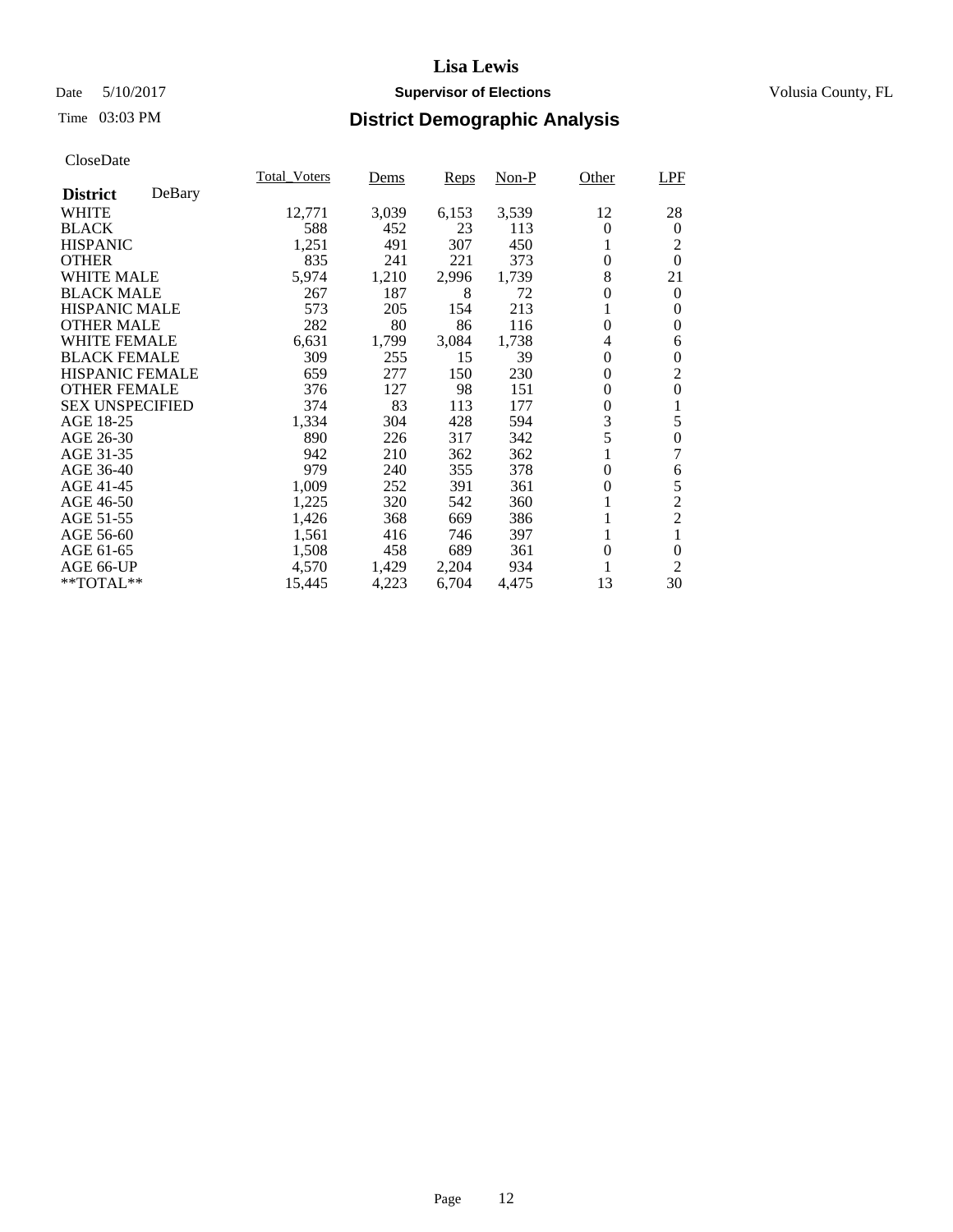# Date 5/10/2017 **Supervisor of Elections Supervisor of Elections** Volusia County, FL

# Time 03:03 PM **District Demographic Analysis**

|                        |        | <b>Total Voters</b> | Dems  | Reps  | Non-P | Other          | LPF            |
|------------------------|--------|---------------------|-------|-------|-------|----------------|----------------|
| <b>District</b>        | DeLand |                     |       |       |       |                |                |
| <b>WHITE</b>           |        | 14,815              | 4,454 | 6,306 | 3,989 | 18             | 48             |
| <b>BLACK</b>           |        | 2,807               | 2,236 | 95    | 474   | 2              | 0              |
| <b>HISPANIC</b>        |        | 1,819               | 801   | 291   | 722   | 1              | 4              |
| <b>OTHER</b>           |        | 1,088               | 411   | 197   | 476   |                | 3              |
| <b>WHITE MALE</b>      |        | 6,508               | 1,646 | 2,920 | 1,895 | 12             | 35             |
| <b>BLACK MALE</b>      |        | 1,049               | 791   | 45    | 212   | 1              | 0              |
| <b>HISPANIC MALE</b>   |        | 732                 | 313   | 130   | 288   | $\theta$       |                |
| <b>OTHER MALE</b>      |        | 368                 | 141   | 79    | 147   | 0              | 1              |
| <b>WHITE FEMALE</b>    |        | 8,131               | 2,757 | 3,326 | 2,031 | 5              | 12             |
| <b>BLACK FEMALE</b>    |        | 1,713               | 1,415 | 45    | 252   | 1              | 0              |
| HISPANIC FEMALE        |        | 1,058               | 473   | 158   | 424   | $\theta$       | 3              |
| <b>OTHER FEMALE</b>    |        | 468                 | 189   | 85    | 193   | 0              | 1              |
| <b>SEX UNSPECIFIED</b> |        | 502                 | 177   | 101   | 219   | 3              | $\overline{2}$ |
| AGE 18-25              |        | 2,333               | 877   | 486   | 953   | 4              | 13             |
| AGE 26-30              |        | 1,575               | 586   | 378   | 603   | 1              | 7              |
| AGE 31-35              |        | 1,382               | 495   | 364   | 510   | 3              | 10             |
| AGE 36-40              |        | 1,387               | 528   | 404   | 449   | 4              | 2              |
| AGE 41-45              |        | 1,383               | 513   | 407   | 455   | $\overline{c}$ | 6              |
| AGE 46-50              |        | 1,442               | 536   | 505   | 393   | 3              | 5              |
| AGE 51-55              |        | 1,558               | 599   | 586   | 370   | $\overline{0}$ | 3              |
| AGE 56-60              |        | 1,630               | 645   | 612   | 372   | $\theta$       | 1              |
| AGE 61-65              |        | 1,764               | 758   | 613   | 390   | 2              | 1              |
| AGE 66-UP              |        | 6,075               | 2,365 | 2,534 | 1,166 | 3              | 7              |
| $*$ TOTAL $**$         |        | 20,529              | 7,902 | 6,889 | 5,661 | 22             | 55             |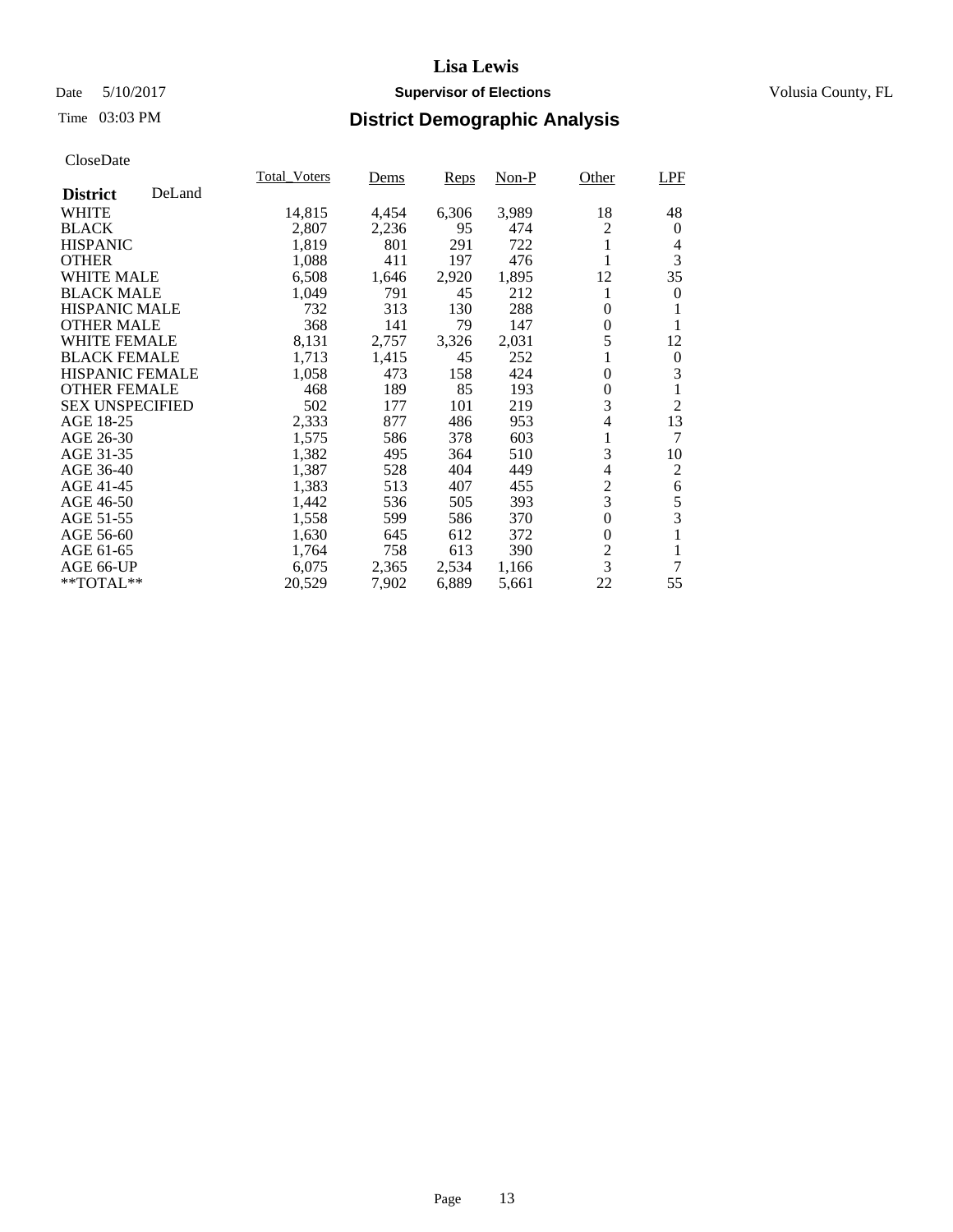# Date 5/10/2017 **Supervisor of Elections Supervisor of Elections** Volusia County, FL

# Time 03:03 PM **District Demographic Analysis**

|                        |         | <b>Total_Voters</b> | <u>Dems</u> | Reps   | Non-P  | Other          | LPF              |
|------------------------|---------|---------------------|-------------|--------|--------|----------------|------------------|
| <b>District</b>        | Deltona |                     |             |        |        |                |                  |
| WHITE                  |         | 34,304              | 9,826       | 13,393 | 10,947 | 28             | 110              |
| <b>BLACK</b>           |         | 5,848               | 4,326       | 267    | 1,249  | 5              | 1                |
| <b>HISPANIC</b>        |         | 16,760              | 8,040       | 2,272  | 6,424  | 7              | 17               |
| <b>OTHER</b>           |         | 3,623               | 1,234       | 668    | 1,711  | $\overline{4}$ | 6                |
| <b>WHITE MALE</b>      |         | 15,856              | 3,992       | 6,465  | 5,311  | 19             | 69               |
| <b>BLACK MALE</b>      |         | 2,573               | 1,780       | 158    | 632    | $\overline{c}$ | 1                |
| <b>HISPANIC MALE</b>   |         | 7.787               | 3,505       | 1,154  | 3,115  | 4              | 9                |
| <b>OTHER MALE</b>      |         | 1,234               | 430         | 258    | 540    | 1              | 5                |
| <b>WHITE FEMALE</b>    |         | 17,961              | 5,704       | 6,738  | 5,471  | 9              | 39               |
| <b>BLACK FEMALE</b>    |         | 3,195               | 2,487       | 107    | 598    | 3              | $\boldsymbol{0}$ |
| <b>HISPANIC FEMALE</b> |         | 8,715               | 4,423       | 1,097  | 3,185  | 3              | 7                |
| <b>OTHER FEMALE</b>    |         | 1,556               | 630         | 287    | 636    | $\overline{c}$ | 1                |
| <b>SEX UNSPECIFIED</b> |         | 1,657               | 474         | 336    | 843    | 1              | 3                |
| AGE 18-25              |         | 7,003               | 2,293       | 1,242  | 3,439  | 8              | 21               |
| AGE 26-30              |         | 5,338               | 1,849       | 1,132  | 2,330  |                | 26               |
| AGE 31-35              |         | 4,883               | 1,671       | 1,055  | 2,137  | 5              | 15               |
| AGE 36-40              |         | 4,818               | 1,780       | 1,035  | 1,984  | 8              | 11               |
| AGE 41-45              |         | 4,886               | 1,833       | 1,285  | 1,753  | 3              | 12               |
| AGE 46-50              |         | 5,187               | 1,891       | 1,536  | 1,740  | 3              | 17               |
| AGE 51-55              |         | 5,722               | 2,162       | 1,842  | 1,704  | $\frac{3}{2}$  | 11               |
| AGE 56-60              |         | 5,779               | 2,261       | 1,965  | 1,545  |                | 6                |
| AGE 61-65              |         | 4,787               | 2,037       | 1,522  | 1,214  | $\overline{4}$ | 10               |
| AGE 66-UP              |         | 12,132              | 5,649       | 3,986  | 2,485  | 7              | 5                |
| $*$ TOTAL $*$          |         | 60,535              | 23,426      | 16,600 | 20,331 | 44             | 134              |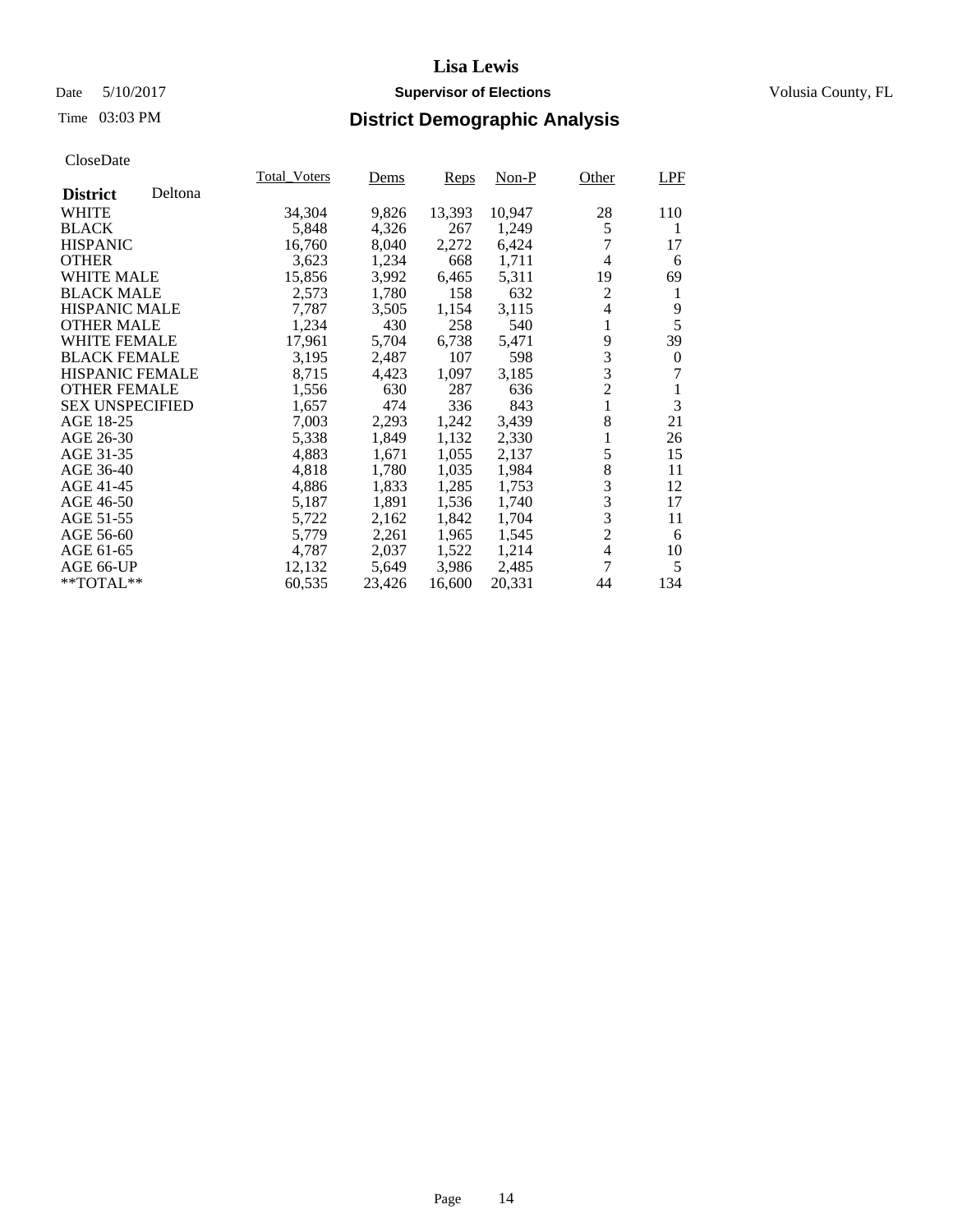# Date 5/10/2017 **Supervisor of Elections Supervisor of Elections** Volusia County, FL

# Time 03:03 PM **District Demographic Analysis**

|                        |           | <b>Total Voters</b> | Dems  | Reps  | $Non-P$ | Other            | LPF            |
|------------------------|-----------|---------------------|-------|-------|---------|------------------|----------------|
| <b>District</b>        | Edgewater |                     |       |       |         |                  |                |
| <b>WHITE</b>           |           | 14,187              | 4,457 | 5,305 | 4,386   | 5                | 34             |
| <b>BLACK</b>           |           | 347                 | 260   | 16    | 71      | $\overline{0}$   | 0              |
| <b>HISPANIC</b>        |           | 281                 | 111   | 62    | 104     | 3                |                |
| <b>OTHER</b>           |           | 524                 | 162   | 114   | 247     | $\overline{0}$   |                |
| WHITE MALE             |           | 6,413               | 1,734 | 2,578 | 2,074   | 3                | 24             |
| <b>BLACK MALE</b>      |           | 165                 | 116   | 10    | 39      | $\boldsymbol{0}$ | $\theta$       |
| <b>HISPANIC MALE</b>   |           | 118                 | 41    | 26    | 49      | 2                | $\theta$       |
| <b>OTHER MALE</b>      |           | 180                 | 58    | 46    | 75      | $\boldsymbol{0}$ |                |
| <b>WHITE FEMALE</b>    |           | 7,626               | 2,691 | 2,663 | 2,260   | $\overline{c}$   | 10             |
| <b>BLACK FEMALE</b>    |           | 179                 | 142   | 6     | 31      | $\overline{0}$   | $\Omega$       |
| <b>HISPANIC FEMALE</b> |           | 158                 | 67    | 35    | 54      | 1                | 1              |
| <b>OTHER FEMALE</b>    |           | 200                 | 75    | 46    | 79      | $\overline{0}$   | 0              |
| <b>SEX UNSPECIFIED</b> |           | 300                 | 66    | 87    | 147     | $\overline{0}$   | $\overline{0}$ |
| AGE 18-25              |           | 1,242               | 344   | 330   | 564     | $\theta$         | 4              |
| AGE 26-30              |           | 969                 | 255   | 268   | 441     |                  | 4              |
| AGE 31-35              |           | 923                 | 254   | 257   | 402     | 3                | 7              |
| AGE 36-40              |           | 966                 | 281   | 267   | 411     | $\overline{0}$   | 7              |
| AGE 41-45              |           | 947                 | 252   | 332   | 357     | $\boldsymbol{0}$ | 6              |
| AGE 46-50              |           | 1,094               | 336   | 394   | 363     |                  | $\theta$       |
| AGE 51-55              |           | 1,352               | 432   | 514   | 401     |                  | 4              |
| AGE 56-60              |           | 1,549               | 503   | 616   | 430     | $\overline{0}$   | $\theta$       |
| AGE 61-65              |           | 1,620               | 596   | 605   | 415     | 2                | $\overline{c}$ |
| AGE 66-UP              |           | 4,676               | 1,736 | 1,914 | 1,024   | $\boldsymbol{0}$ | $\overline{2}$ |
| **TOTAL**              |           | 15,339              | 4,990 | 5,497 | 4,808   | 8                | 36             |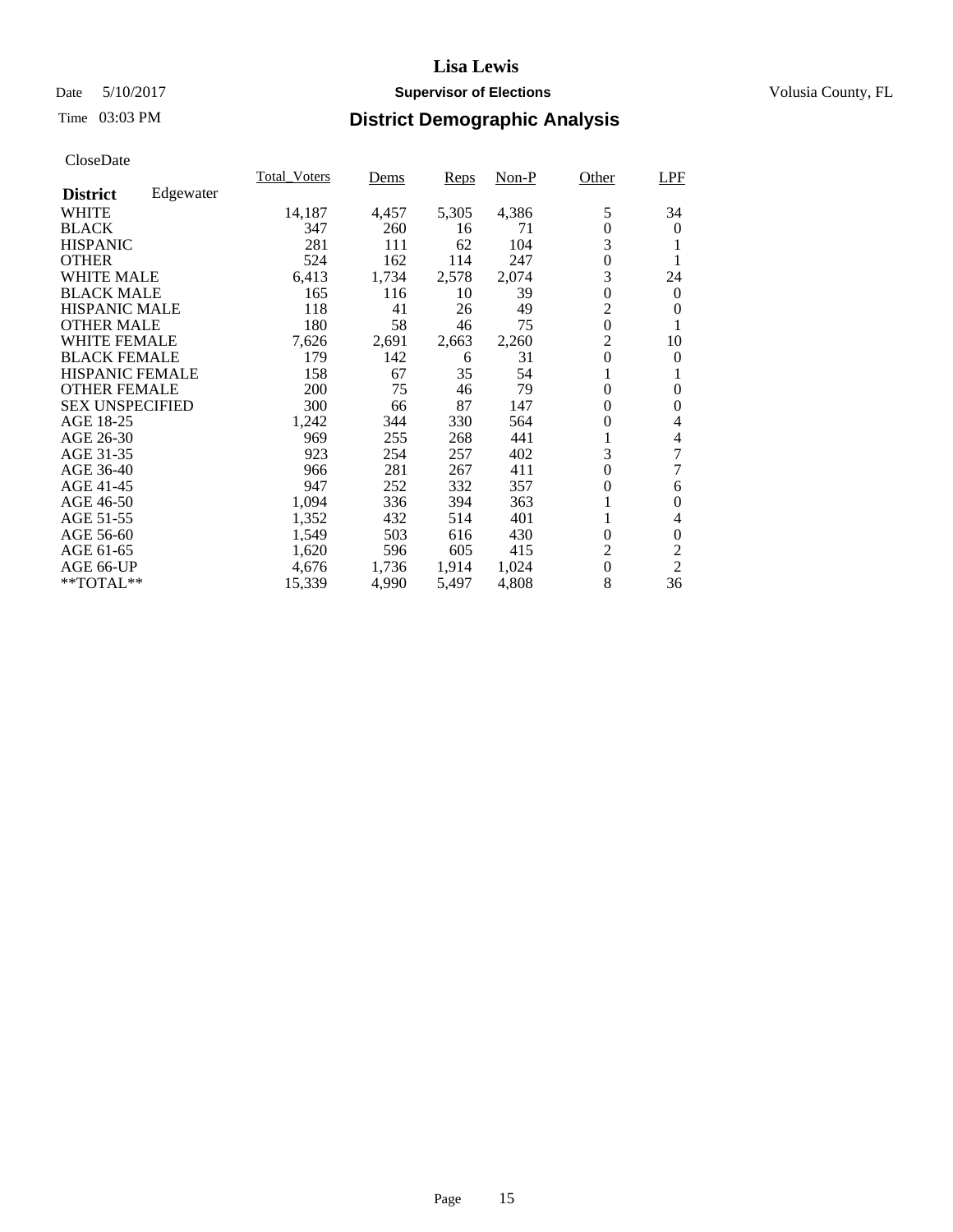# Date 5/10/2017 **Supervisor of Elections Supervisor of Elections** Volusia County, FL

# Time 03:03 PM **District Demographic Analysis**

|                        |            | <b>Total_Voters</b> | Dems  | Reps  | $Non-P$ | Other          | LPF            |
|------------------------|------------|---------------------|-------|-------|---------|----------------|----------------|
| <b>District</b>        | Holly Hill |                     |       |       |         |                |                |
| WHITE                  |            | 6,164               | 2,115 | 2,077 | 1,947   | 2              | 23             |
| <b>BLACK</b>           |            | 971                 | 725   | 38    | 207     | $\overline{0}$ | 1              |
| <b>HISPANIC</b>        |            | 301                 | 142   | 43    | 115     | 0              | 1              |
| <b>OTHER</b>           |            | 396                 | 150   | 72    | 173     |                | $\theta$       |
| WHITE MALE             |            | 2,810               | 845   | 1,001 | 951     | $\overline{2}$ | 11             |
| <b>BLACK MALE</b>      |            | 361                 | 238   | 19    | 103     | $\theta$       | 1              |
| <b>HISPANIC MALE</b>   |            | 141                 | 63    | 23    | 54      | 0              | 1              |
| <b>OTHER MALE</b>      |            | 132                 | 47    | 29    | 56      | 0              | $\Omega$       |
| WHITE FEMALE           |            | 3,286               | 1,251 | 1,054 | 969     | 0              | 12             |
| <b>BLACK FEMALE</b>    |            | 603                 | 482   | 18    | 103     | 0              | $\theta$       |
| <b>HISPANIC FEMALE</b> |            | 157                 | 79    | 20    | 58      | $\theta$       | $\theta$       |
| <b>OTHER FEMALE</b>    |            | 164                 | 76    | 38    | 50      | $\overline{0}$ | 0              |
| <b>SEX UNSPECIFIED</b> |            | 178                 | 51    | 28    | 98      |                | 0              |
| AGE 18-25              |            | 729                 | 236   | 154   | 335     | 0              | 4              |
| AGE 26-30              |            | 632                 | 275   | 116   | 240     | 0              | 1              |
| AGE 31-35              |            | 556                 | 230   | 101   | 221     | 0              | 4              |
| AGE 36-40              |            | 456                 | 174   | 98    | 182     |                | 1              |
| AGE 41-45              |            | 462                 | 186   | 108   | 167     | 0              | 1              |
| AGE 46-50              |            | 595                 | 215   | 161   | 214     | 0              | 5              |
| AGE 51-55              |            | 753                 | 280   | 234   | 236     |                | $\overline{c}$ |
| AGE 56-60              |            | 817                 | 335   | 250   | 229     | 0              | $\overline{3}$ |
| AGE 61-65              |            | 746                 | 299   | 238   | 207     | 0              | $\overline{c}$ |
| AGE 66-UP              |            | 2,086               | 902   | 770   | 411     |                | $\overline{2}$ |
| $*$ TOTAL $**$         |            | 7,832               | 3,132 | 2,230 | 2,442   | 3              | 25             |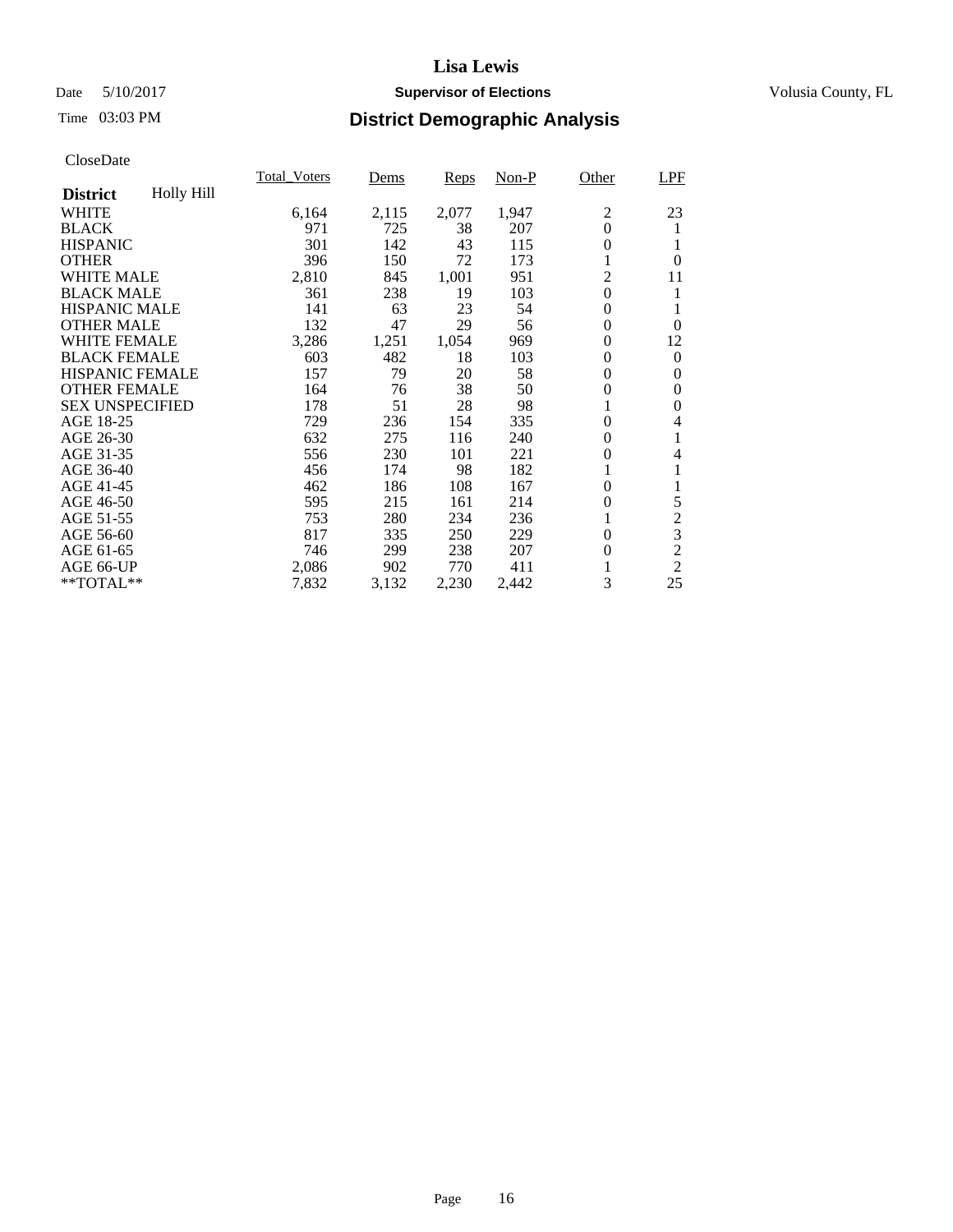# Date 5/10/2017 **Supervisor of Elections Supervisor of Elections** Volusia County, FL

# Time 03:03 PM **District Demographic Analysis**

|                        |            | <b>Total Voters</b> | Dems           | Reps | $Non-P$ | Other          | LPF            |
|------------------------|------------|---------------------|----------------|------|---------|----------------|----------------|
| <b>District</b>        | Lake Helen |                     |                |      |         |                |                |
| WHITE                  |            | 1,820               | 558            | 735  | 519     | 4              | 4              |
| <b>BLACK</b>           |            | 163                 | 143            | 4    | 16      | 0              | $\Omega$       |
| <b>HISPANIC</b>        |            | 58                  | 16             | 19   | 23      | 0              | 0              |
| <b>OTHER</b>           |            | 64                  | 18             | 18   | 27      | 0              |                |
| WHITE MALE             |            | 823                 | 222            | 355  | 241     | $\overline{2}$ | 3              |
| <b>BLACK MALE</b>      |            | 70                  | 62             | 2    | 6       | 0              | $\Omega$       |
| <b>HISPANIC MALE</b>   |            | 20                  | 7              | 7    | 6       | 0              | 0              |
| <b>OTHER MALE</b>      |            | 20                  | 8              | 4    | 7       | $\overline{0}$ |                |
| <b>WHITE FEMALE</b>    |            | 977                 | 333            | 371  | 270     | $\overline{2}$ | 1              |
| <b>BLACK FEMALE</b>    |            | 89                  | 79             | 1    | 9       | $\overline{0}$ | 0              |
| <b>HISPANIC FEMALE</b> |            | 37                  | 8              | 12   | 17      | $\theta$       | 0              |
| <b>OTHER FEMALE</b>    |            | 31                  | 9              | 6    | 16      | $\overline{0}$ | 0              |
| <b>SEX UNSPECIFIED</b> |            | 38                  | $\overline{7}$ | 18   | 13      | $\theta$       | 0              |
| AGE 18-25              |            | 201                 | 43             | 66   | 88      | 2              | $\overline{c}$ |
| AGE 26-30              |            | 137                 | 40             | 38   | 58      | 1              | $\Omega$       |
| AGE 31-35              |            | 124                 | 34             | 41   | 49      | $\theta$       | $\theta$       |
| AGE 36-40              |            | 128                 | 37             | 30   | 61      | $\overline{0}$ | $\theta$       |
| AGE 41-45              |            | 127                 | 35             | 40   | 49      | 0              | 3              |
| AGE 46-50              |            | 160                 | 47             | 61   | 52      | $\theta$       | $\Omega$       |
| AGE 51-55              |            | 183                 | 58             | 80   | 45      | 0              | 0              |
| AGE 56-60              |            | 247                 | 97             | 103  | 46      |                | $\Omega$       |
| AGE 61-65              |            | 224                 | 81             | 92   | 51      | 0              | $\Omega$       |
| AGE 66-UP              |            | 574                 | 263            | 225  | 86      | 0              | 0              |
| **TOTAL**              |            | 2,105               | 735            | 776  | 585     | 4              | 5              |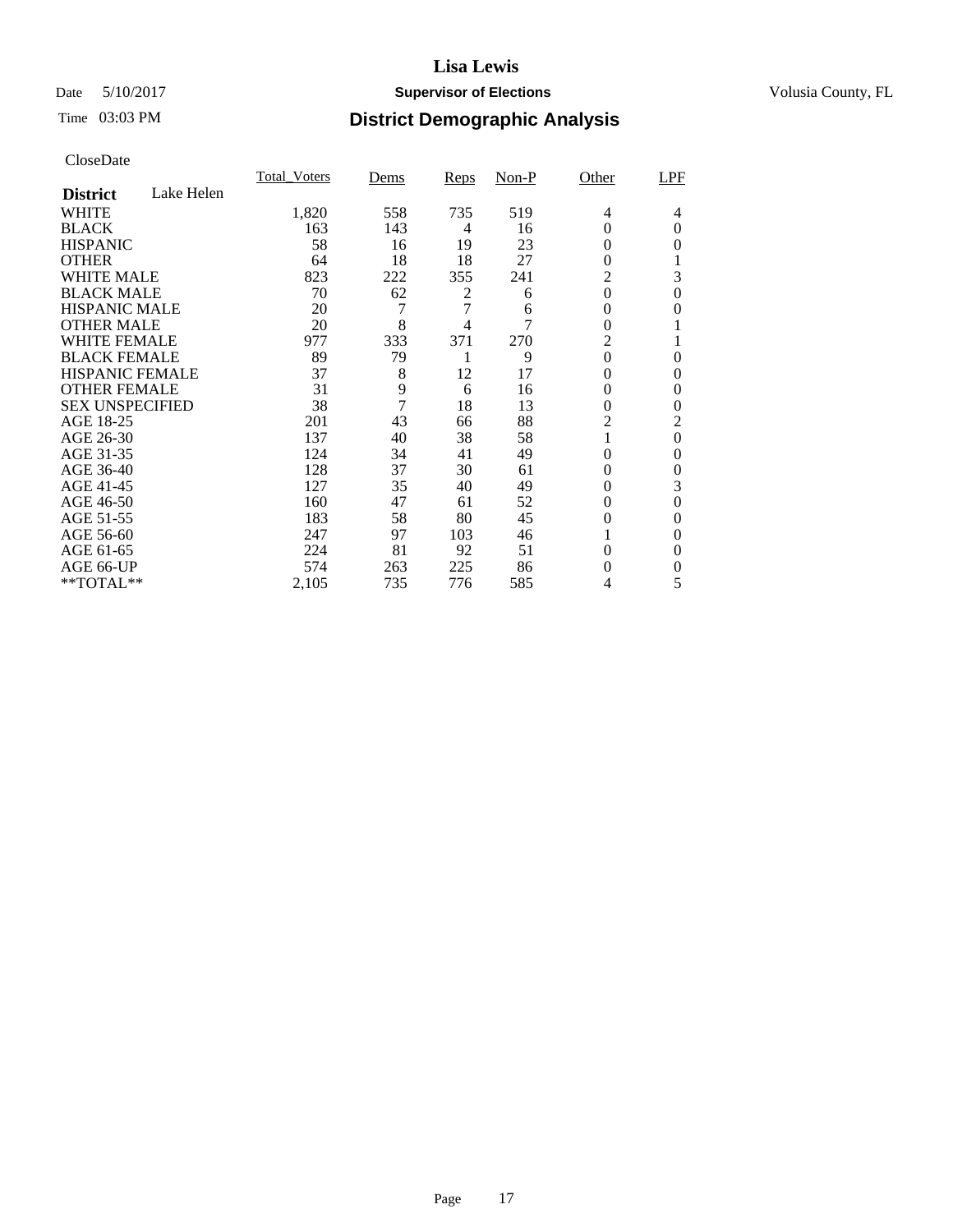# Date 5/10/2017 **Supervisor of Elections Supervisor of Elections** Volusia County, FL

| CloseDate |
|-----------|
|-----------|

|                                     | <b>Total Voters</b> | Dems  | Reps  | $Non-P$ | Other          | LPF            |
|-------------------------------------|---------------------|-------|-------|---------|----------------|----------------|
| New Smyrna Beach<br><b>District</b> |                     |       |       |         |                |                |
| <b>WHITE</b>                        | 18,973              | 5,440 | 8,320 | 5,141   | 19             | 53             |
| <b>BLACK</b>                        | 771                 | 636   | 21    | 112     | $\theta$       | 2              |
| <b>HISPANIC</b>                     | 316                 | 100   | 99    | 117     | $\theta$       | 0              |
| <b>OTHER</b>                        | 705                 | 187   | 189   | 326     | 1              | $\overline{2}$ |
| <b>WHITE MALE</b>                   | 8,684               | 2,128 | 4,000 | 2,512   | 11             | 33             |
| <b>BLACK MALE</b>                   | 307                 | 236   | 9     | 60      | $\overline{0}$ | $\overline{c}$ |
| <b>HISPANIC MALE</b>                | 147                 | 39    | 44    | 64      | $\theta$       | 0              |
| <b>OTHER MALE</b>                   | 241                 | 64    | 73    | 102     | 1              | 1              |
| <b>WHITE FEMALE</b>                 | 10,087              | 3,251 | 4,240 | 2,568   | 8              | 20             |
| <b>BLACK FEMALE</b>                 | 456                 | 392   | 12    | 52      | $\theta$       | $\theta$       |
| HISPANIC FEMALE                     | 162                 | 60    | 52    | 50      | $\overline{0}$ | 0              |
| <b>OTHER FEMALE</b>                 | 302                 | 97    | 94    | 110     | $\theta$       | 1              |
| <b>SEX UNSPECIFIED</b>              | 379                 | 96    | 105   | 178     | $\theta$       | 0              |
| AGE 18-25                           | 1,295               | 339   | 378   | 568     | 1              | 9              |
| AGE 26-30                           | 988                 | 273   | 288   | 419     | 1              | $\overline{7}$ |
| AGE 31-35                           | 1,001               | 310   | 288   | 395     | 3              | 5              |
| AGE 36-40                           | 989                 | 277   | 333   | 371     | $\overline{c}$ | 6              |
| AGE 41-45                           | 1,019               | 284   | 357   | 370     | $\overline{0}$ | 8              |
| AGE 46-50                           | 1,252               | 335   | 547   | 366     | $\theta$       | 4              |
| AGE 51-55                           | 1,671               | 441   | 776   | 449     | 3              | $\overline{c}$ |
| AGE 56-60                           | 2,142               | 656   | 927   | 551     |                | $\overline{7}$ |
| AGE 61-65                           | 2,402               | 840   | 1,008 | 546     | 4              | 4              |
| AGE 66-UP                           | 8,006               | 2,608 | 3,727 | 1,661   | 5              | 5              |
| $*$ TOTAL $**$                      | 20,765              | 6,363 | 8,629 | 5,696   | 20             | 57             |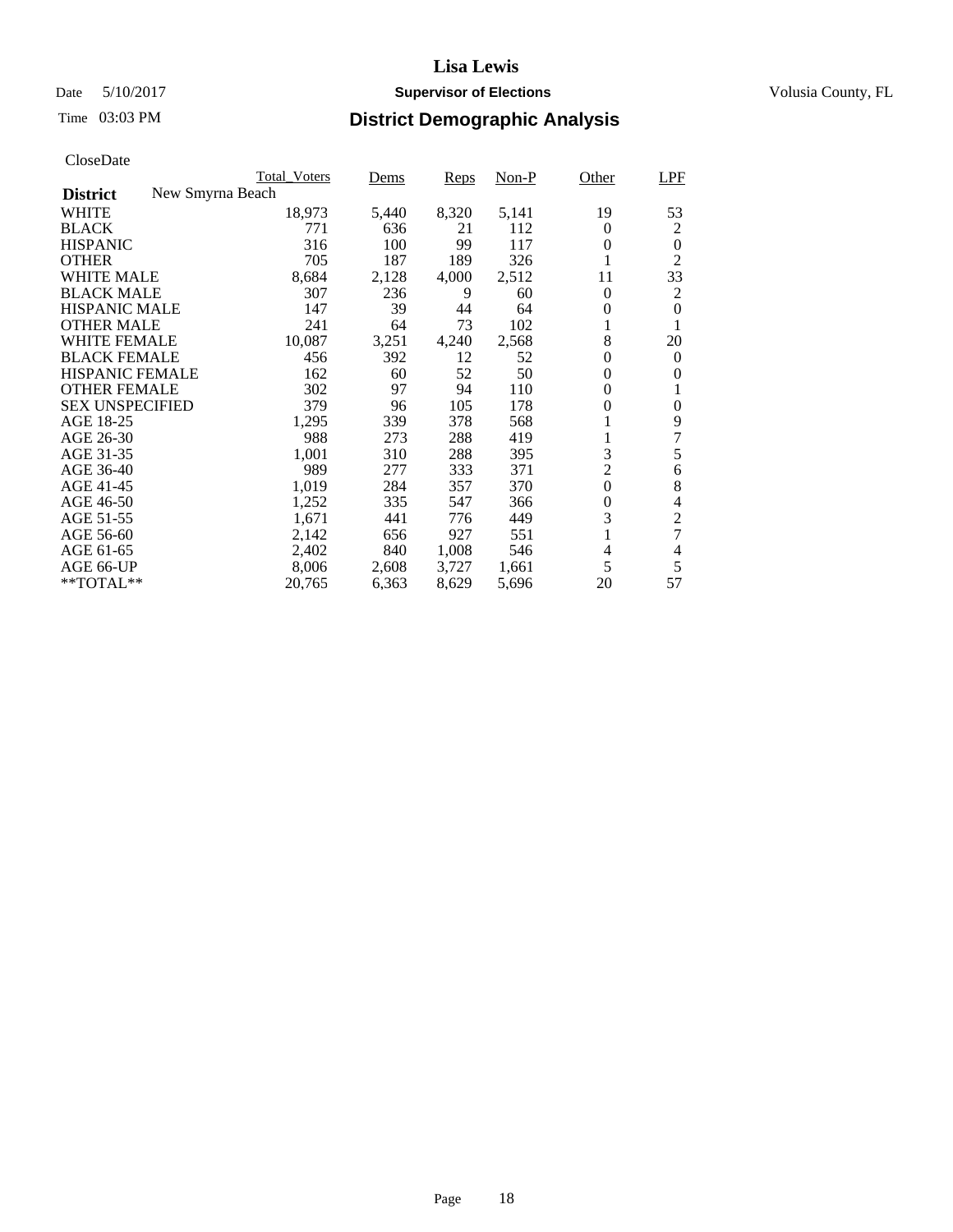# Date 5/10/2017 **Supervisor of Elections Supervisor of Elections** Volusia County, FL

# Time 03:03 PM **District Demographic Analysis**

|                        |          | <b>Total Voters</b> | Dems | Reps | $Non-P$ | Other    | LPF      |
|------------------------|----------|---------------------|------|------|---------|----------|----------|
| <b>District</b>        | Oak Hill |                     |      |      |         |          |          |
| WHITE                  |          | 1,289               | 366  | 555  | 364     | 3        |          |
| <b>BLACK</b>           |          | 150                 | 127  | 2    | 21      | 0        | $\Omega$ |
| <b>HISPANIC</b>        |          | 12                  | 5    | 4    | 3       | $\theta$ | 0        |
| <b>OTHER</b>           |          | 37                  | 10   | 13   | 14      | 0        | 0        |
| WHITE MALE             |          | 641                 | 168  | 282  | 189     |          |          |
| <b>BLACK MALE</b>      |          | 66                  | 53   | 1    | 12      | 0        | $\Omega$ |
| <b>HISPANIC MALE</b>   |          | 5                   | 1    | 3    | 1       | 0        | 0        |
| <b>OTHER MALE</b>      |          | 17                  | 4    | 9    | 4       | 0        | 0        |
| <b>WHITE FEMALE</b>    |          | 630                 | 195  | 265  | 168     | 2        | 0        |
| <b>BLACK FEMALE</b>    |          | 84                  | 74   |      | 9       | $\theta$ | 0        |
| <b>HISPANIC FEMALE</b> |          | 7                   | 4    |      | 2       | 0        | 0        |
| <b>OTHER FEMALE</b>    |          | 10                  | 6    | 3    | 1       | 0        | 0        |
| <b>SEX UNSPECIFIED</b> |          | 28                  | 3    | 9    | 16      | 0        | 0        |
| AGE 18-25              |          | 84                  | 26   | 23   | 34      |          | 0        |
| AGE 26-30              |          | 76                  | 25   | 22   | 29      | 0        | 0        |
| AGE 31-35              |          | 56                  | 18   | 21   | 17      | 0        | $\theta$ |
| AGE 36-40              |          | 80                  | 30   | 21   | 29      | 0        | $\Omega$ |
| AGE 41-45              |          | 62                  | 21   | 15   | 26      | 0        | 0        |
| AGE 46-50              |          | 93                  | 23   | 36   | 33      |          | $\Omega$ |
| AGE 51-55              |          | 119                 | 38   | 50   | 31      | 0        | 0        |
| AGE 56-60              |          | 196                 | 78   | 82   | 35      | 0        |          |
| AGE 61-65              |          | 163                 | 56   | 65   | 42      | 0        | $\Omega$ |
| AGE 66-UP              |          | 559                 | 193  | 239  | 126     |          | 0        |
| **TOTAL**              |          | 1,488               | 508  | 574  | 402     | 3        | 1        |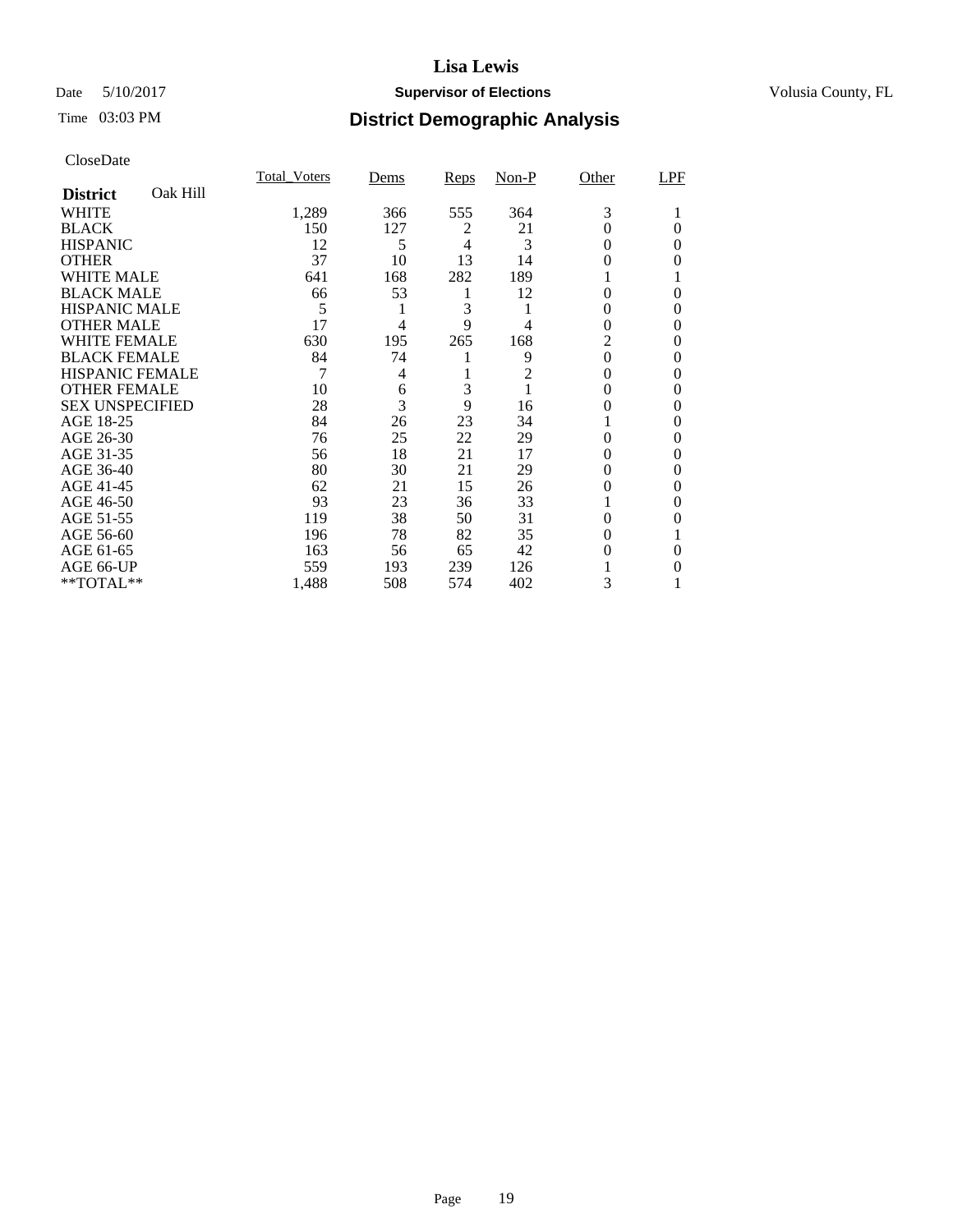# Date 5/10/2017 **Supervisor of Elections Supervisor of Elections** Volusia County, FL

# Time 03:03 PM **District Demographic Analysis**

|                        |             | <b>Total Voters</b> | Dems  | <b>Reps</b> | $Non-P$ | Other            | LPF            |
|------------------------|-------------|---------------------|-------|-------------|---------|------------------|----------------|
| <b>District</b>        | Orange City |                     |       |             |         |                  |                |
| WHITE                  |             | 5,643               | 1,604 | 2,343       | 1,679   | 1                | 16             |
| <b>BLACK</b>           |             | 480                 | 370   | 17          | 93      | $\theta$         | 0              |
| <b>HISPANIC</b>        |             | 1,174               | 522   | 162         | 487     | 1                | 2              |
| <b>OTHER</b>           |             | 366                 | 116   | 83          | 167     | $\theta$         | $\Omega$       |
| WHITE MALE             |             | 2,386               | 551   | 1,022       | 800     |                  | 12             |
| <b>BLACK MALE</b>      |             | 179                 | 124   | 7           | 48      | $\theta$         | $\theta$       |
| <b>HISPANIC MALE</b>   |             | 464                 | 188   | 82          | 193     |                  | $\Omega$       |
| <b>OTHER MALE</b>      |             | 123                 | 38    | 29          | 56      | 0                | $\theta$       |
| <b>WHITE FEMALE</b>    |             | 3,205               | 1,041 | 1,302       | 858     | $\theta$         | 4              |
| <b>BLACK FEMALE</b>    |             | 293                 | 241   | 10          | 42      | $\Omega$         | $\Omega$       |
| <b>HISPANIC FEMALE</b> |             | 695                 | 328   | 78          | 287     | $\theta$         | 2              |
| <b>OTHER FEMALE</b>    |             | 163                 | 66    | 37          | 60      | $\theta$         | $\overline{0}$ |
| <b>SEX UNSPECIFIED</b> |             | 154                 | 35    | 37          | 82      | $\overline{0}$   | $\theta$       |
| AGE 18-25              |             | 689                 | 200   | 137         | 349     | $\theta$         | 3              |
| AGE 26-30              |             | 483                 | 158   | 128         | 195     | 0                | $\overline{2}$ |
| AGE 31-35              |             | 438                 | 148   | 99          | 187     |                  | 3              |
| AGE 36-40              |             | 467                 | 156   | 130         | 177     | $\Omega$         | 4              |
| AGE 41-45              |             | 439                 | 136   | 131         | 172     | $\theta$         | $\theta$       |
| AGE 46-50              |             | 519                 | 173   | 164         | 179     |                  | $\overline{c}$ |
| AGE 51-55              |             | 594                 | 187   | 209         | 197     | 0                | 1              |
| AGE 56-60              |             | 602                 | 209   | 212         | 180     | $\theta$         | 1              |
| AGE 61-65              |             | 649                 | 251   | 203         | 195     | $\theta$         | $\theta$       |
| AGE 66-UP              |             | 2,783               | 994   | 1,192       | 595     | $\boldsymbol{0}$ | 2              |
| **TOTAL**              |             | 7,663               | 2,612 | 2,605       | 2,426   | 2                | 18             |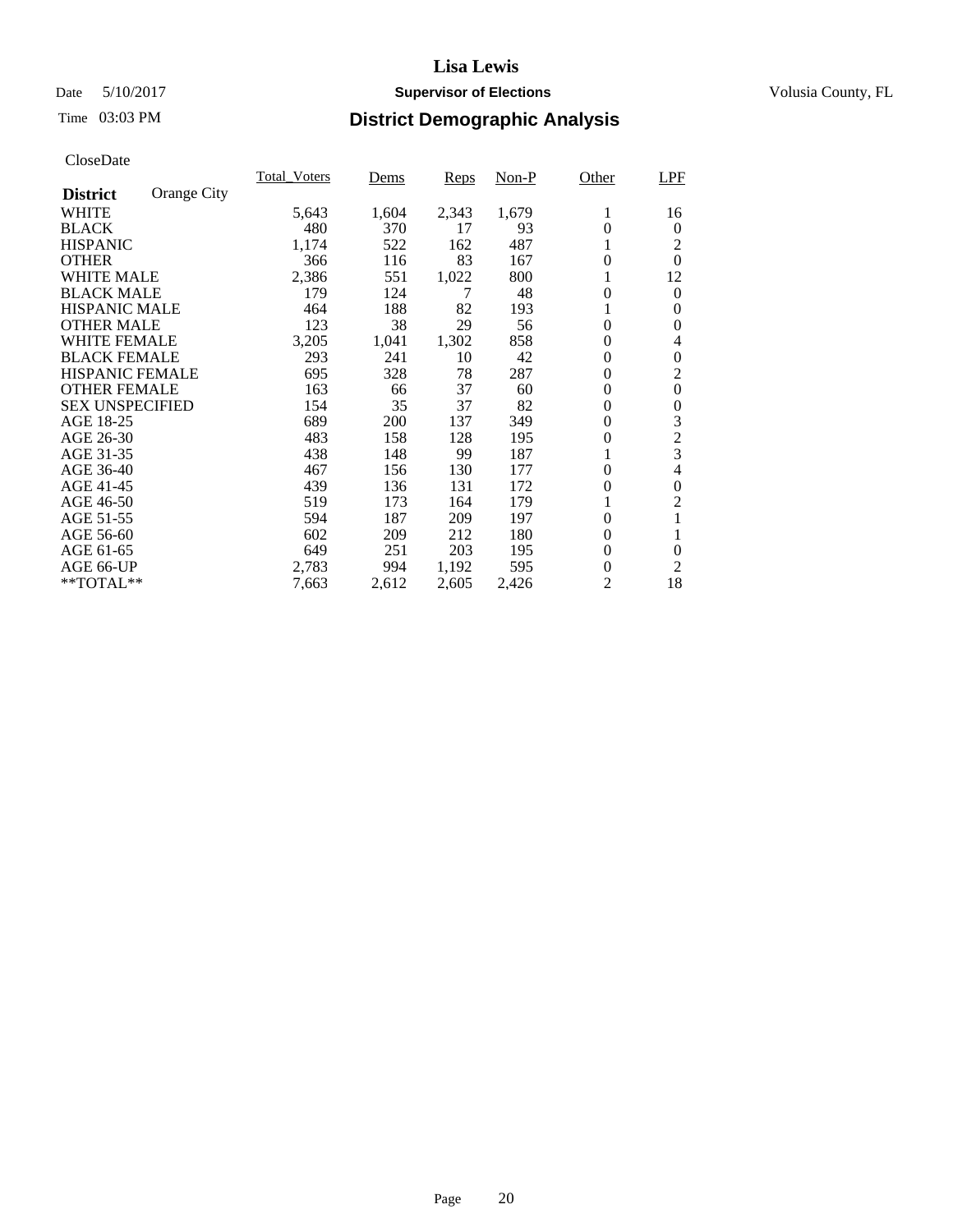# Date 5/10/2017 **Supervisor of Elections Supervisor of Elections** Volusia County, FL

# Time 03:03 PM **District Demographic Analysis**

|                                 | <b>Total Voters</b> | Dems   | Reps   | Non-P | Other          | <b>LPF</b>     |
|---------------------------------|---------------------|--------|--------|-------|----------------|----------------|
| Ormond Beach<br><b>District</b> |                     |        |        |       |                |                |
| WHITE                           | 28,806              | 8,462  | 12,632 | 7,605 | 31             | 76             |
| <b>BLACK</b>                    | 1,081               | 828    | 51     | 201   | 0              | 1              |
| <b>HISPANIC</b>                 | 804                 | 311    | 202    | 287   | 2              | 2              |
| <b>OTHER</b>                    | 1,711               | 523    | 430    | 755   | $\overline{2}$ | 1              |
| WHITE MALE                      | 13,081              | 3,304  | 5,997  | 3,707 | 20             | 53             |
| <b>BLACK MALE</b>               | 459                 | 329    | 23     | 106   | $\theta$       | 1              |
| <b>HISPANIC MALE</b>            | 359                 | 121    | 105    | 129   | $\overline{c}$ | 2              |
| <b>OTHER MALE</b>               | 635                 | 195    | 158    | 279   | $\overline{2}$ |                |
| WHITE FEMALE                    | 15,377              | 5,075  | 6,508  | 3,761 | 11             | 22             |
| <b>BLACK FEMALE</b>             | 607                 | 489    | 27     | 91    | $\Omega$       | $\Omega$       |
| <b>HISPANIC FEMALE</b>          | 428                 | 185    | 93     | 150   | 0              | 0              |
| <b>OTHER FEMALE</b>             | 759                 | 257    | 206    | 296   | 0              | 0              |
| <b>SEX UNSPECIFIED</b>          | 697                 | 169    | 198    | 329   | $\theta$       |                |
| AGE 18-25                       | 2,645               | 697    | 870    | 1,060 | 6              | 12             |
| AGE 26-30                       | 1,946               | 571    | 631    | 733   | 4              | 7              |
| AGE 31-35                       | 1,822               | 523    | 579    | 697   | 6              | 17             |
| AGE 36-40                       | 1,688               | 475    | 614    | 586   | 4              | 9              |
| AGE 41-45                       | 1,850               | 511    | 685    | 643   | $\overline{2}$ | 9              |
| AGE 46-50                       | 2,333               | 616    | 1,056  | 650   | $\theta$       | 11             |
| AGE 51-55                       | 2,838               | 807    | 1,257  | 767   | 4              | 3              |
| AGE 56-60                       | 3,089               | 998    | 1,345  | 741   | 4              | 1              |
| AGE 61-65                       | 3,291               | 1,114  | 1,415  | 759   | 1              | $\overline{c}$ |
| AGE 66-UP                       | 10,899              | 3,812  | 4,862  | 2,212 | 4              | 9              |
| **TOTAL**                       | 32,402              | 10,124 | 13,315 | 8,848 | 35             | 80             |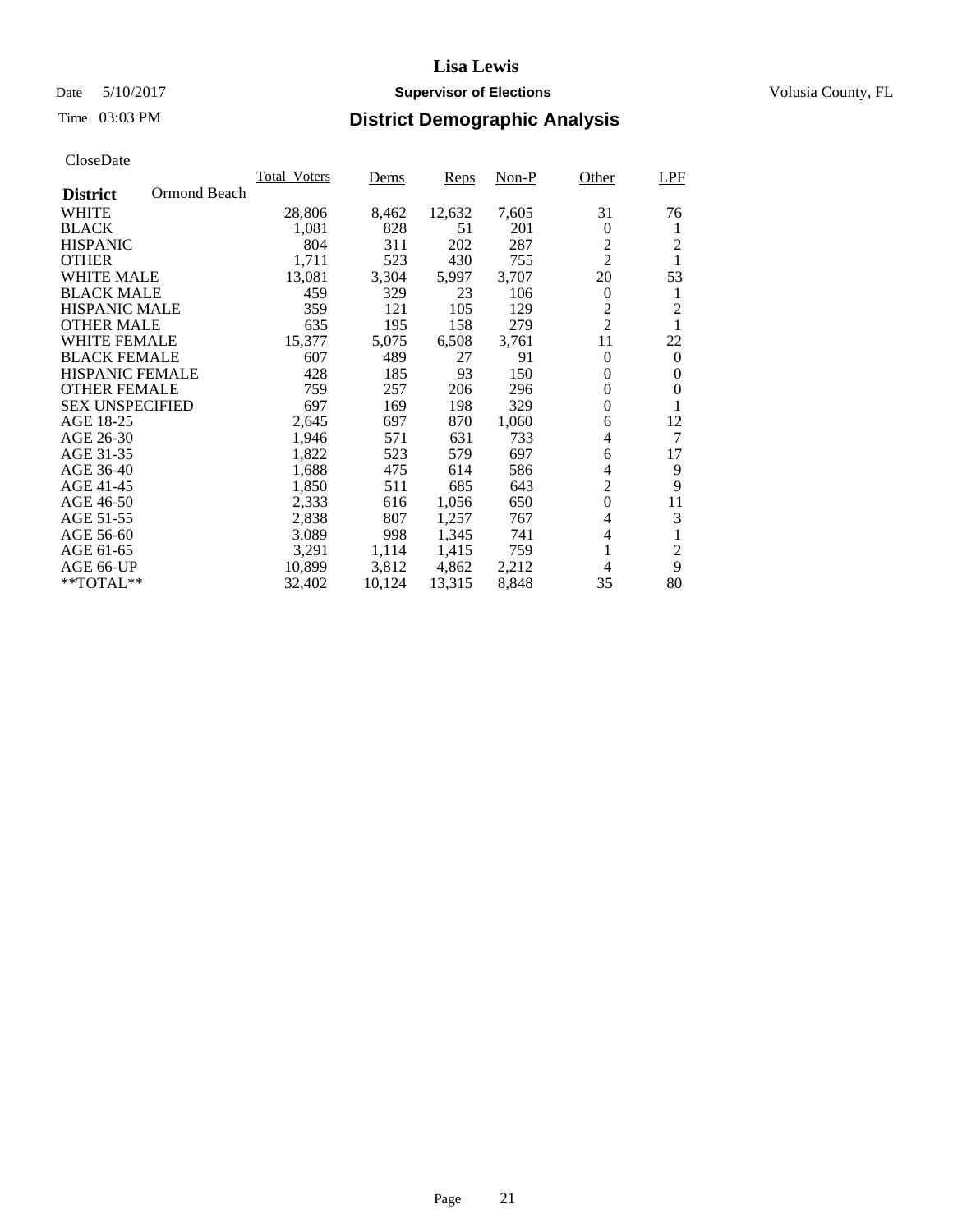# Date 5/10/2017 **Supervisor of Elections Supervisor of Elections** Volusia County, FL

# Time 03:03 PM **District Demographic Analysis**

|                        |         | <b>Total Voters</b> | Dems           | Reps           | $Non-P$        | Other    | LPF      |
|------------------------|---------|---------------------|----------------|----------------|----------------|----------|----------|
| <b>District</b>        | Pierson |                     |                |                |                |          |          |
| WHITE                  |         | 568                 | 183            | 263            | 119            | 1        | 2        |
| <b>BLACK</b>           |         | 47                  | 39             | $\overline{2}$ | 6              | $\theta$ | $\theta$ |
| <b>HISPANIC</b>        |         | 177                 | 79             | 11             | 87             | $\Omega$ | $\Omega$ |
| <b>OTHER</b>           |         | 25                  | 6              | 3              | 16             | 0        | $\Omega$ |
| WHITE MALE             |         | 274                 | 83             | 130            | 58             |          | 2        |
| <b>BLACK MALE</b>      |         | 22                  | 18             | 1              | 3              | 0        | $\theta$ |
| <b>HISPANIC MALE</b>   |         | 86                  | 41             | 4              | 41             | 0        | $\Omega$ |
| <b>OTHER MALE</b>      |         | 11                  | $\overline{4}$ | $\overline{2}$ | 5              | 0        | $\Omega$ |
| WHITE FEMALE           |         | 288                 | 99             | 130            | 59             | 0        | 0        |
| <b>BLACK FEMALE</b>    |         | 25                  | 21             | 1              | 3              | $\Omega$ | $\Omega$ |
| <b>HISPANIC FEMALE</b> |         | 86                  | 37             | 7              | 42             | 0        | 0        |
| <b>OTHER FEMALE</b>    |         | 7                   | $\overline{c}$ | 1              | $\overline{4}$ | 0        | 0        |
| <b>SEX UNSPECIFIED</b> |         | 18                  | $\overline{2}$ | 3              | 13             | 0        | 0        |
| AGE 18-25              |         | 124                 | 40             | 27             | 56             | 0        |          |
| AGE 26-30              |         | 70                  | 25             | 12             | 33             | 0        | $\theta$ |
| AGE 31-35              |         | 56                  | 14             | 20             | 21             | 0        |          |
| AGE 36-40              |         | 55                  | 12             | 15             | 27             |          | $\Omega$ |
| AGE 41-45              |         | 55                  | 17             | 21             | 17             | 0        | $\Omega$ |
| AGE 46-50              |         | 58                  | 25             | 17             | 16             | 0        | $\Omega$ |
| AGE 51-55              |         | 63                  | 26             | 23             | 14             | 0        | $\Omega$ |
| AGE 56-60              |         | 81                  | 32             | 34             | 15             | 0        | $\Omega$ |
| AGE 61-65              |         | 79                  | 30             | 35             | 14             | 0        | 0        |
| AGE 66-UP              |         | 176                 | 86             | 75             | 15             | 0        | 0        |
| **TOTAL**              |         | 817                 | 307            | 279            | 228            |          | 2        |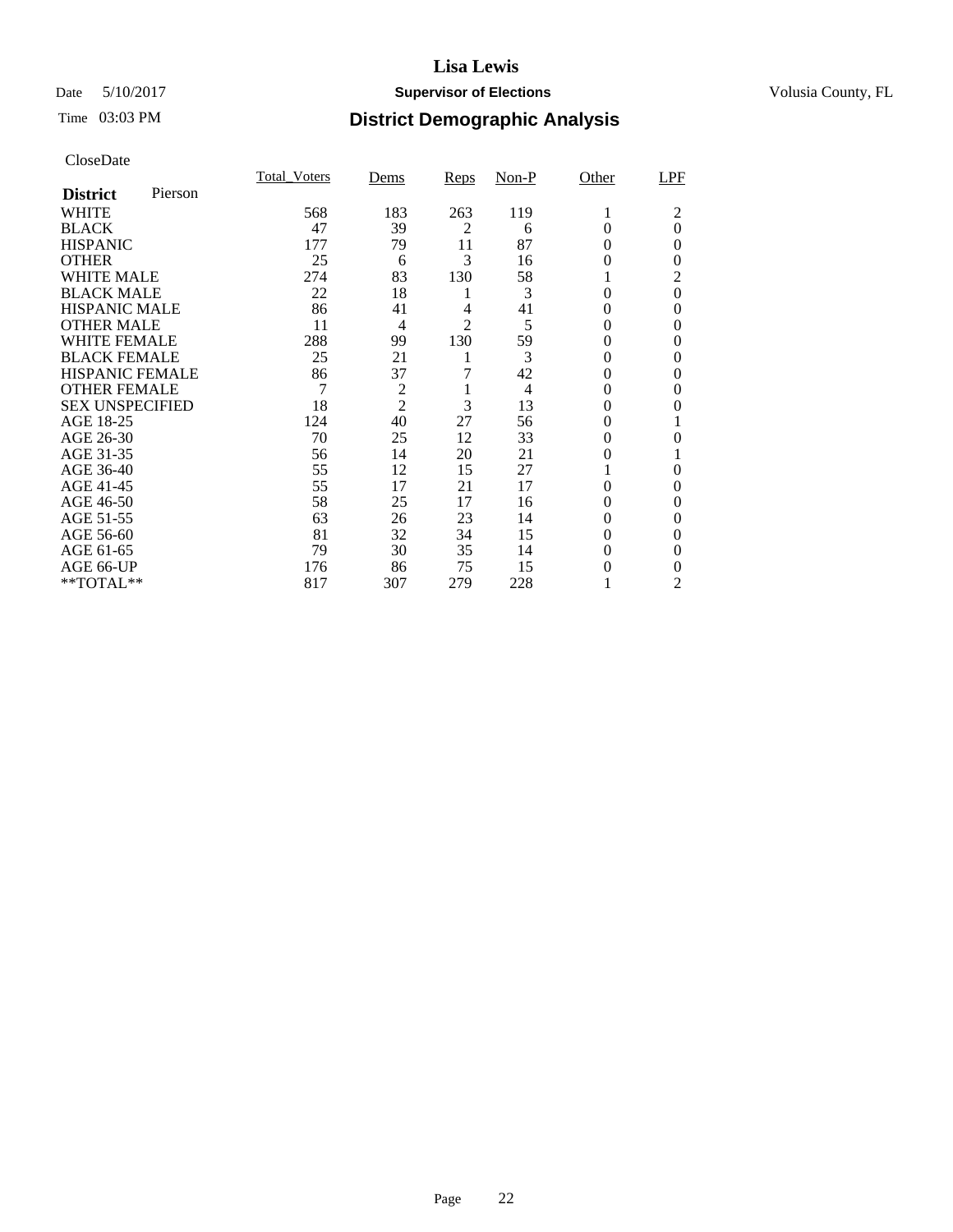# Date 5/10/2017 **Supervisor of Elections Supervisor of Elections** Volusia County, FL

# Time 03:03 PM **District Demographic Analysis**

| Cioscizaio             |             |                     |                |       |                |          |     |
|------------------------|-------------|---------------------|----------------|-------|----------------|----------|-----|
|                        |             | <b>Total Voters</b> | Dems           | Reps  | Non-P          | Other    | LPF |
| <b>District</b>        | Ponce Inlet |                     |                |       |                |          |     |
| WHITE                  |             | 2,915               | 680            | 1,548 | 676            | 3        | 8   |
| <b>BLACK</b>           |             |                     | 3              | 2     | $\overline{2}$ | 0        | 0   |
| <b>HISPANIC</b>        |             | 57                  | 18             | 24    | 14             | 0        |     |
| <b>OTHER</b>           |             | 118                 | 30             | 45    | 43             | $\theta$ | 0   |
| WHITE MALE             |             | 1,398               | 279            | 772   | 338            | 2        |     |
| <b>BLACK MALE</b>      |             | 4                   | 1              | 1     | 2              | $\theta$ | 0   |
| <b>HISPANIC MALE</b>   |             | 23                  | 7              | 10    | 6              | $\theta$ | 0   |
| <b>OTHER MALE</b>      |             | 47                  | 11             | 21    | 15             | 0        | 0   |
| WHITE FEMALE           |             | 1,489               | 395            | 768   | 324            |          |     |
| <b>BLACK FEMALE</b>    |             | 3                   | $\overline{c}$ | 1     | 0              | $\theta$ | 0   |
| <b>HISPANIC FEMALE</b> |             | 34                  | 11             | 14    | 8              | 0        |     |
| <b>OTHER FEMALE</b>    |             | 48                  | 15             | 16    | 17             | 0        | 0   |
| <b>SEX UNSPECIFIED</b> |             | 51                  | 10             | 16    | 25             | 0        | 0   |
| AGE 18-25              |             | 166                 | 32             | 65    | 67             |          |     |
| AGE 26-30              |             | 90                  | 20             | 35    | 34             | $\Omega$ |     |
| AGE 31-35              |             | 78                  | 22             | 31    | 24             | $\Omega$ |     |
| AGE 36-40              |             | 88                  | 15             | 34    | 39             | 0        | 0   |
| AGE 41-45              |             | 109                 | 27             | 54    | 28             | 0        | 0   |
| AGE 46-50              |             | 141                 | 26             | 81    | 31             |          | 2   |
| AGE 51-55              |             | 239                 | 62             | 116   | 59             |          |     |
| AGE 56-60              |             | 359                 | 69             | 211   | 78             | $\Omega$ |     |
| AGE 61-65              |             | 408                 | 108            | 207   | 93             | 0        | 0   |
| AGE 66-UP              |             | 1,419               | 350            | 785   | 282            | 0        | 2   |
| **TOTAL**              |             | 3,097               | 731            | 1,619 | 735            | 3        | 9   |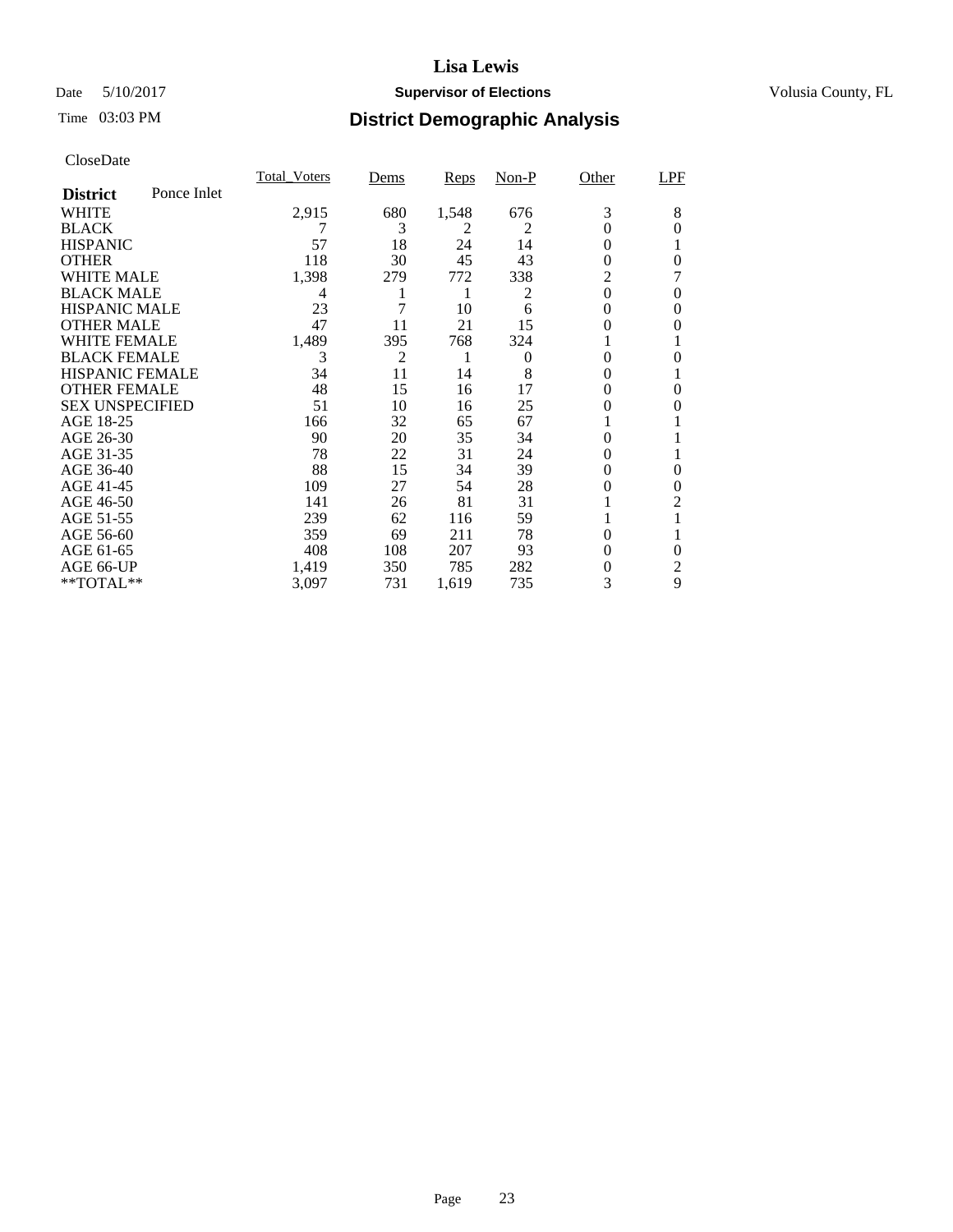# Date 5/10/2017 **Supervisor of Elections Supervisor of Elections** Volusia County, FL

# Time 03:03 PM **District Demographic Analysis**

|                        |             | <b>Total_Voters</b> | <u>Dems</u> | Reps   | Non-P  | Other            | LPF            |
|------------------------|-------------|---------------------|-------------|--------|--------|------------------|----------------|
| <b>District</b>        | Port Orange |                     |             |        |        |                  |                |
| WHITE                  |             | 38,319              | 11,403      | 15,454 | 11,325 | 33               | 104            |
| <b>BLACK</b>           |             | 1,397               | 1,030       | 79     | 286    | 0                | 2              |
| <b>HISPANIC</b>        |             | 1,502               | 547         | 355    | 592    | 2                | 6              |
| <b>OTHER</b>           |             | 2,250               | 692         | 533    | 1,014  | 3                | 8              |
| <b>WHITE MALE</b>      |             | 17,500              | 4,486       | 7,466  | 5,461  | 22               | 65             |
| <b>BLACK MALE</b>      |             | 607                 | 418         | 45     | 143    | $\theta$         | 1              |
| <b>HISPANIC MALE</b>   |             | 673                 | 232         | 165    | 272    | $\theta$         | 4              |
| <b>OTHER MALE</b>      |             | 845                 | 255         | 218    | 365    | $\overline{2}$   | 5              |
| <b>WHITE FEMALE</b>    |             | 20,265              | 6,774       | 7,768  | 5,679  | 9                | 35             |
| <b>BLACK FEMALE</b>    |             | 770                 | 598         | 33     | 139    | $\boldsymbol{0}$ | 0              |
| HISPANIC FEMALE        |             | 790                 | 305         | 179    | 302    | $\overline{2}$   | $\overline{c}$ |
| <b>OTHER FEMALE</b>    |             | 978                 | 352         | 232    | 391    | 1                | $\overline{2}$ |
| <b>SEX UNSPECIFIED</b> |             | 1,040               | 252         | 315    | 465    | $\overline{c}$   | 6              |
| AGE 18-25              |             | 4,012               | 1,093       | 1,114  | 1,781  | $\overline{2}$   | 22             |
| AGE 26-30              |             | 3,043               | 900         | 881    | 1,237  | 9                | 16             |
| AGE 31-35              |             | 2,766               | 811         | 837    | 1,093  | 7                | 18             |
| AGE 36-40              |             | 2,660               | 786         | 851    | 1,008  | $\overline{2}$   | 13             |
| AGE 41-45              |             | 2,813               | 797         | 1,015  | 984    | 4                | 13             |
| AGE 46-50              |             | 3,217               | 891         | 1,299  | 1,020  | $\boldsymbol{0}$ | 7              |
| AGE 51-55              |             | 3,716               | 1,091       | 1,569  | 1,047  | 3                | 6              |
| AGE 56-60              |             | 4,051               | 1,341       | 1,657  | 1,041  | 3                | 9              |
| AGE 61-65              |             | 4,073               | 1,454       | 1,613  | 1,000  | 3                | 3              |
| AGE 66-UP              |             | 13,117              | 4,508       | 5,585  | 3,006  | 5                | 13             |
| $*$ TOTAL $**$         |             | 43,468              | 13,672      | 16,421 | 13,217 | 38               | 120            |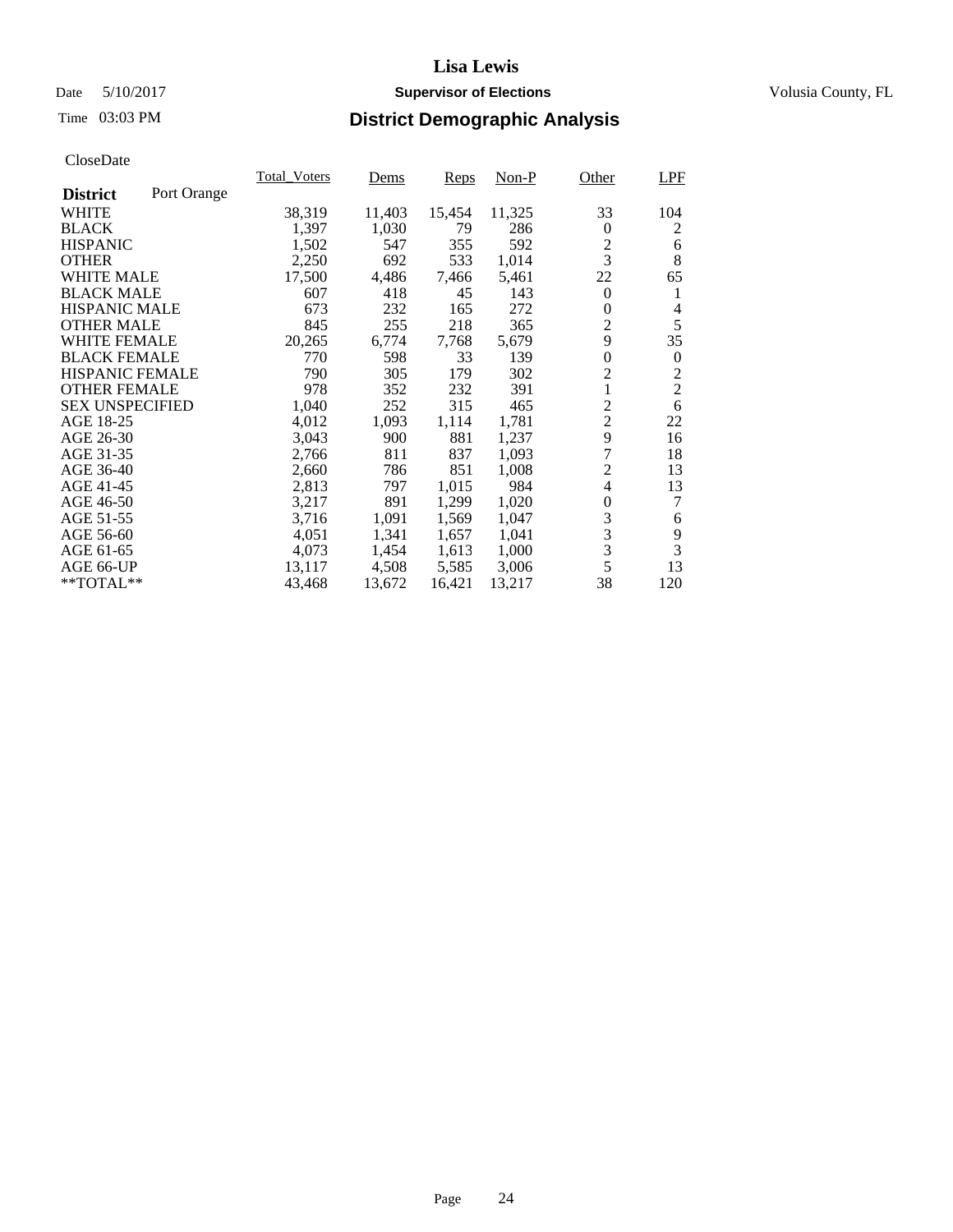# Date 5/10/2017 **Supervisor of Elections Supervisor of Elections** Volusia County, FL

# Time 03:03 PM **District Demographic Analysis**

|                        |               | <b>Total Voters</b> | Dems  | Reps  | $Non-P$ | Other            | LPF              |
|------------------------|---------------|---------------------|-------|-------|---------|------------------|------------------|
| <b>District</b>        | South Daytona |                     |       |       |         |                  |                  |
| WHITE                  |               | 7,120               | 2,371 | 2,625 | 2,102   | 9                | 13               |
| <b>BLACK</b>           |               | 803                 | 621   | 24    | 158     | $\boldsymbol{0}$ | $\theta$         |
| <b>HISPANIC</b>        |               | 278                 | 128   | 55    | 93      | $\overline{2}$   | $\theta$         |
| <b>OTHER</b>           |               | 404                 | 148   | 80    | 174     | $\theta$         | $\overline{2}$   |
| WHITE MALE             |               | 3,268               | 932   | 1,307 | 1,015   | 6                | 8                |
| <b>BLACK MALE</b>      |               | 296                 | 229   | 10    | 57      | $\boldsymbol{0}$ | $\boldsymbol{0}$ |
| <b>HISPANIC MALE</b>   |               | 128                 | 49    | 30    | 48      | 1                | $\overline{0}$   |
| <b>OTHER MALE</b>      |               | 129                 | 47    | 29    | 52      | $\boldsymbol{0}$ | 1                |
| <b>WHITE FEMALE</b>    |               | 3,772               | 1,420 | 1,290 | 1,054   | 3                | 5                |
| <b>BLACK FEMALE</b>    |               | 493                 | 383   | 13    | 97      | $\overline{0}$   | $\theta$         |
| <b>HISPANIC FEMALE</b> |               | 143                 | 76    | 24    | 42      | 1                | $\overline{0}$   |
| <b>OTHER FEMALE</b>    |               | 181                 | 76    | 39    | 65      | $\overline{0}$   | 1                |
| <b>SEX UNSPECIFIED</b> |               | 195                 | 56    | 42    | 97      | $\boldsymbol{0}$ | $\overline{0}$   |
| AGE 18-25              |               | 785                 | 268   | 181   | 331     | $\sqrt{2}$       | 3                |
| AGE 26-30              |               | 707                 | 266   | 155   | 283     | 3                | $\overline{0}$   |
| AGE 31-35              |               | 598                 | 212   | 149   | 231     | $\overline{c}$   | 4                |
| AGE 36-40              |               | 522                 | 194   | 124   | 200     | $\overline{2}$   | $\overline{2}$   |
| AGE 41-45              |               | 481                 | 170   | 167   | 143     | $\boldsymbol{0}$ | 1                |
| AGE 46-50              |               | 662                 | 236   | 227   | 198     | $\theta$         |                  |
| AGE 51-55              |               | 813                 | 299   | 283   | 231     | $\theta$         | $\theta$         |
| AGE 56-60              |               | 885                 | 327   | 332   | 224     | $\overline{2}$   | $\overline{0}$   |
| AGE 61-65              |               | 871                 | 356   | 303   | 210     | $\theta$         | $\overline{2}$   |
| AGE 66-UP              |               | 2,281               | 940   | 863   | 476     | $\theta$         | $\overline{2}$   |
| **TOTAL**              |               | 8,605               | 3,268 | 2,784 | 2,527   | 11               | 15               |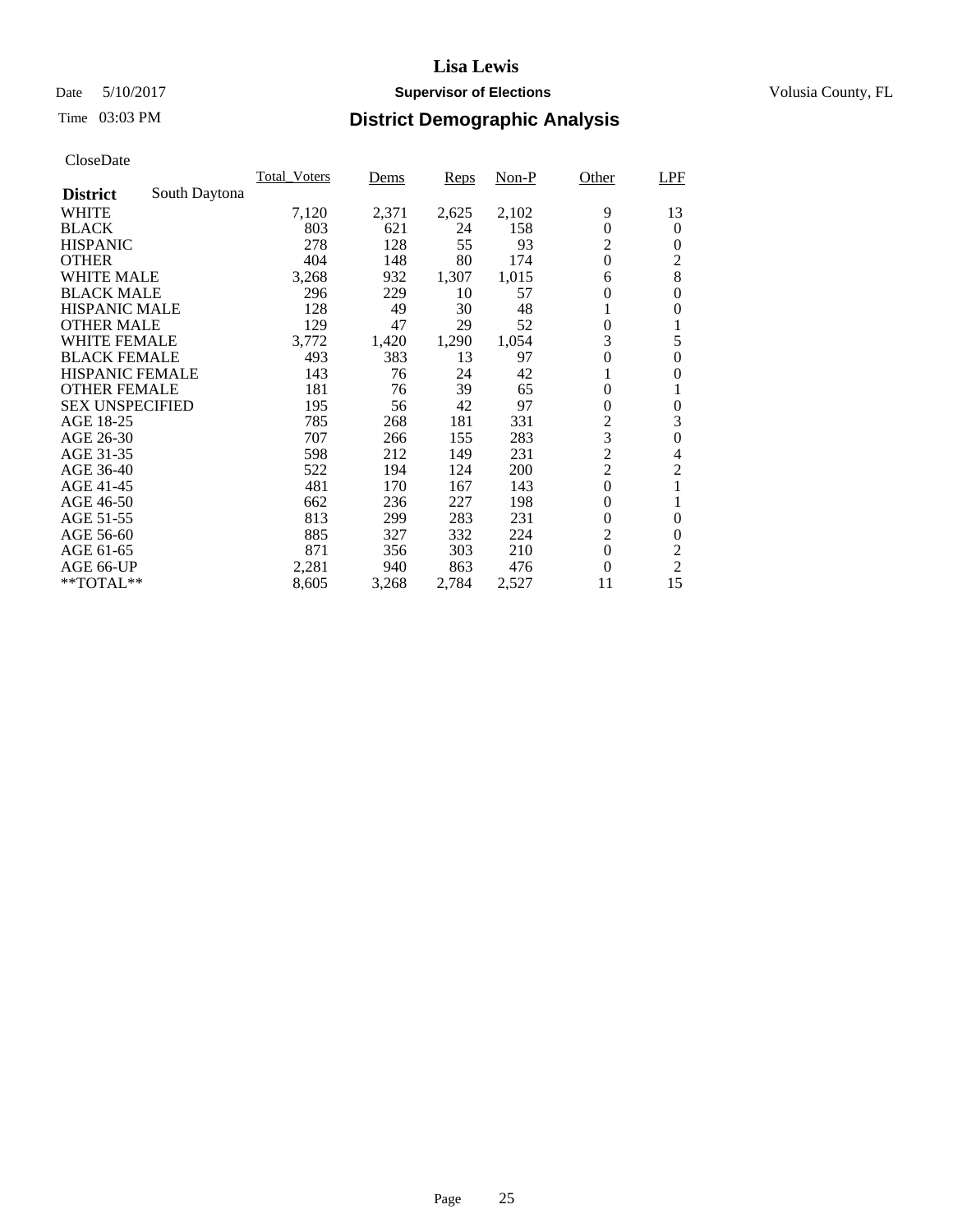# Date 5/10/2017 **Supervisor of Elections Supervisor of Elections** Volusia County, FL

# Time 03:03 PM **District Demographic Analysis**

| Cioscizaio             |               |                     |                |          |       |          |     |
|------------------------|---------------|---------------------|----------------|----------|-------|----------|-----|
|                        |               | <b>Total_Voters</b> | Dems           | Reps     | Non-P | Other    | LPF |
| <b>District</b>        | Flagler Beach |                     |                |          |       |          |     |
| WHITE                  |               | 67                  | 28             | 21       | 18    | $\Omega$ |     |
| <b>BLACK</b>           |               | 0                   | 0              | $\Omega$ | 0     |          |     |
| <b>HISPANIC</b>        |               |                     |                | 0        |       |          |     |
| <b>OTHER</b>           |               |                     |                | 0        |       |          |     |
| WHITE MALE             |               | 30                  | 10             | 10       | 10    |          |     |
| <b>BLACK MALE</b>      |               | 0                   | $_{0}$         | 0        | 0     |          |     |
| <b>HISPANIC MALE</b>   |               |                     |                |          |       |          |     |
| <b>OTHER MALE</b>      |               |                     |                |          |       |          |     |
| WHITE FEMALE           |               | 36                  | 18             | 11       |       |          |     |
| <b>BLACK FEMALE</b>    |               |                     | $\theta$       | $\Omega$ |       |          |     |
| <b>HISPANIC FEMALE</b> |               |                     | 0              | $_{0}$   |       |          |     |
| <b>OTHER FEMALE</b>    |               |                     |                |          |       |          |     |
| <b>SEX UNSPECIFIED</b> |               |                     |                | $\Omega$ |       |          |     |
| AGE 18-25              |               |                     |                | 0        |       |          | 0   |
| AGE 26-30              |               |                     |                | $\theta$ |       |          |     |
| AGE 31-35              |               |                     | 0              | $\Omega$ | 0     |          |     |
| AGE 36-40              |               |                     |                |          |       |          |     |
| AGE 41-45              |               |                     |                | 0        |       |          |     |
| AGE 46-50              |               |                     | 0              | 0        |       |          |     |
| AGE 51-55              |               |                     | 3              | $\Omega$ |       |          |     |
| AGE 56-60              |               |                     | $\overline{2}$ | 2        |       |          |     |
| AGE 61-65              |               |                     | 0              |          |       |          |     |
| AGE 66-UP              |               | 54                  | 24             | 18       | 12    |          |     |
| **TOTAL**              |               | 68                  | 29             | 21       | 18    |          | 0   |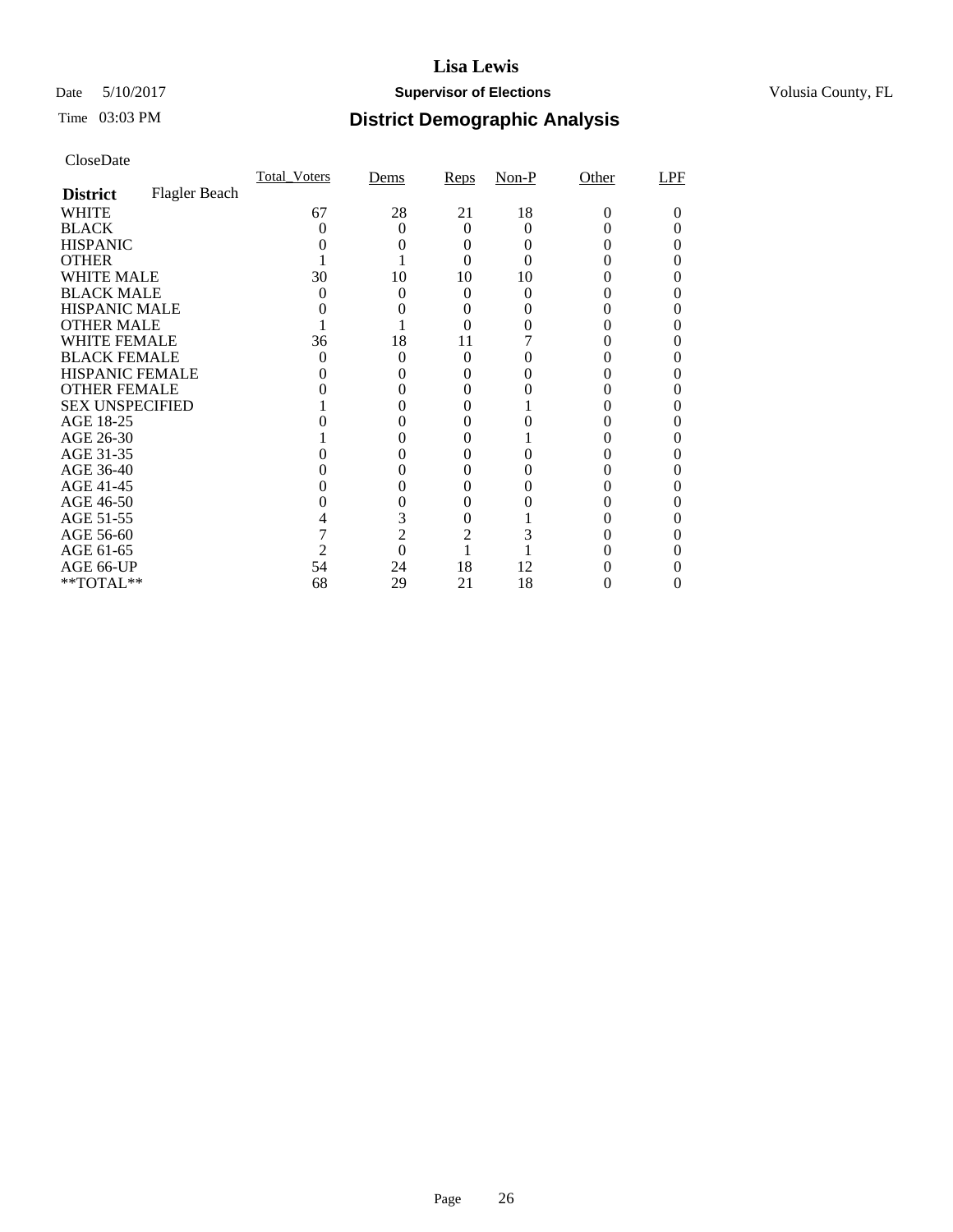# Date 5/10/2017 **Supervisor of Elections Supervisor of Elections** Volusia County, FL

# Time 03:03 PM **District Demographic Analysis**

|                        |                           | <b>Total Voters</b> | Dems   | Reps   | Non-P  | Other | LPF            |
|------------------------|---------------------------|---------------------|--------|--------|--------|-------|----------------|
| <b>District</b>        | <b>Hospital Authority</b> |                     |        |        |        |       |                |
| WHITE                  |                           | 106,169             | 29,596 | 45,487 | 30,657 | 94    | 335            |
| <b>BLACK</b>           |                           | 11,755              | 9,014  | 462    | 2,270  | 8     | 1              |
| <b>HISPANIC</b>        |                           | 24,129              | 11,137 | 3,577  | 9,375  | 11    | 29             |
| <b>OTHER</b>           |                           | 7,985               | 2,559  | 1,736  | 3,667  | 9     | 14             |
| WHITE MALE             |                           | 48,882              | 11,704 | 21,961 | 14.938 | 57    | 222            |
| <b>BLACK MALE</b>      |                           | 4,929               | 3,548  | 246    | 1,130  | 4     | 1              |
| <b>HISPANIC MALE</b>   |                           | 10,999              | 4,767  | 1,796  | 4,416  | 7     | 13             |
| <b>OTHER MALE</b>      |                           | 2,709               | 878    | 662    | 1,154  | 4     | 11             |
| <b>WHITE FEMALE</b>    |                           | 55,924              | 17,568 | 22,973 | 15,240 | 35    | 108            |
| <b>BLACK FEMALE</b>    |                           | 6,654               | 5,345  | 206    | 1,099  | 4     | $\theta$       |
| <b>HISPANIC FEMALE</b> |                           | 12,737              | 6,193  | 1,744  | 4,782  | 3     | 15             |
| <b>OTHER FEMALE</b>    |                           | 3.389               | 1,286  | 745    | 1,353  | 3     | 2              |
| <b>SEX UNSPECIFIED</b> |                           | 3,813               | 1,016  | 928    | 1,857  | 5     | $\overline{7}$ |
| AGE 18-25              |                           | 15,906              | 4,795  | 3,692  | 7,339  | 22    | 58             |
| AGE 26-30              |                           | 11,570              | 3,693  | 2,976  | 4.838  | 10    | 53             |
| AGE 31-35              |                           | 10,574              | 3,293  | 2,796  | 4,415  | 14    | 56             |
| AGE 36-40              |                           | 10,498              | 3,500  | 2,871  | 4,062  | 19    | 46             |
| AGE 41-45              |                           | 10,712              | 3,503  | 3,392  | 3,774  | 7     | 36             |
| AGE 46-50              |                           | 11,929              | 3,886  | 4,295  | 3,700  | 11    | 37             |
| AGE 51-55              |                           | 13,884              | 4,606  | 5,386  | 3,861  | 6     | 25             |
| AGE 56-60              |                           | 14,370              | 5,043  | 5,703  | 3,600  | 5     | 19             |
| AGE 61-65              |                           | 13,136              | 5,045  | 4,982  | 3,084  | 9     | 16             |
| AGE 66-UP              |                           | 37,458              | 14,942 | 15,168 | 7,296  | 19    | 33             |
| $*$ $TOTAL**$          |                           | 150,038             | 52,306 | 51,262 | 45,969 | 122   | 379            |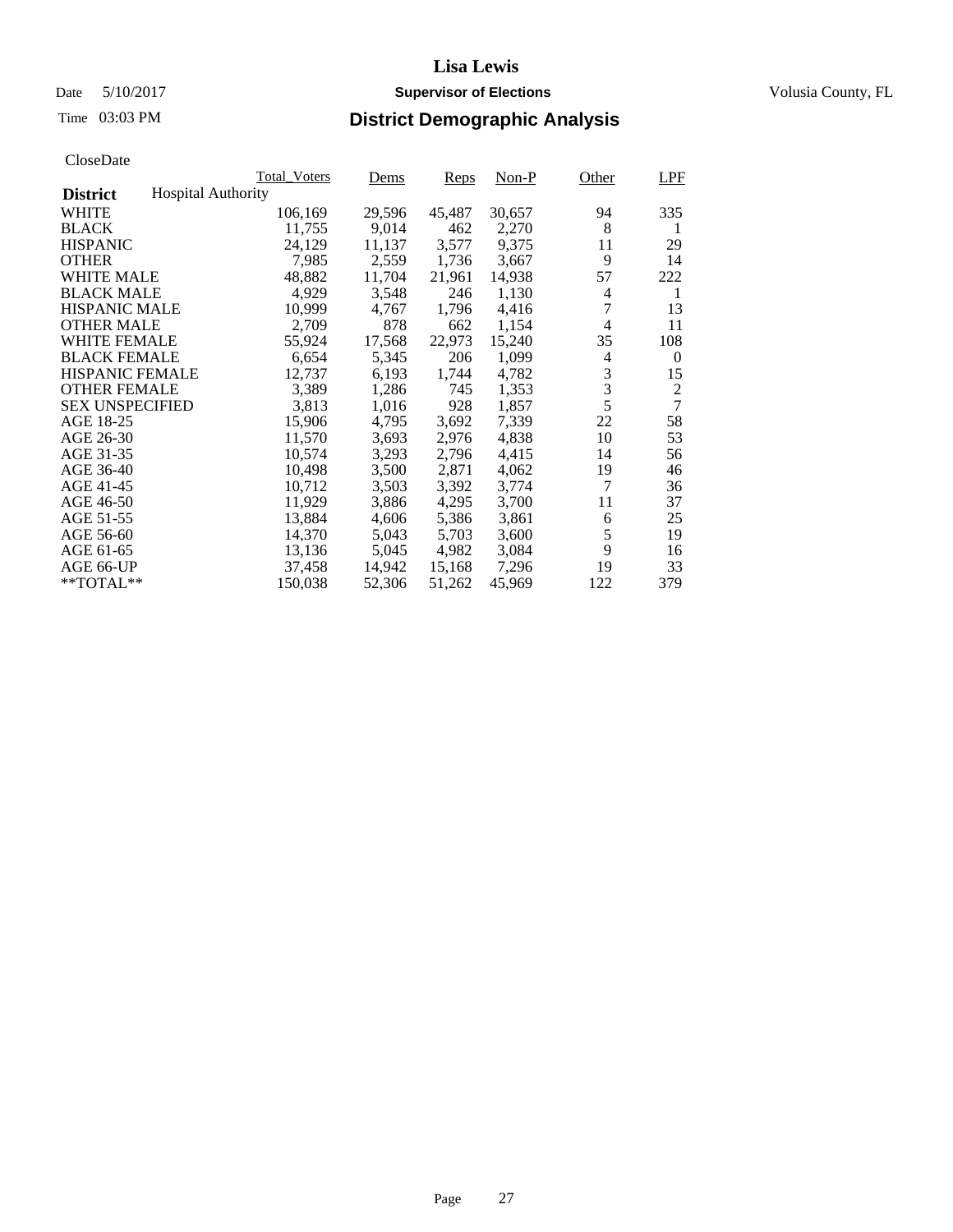# Date 5/10/2017 **Supervisor of Elections Supervisor of Elections** Volusia County, FL

| <b>Total Voters</b>       | Dems  | Reps  | $Non-P$ | Other            | LPF                              |
|---------------------------|-------|-------|---------|------------------|----------------------------------|
| Florida House District 24 |       |       |         |                  |                                  |
| 19,233                    | 5,227 | 8,863 | 5,074   | 11               | 58                               |
| 497                       | 381   | 23    | 93      | 0                | $\theta$                         |
| 1,237                     | 499   | 238   | 499     |                  | 0                                |
| 879                       | 207   | 288   | 380     |                  | 3                                |
| 8,931                     | 2,100 | 4,275 | 2,512   | 7                | 37                               |
| 228                       | 166   | 12    | 50      | $\boldsymbol{0}$ | $\theta$                         |
| 551                       | 211   | 103   | 236     |                  | 0                                |
| 296                       | 67    | 107   | 119     | 0                | 3                                |
| 10,090                    | 3,094 | 4,483 | 2,489   | 3                | 21                               |
| 265                       | 211   | 11    | 43      | 0                | $\theta$                         |
| 657                       | 274   | 133   | 250     | 0                | $\theta$                         |
| 348                       | 99    | 130   | 118     |                  | $\Omega$                         |
| 480                       | 92    | 158   | 229     |                  | $\theta$                         |
| 1,688                     | 404   | 566   | 710     | 2                | 6                                |
| 1,093                     | 283   | 341   | 462     | $\overline{0}$   | 7                                |
| 962                       | 240   | 332   | 385     |                  | 4                                |
| 956                       | 238   | 351   | 356     | 3                | $\,8\,$                          |
| 985                       | 236   | 426   | 317     |                  | 5                                |
| 1,311                     | 324   | 573   | 409     | $\theta$         | 5                                |
| 1,879                     | 485   | 894   | 495     |                  | $\mathfrak{Z}$                   |
| 2,332                     | 660   |       | 588     |                  | 5                                |
| 2,472                     | 801   | 1,090 | 572     |                  | 7                                |
| 8,168                     | 2,643 | 3,761 | 1,752   |                  | 11                               |
| 21,846                    | 6,314 | 9,412 | 6,046   | 13               | 61                               |
|                           |       |       | 1,078   |                  | $\overline{c}$<br>$\overline{c}$ |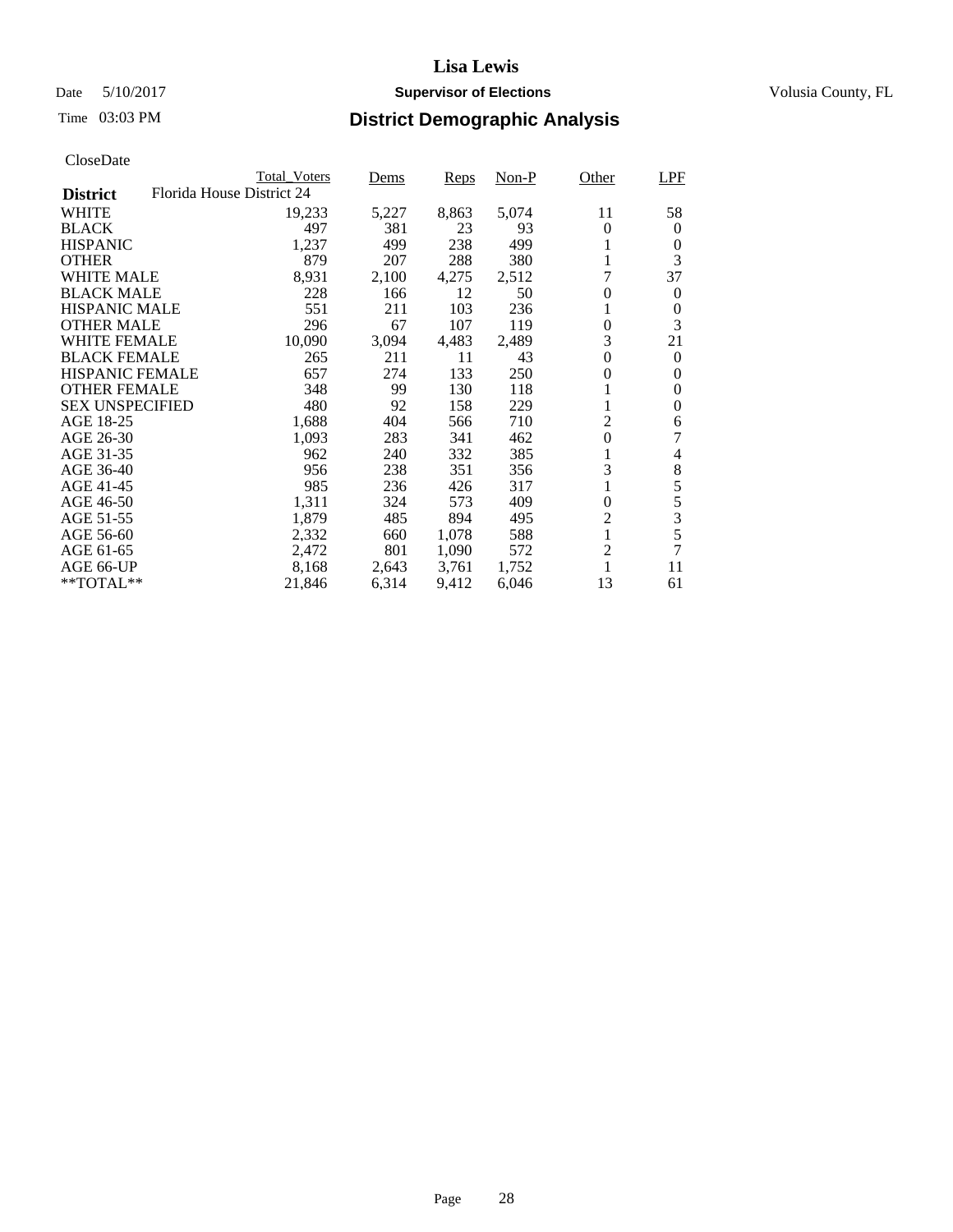# Date 5/10/2017 **Supervisor of Elections Supervisor of Elections** Volusia County, FL

# Time 03:03 PM **District Demographic Analysis**

| Cioscizaio             |                           |                     |        |        |        |                |            |
|------------------------|---------------------------|---------------------|--------|--------|--------|----------------|------------|
|                        |                           | <b>Total Voters</b> | Dems   | Reps   | Non-P  | Other          | <b>LPF</b> |
| <b>District</b>        | Florida House District 25 |                     |        |        |        |                |            |
| WHITE                  |                           | 113,954             | 33,200 | 48,741 | 31,576 | 116            | 321        |
| <b>BLACK</b>           |                           | 3,599               | 2,700  | 183    | 710    | 0              | 6          |
| <b>HISPANIC</b>        |                           | 3,291               | 1,198  | 847    | 1,229  | 7              | 10         |
| <b>OTHER</b>           |                           | 5,982               | 1,762  | 1,513  | 2,687  | 7              | 13         |
| WHITE MALE             |                           | 52,790              | 13,287 | 23,712 | 15,509 | 71             | 211        |
| <b>BLACK MALE</b>      |                           | 1,573               | 1,091  | 93     | 385    | $\theta$       | 4          |
| <b>HISPANIC MALE</b>   |                           | 1,483               | 496    | 390    | 586    | 5              | 6          |
| <b>OTHER MALE</b>      |                           | 2,235               | 651    | 613    | 958    | 5              | 8          |
| WHITE FEMALE           |                           | 59,724              | 19,545 | 24,468 | 15,567 | 41             | 103        |
| <b>BLACK FEMALE</b>    |                           | 1,980               | 1,575  | 87     | 317    | $\Omega$       | 1          |
| <b>HISPANIC FEMALE</b> |                           | 1,739               | 680    | 437    | 616    | $\overline{2}$ | 4          |
| <b>OTHER FEMALE</b>    |                           | 2,618               | 901    | 678    | 1,034  | 1              | 4          |
| <b>SEX UNSPECIFIED</b> |                           | 2,684               | 634    | 806    | 1,230  | 5              | 9          |
| AGE 18-25              |                           | 9,979               | 2,562  | 3,088  | 4,255  | 12             | 62         |
| AGE 26-30              |                           | 7,567               | 2,183  | 2,258  | 3,061  | 16             | 49         |
| AGE 31-35              |                           | 6,919               | 2,005  | 2,111  | 2,734  | 24             | 45         |
| AGE 36-40              |                           | 6,601               | 1,867  | 2,224  | 2,465  | 12             | 33         |
| AGE 41-45              |                           | 7,127               | 1,955  | 2,596  | 2,529  | 8              | 39         |
| AGE 46-50              |                           | 8,812               | 2,341  | 3,730  | 2,710  | 4              | 27         |
| AGE 51-55              |                           | 11,029              | 3,096  | 4,874  | 3,029  | 13             | 17         |
| AGE 56-60              |                           | 12,549              | 3,915  | 5,433  | 3,163  | 13             | 25         |
| AGE 61-65              |                           | 13,325              | 4,505  | 5,617  | 3,177  | 11             | 15         |
| AGE 66-UP              |                           | 42,917              | 14,431 | 19,352 | 9,079  | 17             | 38         |
| $*$ TOTAL $**$         |                           | 126,826             | 38,860 | 51,284 | 36,202 | 130            | 350        |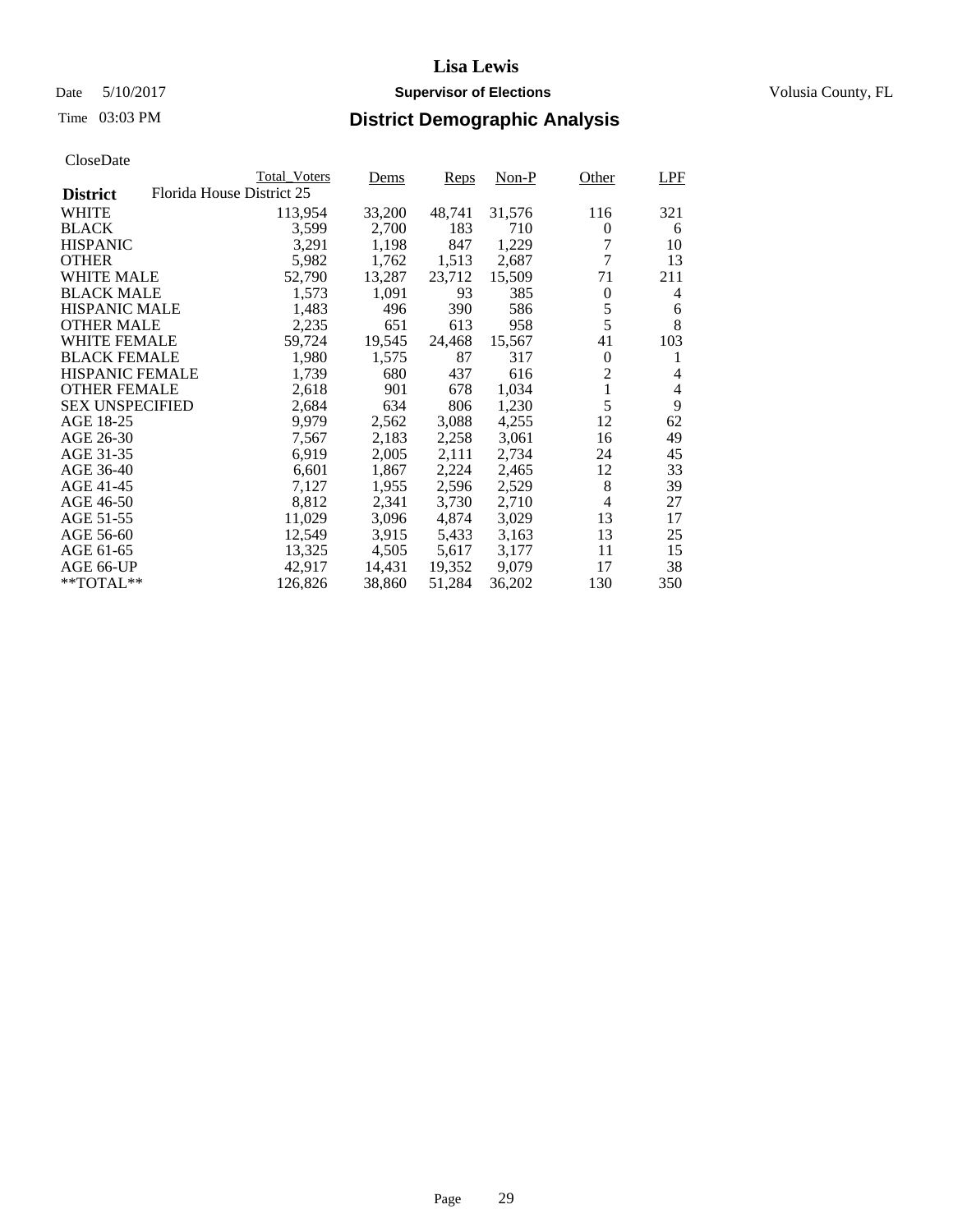# Date 5/10/2017 **Supervisor of Elections Supervisor of Elections** Volusia County, FL

|                        |                           | <b>Total_Voters</b> | Dems   | Reps   | Non-P  | Other            | LPF            |
|------------------------|---------------------------|---------------------|--------|--------|--------|------------------|----------------|
| <b>District</b>        | Florida House District 26 |                     |        |        |        |                  |                |
| <b>WHITE</b>           |                           | 74,577              | 22,936 | 29,388 | 21,921 | 87               | 245            |
| <b>BLACK</b>           |                           | 21,757              | 17,587 | 581    | 3,578  | 7                | $\overline{4}$ |
| <b>HISPANIC</b>        |                           | 5,702               | 2,516  | 917    | 2,249  | 7                | 13             |
| <b>OTHER</b>           |                           | 6,158               | 2,219  | 1,095  | 2,824  | 9                | 11             |
| <b>WHITE MALE</b>      |                           | 34,449              | 8,991  | 14,445 | 10,794 | 56               | 163            |
| <b>BLACK MALE</b>      |                           | 8,319               | 6,374  | 299    | 1,639  | 5                | 2              |
| <b>HISPANIC MALE</b>   |                           | 2,504               | 1,003  | 457    | 1,033  | 3                | 8              |
| <b>OTHER MALE</b>      |                           | 2,034               | 742    | 423    | 859    | 6                | $\overline{4}$ |
| <b>WHITE FEMALE</b>    |                           | 39,232              | 13,723 | 14,616 | 10,784 | 30               | 79             |
| <b>BLACK FEMALE</b>    |                           | 13,041              | 10,922 | 269    | 1,846  | $\boldsymbol{2}$ | $rac{2}{5}$    |
| <b>HISPANIC FEMALE</b> |                           | 3,084               | 1,459  | 449    | 1,168  | 3                |                |
| <b>OTHER FEMALE</b>    |                           | 2,550               | 1,074  | 487    | 984    | 1                | $\overline{4}$ |
| <b>SEX UNSPECIFIED</b> |                           | 2,979               | 970    | 534    | 1,465  | 4                | 6              |
| AGE 18-25              |                           | 14,323              | 6,390  | 2,438  | 5,429  | 22               | 44             |
| AGE 26-30              |                           | 9,338               | 3,944  | 1,916  | 3,436  | 13               | 29             |
| AGE 31-35              |                           | 7,656               | 3,065  | 1,667  | 2,866  | 14               | 44             |
| AGE 36-40              |                           | 6,819               | 2,802  | 1,638  | 2,342  | 11               | 26             |
| AGE 41-45              |                           | 6,643               | 2,520  | 1,919  | 2,172  | 7                | 25             |
| AGE 46-50              |                           | 7,691               | 2,933  | 2,474  | 2,244  | 8                | 32             |
| AGE 51-55              |                           | 9,246               | 3,639  | 3,084  | 2,502  | 6                | 15             |
| AGE 56-60              |                           | 9,846               | 4,078  | 3,387  | 2,355  | 8                | 18             |
| AGE 61-65              |                           | 9,500               | 4,151  | 3,218  | 2,112  | 6                | 13             |
| AGE 66-UP              |                           | 27,132              | 11,736 | 10,240 | 5,114  | 15               | 27             |
| $*$ TOTAL $**$         |                           | 108,194             | 45,258 | 31,981 | 30,572 | 110              | 273            |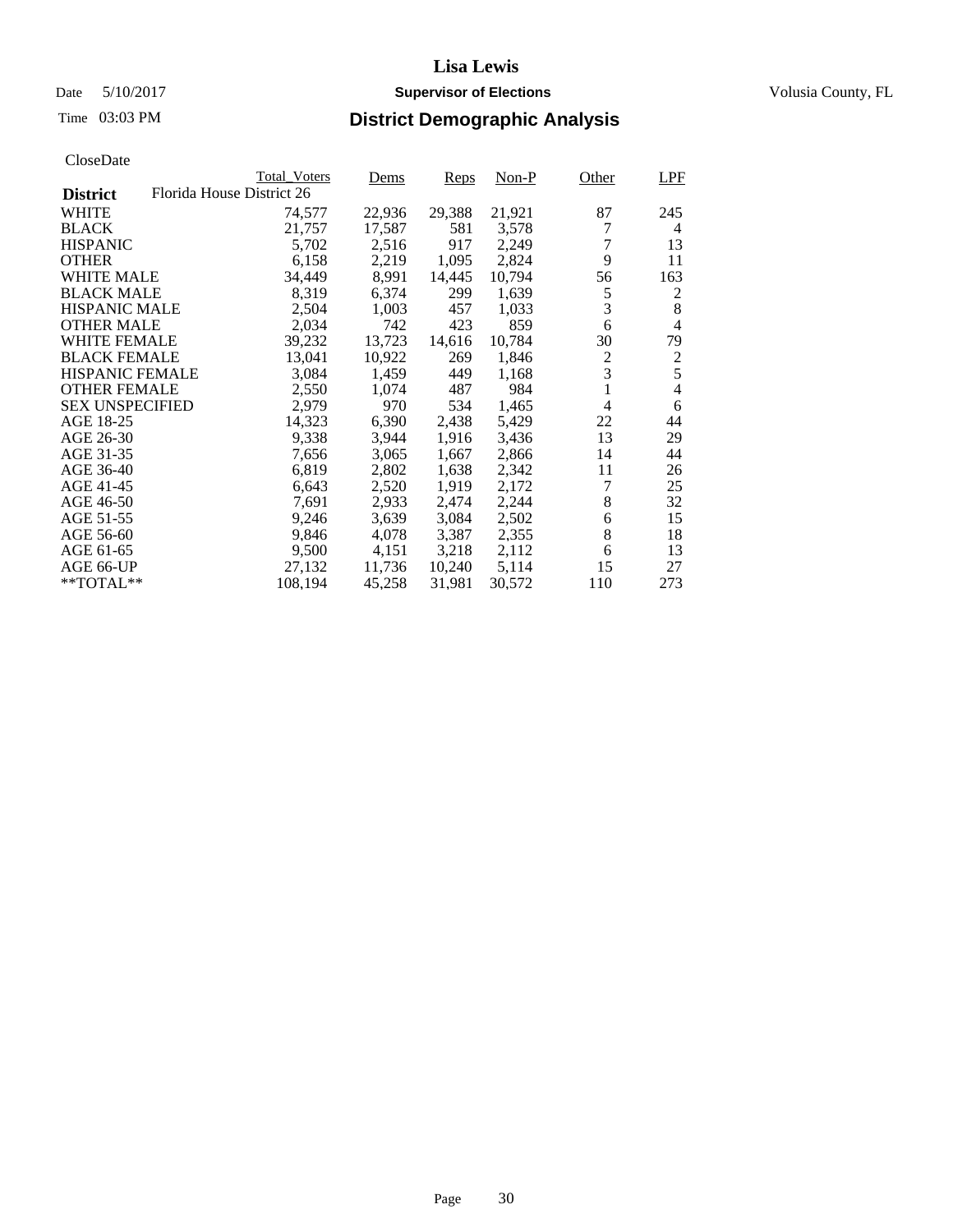# Date 5/10/2017 **Supervisor of Elections Supervisor of Elections** Volusia County, FL

|                        |                           | <b>Total Voters</b> | Dems   | Reps   | $Non-P$ | Other          | LPF              |
|------------------------|---------------------------|---------------------|--------|--------|---------|----------------|------------------|
| <b>District</b>        | Florida House District 27 |                     |        |        |         |                |                  |
| WHITE                  |                           | 80,203              | 22,478 | 33,317 | 24,124  | 64             | 220              |
| <b>BLACK</b>           |                           | 7,642               | 5,708  | 335    | 1,593   | 5              | 1                |
| <b>HISPANIC</b>        |                           | 20,157              | 9,431  | 2,966  | 7,728   | 10             | 22               |
| <b>OTHER</b>           |                           | 5,913               | 1,894  | 1,241  | 2,763   | 5              | 10               |
| WHITE MALE             |                           | 37,036              | 8,999  | 16,175 | 11,676  | 39             | 147              |
| <b>BLACK MALE</b>      |                           | 3,363               | 2,347  | 186    | 827     | $\mathfrak{2}$ | 1                |
| <b>HISPANIC MALE</b>   |                           | 9,276               | 4,059  | 1,504  | 3,698   | 6              | 9                |
| <b>OTHER MALE</b>      |                           | 2,029               | 654    | 491    | 874     | $\overline{2}$ | $8\,$            |
| <b>WHITE FEMALE</b>    |                           | 42,142              | 13,233 | 16,732 | 12,083  | 25             | 69               |
| <b>BLACK FEMALE</b>    |                           | 4,174               | 3,282  | 146    | 743     | 3              | $\boldsymbol{0}$ |
| <b>HISPANIC FEMALE</b> |                           | 10,570              | 5,236  | 1,433  | 3,885   | 4              | 12               |
| <b>OTHER FEMALE</b>    |                           | 2,535               | 982    | 525    | 1,024   | $\overline{2}$ | $\overline{c}$   |
| <b>SEX UNSPECIFIED</b> |                           | 2,788               | 718    | 667    | 1,397   | $\mathbf{1}$   | 5                |
| AGE 18-25              |                           | 11,455              | 3,414  | 2,512  | 5,474   | 15             | 40               |
| AGE 26-30              |                           | 8,524               | 2,692  | 2,122  | 3,668   | 8              | 34               |
| AGE 31-35              |                           | 7,869               | 2,430  | 2,036  | 3,357   | 9              | 37               |
| AGE 36-40              |                           | 7,958               | 2,622  | 2,032  | 3,259   | 11             | 34               |
| AGE 41-45              |                           | 8,241               | 2,704  | 2,543  | 2,966   | 3              | 25               |
| AGE 46-50              |                           | 9,077               | 2,968  | 3,149  | 2,927   | 9              | 24               |
| AGE 51-55              |                           | 10,579              | 3,531  | 3,944  | 3,078   | 6              | 20               |
| AGE 56-60              |                           | 11,099              | 3,874  | 4,292  | 2,917   | 4              | 12               |
| AGE 61-65              |                           | 10,174              | 3,849  | 3,737  | 2,567   | 7              | 14               |
| AGE 66-UP              |                           | 28,937              | 11,426 | 11,491 | 5,995   | 12             | 13               |
| **TOTAL**              |                           | 113,915             | 39,511 | 37,859 | 36,208  | 84             | 253              |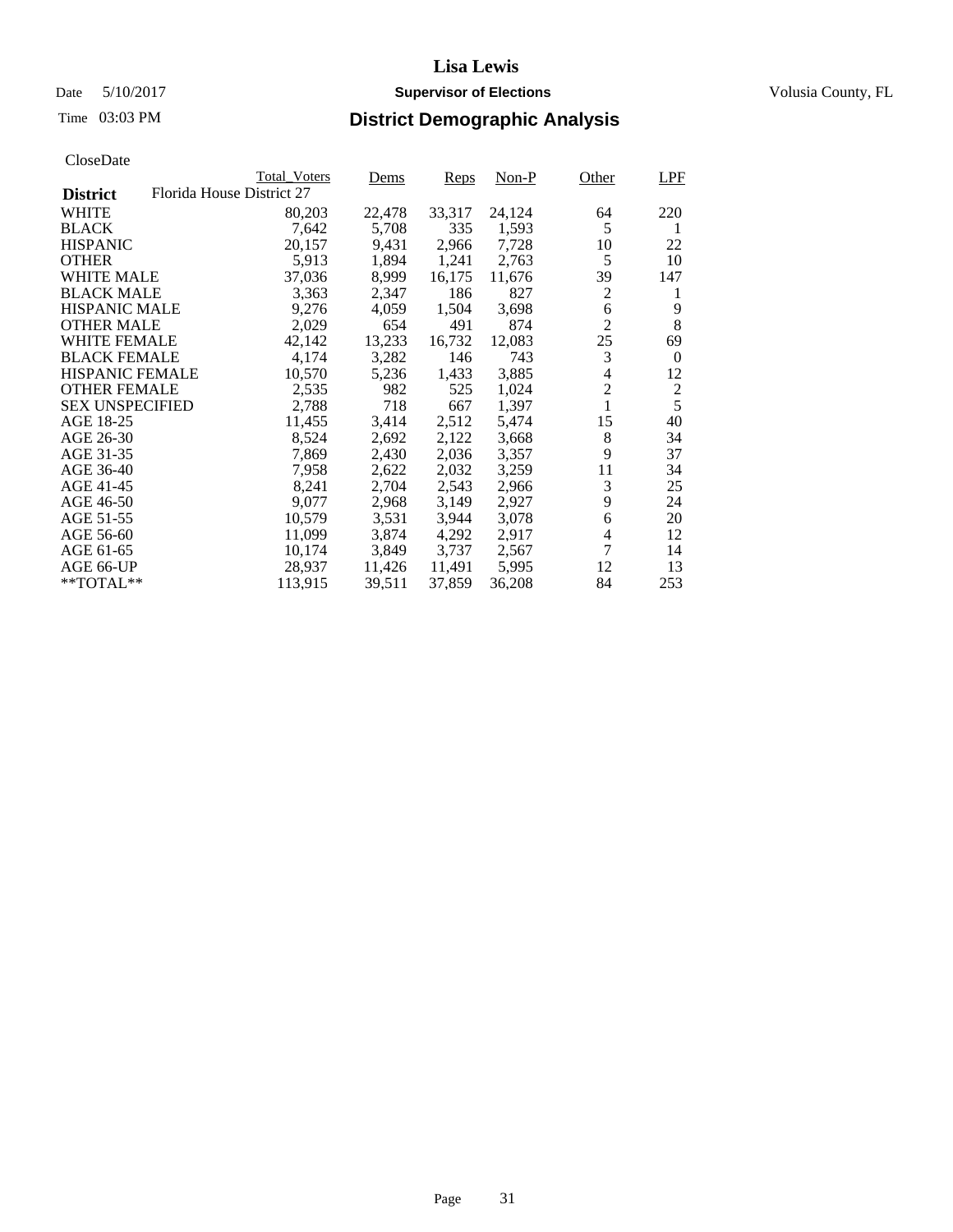# Date 5/10/2017 **Supervisor of Elections Supervisor of Elections** Volusia County, FL

| CloseDate |
|-----------|
|-----------|

|                        |                         | <b>Total Voters</b> | Dems   | Reps   | Non-P  | Other          | LPF              |
|------------------------|-------------------------|---------------------|--------|--------|--------|----------------|------------------|
| <b>District</b>        | School Board District 1 |                     |        |        |        |                |                  |
| <b>WHITE</b>           |                         | 60,044              | 16,657 | 26,692 | 16,446 | 59             | 190              |
| <b>BLACK</b>           |                         | 5,424               | 4,314  | 179    | 928    | 3              | $\theta$         |
| <b>HISPANIC</b>        |                         | 6,367               | 2,678  | 1,138  | 2,535  | 4              | 12               |
| <b>OTHER</b>           |                         | 3,719               | 1,169  | 889    | 1,650  | 5              | 6                |
| <b>WHITE MALE</b>      |                         | 27,405              | 6,441  | 12,794 | 8,004  | 35             | 131              |
| <b>BLACK MALE</b>      |                         | 2,144               | 1,617  | 77     | 448    | $\overline{c}$ | $\theta$         |
| <b>HISPANIC MALE</b>   |                         | 2,746               | 1,074  | 557    | 1,108  | 3              | 4                |
| <b>OTHER MALE</b>      |                         | 1,255               | 400    | 331    | 517    | 3              | $\overline{4}$   |
| <b>WHITE FEMALE</b>    |                         | 31,917              | 10,055 | 13,598 | 8,186  | 22             | 56               |
| <b>BLACK FEMALE</b>    |                         | 3,195               | 2,640  | 95     | 459    | 1              | $\boldsymbol{0}$ |
| <b>HISPANIC FEMALE</b> |                         | 3,506               | 1,549  | 568    | 1,381  | $\theta$       | 8                |
| <b>OTHER FEMALE</b>    |                         | 1,578               | 572    | 388    | 616    | 1              | 1                |
| <b>SEX UNSPECIFIED</b> |                         | 1,807               | 470    | 489    | 840    | 4              | 4                |
| AGE 18-25              |                         | 7,588               | 2,204  | 2,007  | 3,330  | 13             | 34               |
| AGE 26-30              |                         | 5,169               | 1,563  | 1,483  | 2,092  | 9              | 22               |
| AGE 31-35              |                         | 4,833               | 1,428  | 1,449  | 1,912  | 9              | 35               |
| AGE 36-40              |                         | 4,862               | 1,517  | 1,569  | 1,741  | 8              | 27               |
| AGE 41-45              |                         | 4,911               | 1,450  | 1,728  | 1,708  | 4              | 21               |
| AGE 46-50              |                         | 5,612               | 1,708  | 2,245  | 1,636  | 5              | 18               |
| AGE 51-55              |                         | 6,651               | 2,044  | 2,823  | 1,770  | 3              | 11               |
| AGE 56-60              |                         | 7,094               | 2,341  | 3,049  | 1,690  | 3              | 11               |
| AGE 61-65              |                         | 6,964               | 2,538  | 2,853  | 1,563  | 5              | 5                |
| AGE 66-UP              |                         | 21,869              | 8,025  | 9,691  | 4,117  | 12             | 24               |
| $*$ TOTAL $**$         |                         | 75,554              | 24,818 | 28,898 | 21,559 | 71             | 208              |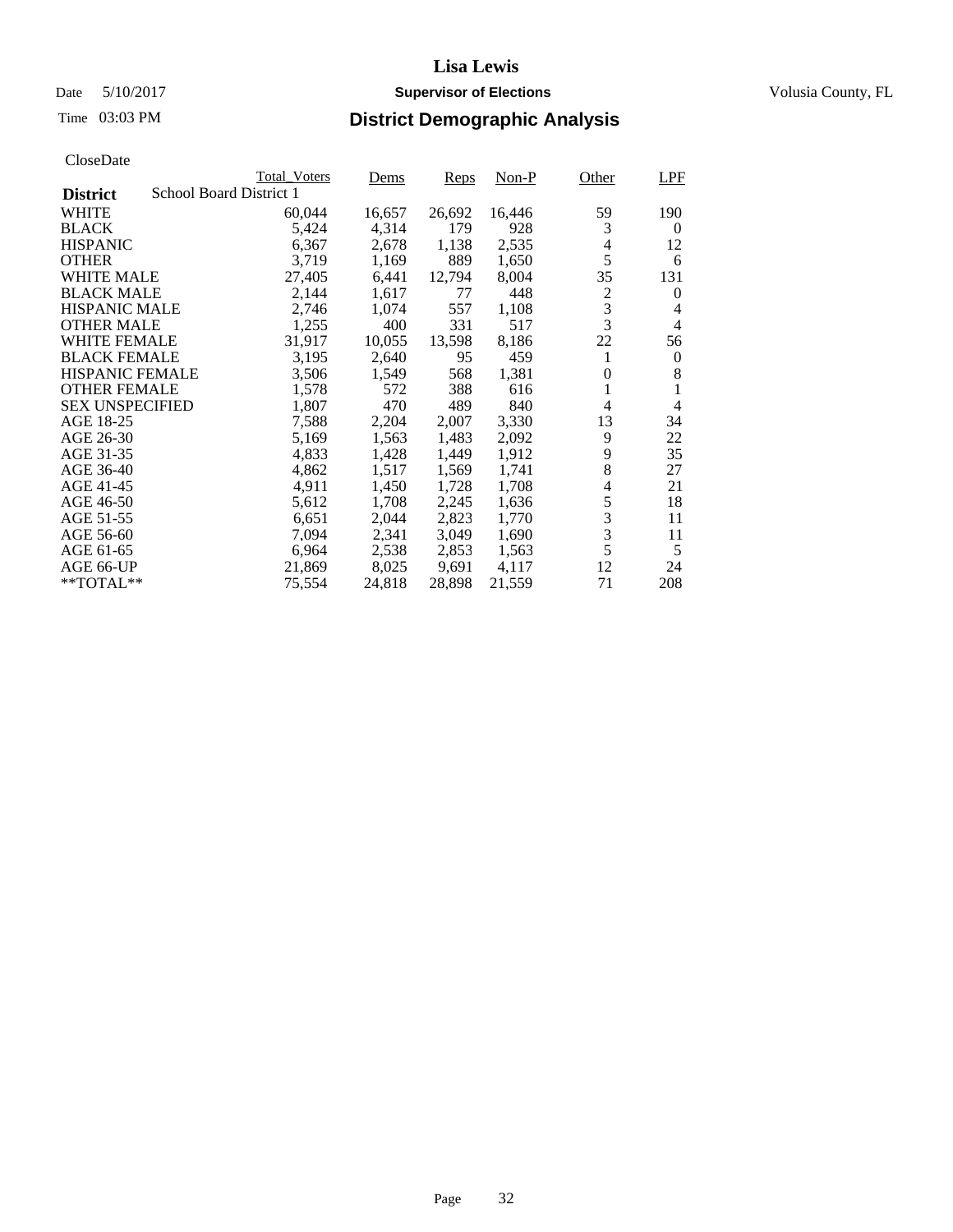# Date 5/10/2017 **Supervisor of Elections Supervisor of Elections** Volusia County, FL

| CloseDate |
|-----------|
|-----------|

|                        | <b>Total Voters</b>     |        | Dems   | Reps   | $Non-P$ | Other          | LPF            |
|------------------------|-------------------------|--------|--------|--------|---------|----------------|----------------|
| <b>District</b>        | School Board District 2 |        |        |        |         |                |                |
| WHITE                  |                         | 52,243 | 16,186 | 20,234 | 15,593  | 67             | 163            |
| <b>BLACK</b>           |                         | 14,177 | 11,394 | 381    | 2,394   | 4              | 4              |
| <b>HISPANIC</b>        |                         | 2,636  | 1,127  | 502    | 998     | 5              | 4              |
| <b>OTHER</b>           |                         | 4,309  | 1,547  | 732    | 2,013   | 4              | 13             |
| WHITE MALE             |                         | 24,600 | 6,563  | 10,156 | 7,728   | 44             | 109            |
| <b>BLACK MALE</b>      |                         | 5,427  | 4,140  | 195    | 1,088   | 3              | 1              |
| <b>HISPANIC MALE</b>   |                         | 1,211  | 445    | 249    | 512     | 3              | $\overline{c}$ |
| <b>OTHER MALE</b>      |                         | 1,503  | 528    | 312    | 655     | $\overline{2}$ | 6              |
| <b>WHITE FEMALE</b>    |                         | 26,985 | 9,440  | 9,857  | 7,617   | 20             | 51             |
| <b>BLACK FEMALE</b>    |                         | 8,466  | 7,038  | 182    | 1,243   | 1              | 2              |
| <b>HISPANIC FEMALE</b> |                         | 1,362  | 653    | 246    | 459     | $\overline{c}$ | $\overline{2}$ |
| <b>OTHER FEMALE</b>    |                         | 1,830  | 778    | 305    | 742     | 1              | $\overline{4}$ |
| <b>SEX UNSPECIFIED</b> |                         | 1,981  | 669    | 347    | 954     | 4              | 7              |
| AGE 18-25              |                         | 9,725  | 4,643  | 1,519  | 3,512   | 14             | 37             |
| AGE 26-30              |                         | 6,211  | 2,700  | 1,200  | 2,272   | 14             | 25             |
| AGE 31-35              |                         | 4,678  | 1,912  | 991    | 1,738   | 14             | 23             |
| AGE 36-40              |                         | 3,934  | 1,644  | 871    | 1,400   | 3              | 16             |
| AGE 41-45              |                         | 3,782  | 1,460  | 1,047  | 1,254   | 5              | 16             |
| AGE 46-50              |                         | 4,652  | 1,795  | 1,420  | 1,417   | $\overline{c}$ | 18             |
| AGE 51-55              |                         | 6,018  | 2,363  | 1,958  | 1,682   | 5              | 10             |
| AGE 56-60              |                         | 6,839  | 2,738  | 2,364  | 1,713   | 10             | 14             |
| AGE 61-65              |                         | 6,800  | 2,732  | 2,412  | 1,640   | 6              | 10             |
| AGE 66-UP              |                         | 20,726 | 8,267  | 8,067  | 4,370   | 7              | 15             |
| $*$ TOTAL $*$          |                         | 73,365 | 30,254 | 21,849 | 20,998  | 80             | 184            |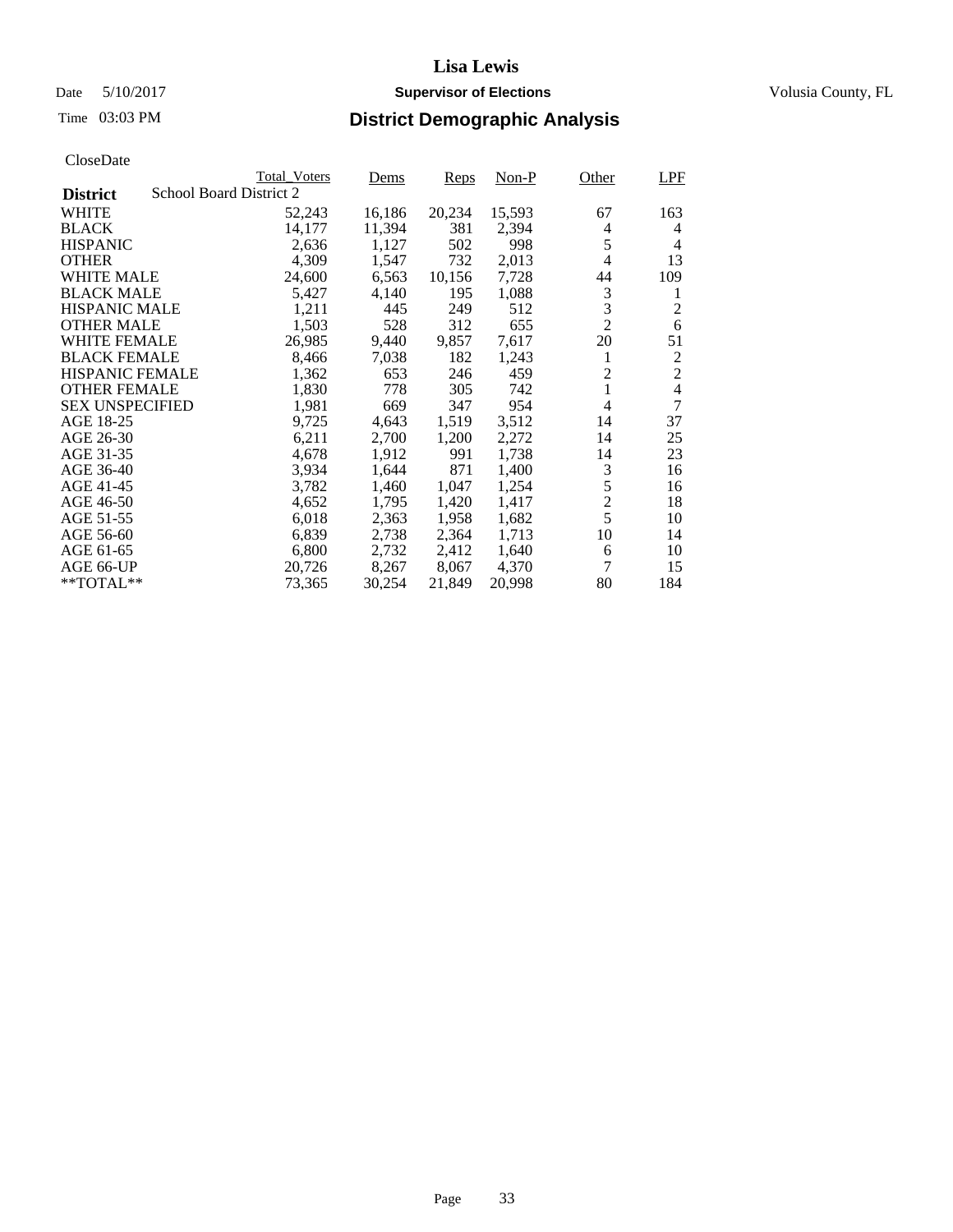# Date 5/10/2017 **Supervisor of Elections Supervisor of Elections** Volusia County, FL

# Time 03:03 PM **District Demographic Analysis**

|                                            | <b>Total Voters</b> | Dems   | Reps   | $Non-P$ | Other          | <b>LPF</b>       |
|--------------------------------------------|---------------------|--------|--------|---------|----------------|------------------|
| School Board District 3<br><b>District</b> |                     |        |        |         |                |                  |
| <b>WHITE</b>                               | 72,355              | 20,985 | 30,723 | 20,399  | 60             | 188              |
| <b>BLACK</b>                               | 2,177               | 1,705  | 93     | 376     | $\theta$       | 3                |
| <b>HISPANIC</b>                            | 1,660               | 588    | 434    | 628     | 4              | 6                |
| <b>OTHER</b>                               | 3,128               | 890    | 816    | 1,411   | 4              | 7                |
| <b>WHITE MALE</b>                          | 33,404              | 8,363  | 14,945 | 9,940   | 35             | 121              |
| <b>BLACK MALE</b>                          | 967                 | 702    | 51     | 211     | $\theta$       | 3                |
| <b>HISPANIC MALE</b>                       | 738                 | 251    | 187    | 295     | 2              | 3                |
| <b>OTHER MALE</b>                          | 1,112               | 319    | 333    | 453     | 3              | $\overline{4}$   |
| WHITE FEMALE                               | 38,079              | 12,406 | 15,424 | 10,163  | 24             | 62               |
| <b>BLACK FEMALE</b>                        | 1,185               | 982    | 42     | 161     | $\Omega$       | $\boldsymbol{0}$ |
| <b>HISPANIC FEMALE</b>                     | 889                 | 329    | 235    | 320     | $\overline{2}$ | 3                |
| <b>OTHER FEMALE</b>                        | 1,323               | 452    | 371    | 496     | 1              | 3                |
| <b>SEX UNSPECIFIED</b>                     | 1,622               | 364    | 478    | 774     |                | 5                |
| AGE 18-25                                  | 6,044               | 1,561  | 1,797  | 2,644   | 6              | 36               |
| AGE 26-30                                  | 4,413               | 1,223  | 1,302  | 1,858   | 6              | 24               |
| AGE 31-35                                  | 4,204               | 1,197  | 1,285  | 1,689   | 10             | 23               |
| AGE 36-40                                  | 4,315               | 1,181  | 1,436  | 1,668   | 6              | 24               |
| AGE 41-45                                  | 4,634               | 1,254  | 1,731  | 1,622   | 4              | 23               |
| AGE 46-50                                  | 5,514               | 1,444  | 2,337  | 1,720   | 3              | 10               |
| AGE 51-55                                  | 6,788               | 1,885  | 3,022  | 1,859   | 8              | 14               |
| AGE 56-60                                  | 7,837               | 2,430  | 3,408  | 1,980   | 3              | 16               |
| AGE 61-65                                  | 8,540               | 2,984  | 3,519  | 2,014   | 10             | 13               |
| AGE 66-UP                                  | 27,030              | 9,008  | 12,229 | 5,760   | 12             | 21               |
| $*$ TOTAL $**$                             | 79,320              | 24,168 | 32,066 | 22,814  | 68             | 204              |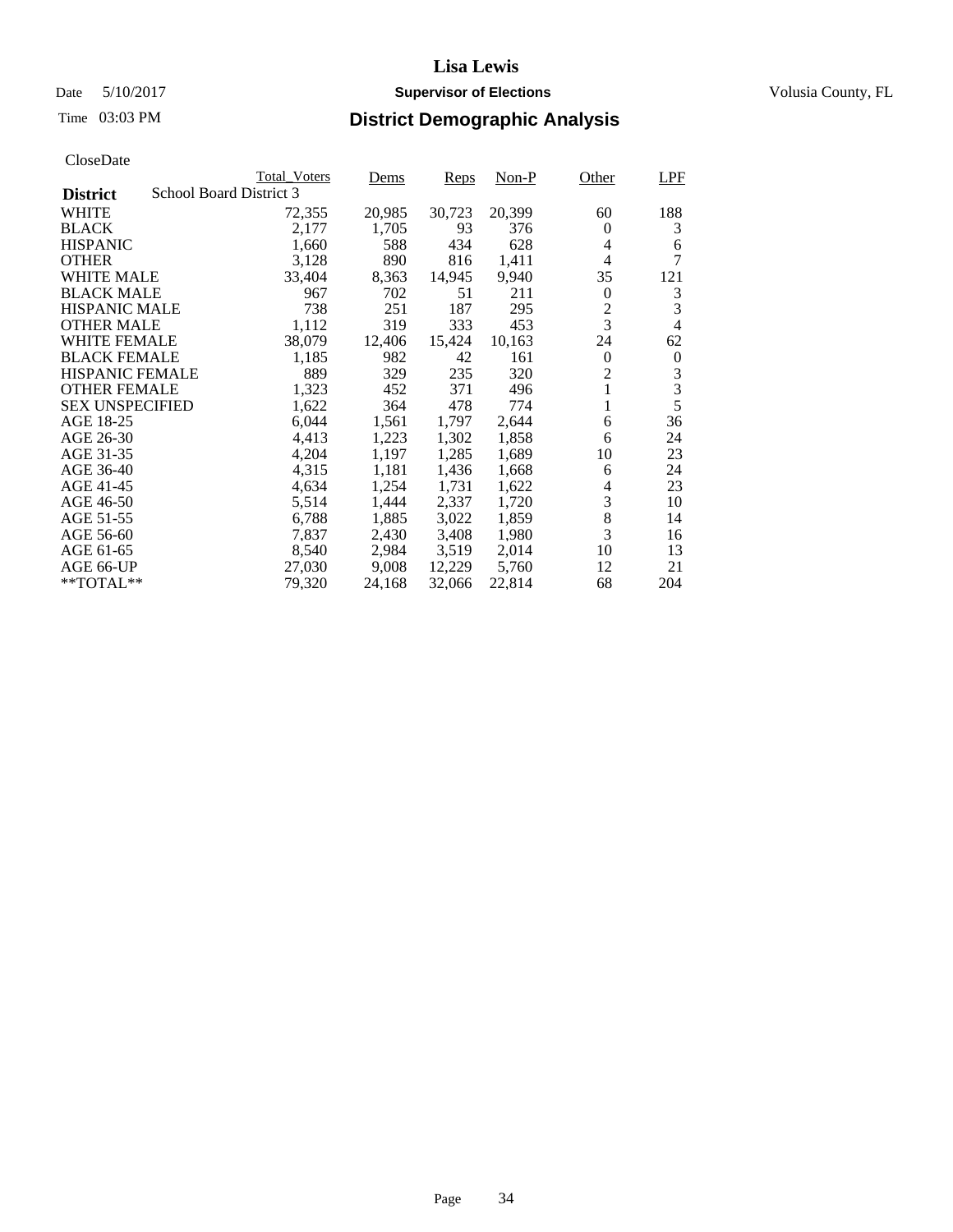# Date 5/10/2017 **Supervisor of Elections Supervisor of Elections** Volusia County, FL

| CloseDate |
|-----------|
|-----------|

|                        |                         | <b>Total Voters</b> | Dems   | Reps   | Non-P  | Other                    | LPF            |
|------------------------|-------------------------|---------------------|--------|--------|--------|--------------------------|----------------|
| <b>District</b>        | School Board District 4 |                     |        |        |        |                          |                |
| WHITE                  |                         | 61,658              | 18,363 | 25,820 | 17,248 | 58                       | 169            |
| <b>BLACK</b>           |                         | 5,540               | 4,383  | 192    | 962    | $\boldsymbol{0}$         | 3              |
| <b>HISPANIC</b>        |                         | 2,377               | 970    | 514    | 882    | 5                        | 6              |
| <b>OTHER</b>           |                         | 3,756               | 1,144  | 925    | 1,677  | 5                        | 5              |
| <b>WHITE MALE</b>      |                         | 28,401              | 7,283  | 12,499 | 8,469  | 37                       | 113            |
| <b>BLACK MALE</b>      |                         | 2,217               | 1,627  | 103    | 485    | 0                        | 2              |
| <b>HISPANIC MALE</b>   |                         | 1,059               | 388    | 250    | 413    | 3                        | 5              |
| <b>OTHER MALE</b>      |                         | 1,352               | 404    | 355    | 585    | $\overline{\mathcal{L}}$ | $\overline{4}$ |
| <b>WHITE FEMALE</b>    |                         | 32,526              | 10,924 | 13,026 | 8,500  | 21                       | 55             |
| <b>BLACK FEMALE</b>    |                         | 3,250               | 2,704  | 84     | 461    | $\boldsymbol{0}$         | 1              |
| <b>HISPANIC FEMALE</b> |                         | 1,275               | 564    | 257    | 451    | $\overline{c}$           |                |
| <b>OTHER FEMALE</b>    |                         | 1,604               | 570    | 427    | 606    | $\mathbf{0}$             | 1              |
| <b>SEX UNSPECIFIED</b> |                         | 1,646               | 396    | 449    | 799    | 1                        |                |
| AGE 18-25              |                         | 6,253               | 1,894  | 1,760  | 2,568  | 10                       | 21             |
| AGE 26-30              |                         | 4,716               | 1,589  | 1,280  | 1,821  | 7                        | 19             |
| AGE 31-35              |                         | 4,255               | 1,413  | 1,171  | 1,633  | 10                       | 28             |
| AGE 36-40              |                         | 3,844               | 1,269  | 1,156  | 1,391  | 9                        | 19             |
| AGE 41-45              |                         | 4,105               | 1,264  | 1,406  | 1,411  | 3                        | 21             |
| AGE 46-50              |                         | 5,170               | 1,540  | 2,033  | 1,569  | 5                        | 23             |
| AGE 51-55              |                         | 6,583               | 2,049  | 2,687  | 1,832  | 8                        | $\overline{7}$ |
| AGE 56-60              |                         | 7,344               | 2,488  | 2,966  | 1,870  | 8                        | 12             |
| AGE 61-65              |                         | 7,518               | 2,723  | 2,975  | 1,808  | 1                        | 11             |
| AGE 66-UP              |                         | 23,542              | 8,631  | 10,016 | 4,866  | 7                        | 22             |
| $*$ TOTAL $**$         |                         | 73,331              | 24,860 | 27,451 | 20,769 | 68                       | 183            |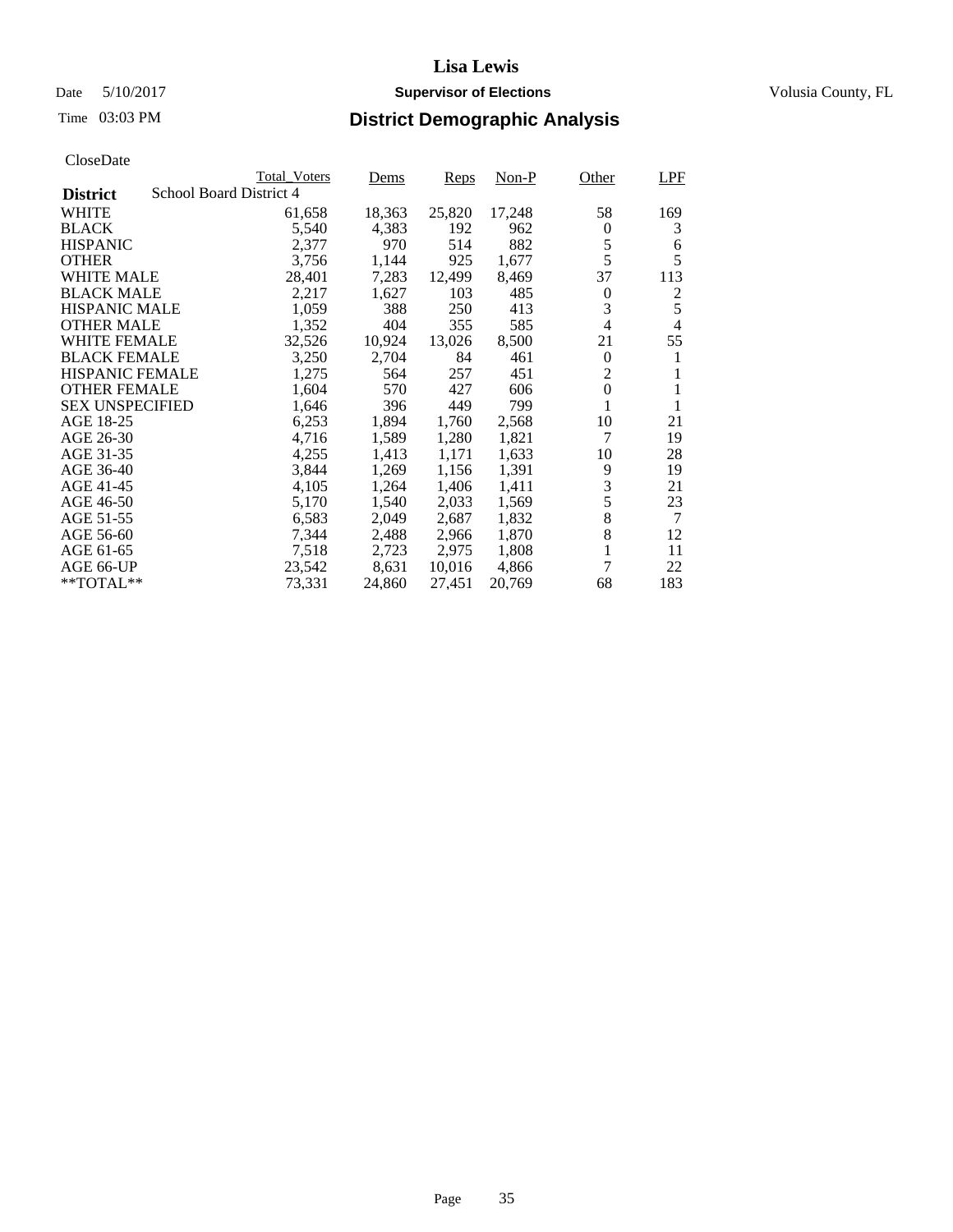# Date 5/10/2017 **Supervisor of Elections Supervisor of Elections** Volusia County, FL

|                        |                         | <b>Total Voters</b> | Dems   | Reps   | Non-P  | Other          | LPF      |
|------------------------|-------------------------|---------------------|--------|--------|--------|----------------|----------|
| <b>District</b>        | School Board District 5 |                     |        |        |        |                |          |
| <b>WHITE</b>           |                         | 41,667              | 11,650 | 16,840 | 13,009 | 34             | 134      |
| <b>BLACK</b>           |                         | 6,177               | 4,580  | 277    | 1,314  | 5              | 1        |
| <b>HISPANIC</b>        |                         | 17,347              | 8,281  | 2,380  | 6,662  | 7              | 17       |
| <b>OTHER</b>           |                         | 4,020               | 1,332  | 775    | 1,903  | 4              | 6        |
| <b>WHITE MALE</b>      |                         | 19,396              | 4,727  | 8,213  | 6,350  | 22             | 84       |
| <b>BLACK MALE</b>      |                         | 2,728               | 1,892  | 164    | 669    | $\overline{c}$ | 1        |
| <b>HISPANIC MALE</b>   |                         | 8,060               | 3,611  | 1,211  | 3,225  | 4              | 9        |
| <b>OTHER MALE</b>      |                         | 1,372               | 463    | 303    | 600    | 1              | 5        |
| <b>WHITE FEMALE</b>    |                         | 21,681              | 6,770  | 8,394  | 6,457  | 12             | 48       |
| <b>BLACK FEMALE</b>    |                         | 3,364               | 2,626  | 110    | 625    | 3              | $\theta$ |
| <b>HISPANIC FEMALE</b> |                         | 9,018               | 4,554  | 1,146  | 3,308  | 3              | 7        |
| <b>OTHER FEMALE</b>    |                         | 1,716               | 684    | 329    | 700    | $\overline{2}$ | 1        |
| <b>SEX UNSPECIFIED</b> |                         | 1,875               | 515    | 402    | 954    | $\mathbf{1}$   | 3        |
| AGE 18-25              |                         | 7,835               | 2,468  | 1,521  | 3,814  | 8              | 24       |
| AGE 26-30              |                         | 6,013               | 2,027  | 1,372  | 2,584  | 1              | 29       |
| AGE 31-35              |                         | 5,436               | 1,790  | 1,250  | 2,370  | 5              | 21       |
| AGE 36-40              |                         | 5,379               | 1,918  | 1,213  | 2,222  | 11             | 15       |
| AGE 41-45              |                         | 5,564               | 1,987  | 1,572  | 1,989  | 3              | 13       |
| AGE 46-50              |                         | 5,943               | 2,079  | 1,891  | 1,948  | 6              | 19       |
| AGE 51-55              |                         | 6,693               | 2,410  | 2,306  | 1,961  | 3              | 13       |
| AGE 56-60              |                         | 6,712               | 2,530  | 2,403  | 1,770  | $\overline{2}$ | 7        |
| AGE 61-65              |                         | 5,649               | 2,329  | 1,903  | 1,403  | $\overline{4}$ | 10       |
| AGE 66-UP              |                         | 13,987              | 6,305  | 4,841  | 2,827  | 7              | 7        |
| $*$ TOTAL $**$         |                         | 69,211              | 25,843 | 20,272 | 22,888 | 50             | 158      |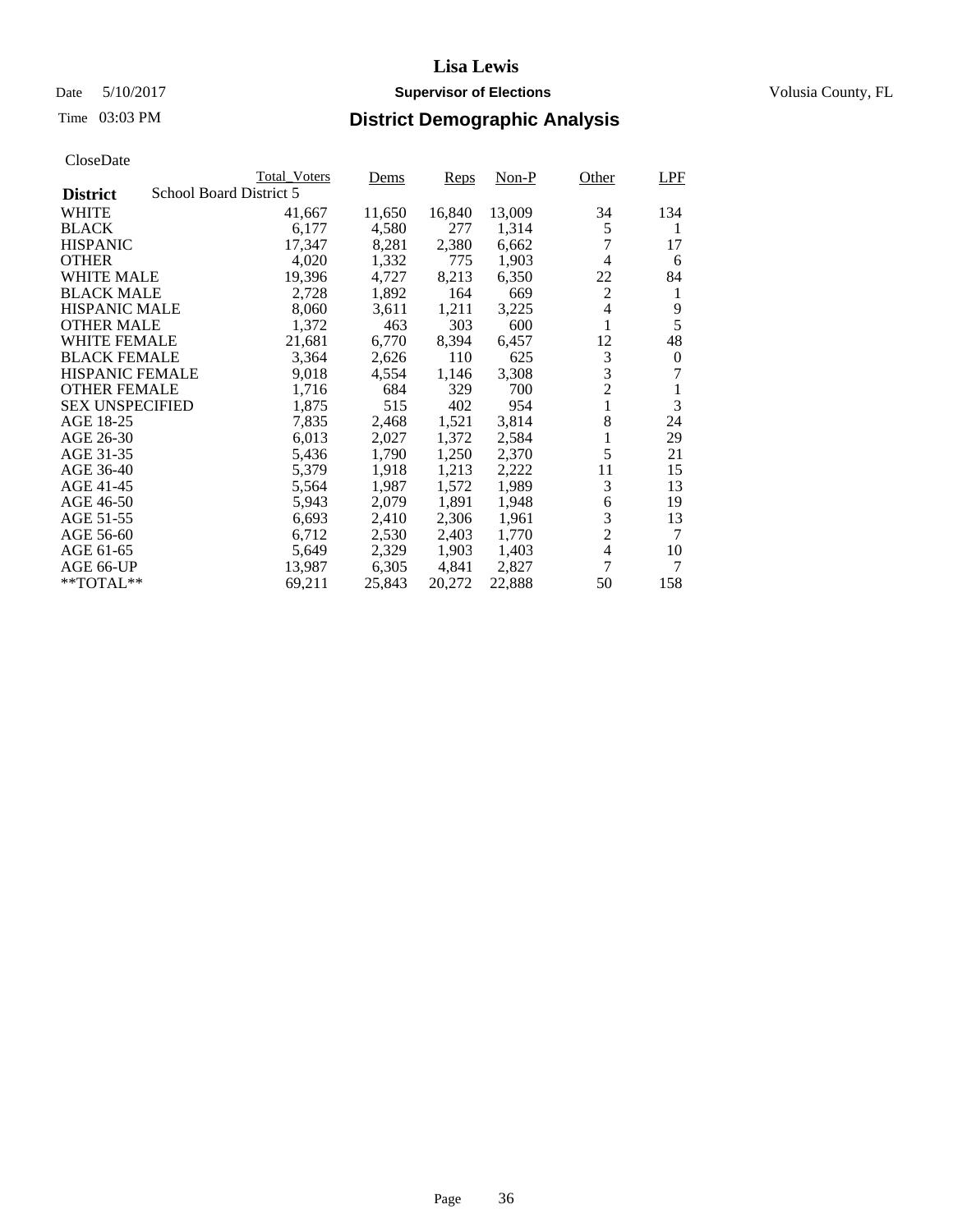## Date 5/10/2017 **Supervisor of Elections Supervisor of Elections** Volusia County, FL

|                        |                           | <b>Total Voters</b> | Dems   | Reps   | Non-P  | Other          | LPF            |
|------------------------|---------------------------|---------------------|--------|--------|--------|----------------|----------------|
| <b>District</b>        | Florida Senate District 7 |                     |        |        |        |                |                |
| <b>WHITE</b>           |                           | 105,005             | 31,592 | 43,307 | 29,673 | 118            | 315            |
| <b>BLACK</b>           |                           | 19,249              | 15,445 | 544    | 3,250  | 4              | 6              |
| <b>HISPANIC</b>        |                           | 5,057               | 2,143  | 971    | 1,926  | 10             | 7              |
| <b>OTHER</b>           |                           | 7,478               | 2,484  | 1,562  | 3,407  | 11             | 14             |
| <b>WHITE MALE</b>      |                           | 48,989              | 12,672 | 21,295 | 14,733 | 76             | 213            |
| <b>BLACK MALE</b>      |                           | 7,470               | 5,652  | 287    | 1,525  | 3              | 3              |
| <b>HISPANIC MALE</b>   |                           | 2,290               | 870    | 469    | 939    | $\overline{7}$ | 5              |
| <b>OTHER MALE</b>      |                           | 2,593               | 852    | 615    | 1,111  | 7              | 8              |
| <b>WHITE FEMALE</b>    |                           | 54,778              | 18,634 | 21,534 | 14,471 | 39             | 100            |
| <b>BLACK FEMALE</b>    |                           | 11,432              | 9,531  | 249    | 1,648  | 1              | 3              |
| <b>HISPANIC FEMALE</b> |                           | 2,661               | 1,225  | 490    | 941    | 3              | $\overline{2}$ |
| <b>OTHER FEMALE</b>    |                           | 3,170               | 1,234  | 708    | 1,222  | $\overline{c}$ | $\overline{4}$ |
| <b>SEX UNSPECIFIED</b> |                           | 3,405               | 994    | 736    | 1,666  | 5              | $\overline{4}$ |
| AGE 18-25              |                           | 15,179              | 6,283  | 3,126  | 5,691  | 26             | 53             |
| AGE 26-30              |                           | 10,017              | 3,966  | 2,258  | 3,737  | 16             | 40             |
| AGE 31-35              |                           | 8,236               | 3,075  | 2,003  | 3,091  | 21             | 46             |
| AGE 36-40              |                           | 7,238               | 2,717  | 1,926  | 2,548  | 14             | 33             |
| AGE 41-45              |                           | 7,365               | 2,553  | 2,331  | 2,441  | 8              | 32             |
| AGE 46-50              |                           | 9,173               | 3,101  | 3,278  | 2,747  | 6              | 41             |
| AGE 51-55              |                           | 11,822              | 4,129  | 4,412  | 3,250  | 13             | 18             |
| AGE 56-60              |                           | 13,193              | 4,881  | 5,005  | 3,272  | 15             | 20             |
| AGE 61-65              |                           | 13,382              | 5,104  | 5,084  | 3,164  | 8              | 22             |
| AGE 66-UP              |                           | 41,183              | 15,855 | 16,960 | 8,315  | 16             | 37             |
| $*$ TOTAL $**$         |                           | 136,789             | 51,664 | 46,384 | 38,256 | 143            | 342            |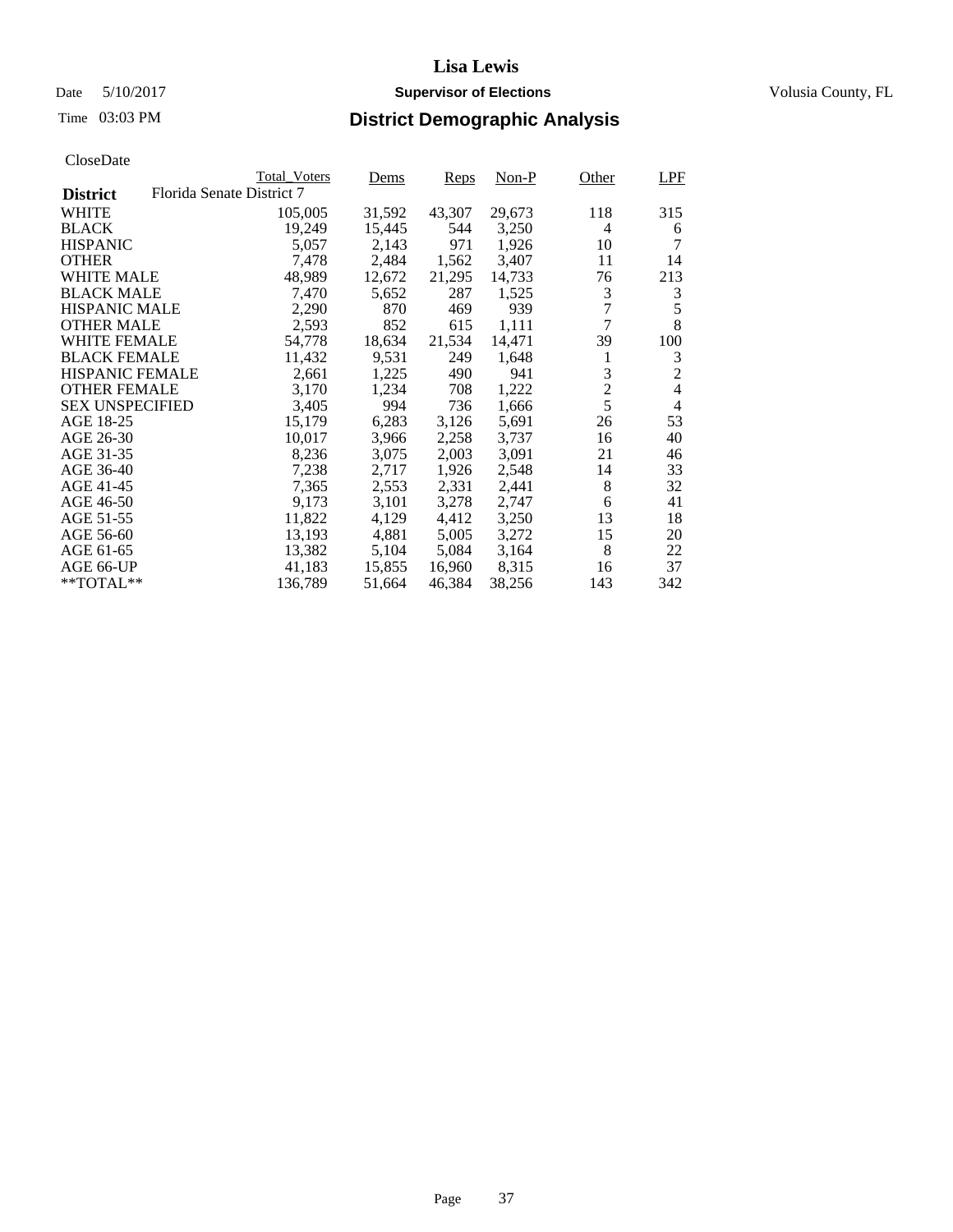## Date 5/10/2017 **Supervisor of Elections Supervisor of Elections** Volusia County, FL

|                        |                           | <b>Total Voters</b> | Dems   | Reps   | $Non-P$ | Other            | LPF            |
|------------------------|---------------------------|---------------------|--------|--------|---------|------------------|----------------|
| <b>District</b>        | Florida Senate District 9 |                     |        |        |         |                  |                |
| <b>WHITE</b>           |                           | 27,461              | 7,010  | 12,436 | 7,914   | 23               | 78             |
| <b>BLACK</b>           |                           | 1,456               | 1,122  | 58     | 276     | 0                | $\theta$       |
| <b>HISPANIC</b>        |                           | 3,562               | 1,484  | 673    | 1,397   | $\overline{2}$   | 6              |
| <b>OTHER</b>           |                           | 1.754               | 518    | 452    | 782     | 1                | 1              |
| <b>WHITE MALE</b>      |                           | 12,641              | 2,699  | 5,990  | 3,879   | 14               | 59             |
| <b>BLACK MALE</b>      |                           | 622                 | 442    | 22     | 158     | $\boldsymbol{0}$ | $\bf{0}$       |
| <b>HISPANIC MALE</b>   |                           | 1,577               | 594    | 354    | 625     | 2                | $\overline{2}$ |
| <b>OTHER MALE</b>      |                           | 604                 | 186    | 167    | 249     | $\mathbf{1}$     | $\mathbf{1}$   |
| <b>WHITE FEMALE</b>    |                           | 14,464              | 4,241  | 6,294  | 3,902   | 9                | 18             |
| <b>BLACK FEMALE</b>    |                           | 807                 | 662    | 34     | 111     | $\theta$         | $\theta$       |
| <b>HISPANIC FEMALE</b> |                           | 1,929               | 868    | 311    | 746     | 0                | 4              |
| <b>OTHER FEMALE</b>    |                           | 752                 | 269    | 194    | 289     | $\theta$         | $\theta$       |
| <b>SEX UNSPECIFIED</b> |                           | 836                 | 173    | 252    | 410     | 0                | 1              |
| AGE 18-25              |                           | 3,210               | 798    | 895    | 1,502   | 4                | 11             |
| AGE 26-30              |                           | 2,299               | 622    | 738    | 930     | 5                | $\overline{4}$ |
| AGE 31-35              |                           | 2,181               | 556    | 704    | 899     | $\overline{4}$   | 18             |
| AGE 36-40              |                           | 2,269               | 632    | 768    | 850     | 3                | 16             |
| AGE 41-45              |                           | 2,268               | 607    | 818    | 835     | $\overline{0}$   | 8              |
| AGE 46-50              |                           | 2,739               | 782    | 1,120  | 825     | 4                | 8              |
| AGE 51-55              |                           | 3,215               | 872    | 1,401  | 935     | 1                | 6              |
| AGE 56-60              |                           | 3,308               | 962    | 1,475  | 863     | $\overline{c}$   | 6              |
| AGE 61-65              |                           | 3,071               | 1,007  | 1,287  | 776     | $\boldsymbol{0}$ | 1              |
| AGE 66-UP              |                           | 9,672               | 3,296  | 4,412  | 1,954   | 3                | 7              |
| **TOTAL**              |                           | 34,233              | 10,134 | 13,619 | 10,369  | 26               | 85             |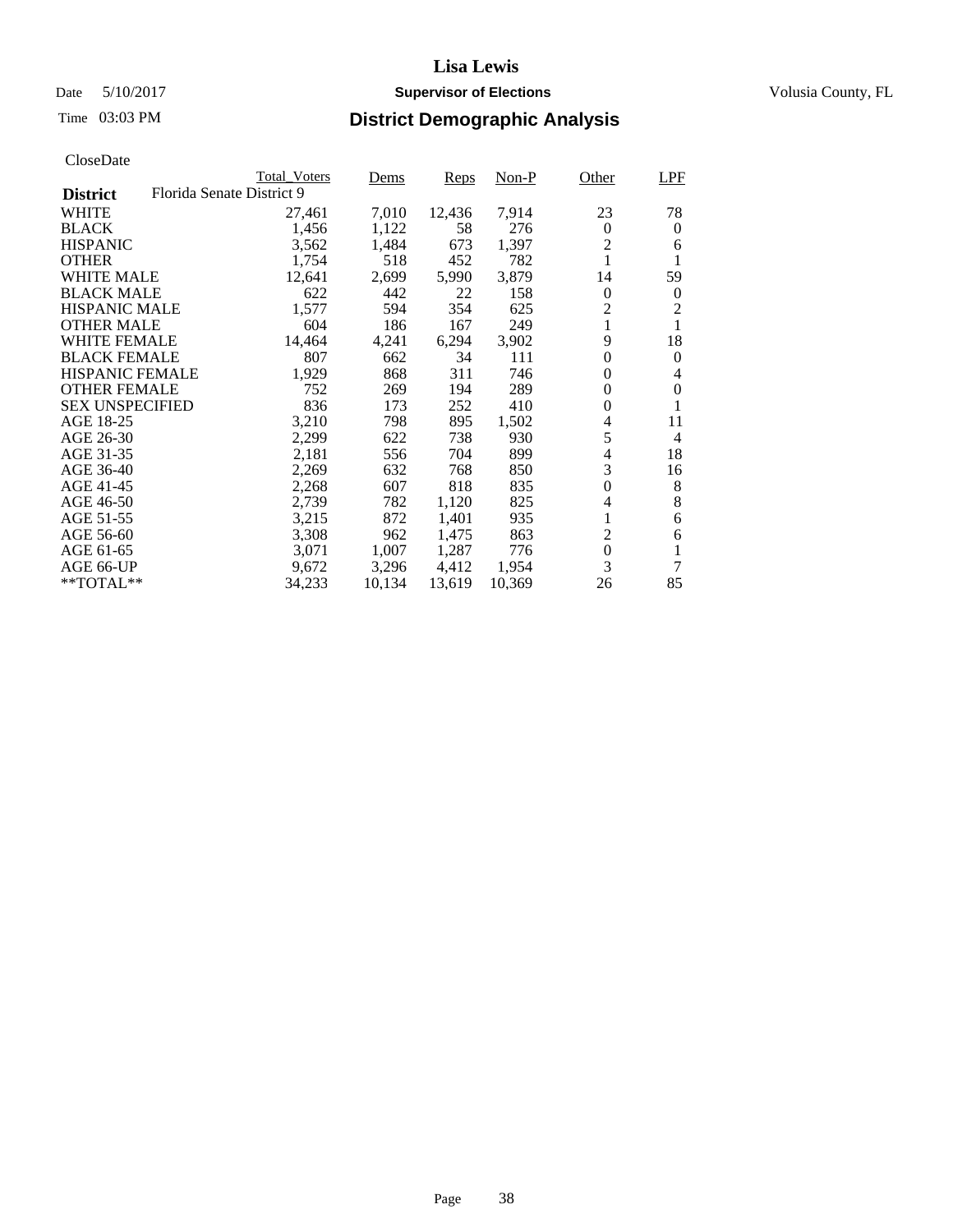## Date 5/10/2017 **Supervisor of Elections Supervisor of Elections** Volusia County, FL

|                        | <b>Total Voters</b>        | Dems   | Reps   | Non-P  | Other | LPF            |
|------------------------|----------------------------|--------|--------|--------|-------|----------------|
| <b>District</b>        | Florida Senate District 14 |        |        |        |       |                |
| WHITE                  | 155,501                    | 45,239 | 64,566 | 45,108 | 137   | 451            |
| <b>BLACK</b>           | 12,790                     | 9,809  | 520    | 2,448  | 8     | 5              |
| <b>HISPANIC</b>        | 21,768                     | 10,017 | 3,324  | 8,382  | 13    | 32             |
| <b>OTHER</b>           | 9,700                      | 3,080  | 2,123  | 4,465  | 10    | 22             |
| <b>WHITE MALE</b>      | 71,576                     | 18,006 | 31,322 | 21,879 | 83    | 286            |
| <b>BLACK MALE</b>      | 5,391                      | 3,884  | 281    | 1,218  | 4     | 4              |
| <b>HISPANIC MALE</b>   | 9,947                      | 4,305  | 1,631  | 3,989  | 6     | 16             |
| <b>OTHER MALE</b>      | 3,397                      | 1,076  | 852    | 1,450  | 5     | 14             |
| <b>WHITE FEMALE</b>    | 81,946                     | 26,720 | 32,471 | 22,550 | 51    | 154            |
| <b>BLACK FEMALE</b>    | 7,221                      | 5,797  | 230    | 1,190  | 4     | $\overline{0}$ |
| <b>HISPANIC FEMALE</b> | 11,460                     | 5,556  | 1,651  | 4,232  | 6     | 15             |
| <b>OTHER FEMALE</b>    | 4,129                      | 1,553  | 918    | 1,649  | 3     | 6              |
| <b>SEX UNSPECIFIED</b> | 4,690                      | 1,247  | 1,177  | 2,245  | 6     | 15             |
| AGE 18-25              | 19,056                     | 5,689  | 4,583  | 8,675  | 21    | 88             |
| AGE 26-30              | 14,206                     | 4,514  | 3,641  | 5,960  | 16    | 75             |
| AGE 31-35              | 12,989                     | 4,109  | 3,439  | 5,352  | 23    | 66             |
| AGE 36-40              | 12,827                     | 4,180  | 3,551  | 5,024  | 20    | 52             |
| AGE 41-45              | 13,363                     | 4,255  | 4,335  | 4,708  | 11    | 54             |
| AGE 46-50              | 14,979                     | 4,683  | 5,528  | 4,718  | 11    | 39             |
| AGE 51-55              | 17,696                     | 5,750  | 6,983  | 4.919  | 13    | 31             |
| AGE 56-60              | 19,325                     | 6,684  | 7,710  | 4,888  | 9     | 34             |
| AGE 61-65              | 19,018                     | 7,195  | 7,291  | 4,488  | 18    | 26             |
| AGE 66-UP              | 56,299                     | 21,085 | 23,472 | 11,671 | 26    | 45             |
| $*$ TOTAL $*$          | 199,759                    | 68,145 | 70,533 | 60,403 | 168   | 510            |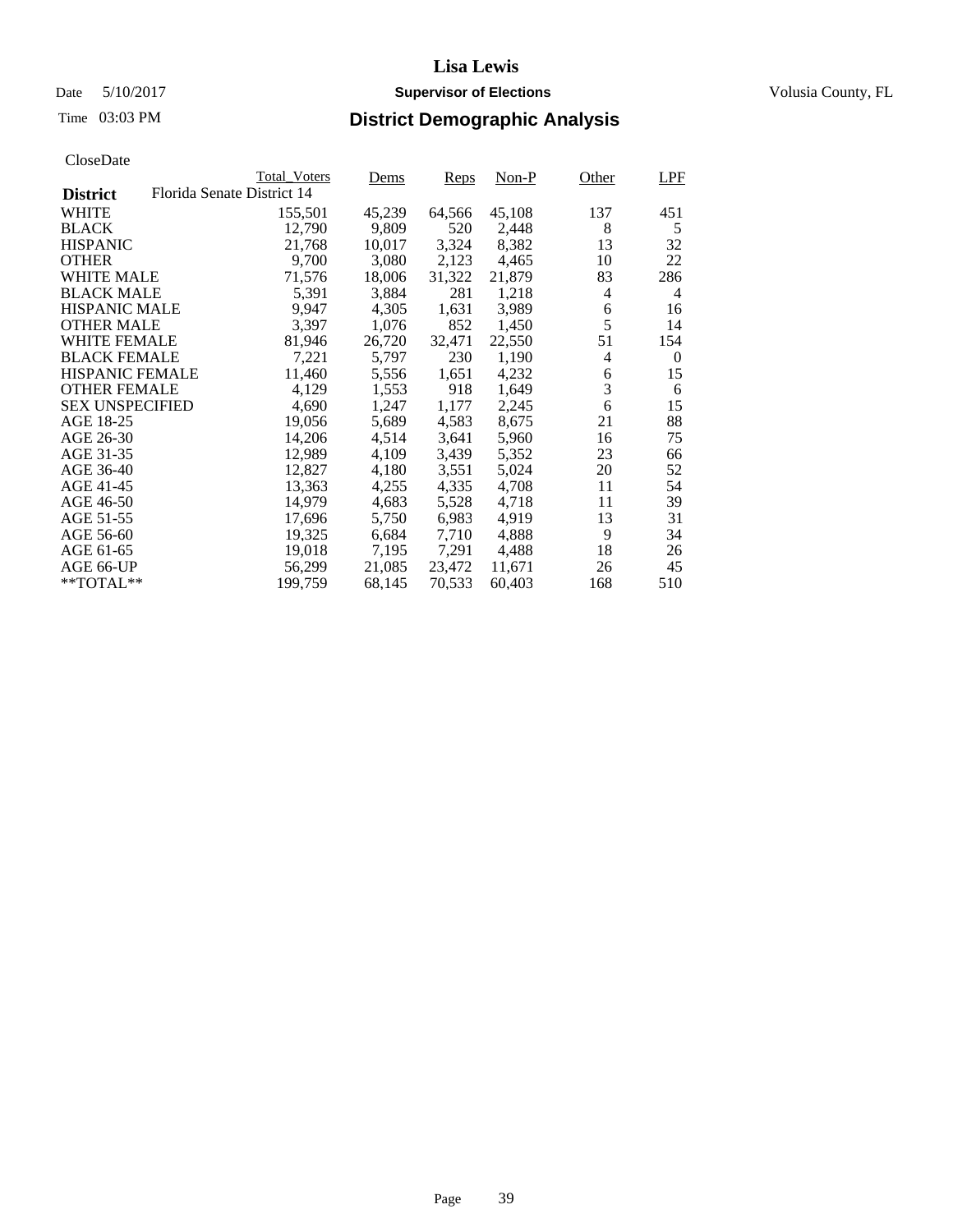## Date 5/10/2017 **Supervisor of Elections Supervisor of Elections** Volusia County, FL

|                        |                      | <b>Total Voters</b> | Dems  | Reps  | $Non-P$ | Other          | LPF            |
|------------------------|----------------------|---------------------|-------|-------|---------|----------------|----------------|
| <b>District</b>        | Daytona Beach Zone 1 |                     |       |       |         |                |                |
| <b>WHITE</b>           |                      | 5,233               | 1,654 | 1,907 | 1,648   | 10             | 14             |
| <b>BLACK</b>           |                      | 1,342               | 1,063 | 34    | 243     |                |                |
| <b>HISPANIC</b>        |                      | 290                 | 127   | 50    | 112     | 1              | 0              |
| <b>OTHER</b>           |                      | 483                 | 168   | 87    | 225     | $\overline{c}$ |                |
| <b>WHITE MALE</b>      |                      | 2,521               | 680   | 985   | 836     | 8              | 12             |
| <b>BLACK MALE</b>      |                      | 543                 | 392   | 21    | 128     |                | 1              |
| <b>HISPANIC MALE</b>   |                      | 127                 | 43    | 23    | 60      |                | 0              |
| <b>OTHER MALE</b>      |                      | 167                 | 58    | 38    | 70      |                | 0              |
| <b>WHITE FEMALE</b>    |                      | 2,639               | 950   | 902   | 783     | $\overline{c}$ | 2              |
| <b>BLACK FEMALE</b>    |                      | 782                 | 660   | 13    | 109     | $\theta$       | $\theta$       |
| <b>HISPANIC FEMALE</b> |                      | 155                 | 81    | 27    | 47      | 0              | 0              |
| <b>OTHER FEMALE</b>    |                      | 206                 | 89    | 38    | 78      | 0              | 1              |
| <b>SEX UNSPECIFIED</b> |                      | 208                 | 59    | 31    | 117     |                | 0              |
| AGE 18-25              |                      | 922                 | 403   | 157   | 356     | 3              | 3              |
| AGE 26-30              |                      | 708                 | 284   | 130   | 289     | 1              | 4              |
| AGE 31-35              |                      | 481                 | 211   | 92    | 174     | $\overline{c}$ | $\overline{c}$ |
| AGE 36-40              |                      | 366                 | 148   | 80    | 136     | 1              | 1              |
| AGE 41-45              |                      | 395                 | 154   | 115   | 123     | 1              | 2              |
| AGE 46-50              |                      | 514                 | 181   | 158   | 173     | 0              | $\overline{2}$ |
| AGE 51-55              |                      | 640                 | 256   | 191   | 192     |                | $\theta$       |
| AGE 56-60              |                      | 663                 | 266   | 212   | 182     | $\overline{c}$ |                |
| AGE 61-65              |                      | 692                 | 288   | 225   | 177     |                |                |
| AGE 66-UP              |                      | 1,967               | 821   | 718   | 426     | 2              | $\Omega$       |
| **TOTAL**              |                      | 7,348               | 3,012 | 2,078 | 2,228   | 14             | 16             |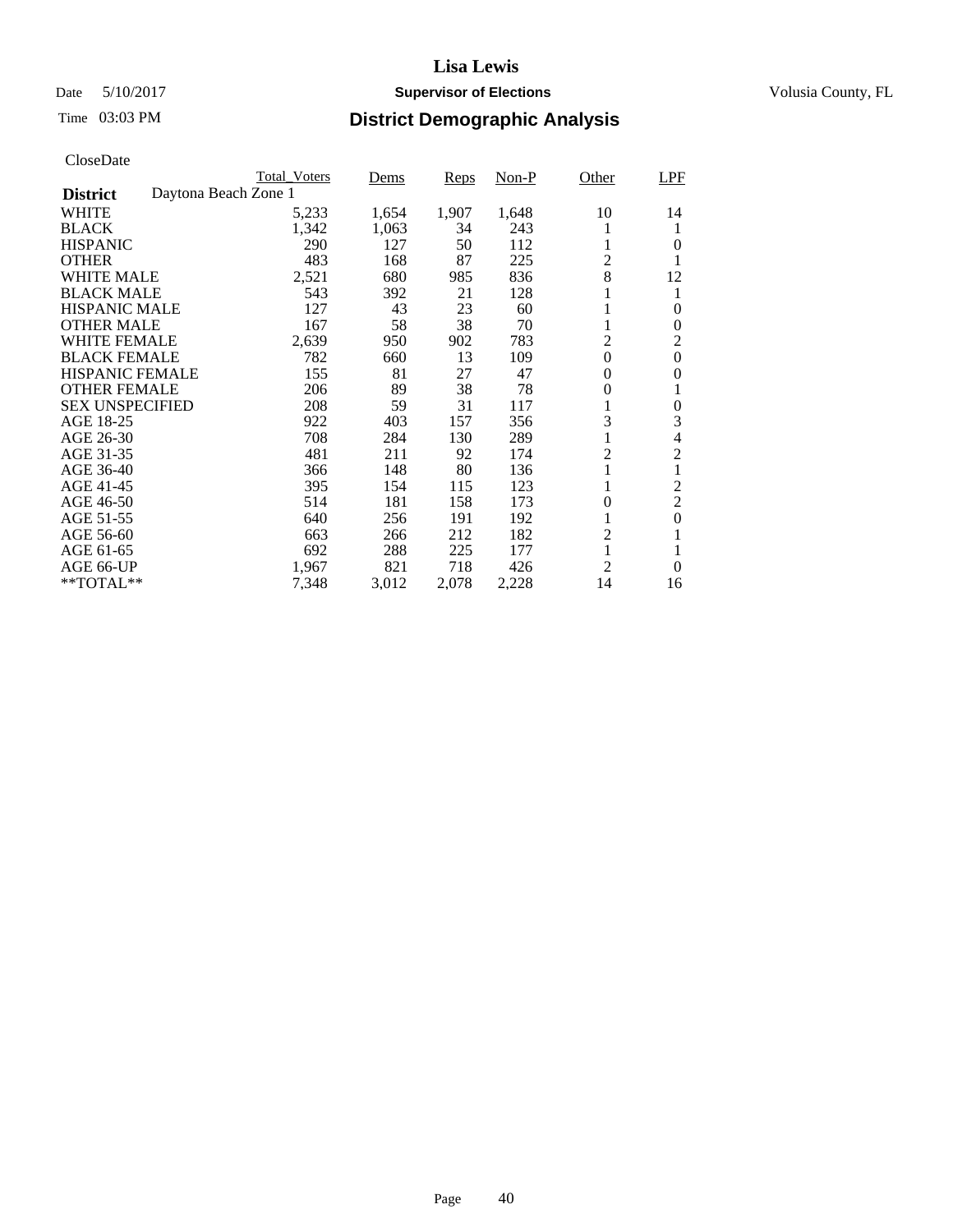## Date 5/10/2017 **Supervisor of Elections Supervisor of Elections** Volusia County, FL

|                        |                      | <b>Total Voters</b> | Dems  | Reps  | $Non-P$ | Other          | <b>LPF</b>       |
|------------------------|----------------------|---------------------|-------|-------|---------|----------------|------------------|
| <b>District</b>        | Daytona Beach Zone 2 |                     |       |       |         |                |                  |
| <b>WHITE</b>           |                      | 4,672               | 1,614 | 1,665 | 1,370   | 10             | 13               |
| <b>BLACK</b>           |                      | 1,546               | 1,230 | 48    | 268     | 0              | $\theta$         |
| <b>HISPANIC</b>        |                      | 239                 | 112   | 39    | 88      | $\theta$       | $\Omega$         |
| <b>OTHER</b>           |                      | 389                 | 146   | 63    | 179     | $\overline{0}$ | 1                |
| <b>WHITE MALE</b>      |                      | 2,264               | 706   | 850   | 691     | 7              | 10               |
| <b>BLACK MALE</b>      |                      | 607                 | 444   | 26    | 137     | 0              | $\theta$         |
| <b>HISPANIC MALE</b>   |                      | 115                 | 57    | 18    | 40      | 0              | 0                |
| <b>OTHER MALE</b>      |                      | 134                 | 46    | 30    | 57      | 0              | 1                |
| <b>WHITE FEMALE</b>    |                      | 2,335               | 887   | 789   | 655     |                | 3                |
| <b>BLACK FEMALE</b>    |                      | 923                 | 772   | 22    | 129     | $\theta$       | $\mathbf{0}$     |
| <b>HISPANIC FEMALE</b> |                      | 121                 | 53    | 21    | 47      | 0              | 0                |
| <b>OTHER FEMALE</b>    |                      | 173                 | 82    | 28    | 63      | 0              | $\mathbf{0}$     |
| <b>SEX UNSPECIFIED</b> |                      | 174                 | 55    | 31    | 86      | $\overline{2}$ | $\theta$         |
| AGE 18-25              |                      | 669                 | 275   | 123   | 266     | 3              | $\overline{2}$   |
| AGE 26-30              |                      | 567                 | 286   | 83    | 195     |                | $\overline{2}$   |
| AGE 31-35              |                      | 416                 | 177   | 81    | 155     | 3              | $\boldsymbol{0}$ |
| AGE 36-40              |                      | 402                 | 201   | 64    | 135     | $\overline{0}$ | $\overline{c}$   |
| AGE 41-45              |                      | 374                 | 165   | 88    | 120     | 0              | 1                |
| AGE 46-50              |                      | 488                 | 199   | 137   | 150     | 0              | $\overline{2}$   |
| AGE 51-55              |                      | 650                 | 259   | 193   | 198     | 0              | $\boldsymbol{0}$ |
| AGE 56-60              |                      | 729                 | 352   | 215   | 159     | 0              | 3                |
| AGE 61-65              |                      | 700                 | 302   | 211   | 185     |                | 1                |
| AGE 66-UP              |                      | 1,851               | 886   | 620   | 342     | $\mathfrak{2}$ |                  |
| **TOTAL**              |                      | 6,846               | 3,102 | 1,815 | 1,905   | 10             | 14               |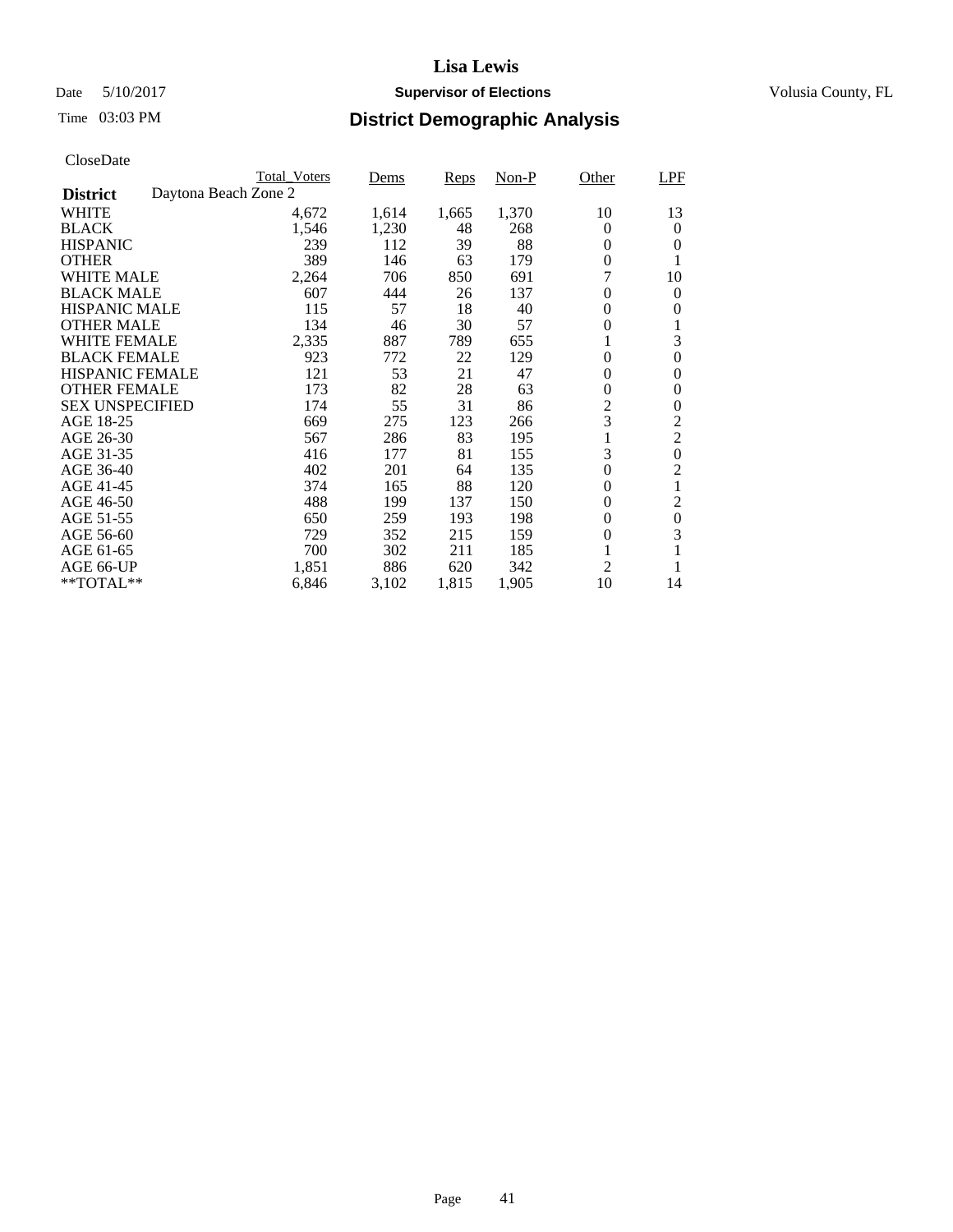## Date 5/10/2017 **Supervisor of Elections Supervisor of Elections** Volusia County, FL

|                        |                      | <b>Total Voters</b> | Dems  | Reps  | $Non-P$ | Other          | <b>LPF</b>       |
|------------------------|----------------------|---------------------|-------|-------|---------|----------------|------------------|
| <b>District</b>        | Daytona Beach Zone 3 |                     |       |       |         |                |                  |
| <b>WHITE</b>           |                      | 4,143               | 1,448 | 1,308 | 1,362   | 5              | 20               |
| <b>BLACK</b>           |                      | 2,794               | 2,284 | 62    | 447     |                | 0                |
| <b>HISPANIC</b>        |                      | 302                 | 148   | 47    | 104     |                | 2                |
| <b>OTHER</b>           |                      | 692                 | 269   | 49    | 373     | 1              | $\Omega$         |
| <b>WHITE MALE</b>      |                      | 2,117               | 624   | 719   | 759     | 3              | 12               |
| <b>BLACK MALE</b>      |                      | 937                 | 739   | 27    | 171     | 0              | $\Omega$         |
| <b>HISPANIC MALE</b>   |                      | 133                 | 60    | 22    | 49      |                |                  |
| <b>OTHER MALE</b>      |                      | 187                 | 82    | 19    | 85      | 1              | 0                |
| <b>WHITE FEMALE</b>    |                      | 1,970               | 808   | 574   | 578     | $\overline{c}$ | 8                |
| <b>BLACK FEMALE</b>    |                      | 1,762               | 1,472 | 35    | 254     |                | 0                |
| <b>HISPANIC FEMALE</b> |                      | 162                 | 84    | 24    | 53      | $\overline{0}$ |                  |
| <b>OTHER FEMALE</b>    |                      | 288                 | 139   | 20    | 129     | 0              | $\Omega$         |
| <b>SEX UNSPECIFIED</b> |                      | 375                 | 141   | 26    | 208     | 0              | 0                |
| AGE 18-25              |                      | 2,483               | 1,707 | 107   | 664     | 2              | 3                |
| AGE 26-30              |                      | 722                 | 403   | 81    | 234     | 1              | 3                |
| AGE 31-35              |                      | 400                 | 170   | 66    | 160     | 2              | $\overline{2}$   |
| AGE 36-40              |                      | 333                 | 134   | 64    | 135     | $\overline{0}$ | $\boldsymbol{0}$ |
| AGE 41-45              |                      | 333                 | 133   | 67    | 130     | 0              | 3                |
| AGE 46-50              |                      | 393                 | 165   | 89    | 138     | 0              | 1                |
| AGE 51-55              |                      | 537                 | 204   | 158   | 170     | 1              | 4                |
| AGE 56-60              |                      | 585                 | 243   | 167   | 173     | 1              | 1                |
| AGE 61-65              |                      | 637                 | 290   | 201   | 142     | 1              | 3                |
| AGE 66-UP              |                      | 1,508               | 700   | 466   | 340     | 0              | $\overline{2}$   |
| **TOTAL**              |                      | 7,931               | 4,149 | 1,466 | 2,286   | 8              | 22               |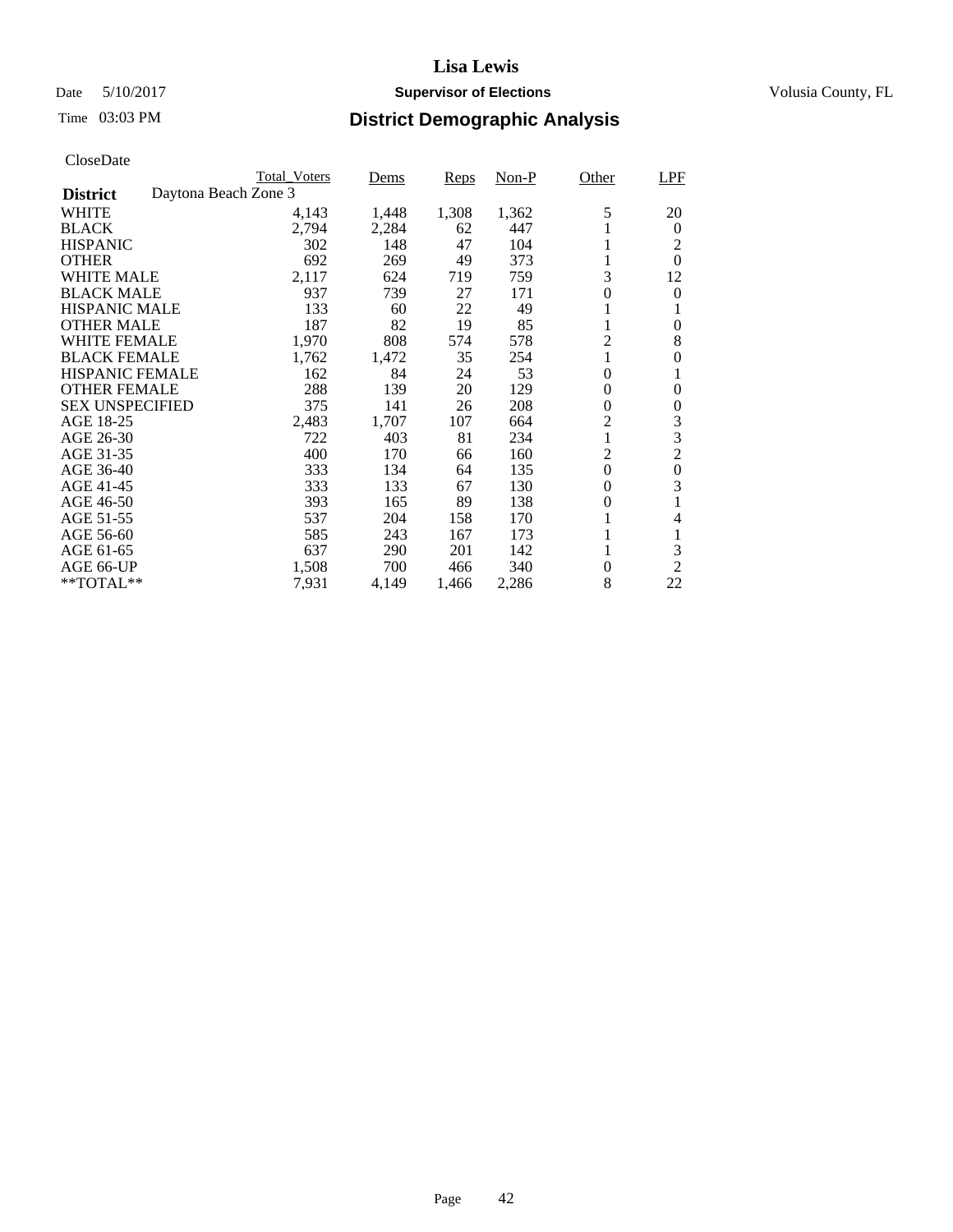## Date 5/10/2017 **Supervisor of Elections Supervisor of Elections** Volusia County, FL

|                                         | <b>Total Voters</b> | Dems  | Reps  | $Non-P$ | Other            | LPF            |
|-----------------------------------------|---------------------|-------|-------|---------|------------------|----------------|
| Daytona Beach Zone 4<br><b>District</b> |                     |       |       |         |                  |                |
| <b>WHITE</b>                            | 6,733               | 1,804 | 3,019 | 1,885   |                  | 18             |
| <b>BLACK</b>                            | 1,163               | 879   | 43    | 240     | 0                |                |
| <b>HISPANIC</b>                         | 372                 | 149   | 76    | 146     | $\theta$         |                |
| <b>OTHER</b>                            | 564                 | 154   | 132   | 276     |                  |                |
| <b>WHITE MALE</b>                       | 3,157               | 706   | 1,493 | 942     | 5                | 11             |
| <b>BLACK MALE</b>                       | 480                 | 341   | 27    | 112     | $\theta$         | $\mathbf{0}$   |
| <b>HISPANIC MALE</b>                    | 157                 | 54    | 40    | 63      | 0                | 0              |
| <b>OTHER MALE</b>                       | 215                 | 52    | 54    | 108     | 1                | 0              |
| <b>WHITE FEMALE</b>                     | 3,517               | 1,083 | 1,506 | 919     | $\overline{c}$   | 7              |
| <b>BLACK FEMALE</b>                     | 662                 | 523   | 15    | 123     | $\overline{0}$   |                |
| <b>HISPANIC FEMALE</b>                  | 209                 | 93    | 35    | 80      | 0                |                |
| <b>OTHER FEMALE</b>                     | 262                 | 83    | 60    | 118     | $\theta$         |                |
| <b>SEX UNSPECIFIED</b>                  | 172                 | 51    | 39    | 82      | $\boldsymbol{0}$ | 0              |
| AGE 18-25                               | 959                 | 361   | 232   | 361     | 2                | 3              |
| AGE 26-30                               | 792                 | 281   | 204   | 305     |                  |                |
| AGE 31-35                               | 634                 | 222   | 175   | 233     |                  | 3              |
| AGE 36-40                               | 514                 | 201   | 138   | 172     | $\overline{0}$   | 3              |
| AGE 41-45                               | 500                 | 167   | 183   | 146     | 1                | 3              |
| AGE 46-50                               | 525                 | 156   | 205   | 162     | $\theta$         | $\overline{2}$ |
| AGE 51-55                               | 620                 | 201   | 230   | 185     | 2                | $\overline{2}$ |
| AGE 56-60                               | 719                 | 250   | 293   | 175     | $\overline{0}$   |                |
| AGE 61-65                               | 758                 | 257   | 305   | 194     |                  |                |
| AGE 66-UP                               | 2,811               | 890   | 1,305 | 614     | 0                | $\mathfrak{2}$ |
| $*$ TOTAL $**$                          | 8,832               | 2,986 | 3,270 | 2,547   | 8                | 21             |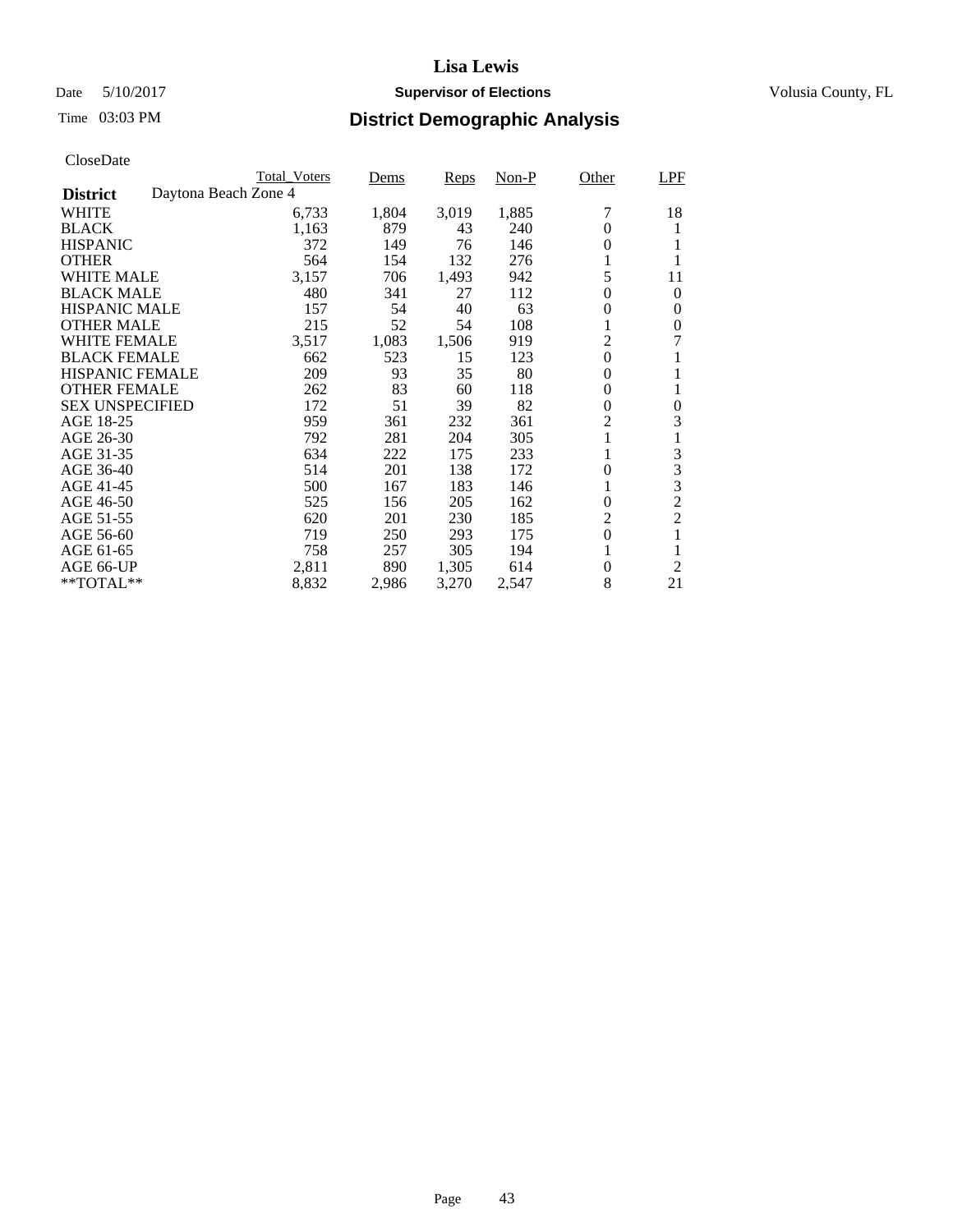## Date 5/10/2017 **Supervisor of Elections Supervisor of Elections** Volusia County, FL

| CloseDate |
|-----------|
|-----------|

|                        |                      | <b>Total Voters</b> | Dems  | Reps  | $Non-P$ | Other          | <b>LPF</b>     |
|------------------------|----------------------|---------------------|-------|-------|---------|----------------|----------------|
| <b>District</b>        | Daytona Beach Zone 5 |                     |       |       |         |                |                |
| <b>WHITE</b>           |                      | 2,645               | 843   | 909   | 881     | 3              | 9              |
| <b>BLACK</b>           |                      | 4,256               | 3,549 | 83    | 623     |                | $\theta$       |
| <b>HISPANIC</b>        |                      | 319                 | 146   | 54    | 119     | $\theta$       | $\Omega$       |
| <b>OTHER</b>           |                      | 515                 | 236   | 59    | 217     |                | $\overline{2}$ |
| <b>WHITE MALE</b>      |                      | 1,253               | 331   | 489   | 426     |                | 6              |
| <b>BLACK MALE</b>      |                      | 1,556               | 1,244 | 45    | 266     | 1              | 0              |
| <b>HISPANIC MALE</b>   |                      | 143                 | 53    | 28    | 62      | 0              | 0              |
| <b>OTHER MALE</b>      |                      | 172                 | 86    | 17    | 67      | 1              | 1              |
| WHITE FEMALE           |                      | 1,365               | 505   | 412   | 443     | $\overline{c}$ | 3              |
| <b>BLACK FEMALE</b>    |                      | 2,636               | 2,257 | 37    | 342     | $\overline{0}$ | $\mathbf{0}$   |
| <b>HISPANIC FEMALE</b> |                      | 173                 | 91    | 26    | 56      | 0              | $\Omega$       |
| <b>OTHER FEMALE</b>    |                      | 210                 | 103   | 30    | 77      | 0              | $\Omega$       |
| <b>SEX UNSPECIFIED</b> |                      | 227                 | 104   | 21    | 101     | 0              | 1              |
| AGE 18-25              |                      | 1,224               | 678   | 125   | 418     | 0              | 3              |
| AGE 26-30              |                      | 930                 | 521   | 113   | 293     | 2              | 1              |
| AGE 31-35              |                      | 728                 | 424   | 86    | 215     |                | 2              |
| AGE 36-40              |                      | 564                 | 349   | 65    | 148     | $\overline{0}$ | $\overline{2}$ |
| AGE 41-45              |                      | 541                 | 310   | 81    | 147     | 1              | $\overline{c}$ |
| AGE 46-50              |                      | 545                 | 353   | 93    | 98      | 0              | 1              |
| AGE 51-55              |                      | 619                 | 408   | 90    | 121     | 0              | 0              |
| AGE 56-60              |                      | 636                 | 424   | 95    | 117     | 0              | $\Omega$       |
| AGE 61-65              |                      | 554                 | 370   | 98    | 86      | 0              | $\theta$       |
| AGE 66-UP              |                      | 1,394               | 937   | 259   | 197     |                | $\Omega$       |
| $*$ TOTAL $**$         |                      | 7,735               | 4,774 | 1,105 | 1,840   | 5              | 11             |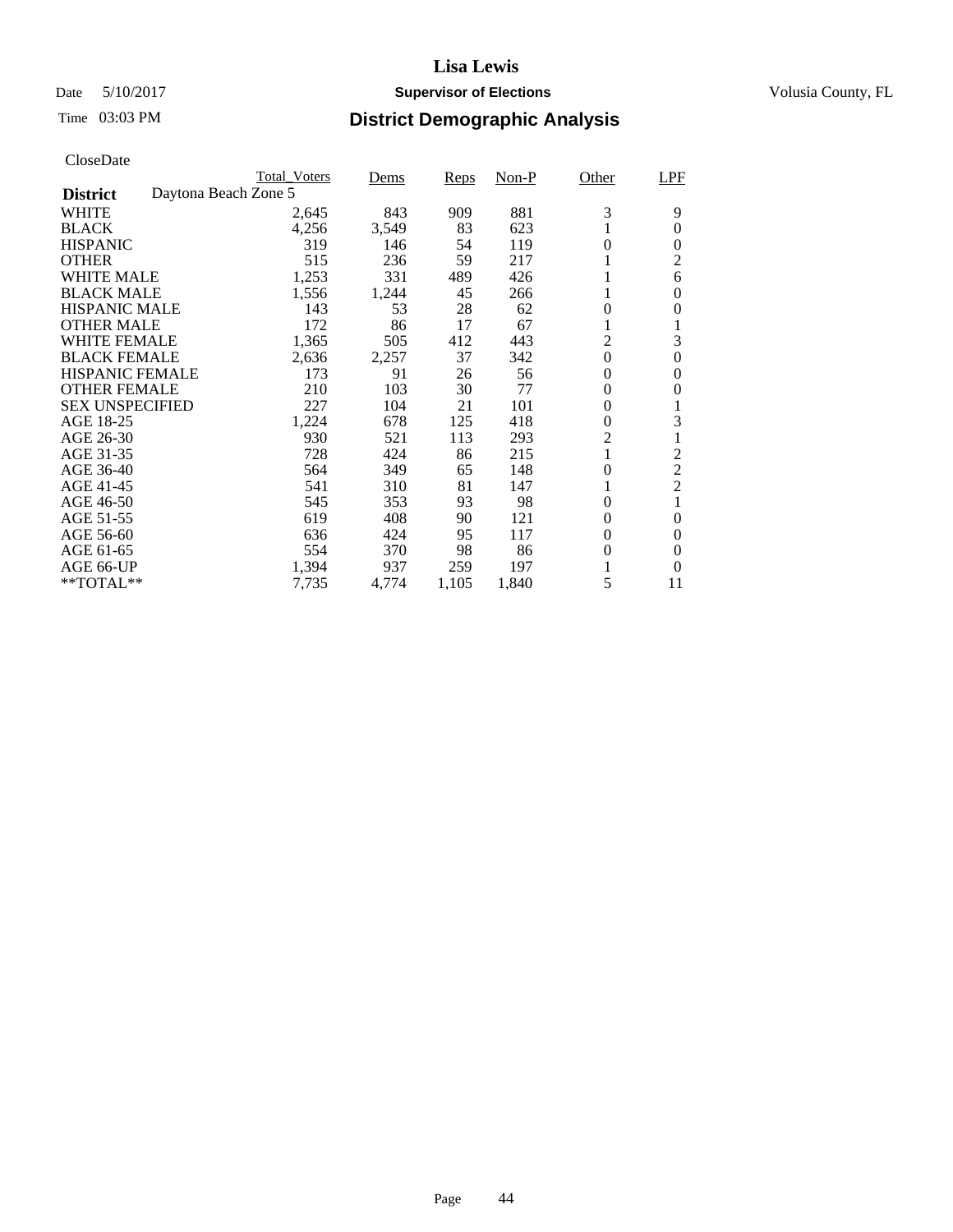## Date 5/10/2017 **Supervisor of Elections Supervisor of Elections** Volusia County, FL

|                        |                      | <b>Total Voters</b> | Dems  | Reps | $Non-P$ | Other            | <b>LPF</b>     |
|------------------------|----------------------|---------------------|-------|------|---------|------------------|----------------|
| <b>District</b>        | Daytona Beach Zone 6 |                     |       |      |         |                  |                |
| <b>WHITE</b>           |                      | 1,488               | 500   | 453  | 516     | 4                | 15             |
| <b>BLACK</b>           |                      | 4,051               | 3,330 | 100  | 619     | 1                | 1              |
| <b>HISPANIC</b>        |                      | 298                 | 146   | 25   | 127     | $\Omega$         | $\Omega$       |
| <b>OTHER</b>           |                      | 440                 | 217   | 33   | 188     | 1                | 1              |
| <b>WHITE MALE</b>      |                      | 740                 | 188   | 266  | 274     | 3                | 9              |
| <b>BLACK MALE</b>      |                      | 1,675               | 1,312 | 52   | 310     | 1                | $\theta$       |
| <b>HISPANIC MALE</b>   |                      | 162                 | 72    | 13   | 77      | $\theta$         | $\Omega$       |
| <b>OTHER MALE</b>      |                      | 161                 | 83    | 20   | 58      | $\theta$         | 0              |
| <b>WHITE FEMALE</b>    |                      | 730                 | 306   | 182  | 236     |                  | 5              |
| <b>BLACK FEMALE</b>    |                      | 2,296               | 1,955 | 46   | 294     | $\theta$         | 1              |
| <b>HISPANIC FEMALE</b> |                      | 130                 | 70    | 12   | 48      | $\theta$         | $\Omega$       |
| <b>OTHER FEMALE</b>    |                      | 148                 | 89    | 10   | 48      | 1                | $\theta$       |
| <b>SEX UNSPECIFIED</b> |                      | 235                 | 118   | 10   | 105     | $\theta$         | $\overline{2}$ |
| AGE 18-25              |                      | 1,441               | 831   | 131  | 470     |                  | 8              |
| AGE 26-30              |                      | 715                 | 475   | 55   | 182     |                  | $\overline{2}$ |
| AGE 31-35              |                      | 560                 | 341   | 51   | 165     |                  | $\overline{2}$ |
| AGE 36-40              |                      | 434                 | 277   | 31   | 126     | $\theta$         | $\theta$       |
| AGE 41-45              |                      | 341                 | 216   | 31   | 93      |                  | $\theta$       |
| AGE 46-50              |                      | 384                 | 260   | 45   | 75      | 1                | 3              |
| AGE 51-55              |                      | 468                 | 340   | 37   | 90      | $\boldsymbol{0}$ | 1              |
| AGE 56-60              |                      | 500                 | 351   | 67   | 81      | $\theta$         |                |
| AGE 61-65              |                      | 419                 | 288   | 55   | 75      | 1                | $\theta$       |
| AGE 66-UP              |                      | 1,015               | 814   | 108  | 93      | $\overline{0}$   | $\Omega$       |
| $*$ TOTAL $**$         |                      | 6,277               | 4,193 | 611  | 1,450   | 6                | 17             |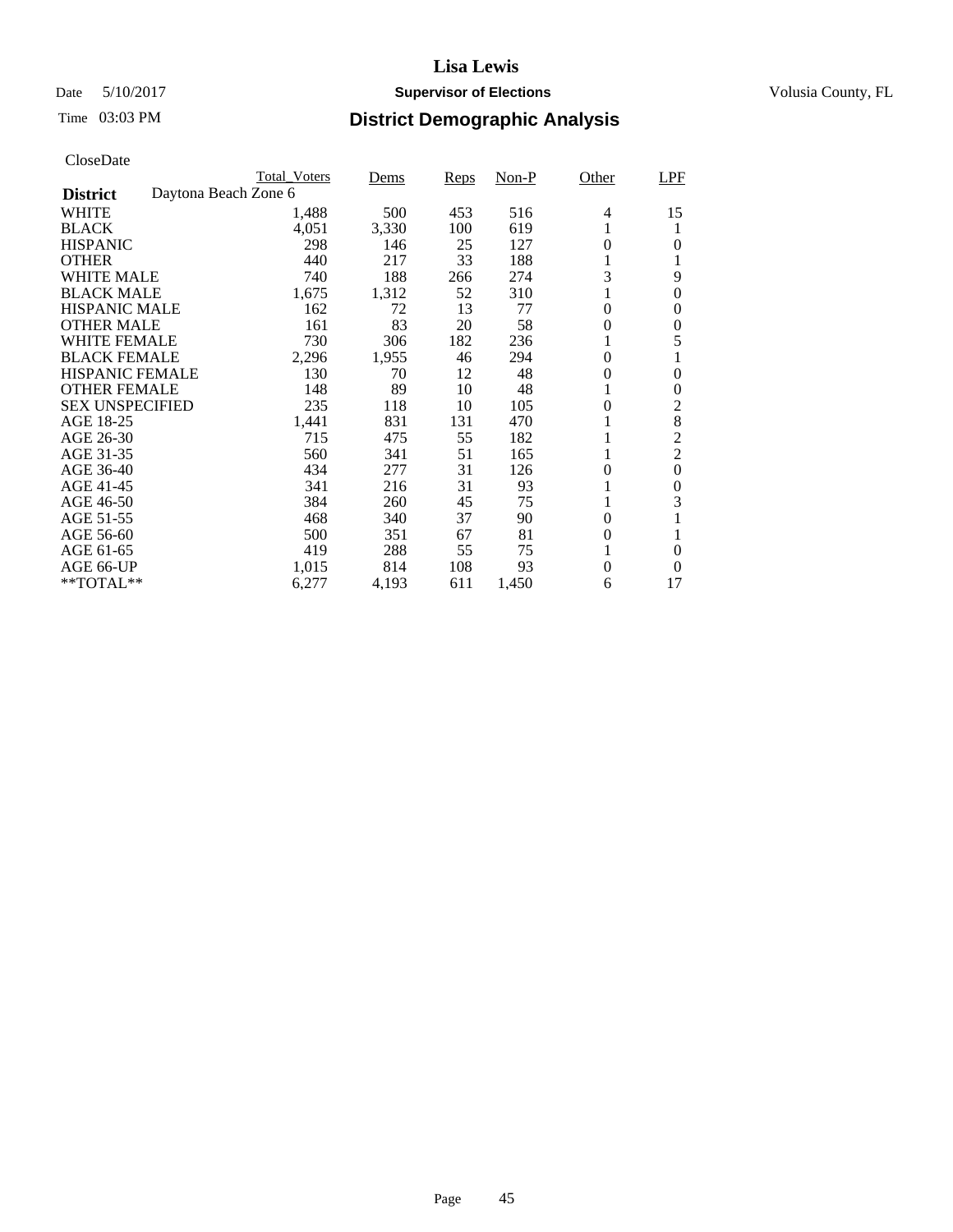## Date 5/10/2017 **Supervisor of Elections Supervisor of Elections** Volusia County, FL

|                        |                      | <b>Total Voters</b> | Dems  | Reps  | $Non-P$ | Other            | LPF            |
|------------------------|----------------------|---------------------|-------|-------|---------|------------------|----------------|
| <b>District</b>        | Daytona Beach Shores |                     |       |       |         |                  |                |
| <b>WHITE</b>           |                      | 4,059               | 944   | 2,045 | 1,053   | 3                | 14             |
| <b>BLACK</b>           |                      | 68                  | 37    | 6     | 24      | $\Omega$         | 1              |
| <b>HISPANIC</b>        |                      | 117                 | 33    | 45    | 39      | $\theta$         | $\Omega$       |
| <b>OTHER</b>           |                      | 237                 | 61    | 79    | 96      | $\Omega$         |                |
| <b>WHITE MALE</b>      |                      | 1,940               | 392   | 995   | 541     | 1                | 11             |
| <b>BLACK MALE</b>      |                      | 32                  | 16    | 2     | 14      | $\theta$         | $\Omega$       |
| <b>HISPANIC MALE</b>   |                      | 52                  | 9     | 21    | 22      | $\theta$         | 0              |
| <b>OTHER MALE</b>      |                      | 98                  | 26    | 34    | 38      | $\boldsymbol{0}$ | 0              |
| WHITE FEMALE           |                      | 2,079               | 544   | 1,029 | 501     | $\overline{c}$   | 3              |
| <b>BLACK FEMALE</b>    |                      | 35                  | 21    | 4     | 9       | $\theta$         |                |
| <b>HISPANIC FEMALE</b> |                      | 63                  | 23    | 23    | 17      | $\theta$         | $\Omega$       |
| <b>OTHER FEMALE</b>    |                      | 114                 | 34    | 33    | 46      | 0                |                |
| <b>SEX UNSPECIFIED</b> |                      | 68                  | 10    | 34    | 24      | $\theta$         | $\theta$       |
| AGE 18-25              |                      | 155                 | 27    | 63    | 62      | 0                | 3              |
| AGE 26-30              |                      | 140                 | 27    | 50    | 59      | $\boldsymbol{0}$ | 4              |
| AGE 31-35              |                      | 126                 | 32    | 36    | 57      | 0                |                |
| AGE 36-40              |                      | 124                 | 30    | 44    | 48      | $\theta$         | 2              |
| AGE 41-45              |                      | 121                 | 24    | 44    | 51      | $\theta$         | $\overline{2}$ |
| AGE 46-50              |                      | 179                 | 42    | 71    | 66      | $\theta$         | $\Omega$       |
| AGE 51-55              |                      | 321                 | 70    | 165   | 84      |                  |                |
| AGE 56-60              |                      | 421                 | 101   | 205   | 113     |                  |                |
| AGE 61-65              |                      | 543                 | 117   | 291   | 134     | $\theta$         | 1              |
| AGE 66-UP              |                      | 2,351               | 605   | 1,206 | 538     |                  |                |
| $*$ TOTAL $**$         |                      | 4,481               | 1,075 | 2,175 | 1,212   | 3                | 16             |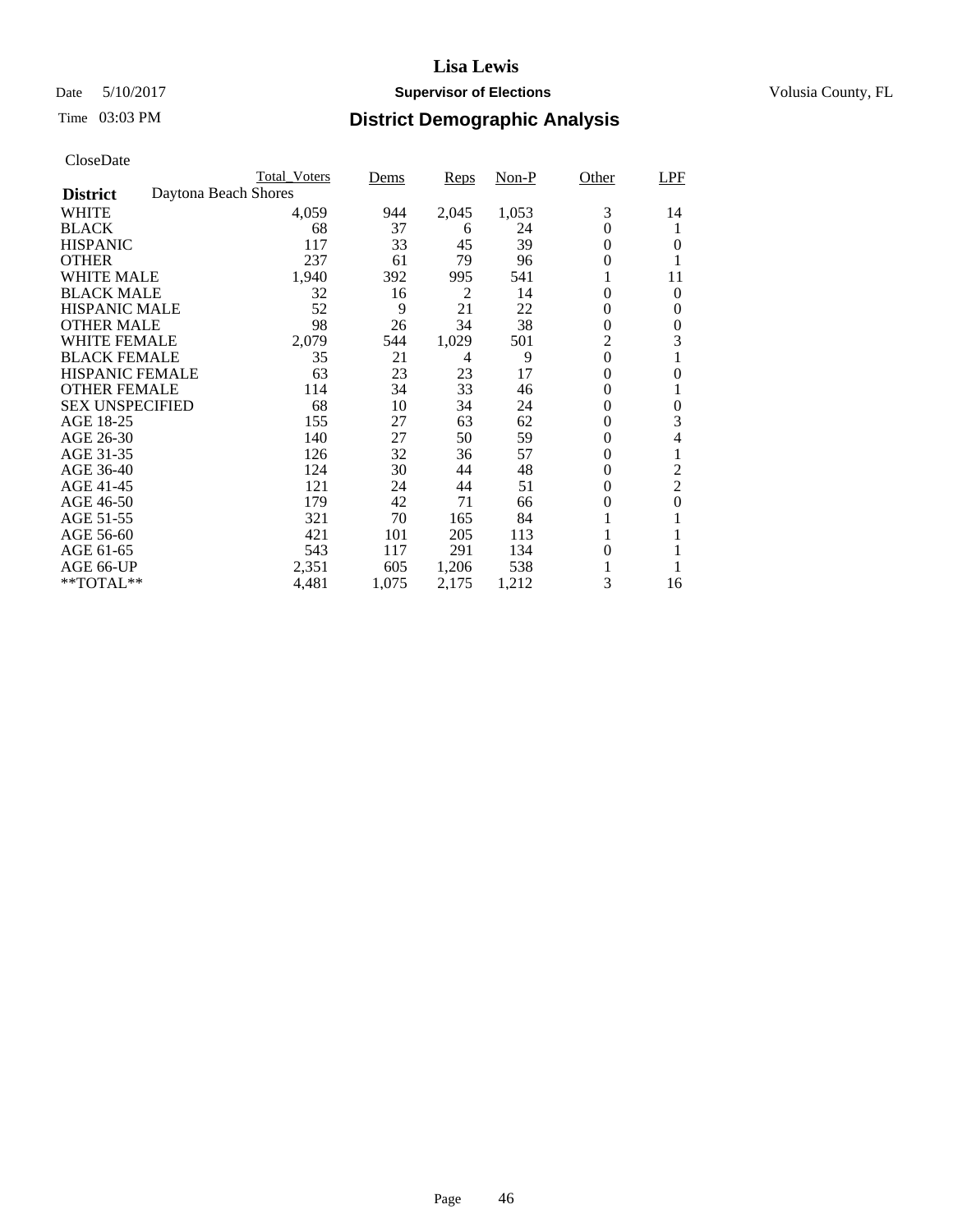## Date 5/10/2017 **Supervisor of Elections Supervisor of Elections** Volusia County, FL

## Time 03:03 PM **District Demographic Analysis**

|                        |        | <b>Total Voters</b> | Dems  | Reps  | Non-P | Other          | LPF              |
|------------------------|--------|---------------------|-------|-------|-------|----------------|------------------|
| <b>District</b>        | DeBary |                     |       |       |       |                |                  |
| WHITE                  |        | 12,771              | 3,039 | 6,153 | 3,539 | 12             | 28               |
| <b>BLACK</b>           |        | 588                 | 452   | 23    | 113   | $\theta$       | $\theta$         |
| <b>HISPANIC</b>        |        | 1,251               | 491   | 307   | 450   |                | 2                |
| <b>OTHER</b>           |        | 835                 | 241   | 221   | 373   | $\theta$       | $\Omega$         |
| <b>WHITE MALE</b>      |        | 5,974               | 1,210 | 2,996 | 1,739 | 8              | 21               |
| <b>BLACK MALE</b>      |        | 267                 | 187   | 8     | 72    | $\theta$       | $\theta$         |
| <b>HISPANIC MALE</b>   |        | 573                 | 205   | 154   | 213   |                | 0                |
| <b>OTHER MALE</b>      |        | 282                 | 80    | 86    | 116   | $\theta$       | 0                |
| WHITE FEMALE           |        | 6,631               | 1,799 | 3,084 | 1,738 | 4              | 6                |
| <b>BLACK FEMALE</b>    |        | 309                 | 255   | 15    | 39    | $\overline{0}$ | 0                |
| <b>HISPANIC FEMALE</b> |        | 659                 | 277   | 150   | 230   | $\theta$       | $\overline{2}$   |
| <b>OTHER FEMALE</b>    |        | 376                 | 127   | 98    | 151   | $\theta$       | $\overline{0}$   |
| <b>SEX UNSPECIFIED</b> |        | 374                 | 83    | 113   | 177   | $\theta$       | 1                |
| AGE 18-25              |        | 1,334               | 304   | 428   | 594   | 3              | 5                |
| AGE 26-30              |        | 890                 | 226   | 317   | 342   | 5              | 0                |
| AGE 31-35              |        | 942                 | 210   | 362   | 362   |                | 7                |
| AGE 36-40              |        | 979                 | 240   | 355   | 378   | $\overline{0}$ | 6                |
| AGE 41-45              |        | 1,009               | 252   | 391   | 361   | 0              | 5                |
| AGE 46-50              |        | 1,225               | 320   | 542   | 360   |                | $\overline{2}$   |
| AGE 51-55              |        | 1,426               | 368   | 669   | 386   |                | $\overline{2}$   |
| AGE 56-60              |        | 1,561               | 416   | 746   | 397   |                | 1                |
| AGE 61-65              |        | 1,508               | 458   | 689   | 361   | $\theta$       | $\boldsymbol{0}$ |
| AGE 66-UP              |        | 4,570               | 1,429 | 2,204 | 934   |                | $\overline{2}$   |
| $*$ TOTAL $**$         |        | 15,445              | 4,223 | 6,704 | 4,475 | 13             | 30               |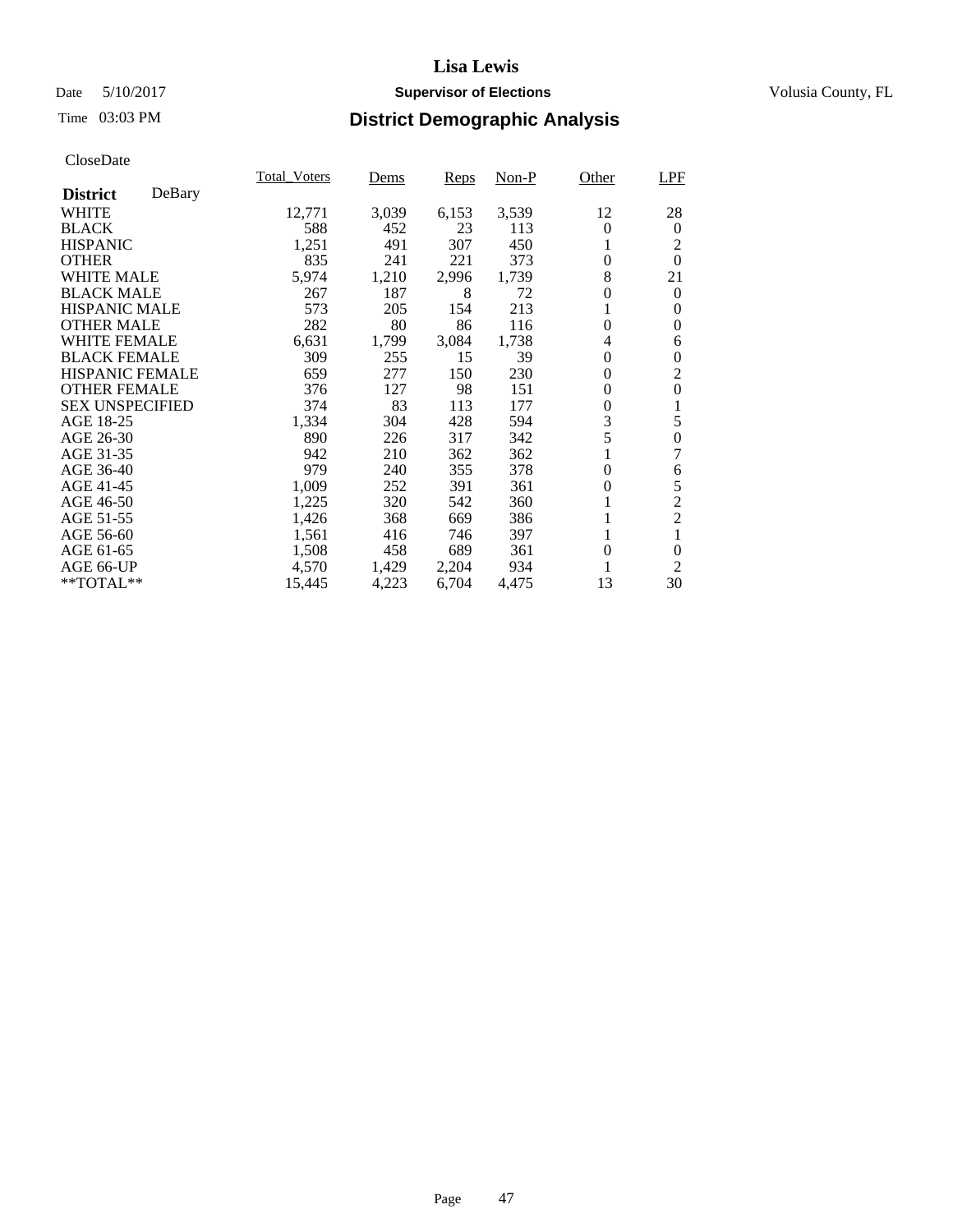## Date 5/10/2017 **Supervisor of Elections Supervisor of Elections** Volusia County, FL

## Time 03:03 PM **District Demographic Analysis**

|                        |        | <b>Total Voters</b> | Dems  | Reps  | Non-P | Other          | LPF            |
|------------------------|--------|---------------------|-------|-------|-------|----------------|----------------|
| <b>District</b>        | DeLand |                     |       |       |       |                |                |
| <b>WHITE</b>           |        | 14,815              | 4,454 | 6,306 | 3,989 | 18             | 48             |
| <b>BLACK</b>           |        | 2,807               | 2,236 | 95    | 474   | 2              | 0              |
| <b>HISPANIC</b>        |        | 1,819               | 801   | 291   | 722   | 1              | 4              |
| <b>OTHER</b>           |        | 1,088               | 411   | 197   | 476   |                | 3              |
| <b>WHITE MALE</b>      |        | 6,508               | 1,646 | 2,920 | 1,895 | 12             | 35             |
| <b>BLACK MALE</b>      |        | 1,049               | 791   | 45    | 212   | 1              | 0              |
| <b>HISPANIC MALE</b>   |        | 732                 | 313   | 130   | 288   | $\theta$       |                |
| <b>OTHER MALE</b>      |        | 368                 | 141   | 79    | 147   | 0              | 1              |
| <b>WHITE FEMALE</b>    |        | 8,131               | 2,757 | 3,326 | 2,031 | 5              | 12             |
| <b>BLACK FEMALE</b>    |        | 1,713               | 1,415 | 45    | 252   | 1              | 0              |
| HISPANIC FEMALE        |        | 1,058               | 473   | 158   | 424   | $\theta$       | 3              |
| <b>OTHER FEMALE</b>    |        | 468                 | 189   | 85    | 193   | 0              | 1              |
| <b>SEX UNSPECIFIED</b> |        | 502                 | 177   | 101   | 219   | 3              | $\overline{2}$ |
| AGE 18-25              |        | 2,333               | 877   | 486   | 953   | 4              | 13             |
| AGE 26-30              |        | 1,575               | 586   | 378   | 603   | 1              | 7              |
| AGE 31-35              |        | 1,382               | 495   | 364   | 510   | 3              | 10             |
| AGE 36-40              |        | 1,387               | 528   | 404   | 449   | 4              | 2              |
| AGE 41-45              |        | 1,383               | 513   | 407   | 455   | $\overline{c}$ | 6              |
| AGE 46-50              |        | 1,442               | 536   | 505   | 393   | 3              | 5              |
| AGE 51-55              |        | 1,558               | 599   | 586   | 370   | $\overline{0}$ | 3              |
| AGE 56-60              |        | 1,630               | 645   | 612   | 372   | $\theta$       | 1              |
| AGE 61-65              |        | 1,764               | 758   | 613   | 390   | 2              | 1              |
| AGE 66-UP              |        | 6,075               | 2,365 | 2,534 | 1,166 | 3              | 7              |
| $*$ TOTAL $**$         |        | 20,529              | 7,902 | 6,889 | 5,661 | 22             | 55             |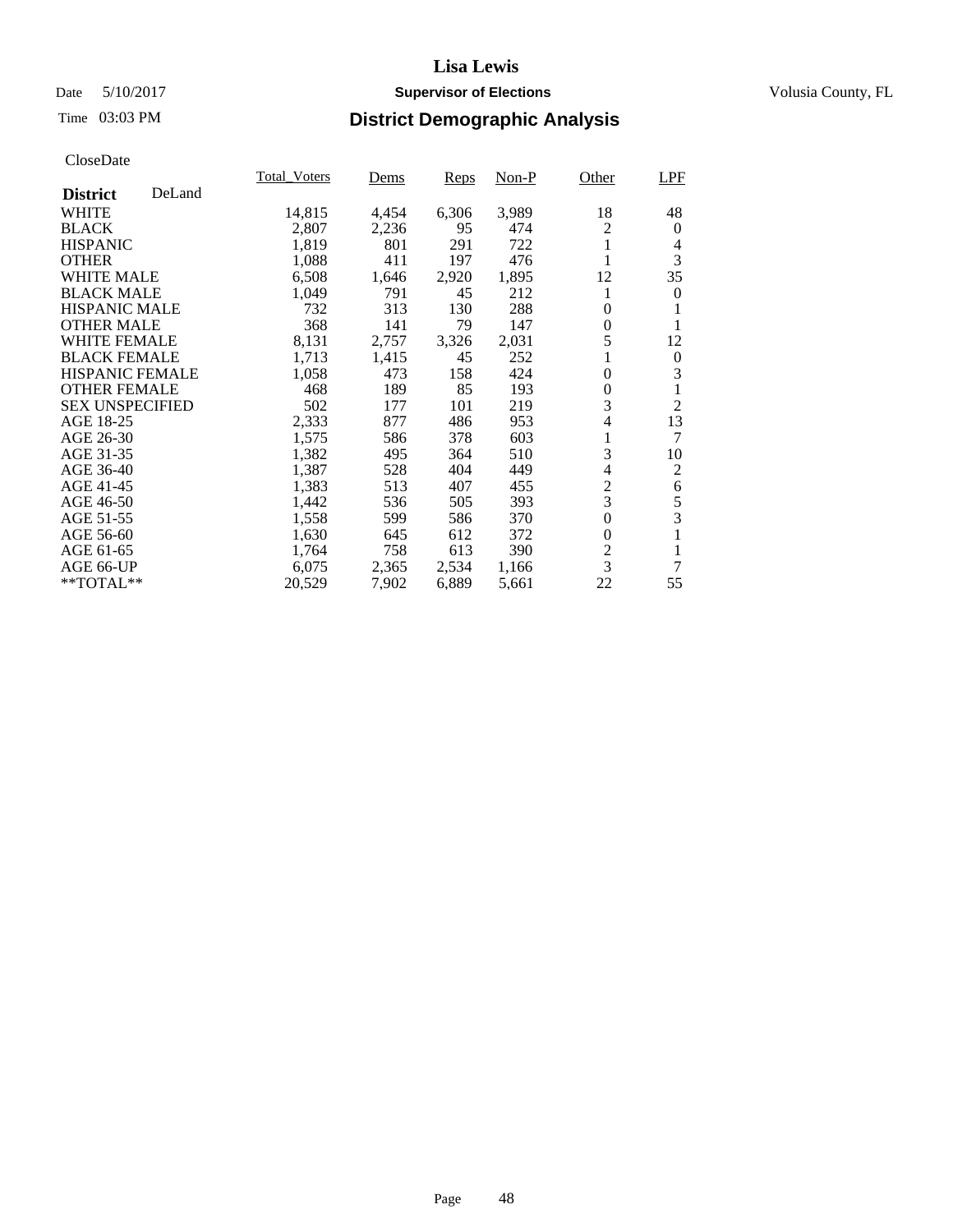## Date 5/10/2017 **Supervisor of Elections Supervisor of Elections** Volusia County, FL

## Time 03:03 PM **District Demographic Analysis**

|                                       | <b>Total Voters</b> | Dems  | Reps  | Non-P | Other            | LPF              |
|---------------------------------------|---------------------|-------|-------|-------|------------------|------------------|
| Deltona District 1<br><b>District</b> |                     |       |       |       |                  |                  |
| WHITE                                 | 5,151               | 1,473 | 1,924 | 1,736 | 3                | 15               |
| <b>BLACK</b>                          | 1,064               | 770   | 54    | 239   |                  | $\theta$         |
| <b>HISPANIC</b>                       | 2,603               | 1,288 | 312   | 1,002 | 1                | 0                |
| <b>OTHER</b>                          | 572                 | 177   | 92    | 299   | 3                | 1                |
| <b>WHITE MALE</b>                     | 2,420               | 592   | 941   | 875   | 3                | 9                |
| <b>BLACK MALE</b>                     | 473                 | 314   | 37    | 122   | $\boldsymbol{0}$ | $\boldsymbol{0}$ |
| <b>HISPANIC MALE</b>                  | 1,203               | 574   | 151   | 478   | $\boldsymbol{0}$ | 0                |
| <b>OTHER MALE</b>                     | 183                 | 58    | 34    | 89    | 1                | 1                |
| WHITE FEMALE                          | 2,667               | 867   | 963   | 831   | 0                | 6                |
| <b>BLACK FEMALE</b>                   | 580                 | 450   | 17    | 112   | 1                | $\Omega$         |
| <b>HISPANIC FEMALE</b>                | 1,360               | 700   | 158   | 501   | 1                | $\theta$         |
| <b>OTHER FEMALE</b>                   | 248                 | 88    | 44    | 115   | 1                | $\overline{0}$   |
| <b>SEX UNSPECIFIED</b>                | 256                 | 65    | 37    | 153   | 1                | $\theta$         |
| AGE 18-25                             | 1,261               | 406   | 214   | 634   |                  | 6                |
| AGE 26-30                             | 918                 | 327   | 175   | 413   | 1                | 2                |
| AGE 31-35                             | 831                 | 273   | 209   | 349   | $\Omega$         | $\mathbf{0}$     |
| AGE 36-40                             | 822                 | 322   | 176   | 320   | $\overline{2}$   | $\overline{2}$   |
| AGE 41-45                             | 781                 | 303   | 191   | 284   | $\boldsymbol{0}$ | 3                |
| AGE 46-50                             | 832                 | 303   | 249   | 279   |                  | $\mathbf{0}$     |
| AGE 51-55                             | 903                 | 356   | 287   | 258   |                  |                  |
| AGE 56-60                             | 842                 | 327   | 265   | 247   | 2                | 1                |
| AGE 61-65                             | 692                 | 322   | 188   | 181   | $\theta$         | 1                |
| AGE 66-UP                             | 1,508               | 769   | 428   | 311   | $\boldsymbol{0}$ | $\Omega$         |
| **TOTAL**                             | 9,390               | 3,708 | 2,382 | 3,276 | 8                | 16               |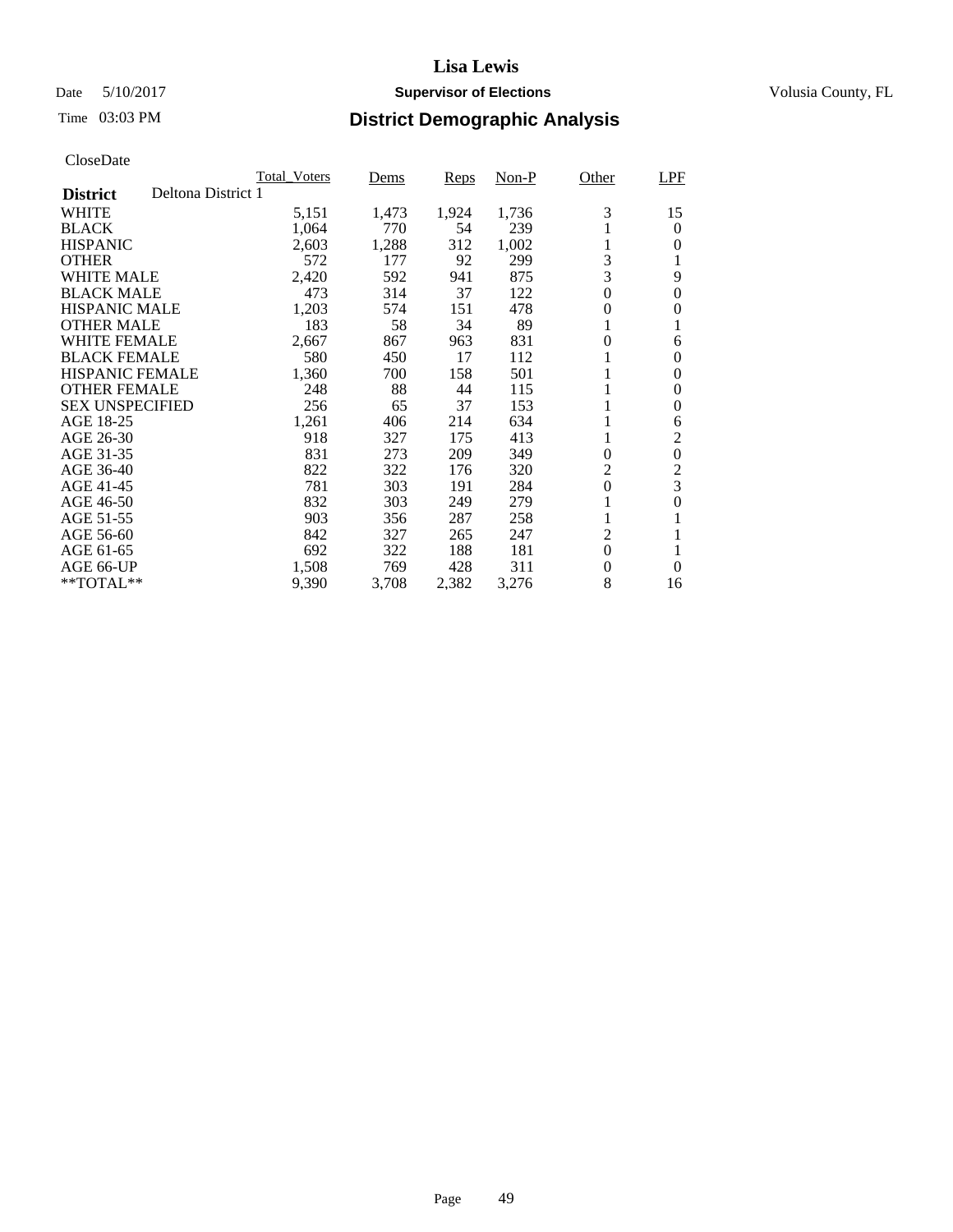## Date 5/10/2017 **Supervisor of Elections Supervisor of Elections** Volusia County, FL

|                        | <b>Total Voters</b> | Dems  | Reps  | $Non-P$ | Other            | <b>LPF</b>       |
|------------------------|---------------------|-------|-------|---------|------------------|------------------|
| <b>District</b>        | Deltona District 2  |       |       |         |                  |                  |
| WHITE                  | 6,334               | 1,807 | 2,586 | 1,917   | 5                | 19               |
| <b>BLACK</b>           | 919                 | 669   | 47    | 200     | 3                | $\boldsymbol{0}$ |
| HISPANIC               | 2,736               | 1,283 | 451   | 998     |                  | 3                |
| <b>OTHER</b>           | 610                 | 232   | 104   | 272     |                  | 1                |
| WHITE MALE             | 2,902               | 741   | 1,223 | 923     |                  | 14               |
| <b>BLACK MALE</b>      | 418                 | 280   | 28    | 109     |                  | $\Omega$         |
| <b>HISPANIC MALE</b>   | 1,282               | 555   | 217   | 508     | 1                |                  |
| <b>OTHER MALE</b>      | 223                 | 85    | 42    | 95      | $\boldsymbol{0}$ | 1                |
| <b>WHITE FEMALE</b>    | 3,352               | 1,050 | 1,328 | 965     | 4                | 5                |
| <b>BLACK FEMALE</b>    | 489                 | 380   | 19    | 88      | $\overline{2}$   | $\mathbf{0}$     |
| <b>HISPANIC FEMALE</b> | 1,417               | 713   | 231   | 472     | $\overline{0}$   |                  |
| <b>OTHER FEMALE</b>    | 262                 | 117   | 42    | 102     | 1                | $\Omega$         |
| <b>SEX UNSPECIFIED</b> | 254                 | 70    | 58    | 125     | $\overline{0}$   | 1                |
| AGE 18-25              | 1,151               | 374   | 212   | 562     | 2                | 1                |
| AGE 26-30              | 825                 | 275   | 202   | 343     | $\boldsymbol{0}$ | 5                |
| AGE 31-35              | 813                 | 290   | 176   | 339     | 3                | 5                |
| AGE 36-40              | 819                 | 290   | 201   | 324     |                  | 3                |
| AGE 41-45              | 812                 | 309   | 222   | 280     | 0                | 1                |
| AGE 46-50              | 886                 | 300   | 267   | 316     | $\Omega$         | 3                |
| AGE 51-55              | 982                 | 345   | 329   | 306     | $\theta$         | $\overline{2}$   |
| AGE 56-60              | 1,023               | 390   | 369   | 263     | 0                | 1                |
| AGE 61-65              | 913                 | 370   | 328   | 213     | 1                | 1                |
| AGE 66-UP              | 2,375               | 1,048 | 882   | 441     | 3                |                  |
| **TOTAL**              | 10,599              | 3,991 | 3,188 | 3,387   | 10               | 23               |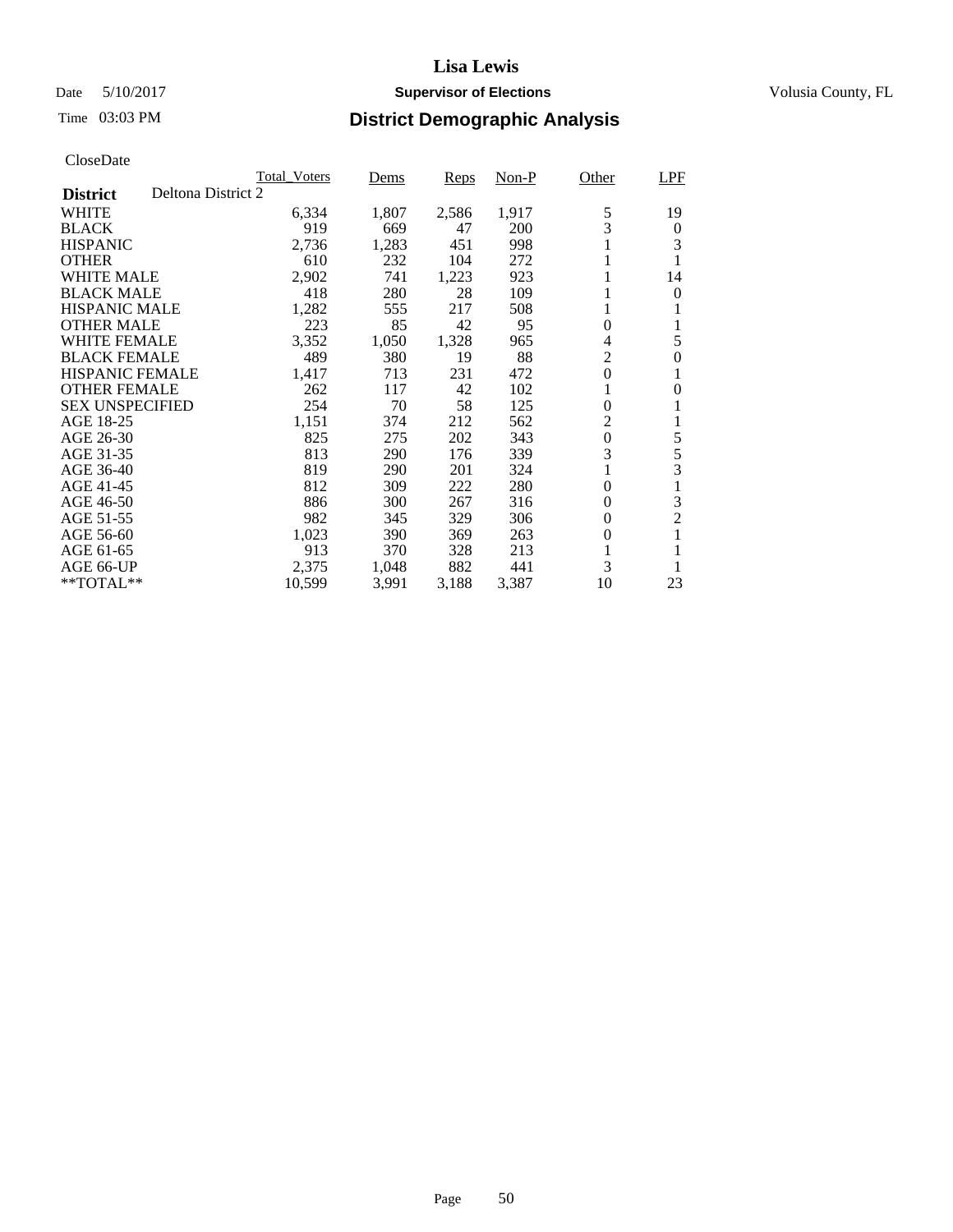## Date 5/10/2017 **Supervisor of Elections Supervisor of Elections** Volusia County, FL

# Time 03:03 PM **District Demographic Analysis**

|                                       | <b>Total_Voters</b> | Dems  | Reps  | Non-P | Other          | LPF            |
|---------------------------------------|---------------------|-------|-------|-------|----------------|----------------|
| Deltona District 3<br><b>District</b> |                     |       |       |       |                |                |
| WHITE                                 | 5,593               | 1,624 | 2,087 | 1,854 | 4              | 24             |
| <b>BLACK</b>                          | 913                 | 692   | 32    | 188   |                | 0              |
| <b>HISPANIC</b>                       | 3,091               | 1,481 | 403   | 1,201 | 1              | 5              |
| <b>OTHER</b>                          | 623                 | 221   | 98    | 304   | $\overline{0}$ | $\Omega$       |
| WHITE MALE                            | 2,557               | 647   | 1,002 | 890   | 3              | 15             |
| <b>BLACK MALE</b>                     | 386                 | 283   | 21    | 81    |                | $\theta$       |
| <b>HISPANIC MALE</b>                  | 1,444               | 649   | 207   | 585   |                | 2              |
| <b>OTHER MALE</b>                     | 218                 | 76    | 39    | 103   | 0              | $\theta$       |
| WHITE FEMALE                          | 2,942               | 948   | 1,051 | 934   |                | 8              |
| <b>BLACK FEMALE</b>                   | 515                 | 401   | 11    | 103   | $\theta$       | $\Omega$       |
| <b>HISPANIC FEMALE</b>                | 1,598               | 807   | 191   | 597   | 0              | 3              |
| <b>OTHER FEMALE</b>                   | 263                 | 119   | 37    | 107   | 0              | 0              |
| <b>SEX UNSPECIFIED</b>                | 297                 | 88    | 61    | 147   | $\overline{0}$ |                |
| AGE 18-25                             | 1,087               | 400   | 160   | 524   |                | 2              |
| AGE 26-30                             | 951                 | 348   | 187   | 410   | 0              | 6              |
| AGE 31-35                             | 848                 | 292   | 192   | 361   | $\theta$       | 3              |
| AGE 36-40                             | 801                 | 284   | 134   | 380   |                | $\overline{c}$ |
| AGE 41-45                             | 822                 | 293   | 217   | 307   |                | 4              |
| AGE 46-50                             | 888                 | 308   | 270   | 304   |                | 5              |
| AGE 51-55                             | 922                 | 356   | 254   | 310   |                | 1              |
| AGE 56-60                             | 942                 | 390   | 283   | 269   | 0              | $\theta$       |
| AGE 61-65                             | 774                 | 332   | 214   | 225   | $\theta$       | 3              |
| AGE 66-UP                             | 2,185               | 1,015 | 709   | 457   |                | 3              |
| $*$ TOTAL $**$                        | 10,220              | 4,018 | 2,620 | 3,547 | 6              | 29             |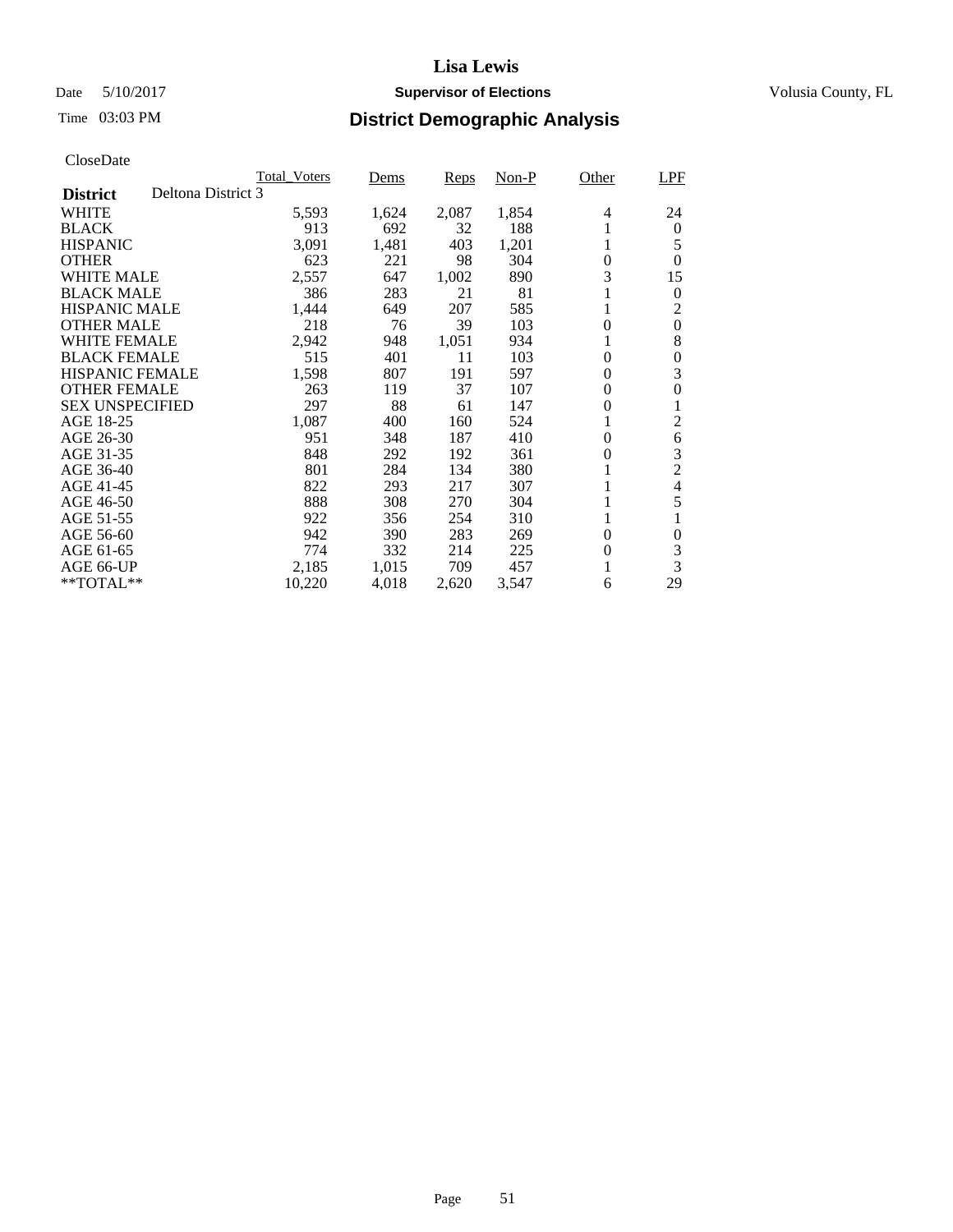## Date 5/10/2017 **Supervisor of Elections Supervisor of Elections** Volusia County, FL

# Time 03:03 PM **District Demographic Analysis**

|                                       | <b>Total Voters</b> | Dems  | Reps  | Non-P | Other          | <b>LPF</b>     |
|---------------------------------------|---------------------|-------|-------|-------|----------------|----------------|
| Deltona District 4<br><b>District</b> |                     |       |       |       |                |                |
| WHITE                                 | 5,607               | 1,701 | 2,163 | 1,719 | 5              | 19             |
| <b>BLACK</b>                          | 953                 | 674   | 49    | 229   | $\overline{0}$ | 1              |
| <b>HISPANIC</b>                       | 3,235               | 1,632 | 401   | 1,197 | 2              | 3              |
| <b>OTHER</b>                          | 666                 | 227   | 133   | 306   | $\overline{0}$ | $\Omega$       |
| WHITE MALE                            | 2,563               | 690   | 1,023 | 834   | 5              | 11             |
| <b>BLACK MALE</b>                     | 412                 | 267   | 28    | 116   | $\overline{0}$ | 1              |
| <b>HISPANIC MALE</b>                  | 1,473               | 686   | 208   | 577   |                |                |
| <b>OTHER MALE</b>                     | 219                 | 73    | 51    | 95    | $\theta$       | 0              |
| WHITE FEMALE                          | 2,969               | 984   | 1,106 | 872   | $\theta$       | 7              |
| <b>BLACK FEMALE</b>                   | 524                 | 396   | 19    | 109   | $\theta$       | $\theta$       |
| <b>HISPANIC FEMALE</b>                | 1,715               | 926   | 188   | 598   | 1              | $\overline{2}$ |
| <b>OTHER FEMALE</b>                   | 288                 | 119   | 60    | 109   | 0              | 0              |
| <b>SEX UNSPECIFIED</b>                | 298                 | 93    | 63    | 141   | $\overline{0}$ | 1              |
| AGE 18-25                             | 1,201               | 414   | 211   | 572   | 1              | 3              |
| AGE 26-30                             | 900                 | 320   | 159   | 416   | 0              | 5              |
| AGE 31-35                             | 807                 | 282   | 151   | 373   | $\theta$       |                |
| AGE 36-40                             | 814                 | 329   | 154   | 328   | $\overline{c}$ |                |
| AGE 41-45                             | 843                 | 339   | 224   | 279   | $\overline{0}$ | 1              |
| AGE 46-50                             | 860                 | 342   | 240   | 272   | $\theta$       | 6              |
| AGE 51-55                             | 922                 | 368   | 283   | 268   | 0              | 3              |
| AGE 56-60                             | 963                 | 402   | 303   | 256   | $\theta$       | $\overline{2}$ |
| AGE 61-65                             | 846                 | 354   | 277   | 214   |                | $\theta$       |
| AGE 66-UP                             | 2,305               | 1,084 | 744   | 473   | 3              | -1             |
| $*$ TOTAL $**$                        | 10,461              | 4,234 | 2,746 | 3,451 | 7              | 23             |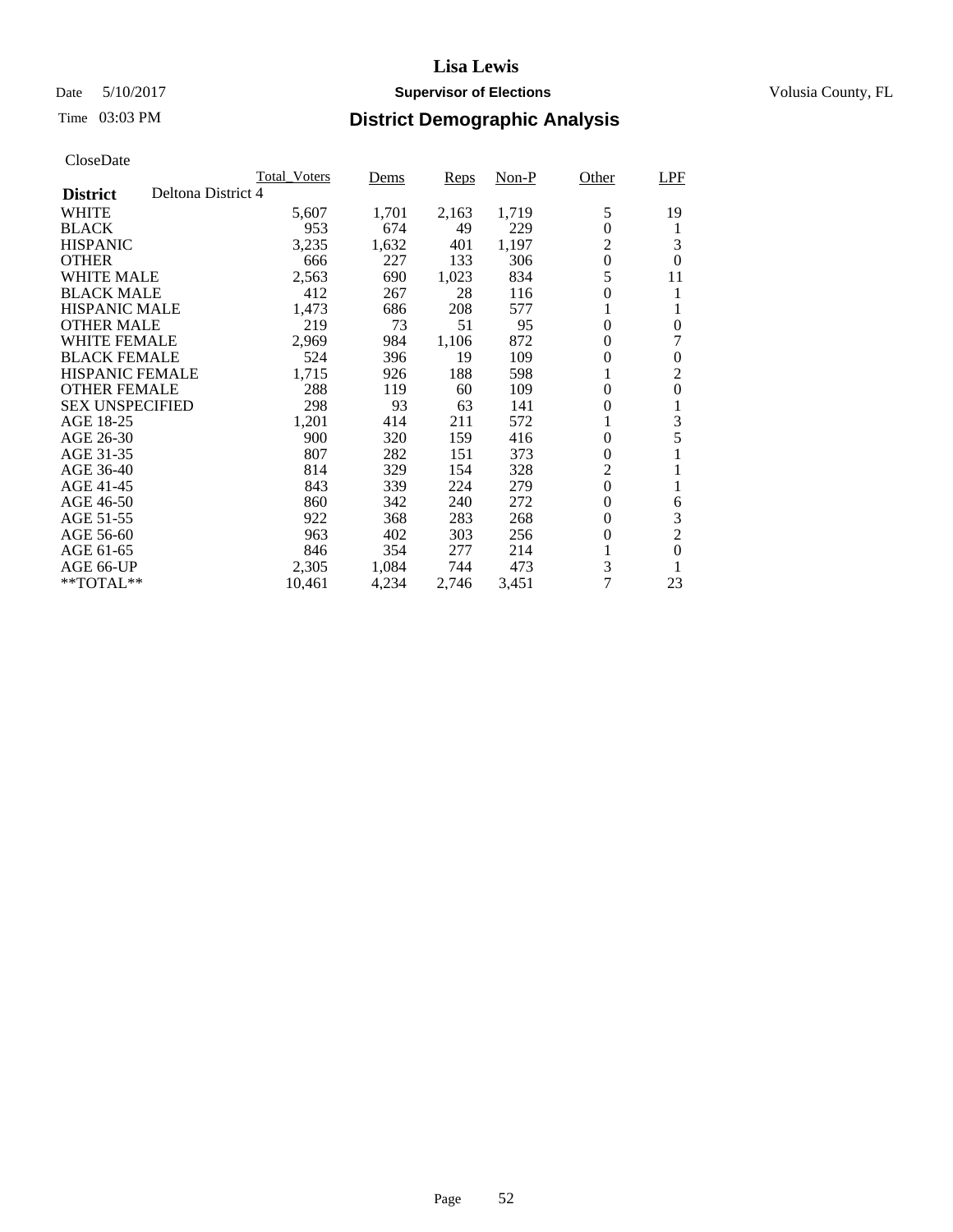## Date 5/10/2017 **Supervisor of Elections Supervisor of Elections** Volusia County, FL

## Time 03:03 PM **District Demographic Analysis**

|                                       | <b>Total Voters</b> | Dems  | Reps  | Non-P | Other          | <b>LPF</b>     |
|---------------------------------------|---------------------|-------|-------|-------|----------------|----------------|
| Deltona District 5<br><b>District</b> |                     |       |       |       |                |                |
| WHITE                                 | 5,544               | 1,600 | 2,135 | 1,787 | 10             | 12             |
| <b>BLACK</b>                          | 1,042               | 800   | 44    | 198   | $\theta$       | $\theta$       |
| <b>HISPANIC</b>                       | 2,805               | 1,294 | 416   | 1,091 | 1              | 3              |
| <b>OTHER</b>                          | 571                 | 191   | 112   | 265   | $\overline{0}$ | 3              |
| WHITE MALE                            | 2,592               | 665   | 1,046 | 867   | 6              | 8              |
| <b>BLACK MALE</b>                     | 453                 | 318   | 21    | 114   | 0              | 0              |
| <b>HISPANIC MALE</b>                  | 1,321               | 575   | 223   | 521   | 0              | $\mathfrak 2$  |
| <b>OTHER MALE</b>                     | 176                 | 70    | 39    | 65    | $\theta$       | $\sqrt{2}$     |
| WHITE FEMALE                          | 2,883               | 919   | 1,058 | 898   | 4              | 4              |
| <b>BLACK FEMALE</b>                   | 576                 | 470   | 23    | 83    | $\theta$       | 0              |
| <b>HISPANIC FEMALE</b>                | 1,436               | 695   | 190   | 549   | 1              | 1              |
| <b>OTHER FEMALE</b>                   | 253                 | 97    | 50    | 105   | $\overline{0}$ | 1              |
| <b>SEX UNSPECIFIED</b>                | 271                 | 75    | 57    | 139   | $\overline{0}$ | 0              |
| AGE 18-25                             | 1,146               | 343   | 228   | 570   | 2              | 3              |
| AGE 26-30                             | 901                 | 300   | 203   | 393   | $\overline{0}$ | 5              |
| AGE 31-35                             | 738                 | 262   | 139   | 332   | $\overline{c}$ | 3              |
| AGE 36-40                             | 764                 | 296   | 147   | 319   | 1              |                |
| AGE 41-45                             | 837                 | 321   | 214   | 299   | $\overline{c}$ | 1              |
| AGE 46-50                             | 877                 | 341   | 247   | 286   | $\mathbf{1}$   | $\overline{c}$ |
| AGE 51-55                             | 963                 | 377   | 304   | 281   | 1              | $\overline{0}$ |
| AGE 56-60                             | 1,004               | 387   | 367   | 249   | $\theta$       | 1              |
| AGE 61-65                             | 754                 | 311   | 239   | 200   | $\overline{2}$ | $\overline{2}$ |
| AGE 66-UP                             | 1,978               | 947   | 619   | 412   | $\theta$       | $\Omega$       |
| $*$ TOTAL $**$                        | 9,962               | 3,885 | 2,707 | 3,341 | 11             | 18             |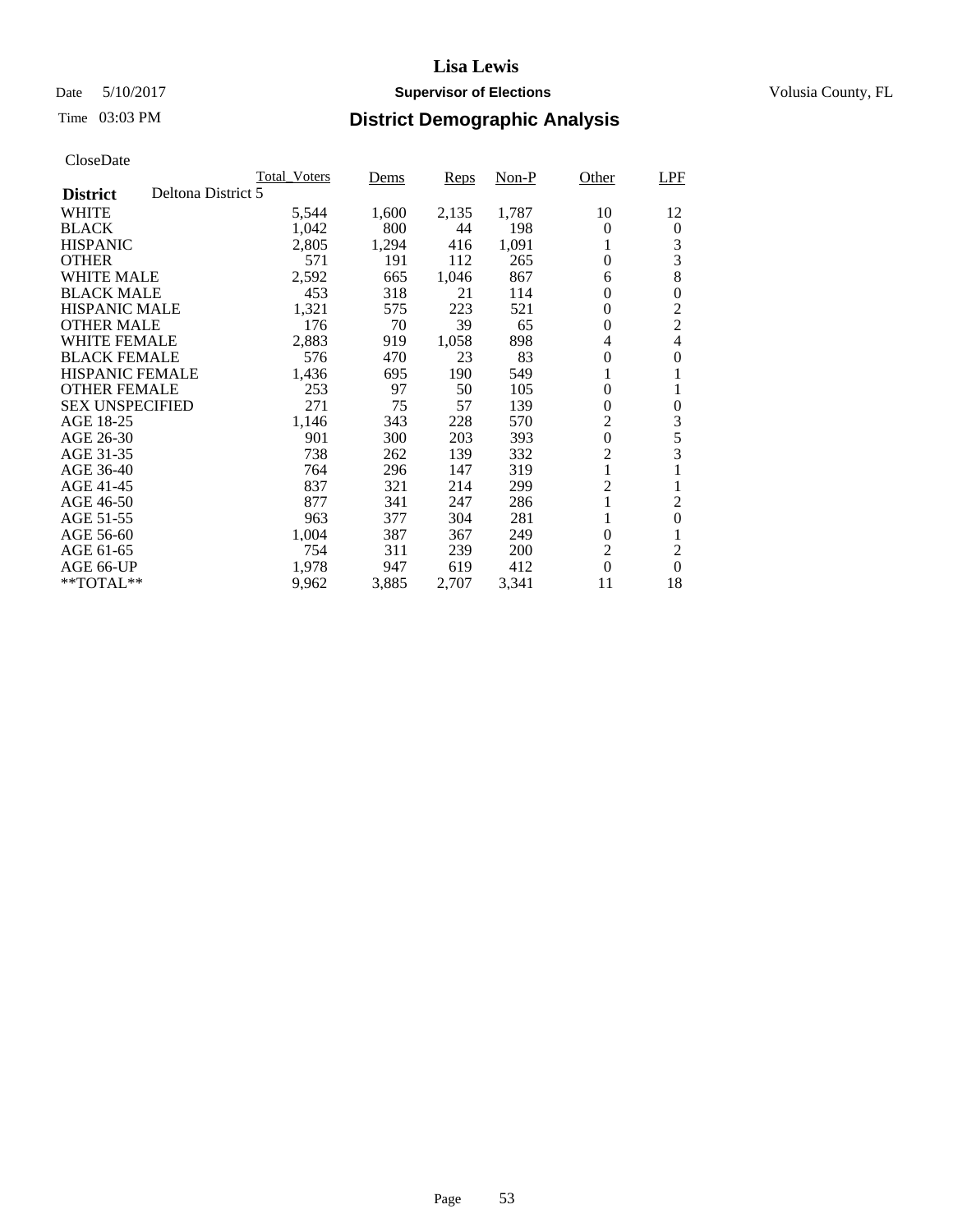## Date 5/10/2017 **Supervisor of Elections Supervisor of Elections** Volusia County, FL

# Time 03:03 PM **District Demographic Analysis**

|                                       | <b>Total Voters</b> | Dems  | Reps  | Non-P | Other          | <b>LPF</b>       |
|---------------------------------------|---------------------|-------|-------|-------|----------------|------------------|
| Deltona District 6<br><b>District</b> |                     |       |       |       |                |                  |
| WHITE                                 | 6,075               | 1,621 | 2,498 | 1,934 | 1              | 21               |
| <b>BLACK</b>                          | 957                 | 721   | 41    | 195   | $\theta$       | $\theta$         |
| <b>HISPANIC</b>                       | 2,290               | 1,062 | 289   | 935   | 1              | 3                |
| <b>OTHER</b>                          | 581                 | 186   | 129   | 265   | $\theta$       |                  |
| WHITE MALE                            | 2,822               | 657   | 1,230 | 922   | 1              | 12               |
| <b>BLACK MALE</b>                     | 431                 | 318   | 23    | 90    | 0              | $\boldsymbol{0}$ |
| <b>HISPANIC MALE</b>                  | 1,064               | 466   | 148   | 446   |                | 3                |
| <b>OTHER MALE</b>                     | 215                 | 68    | 53    | 93    | $\theta$       |                  |
| WHITE FEMALE                          | 3,148               | 936   | 1,232 | 971   | $\theta$       | 9                |
| <b>BLACK FEMALE</b>                   | 511                 | 390   | 18    | 103   | $\theta$       | $\theta$         |
| <b>HISPANIC FEMALE</b>                | 1,189               | 582   | 139   | 468   | 0              | 0                |
| <b>OTHER FEMALE</b>                   | 242                 | 90    | 54    | 98    | 0              | 0                |
| <b>SEX UNSPECIFIED</b>                | 281                 | 83    | 60    | 138   | $\overline{0}$ | 0                |
| AGE 18-25                             | 1,157               | 356   | 217   | 577   |                | 6                |
| AGE 26-30                             | 843                 | 279   | 206   | 355   | $\theta$       | 3                |
| AGE 31-35                             | 846                 | 272   | 188   | 383   | $\theta$       | 3                |
| AGE 36-40                             | 798                 | 259   | 223   | 313   | 1              | $\overline{c}$   |
| AGE 41-45                             | 791                 | 268   | 217   | 304   | $\overline{0}$ | $\overline{c}$   |
| AGE 46-50                             | 844                 | 297   | 263   | 283   | $\theta$       |                  |
| AGE 51-55                             | 1,030               | 360   | 385   | 281   | $\theta$       | 4                |
| AGE 56-60                             | 1,005               | 365   | 378   | 261   | $\theta$       | 1                |
| AGE 61-65                             | 808                 | 348   | 276   | 181   | $\Omega$       | 3                |
| AGE 66-UP                             | 1,781               | 786   | 604   | 391   | $\theta$       | $\Omega$         |
| $*$ TOTAL $**$                        | 9,903               | 3,590 | 2,957 | 3,329 | 2              | 25               |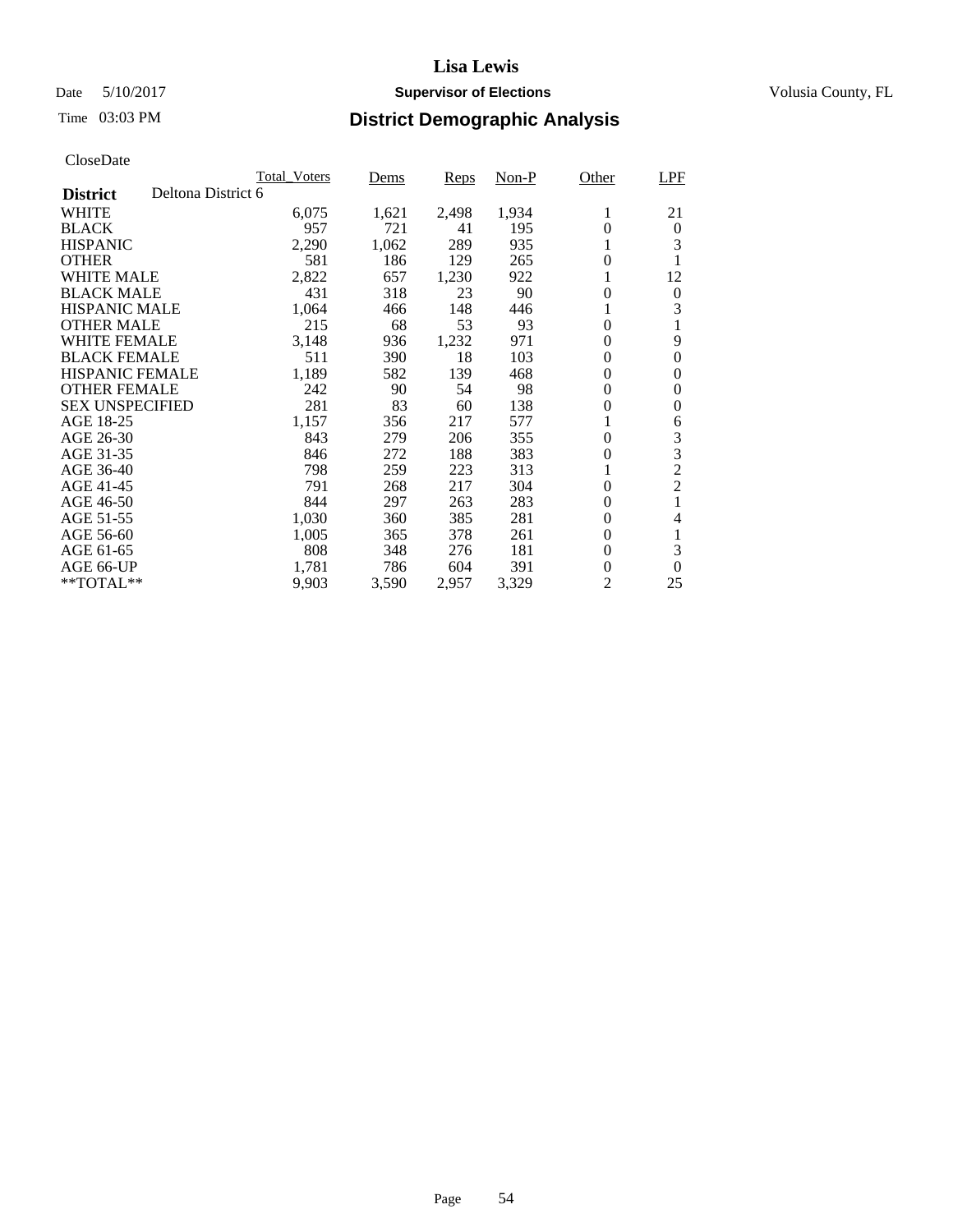## Date 5/10/2017 **Supervisor of Elections Supervisor of Elections** Volusia County, FL

|                        |                      | <b>Total Voters</b> | Dems  | Reps     | $Non-P$ | Other          | LPF            |
|------------------------|----------------------|---------------------|-------|----------|---------|----------------|----------------|
| <b>District</b>        | Edgewater District 1 |                     |       |          |         |                |                |
| <b>WHITE</b>           |                      | 3,391               | 1,132 | 1,244    | 1,003   | 1              | 11             |
| <b>BLACK</b>           |                      | 91                  | 68    | 4        | 19      | $\theta$       | $\theta$       |
| <b>HISPANIC</b>        |                      | 64                  | 22    | 17       | 23      | 2              | $\Omega$       |
| <b>OTHER</b>           |                      | 133                 | 49    | 22       | 62      | 0              | $\Omega$       |
| <b>WHITE MALE</b>      |                      | 1,530               | 429   | 615      | 476     | 1              | 9              |
| <b>BLACK MALE</b>      |                      | 43                  | 29    | 4        | 10      | 0              | $\theta$       |
| <b>HISPANIC MALE</b>   |                      | 22                  | 6     | 5        | 10      | 1              | 0              |
| <b>OTHER MALE</b>      |                      | 47                  | 19    | 11       | 17      | $\overline{0}$ | 0              |
| <b>WHITE FEMALE</b>    |                      | 1,809               | 688   | 608      | 511     | $\theta$       | $\overline{2}$ |
| <b>BLACK FEMALE</b>    |                      | 47                  | 38    | $\theta$ | 9       | $\overline{0}$ | $\mathbf{0}$   |
| <b>HISPANIC FEMALE</b> |                      | 42                  | 16    | 12       | 13      | 1              | $\Omega$       |
| <b>OTHER FEMALE</b>    |                      | 52                  | 25    | 7        | 20      | $\overline{0}$ | $\Omega$       |
| <b>SEX UNSPECIFIED</b> |                      | 87                  | 21    | 25       | 41      | $\overline{0}$ | $\theta$       |
| AGE 18-25              |                      | 285                 | 88    | 73       | 121     | 0              | 3              |
| AGE 26-30              |                      | 245                 | 65    | 63       | 117     | 0              | $\Omega$       |
| AGE 31-35              |                      | 213                 | 65    | 59       | 86      | $\overline{c}$ |                |
| AGE 36-40              |                      | 233                 | 78    | 68       | 85      | $\overline{0}$ | 2              |
| AGE 41-45              |                      | 206                 | 56    | 74       | 75      | 0              | 1              |
| AGE 46-50              |                      | 240                 | 73    | 88       | 78      | 1              | 0              |
| AGE 51-55              |                      | 362                 | 130   | 134      | 97      | 0              | 1              |
| AGE 56-60              |                      | 416                 | 134   | 153      | 129     | 0              | $\Omega$       |
| AGE 61-65              |                      | 427                 | 158   | 145      | 123     | $\theta$       | 1              |
| AGE 66-UP              |                      | 1,052               | 424   | 430      | 196     | 0              | $\overline{2}$ |
| $**TOTAL**$            |                      | 3,679               | 1,271 | 1,287    | 1,107   | 3              | 11             |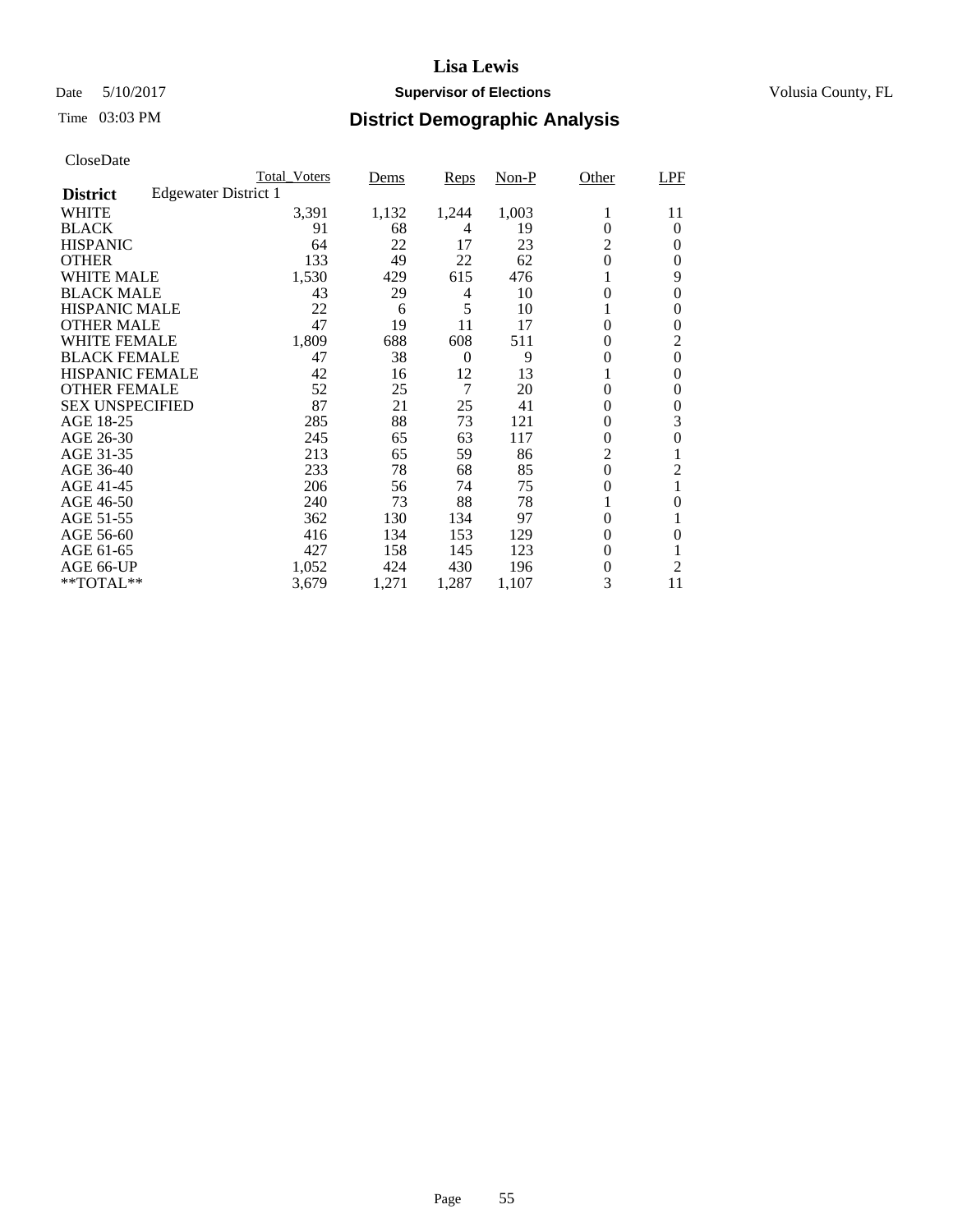## Date 5/10/2017 **Supervisor of Elections Supervisor of Elections** Volusia County, FL

|                                         | <b>Total Voters</b> | Dems  | Reps           | $Non-P$ | Other          | LPF            |
|-----------------------------------------|---------------------|-------|----------------|---------|----------------|----------------|
| Edgewater District 2<br><b>District</b> |                     |       |                |         |                |                |
| <b>WHITE</b>                            | 3,728               | 1,159 | 1,404          | 1,156   | 1              | 8              |
| <b>BLACK</b>                            | 67                  | 50    | 5              | 12      | $\Omega$       | $\Omega$       |
| <b>HISPANIC</b>                         | 64                  | 26    | 17             | 20      | 1              | $\Omega$       |
| <b>OTHER</b>                            | 128                 | 35    | 40             | 53      | 0              | $\Omega$       |
| <b>WHITE MALE</b>                       | 1,713               | 481   | 691            | 534     |                | 6              |
| <b>BLACK MALE</b>                       | 32                  | 22    | 2              | 8       | 0              | 0              |
| <b>HISPANIC MALE</b>                    | 35                  | 15    | 9              | 10      |                | $\Omega$       |
| <b>OTHER MALE</b>                       | 45                  | 10    | 14             | 21      | $\overline{0}$ | $\theta$       |
| <b>WHITE FEMALE</b>                     | 1,986               | 669   | 704            | 611     | $\theta$       | $\overline{2}$ |
| <b>BLACK FEMALE</b>                     | 35                  | 28    | 3              | 4       | 0              | $\Omega$       |
| <b>HISPANIC FEMALE</b>                  | 27                  | 11    | $\overline{7}$ | 9       | 0              | 0              |
| <b>OTHER FEMALE</b>                     | 47                  | 16    | 17             | 14      | 0              | 0              |
| <b>SEX UNSPECIFIED</b>                  | 67                  | 18    | 19             | 30      | 0              | $\theta$       |
| AGE 18-25                               | 322                 | 92    | 89             | 141     | $\theta$       | $\theta$       |
| AGE 26-30                               | 259                 | 68    | 77             | 112     | 0              | $\overline{c}$ |
| AGE 31-35                               | 261                 | 74    | 71             | 113     |                | $\overline{2}$ |
| AGE 36-40                               | 264                 | 73    | 76             | 114     | $\theta$       | 1              |
| AGE 41-45                               | 272                 | 71    | 94             | 106     | 0              | 1              |
| AGE 46-50                               | 310                 | 81    | 117            | 112     | 0              | $\Omega$       |
| AGE 51-55                               | 344                 | 97    | 142            | 103     |                | 1              |
| AGE 56-60                               | 395                 | 124   | 161            | 110     | 0              | $\Omega$       |
| AGE 61-65                               | 398                 | 150   | 164            | 83      | $\theta$       | 1              |
| AGE 66-UP                               | 1,162               | 440   | 475            | 247     | 0              | $\theta$       |
| $**TOTAL**$                             | 3,987               | 1,270 | 1,466          | 1,241   | 2              | 8              |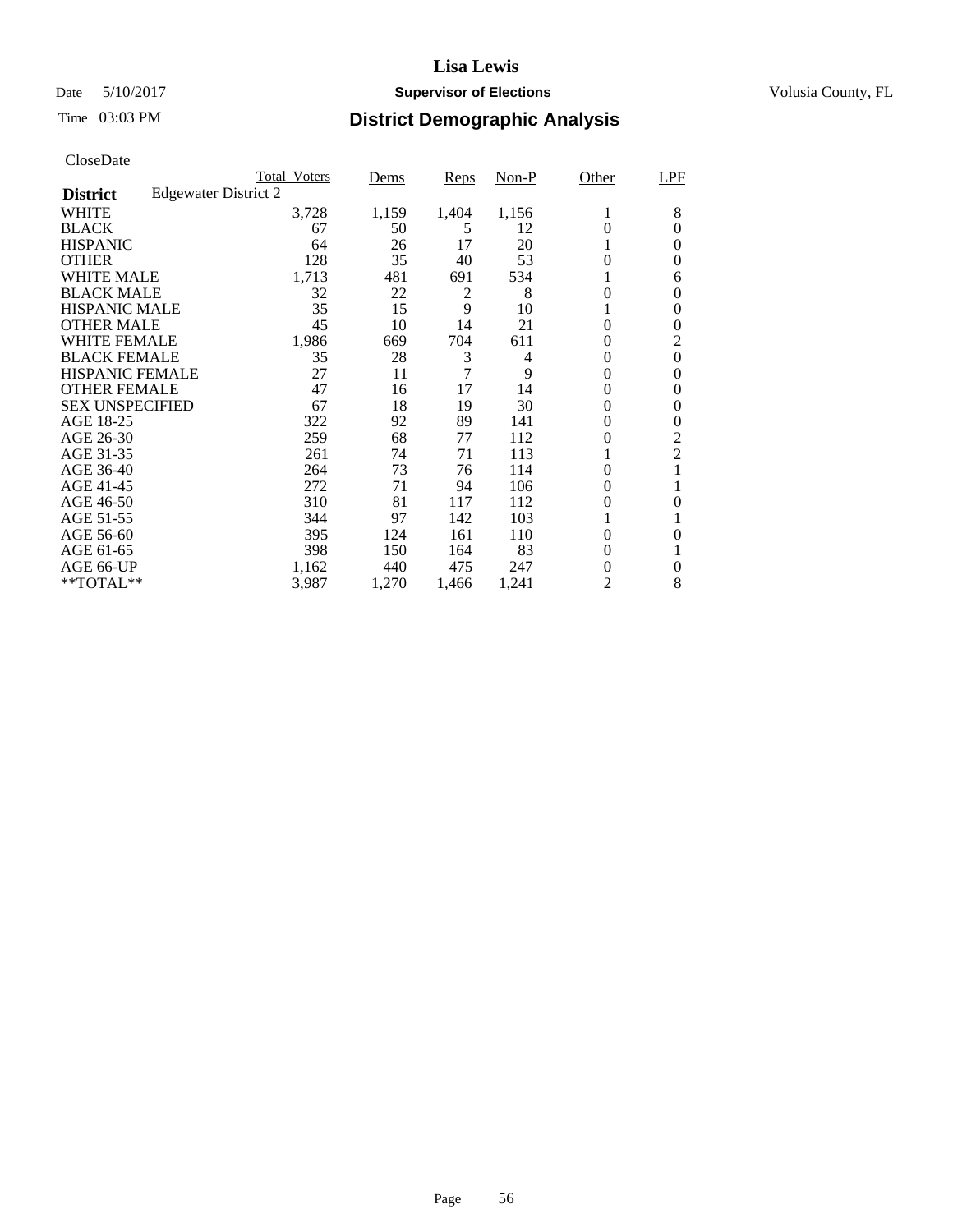## Date 5/10/2017 **Supervisor of Elections Supervisor of Elections** Volusia County, FL

| CloseDate |
|-----------|
|-----------|

|                        |                      | <b>Total Voters</b> | <u>Dems</u> | Reps           | $Non-P$ | Other    | <b>LPF</b>     |
|------------------------|----------------------|---------------------|-------------|----------------|---------|----------|----------------|
| <b>District</b>        | Edgewater District 3 |                     |             |                |         |          |                |
| WHITE                  |                      | 3,463               | 1,086       | 1,300          | 1,066   | 1        | 10             |
| <b>BLACK</b>           |                      | 97                  | 73          | 4              | 20      | 0        | 0              |
| <b>HISPANIC</b>        |                      | 72                  | 30          | 11             | 31      | 0        | 0              |
| <b>OTHER</b>           |                      | 149                 | 45          | 29             | 75      | $\theta$ | 0              |
| <b>WHITE MALE</b>      |                      | 1,542               | 414         | 603            | 520     | 0        | 5              |
| <b>BLACK MALE</b>      |                      | 47                  | 35          | 2              | 10      | 0        | $\theta$       |
| <b>HISPANIC MALE</b>   |                      | 33                  | 12          | 6              | 15      | 0        | 0              |
| <b>OTHER MALE</b>      |                      | 49                  | 14          | 11             | 24      | 0        | 0              |
| <b>WHITE FEMALE</b>    |                      | 1,884               | 671         | 674            | 533     |          | 5              |
| <b>BLACK FEMALE</b>    |                      | 49                  | 38          | $\overline{c}$ | 9       | 0        | 0              |
| <b>HISPANIC FEMALE</b> |                      | 36                  | 15          | 5              | 16      | 0        | 0              |
| <b>OTHER FEMALE</b>    |                      | 54                  | 19          | 11             | 24      | 0        | 0              |
| <b>SEX UNSPECIFIED</b> |                      | 87                  | 16          | 30             | 41      | 0        | $\Omega$       |
| AGE 18-25              |                      | 332                 | 89          | 86             | 157     | 0        | 0              |
| AGE 26-30              |                      | 243                 | 73          | 65             | 104     | 0        |                |
| AGE 31-35              |                      | 224                 | 50          | 65             | 108     | 0        |                |
| AGE 36-40              |                      | 222                 | 55          | 58             | 106     | 0        | 3              |
| AGE 41-45              |                      | 236                 | 56          | 89             | 88      | 0        | 3              |
| AGE 46-50              |                      | 297                 | 102         | 108            | 87      | $\theta$ | $\theta$       |
| AGE 51-55              |                      | 353                 | 117         | 128            | 106     | 0        | $\overline{2}$ |
| AGE 56-60              |                      | 352                 | 124         | 134            | 94      | 0        | $\theta$       |
| AGE 61-65              |                      | 399                 | 139         | 156            | 103     |          | 0              |
| AGE 66-UP              |                      | 1,122               | 428         | 455            | 239     | 0        | 0              |
| **TOTAL**              |                      | 3,781               | 1,234       | 1,344          | 1,192   |          | 10             |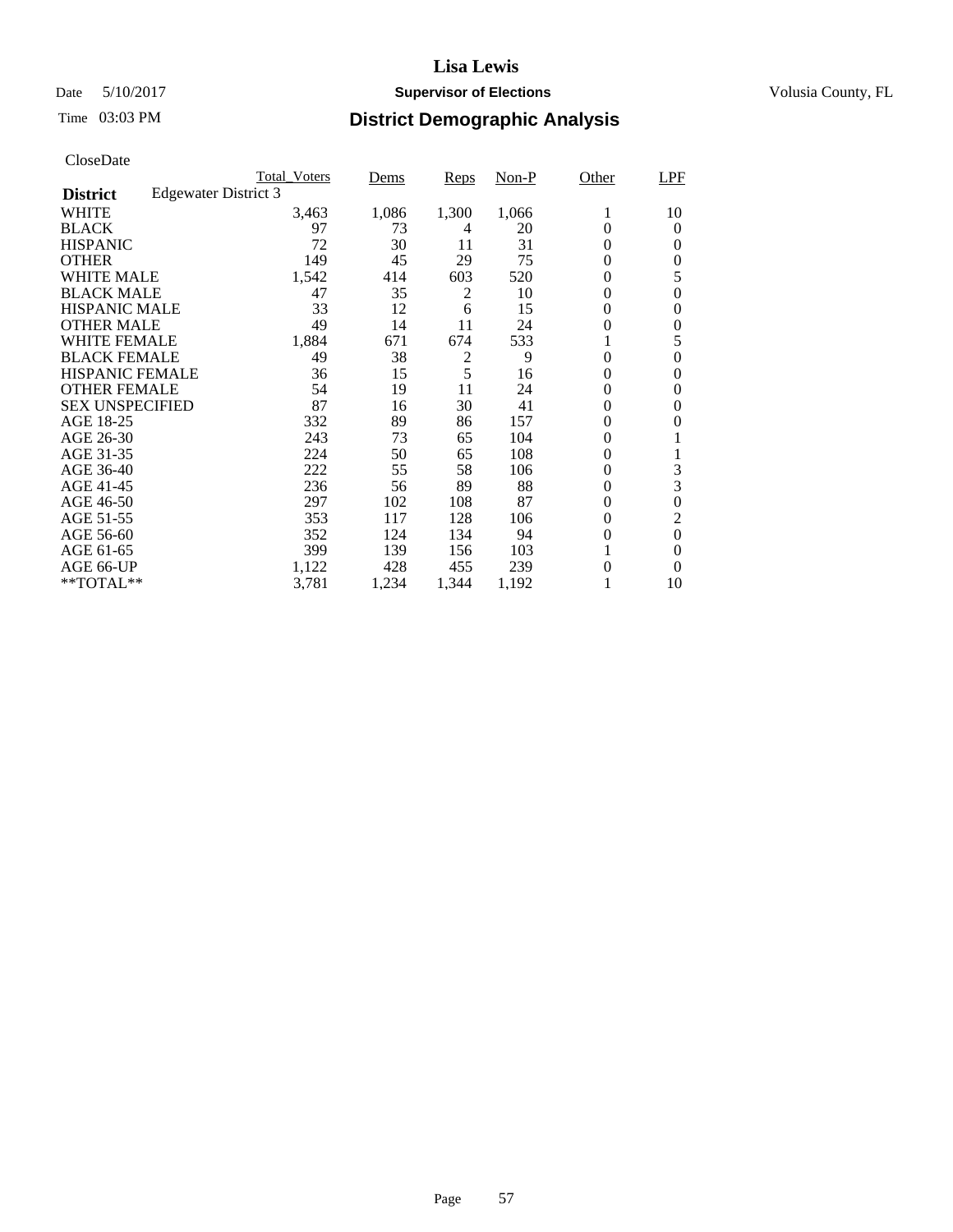## Date 5/10/2017 **Supervisor of Elections Supervisor of Elections** Volusia County, FL

# Time 03:03 PM **District Demographic Analysis**

|                        |                      | <b>Total Voters</b> | Dems  | Reps  | $Non-P$ | Other          | <b>LPF</b> |
|------------------------|----------------------|---------------------|-------|-------|---------|----------------|------------|
| <b>District</b>        | Edgewater District 4 |                     |       |       |         |                |            |
| WHITE                  |                      | 3,605               | 1,080 | 1,357 | 1,161   | $\overline{c}$ | 5          |
| <b>BLACK</b>           |                      | 92                  | 69    | 3     | 20      | $\theta$       | $\Omega$   |
| <b>HISPANIC</b>        |                      | 81                  | 33    | 17    | 30      | $\Omega$       | 1          |
| <b>OTHER</b>           |                      | 114                 | 33    | 23    | 57      | $\theta$       |            |
| WHITE MALE             |                      | 1,628               | 410   | 669   | 544     | 1              | 4          |
| <b>BLACK MALE</b>      |                      | 43                  | 30    | 2     | 11      | $\theta$       | $\theta$   |
| <b>HISPANIC MALE</b>   |                      | 28                  | 8     | 6     | 14      | 0              | $\Omega$   |
| <b>OTHER MALE</b>      |                      | 39                  | 15    | 10    | 13      | $\theta$       |            |
| WHITE FEMALE           |                      | 1,947               | 663   | 677   | 605     | 1              | 1          |
| <b>BLACK FEMALE</b>    |                      | 48                  | 38    | 1     | 9       | $\Omega$       | 0          |
| <b>HISPANIC FEMALE</b> |                      | 53                  | 25    | 11    | 16      | $\theta$       | 1          |
| <b>OTHER FEMALE</b>    |                      | 47                  | 15    | 11    | 21      | $\theta$       | $\theta$   |
| <b>SEX UNSPECIFIED</b> |                      | 59                  | 11    | 13    | 35      | $\Omega$       | 0          |
| AGE 18-25              |                      | 303                 | 75    | 82    | 145     | $\theta$       |            |
| AGE 26-30              |                      | 222                 | 49    | 63    | 108     |                | 1          |
| AGE 31-35              |                      | 225                 | 65    | 62    | 95      | $\Omega$       | 3          |
| AGE 36-40              |                      | 247                 | 75    | 65    | 106     | $\theta$       | 1          |
| AGE 41-45              |                      | 233                 | 69    | 75    | 88      | $\theta$       | 1          |
| AGE 46-50              |                      | 247                 | 80    | 81    | 86      | $\theta$       | $\Omega$   |
| AGE 51-55              |                      | 293                 | 88    | 110   | 95      | $\theta$       | 0          |
| AGE 56-60              |                      | 386                 | 121   | 168   | 97      | $\Omega$       | $\Omega$   |
| AGE 61-65              |                      | 396                 | 149   | 140   | 106     | 1              | $\Omega$   |
| AGE 66-UP              |                      | 1,340               | 444   | 554   | 342     | $\theta$       | 0          |
| $*$ TOTAL $**$         |                      | 3,892               | 1,215 | 1,400 | 1,268   | 2              | 7          |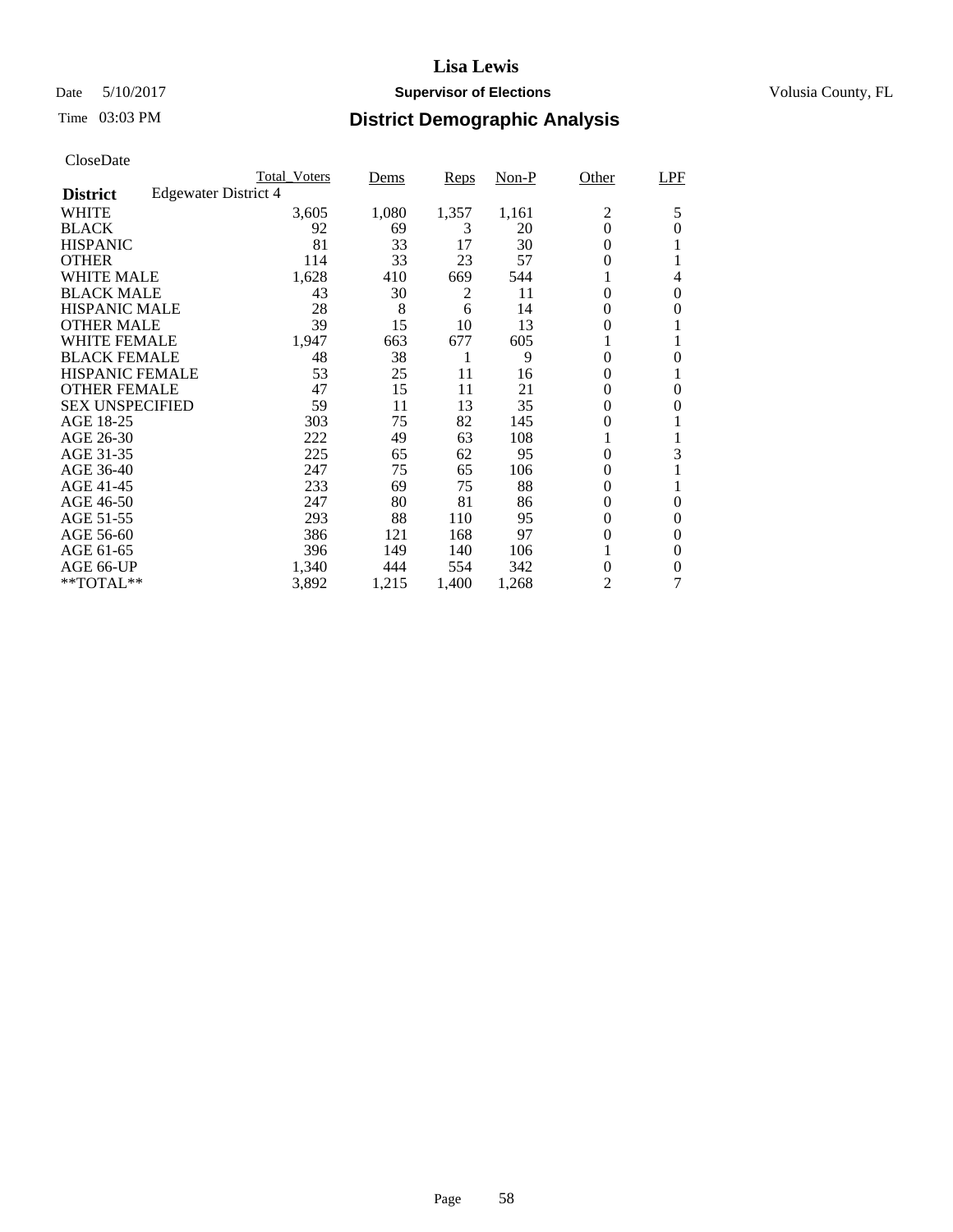## Date 5/10/2017 **Supervisor of Elections Supervisor of Elections** Volusia County, FL

|                        | <b>Total Voters</b>   | <u>Dems</u> | Reps | $Non-P$ | Other    | LPF            |
|------------------------|-----------------------|-------------|------|---------|----------|----------------|
| <b>District</b>        | Holly Hill District 1 |             |      |         |          |                |
| <b>WHITE</b>           | 1,555                 | 518         | 531  | 498     | 1        |                |
| <b>BLACK</b>           | 176                   | 126         | 5    | 44      | 0        |                |
| <b>HISPANIC</b>        | 90                    | 40          | 10   | 40      | $\theta$ | $\Omega$       |
| <b>OTHER</b>           | 111                   | 37          | 27   | 46      |          | $\Omega$       |
| WHITE MALE             | 766                   | 219         | 274  | 270     | 1        | 2              |
| <b>BLACK MALE</b>      | 75                    | 52          | 1    | 21      | 0        | 1              |
| <b>HISPANIC MALE</b>   | 46                    | 17          | 7    | 22      | 0        | $\Omega$       |
| <b>OTHER MALE</b>      | 37                    | 10          | 10   | 17      | 0        | $\theta$       |
| <b>WHITE FEMALE</b>    | 767                   | 292         | 250  | 220     | 0        | 5              |
| <b>BLACK FEMALE</b>    | 100                   | 74          | 3    | 23      | 0        | $\Omega$       |
| <b>HISPANIC FEMALE</b> | 42                    | 23          | 3    | 16      | $\theta$ | 0              |
| <b>OTHER FEMALE</b>    | 51                    | 20          | 16   | 15      | 0        | $\Omega$       |
| <b>SEX UNSPECIFIED</b> | 48                    | 14          | 9    | 24      |          | $\Omega$       |
| AGE 18-25              | 172                   | 47          | 46   | 77      | 0        | $\overline{c}$ |
| AGE 26-30              | 156                   | 66          | 27   | 63      | 0        | $\mathbf{0}$   |
| AGE 31-35              | 117                   | 51          | 17   | 46      | 0        | 3              |
| AGE 36-40              | 121                   | 39          | 26   | 55      |          | $\theta$       |
| AGE 41-45              | 124                   | 50          | 30   | 44      | 0        | $\Omega$       |
| AGE 46-50              | 154                   | 56          | 46   | 51      | 0        | 1              |
| AGE 51-55              | 206                   | 70          | 70   | 66      | 0        | $\Omega$       |
| AGE 56-60              | 219                   | 75          | 78   | 66      | 0        | $\Omega$       |
| AGE 61-65              | 204                   | 74          | 61   | 67      | 0        | 2              |
| AGE 66-UP              | 459                   | 193         | 172  | 93      |          | $\theta$       |
| **TOTAL**              | 1,932                 | 721         | 573  | 628     | 2        | 8              |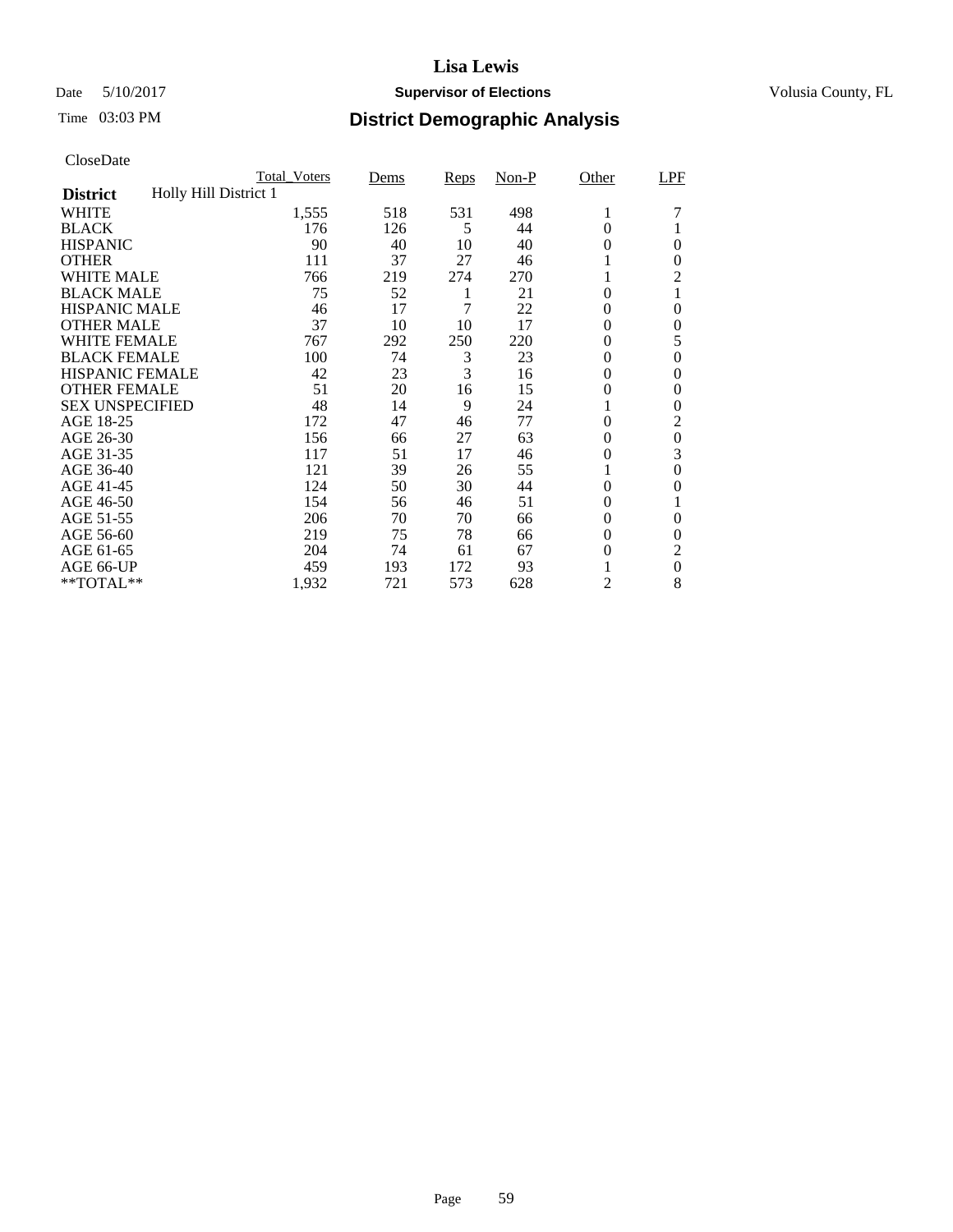## Date 5/10/2017 **Supervisor of Elections Supervisor of Elections** Volusia County, FL

|                                          | <b>Total Voters</b> | Dems | Reps           | $Non-P$ | Other            | LPF      |
|------------------------------------------|---------------------|------|----------------|---------|------------------|----------|
| Holly Hill District 2<br><b>District</b> |                     |      |                |         |                  |          |
| <b>WHITE</b>                             | 1,535               | 568  | 460            | 500     | $\theta$         |          |
| <b>BLACK</b>                             | 271                 | 200  | 10             | 61      | $\theta$         | $\Omega$ |
| <b>HISPANIC</b>                          | 79                  | 42   | 15             | 22      | $\Omega$         | $\Omega$ |
| <b>OTHER</b>                             | 97                  | 38   | 16             | 43      | $\overline{0}$   | $\Omega$ |
| <b>WHITE MALE</b>                        | 713                 | 241  | 232            | 236     | $\theta$         | 4        |
| <b>BLACK MALE</b>                        | 111                 | 72   | 5              | 34      | $\boldsymbol{0}$ | $\theta$ |
| <b>HISPANIC MALE</b>                     | 36                  | 16   | 9              | 11      | 0                | $\theta$ |
| <b>OTHER MALE</b>                        | 34                  | 9    | 8              | 17      | $\theta$         | $\theta$ |
| WHITE FEMALE                             | 807                 | 324  | 225            | 255     | 0                | 3        |
| <b>BLACK FEMALE</b>                      | 158                 | 127  | 5              | 26      | $\theta$         | $\theta$ |
| <b>HISPANIC FEMALE</b>                   | 43                  | 26   | 6              | 11      | $\theta$         | 0        |
| <b>OTHER FEMALE</b>                      | 38                  | 21   | $\overline{7}$ | 10      | $\theta$         | 0        |
| <b>SEX UNSPECIFIED</b>                   | 42                  | 12   | 4              | 26      | 0                | 0        |
| AGE 18-25                                | 227                 | 74   | 41             | 111     | 0                | 1        |
| AGE 26-30                                | 172                 | 81   | 33             | 58      | $\boldsymbol{0}$ | $\theta$ |
| AGE 31-35                                | 169                 | 69   | 35             | 65      | 0                | 0        |
| AGE 36-40                                | 120                 | 47   | 26             | 47      | $\overline{0}$   | 0        |
| AGE 41-45                                | 130                 | 49   | 26             | 54      | $\theta$         |          |
| AGE 46-50                                | 176                 | 66   | 51             | 58      | $\theta$         | 1        |
| AGE 51-55                                | 217                 | 93   | 66             | 57      | $\boldsymbol{0}$ | 1        |
| AGE 56-60                                | 217                 | 103  | 53             | 59      | $\theta$         | 2        |
| AGE 61-65                                | 175                 | 78   | 53             | 44      | $\theta$         | $\theta$ |
| AGE 66-UP                                | 379                 | 188  | 117            | 73      | $\theta$         | 1        |
| $*$ TOTAL $**$                           | 1,982               | 848  | 501            | 626     | $\overline{0}$   |          |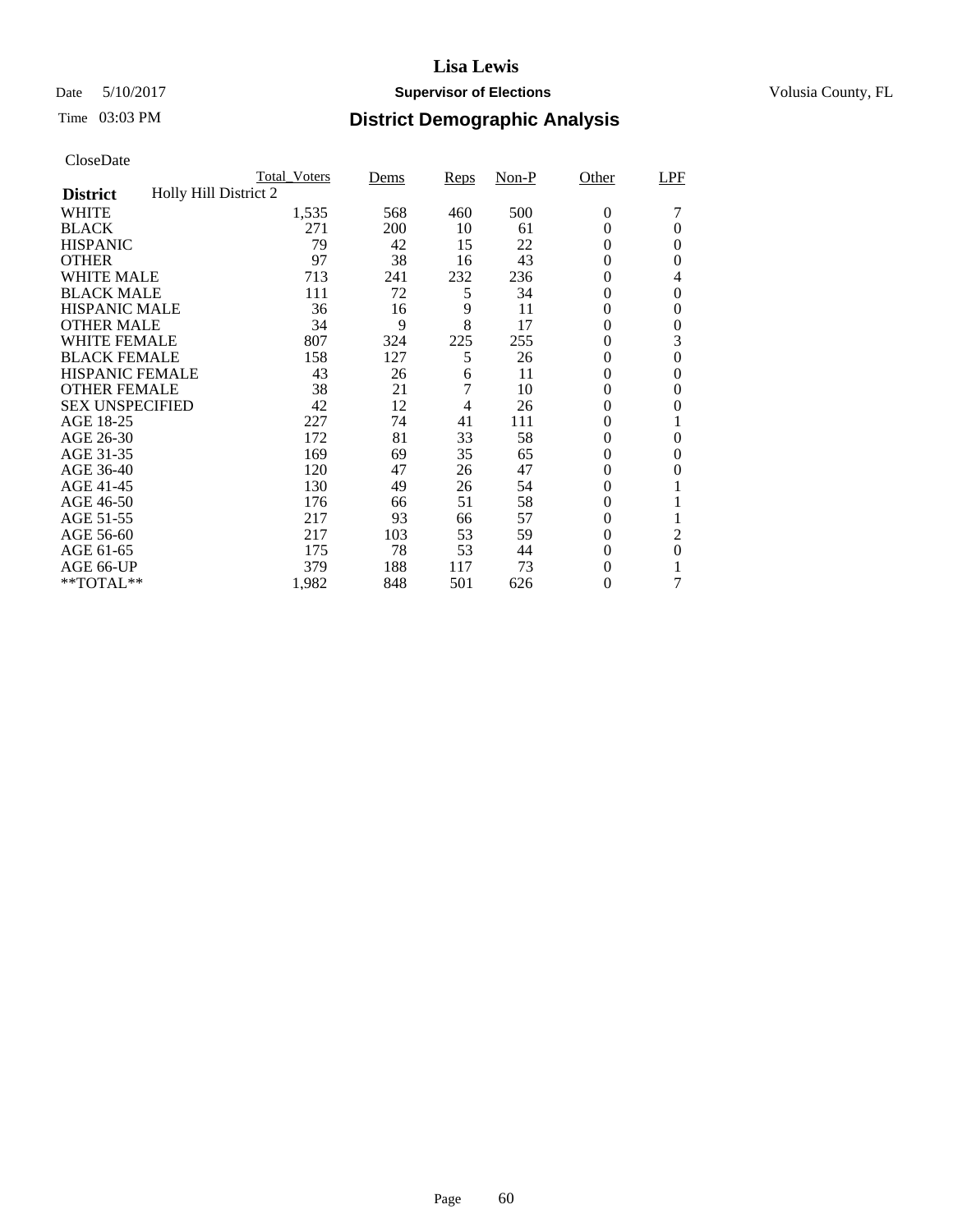## Date 5/10/2017 **Supervisor of Elections Supervisor of Elections** Volusia County, FL

|                        | <b>Total Voters</b>   | Dems | Reps           | $Non-P$ | Other            | LPF            |
|------------------------|-----------------------|------|----------------|---------|------------------|----------------|
| <b>District</b>        | Holly Hill District 3 |      |                |         |                  |                |
| <b>WHITE</b>           | 1,603                 | 548  | 570            | 479     | 1                | 5              |
| <b>BLACK</b>           | 181                   | 140  | 8              | 33      | $\theta$         | 0              |
| <b>HISPANIC</b>        | 43                    | 18   | 7              | 18      | $\theta$         | 0              |
| <b>OTHER</b>           | 86                    | 30   | 13             | 43      | $\Omega$         | 0              |
| <b>WHITE MALE</b>      | 690                   | 211  | 259            | 216     | 1                | 3              |
| <b>BLACK MALE</b>      | 76                    | 48   | 6              | 22      | $\theta$         | 0              |
| <b>HISPANIC MALE</b>   | 21                    | 10   | 4              | 7       | $\overline{0}$   | 0              |
| <b>OTHER MALE</b>      | 30                    | 13   | 3              | 14      | $\theta$         | 0              |
| <b>WHITE FEMALE</b>    | 896                   | 332  | 305            | 257     | $\theta$         | $\overline{2}$ |
| <b>BLACK FEMALE</b>    | 103                   | 90   | $\overline{c}$ | 11      | $\boldsymbol{0}$ | $\overline{0}$ |
| <b>HISPANIC FEMALE</b> | 21                    | 8    | 3              | 10      | $\overline{0}$   | $\theta$       |
| <b>OTHER FEMALE</b>    | 36                    | 13   | 8              | 15      | $\overline{0}$   | $\theta$       |
| <b>SEX UNSPECIFIED</b> | 40                    | 11   | 8              | 21      | $\theta$         | $\theta$       |
| AGE 18-25              | 107                   | 32   | 27             | 48      | $\theta$         | 0              |
| AGE 26-30              | 84                    | 34   | 16             | 34      | $\theta$         | $\theta$       |
| AGE 31-35              | 103                   | 38   | 17             | 48      | $\theta$         | 0              |
| AGE 36-40              | 78                    | 27   | 15             | 36      | $\boldsymbol{0}$ | 0              |
| AGE 41-45              | 96                    | 37   | 22             | 37      | $\overline{0}$   | 0              |
| AGE 46-50              | 114                   | 34   | 27             | 50      | $\overline{0}$   | 3              |
| AGE 51-55              | 163                   | 66   | 43             | 53      | 1                | 0              |
| AGE 56-60              | 175                   | 77   | 44             | 53      | $\overline{0}$   |                |
| AGE 61-65              | 193                   | 71   | 75             | 47      | $\theta$         | $\theta$       |
| AGE 66-UP              | 800                   | 320  | 312            | 167     | $\Omega$         |                |
| **TOTAL**              | 1,913                 | 736  | 598            | 573     | 1                | 5              |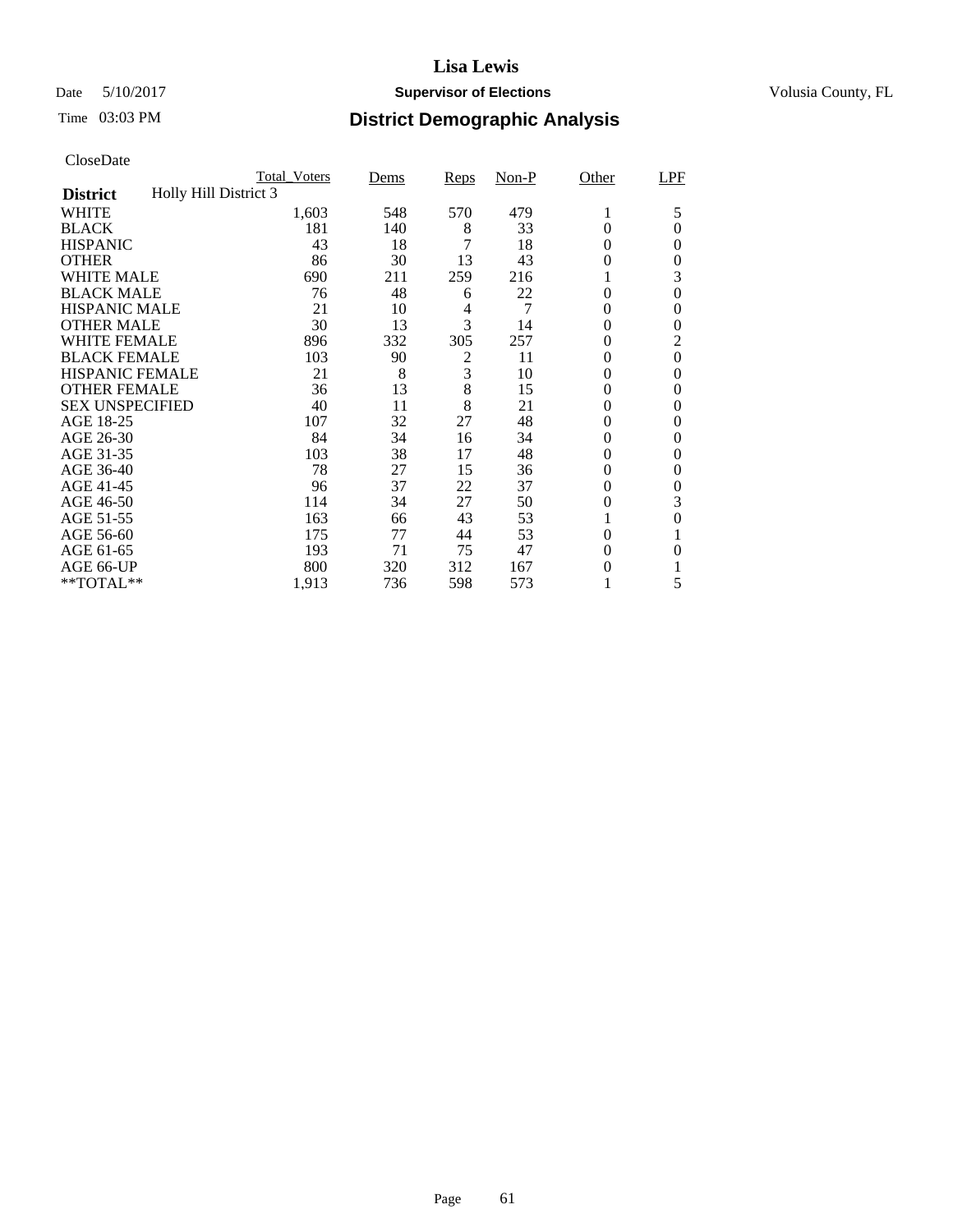## Date 5/10/2017 **Supervisor of Elections Supervisor of Elections** Volusia County, FL

|                        | <b>Total Voters</b>   | Dems | Reps           | $Non-P$ | Other            | LPF            |
|------------------------|-----------------------|------|----------------|---------|------------------|----------------|
| <b>District</b>        | Holly Hill District 4 |      |                |         |                  |                |
| <b>WHITE</b>           | 1,471                 | 481  | 516            | 470     | $\boldsymbol{0}$ | 4              |
| <b>BLACK</b>           | 343                   | 259  | 15             | 69      | $\theta$         | $\theta$       |
| <b>HISPANIC</b>        | 89                    | 42   | 11             | 35      | $\theta$         |                |
| <b>OTHER</b>           | 102                   | 45   | 16             | 41      | $\theta$         | $\theta$       |
| <b>WHITE MALE</b>      | 641                   | 174  | 236            | 229     | $\theta$         | 2              |
| <b>BLACK MALE</b>      | 99                    | 66   |                | 26      | $\theta$         | $\theta$       |
| <b>HISPANIC MALE</b>   | 38                    | 20   | 3              | 14      | $\boldsymbol{0}$ |                |
| <b>OTHER MALE</b>      | 31                    | 15   | 8              | 8       | $\boldsymbol{0}$ | $\theta$       |
| <b>WHITE FEMALE</b>    | 816                   | 303  | 274            | 237     | 0                | $\overline{2}$ |
| <b>BLACK FEMALE</b>    | 242                   | 191  | 8              | 43      | $\boldsymbol{0}$ | $\overline{0}$ |
| <b>HISPANIC FEMALE</b> | 51                    | 22   | 8              | 21      | $\overline{0}$   | $\theta$       |
| <b>OTHER FEMALE</b>    | 39                    | 22   | $\overline{7}$ | 10      | $\overline{0}$   | 0              |
| <b>SEX UNSPECIFIED</b> | 48                    | 14   | 7              | 27      | 0                | $\theta$       |
| AGE 18-25              | 223                   | 83   | 40             | 99      | $\overline{0}$   |                |
| AGE 26-30              | 220                   | 94   | 40             | 85      | 0                |                |
| AGE 31-35              | 167                   | 72   | 32             | 62      | 0                |                |
| AGE 36-40              | 137                   | 61   | 31             | 44      | 0                |                |
| AGE 41-45              | 112                   | 50   | 30             | 32      | $\overline{0}$   | $\theta$       |
| AGE 46-50              | 151                   | 59   | 37             | 55      | $\boldsymbol{0}$ | $\Omega$       |
| AGE 51-55              | 167                   | 51   | 55             | 60      | $\theta$         |                |
| AGE 56-60              | 206                   | 80   | 75             | 51      | $\theta$         | 0              |
| AGE 61-65              | 174                   | 76   | 49             | 49      | $\boldsymbol{0}$ | $\theta$       |
| AGE 66-UP              | 448                   | 201  | 169            | 78      | $\boldsymbol{0}$ | 0              |
| **TOTAL**              | 2,005                 | 827  | 558            | 615     | $\boldsymbol{0}$ | 5              |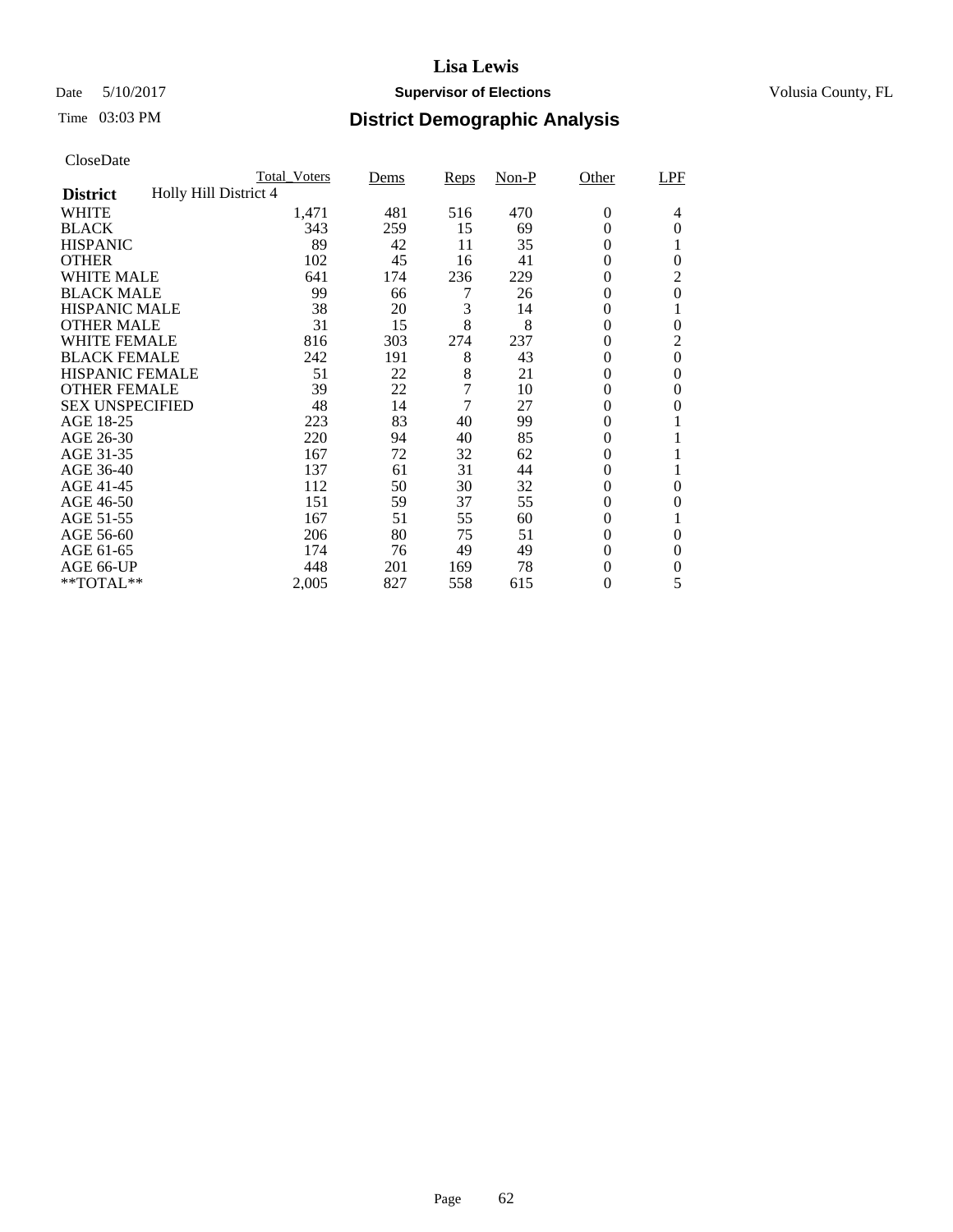## Date 5/10/2017 **Supervisor of Elections Supervisor of Elections** Volusia County, FL

# Time 03:03 PM **District Demographic Analysis**

|                        |            | <b>Total Voters</b> | Dems | Reps | $Non-P$ | Other            | LPF            |
|------------------------|------------|---------------------|------|------|---------|------------------|----------------|
| <b>District</b>        | Lake Helen |                     |      |      |         |                  |                |
| WHITE                  |            | 1,820               | 558  | 735  | 519     | 4                | 4              |
| <b>BLACK</b>           |            | 163                 | 143  | 4    | 16      | $\overline{0}$   | 0              |
| <b>HISPANIC</b>        |            | 58                  | 16   | 19   | 23      | 0                | $\theta$       |
| <b>OTHER</b>           |            | 64                  | 18   | 18   | 27      | $\theta$         |                |
| WHITE MALE             |            | 823                 | 222  | 355  | 241     | 2                | 3              |
| <b>BLACK MALE</b>      |            | 70                  | 62   | 2    | 6       | 0                | $\theta$       |
| <b>HISPANIC MALE</b>   |            | 20                  | 7    | 7    | 6       | 0                | $\theta$       |
| <b>OTHER MALE</b>      |            | 20                  | 8    | 4    | 7       | 0                |                |
| <b>WHITE FEMALE</b>    |            | 977                 | 333  | 371  | 270     | $\overline{c}$   |                |
| <b>BLACK FEMALE</b>    |            | 89                  | 79   | 1    | 9       | $\boldsymbol{0}$ | $\theta$       |
| <b>HISPANIC FEMALE</b> |            | 37                  | 8    | 12   | 17      | $\theta$         | $\theta$       |
| <b>OTHER FEMALE</b>    |            | 31                  | 9    | 6    | 16      | 0                | $\theta$       |
| <b>SEX UNSPECIFIED</b> |            | 38                  | 7    | 18   | 13      | $\overline{0}$   | $\theta$       |
| AGE 18-25              |            | 201                 | 43   | 66   | 88      | 2                | 2              |
| AGE 26-30              |            | 137                 | 40   | 38   | 58      | 1                | $\overline{0}$ |
| AGE 31-35              |            | 124                 | 34   | 41   | 49      | 0                | 0              |
| AGE 36-40              |            | 128                 | 37   | 30   | 61      | $\overline{0}$   | $\theta$       |
| AGE 41-45              |            | 127                 | 35   | 40   | 49      | 0                | 3              |
| AGE 46-50              |            | 160                 | 47   | 61   | 52      | $\overline{0}$   | $\theta$       |
| AGE 51-55              |            | 183                 | 58   | 80   | 45      | 0                | $\theta$       |
| AGE 56-60              |            | 247                 | 97   | 103  | 46      |                  | $\Omega$       |
| AGE 61-65              |            | 224                 | 81   | 92   | 51      | 0                | $\Omega$       |
| AGE 66-UP              |            | 574                 | 263  | 225  | 86      | 0                | 0              |
| **TOTAL**              |            | 2,105               | 735  | 776  | 585     | 4                | 5              |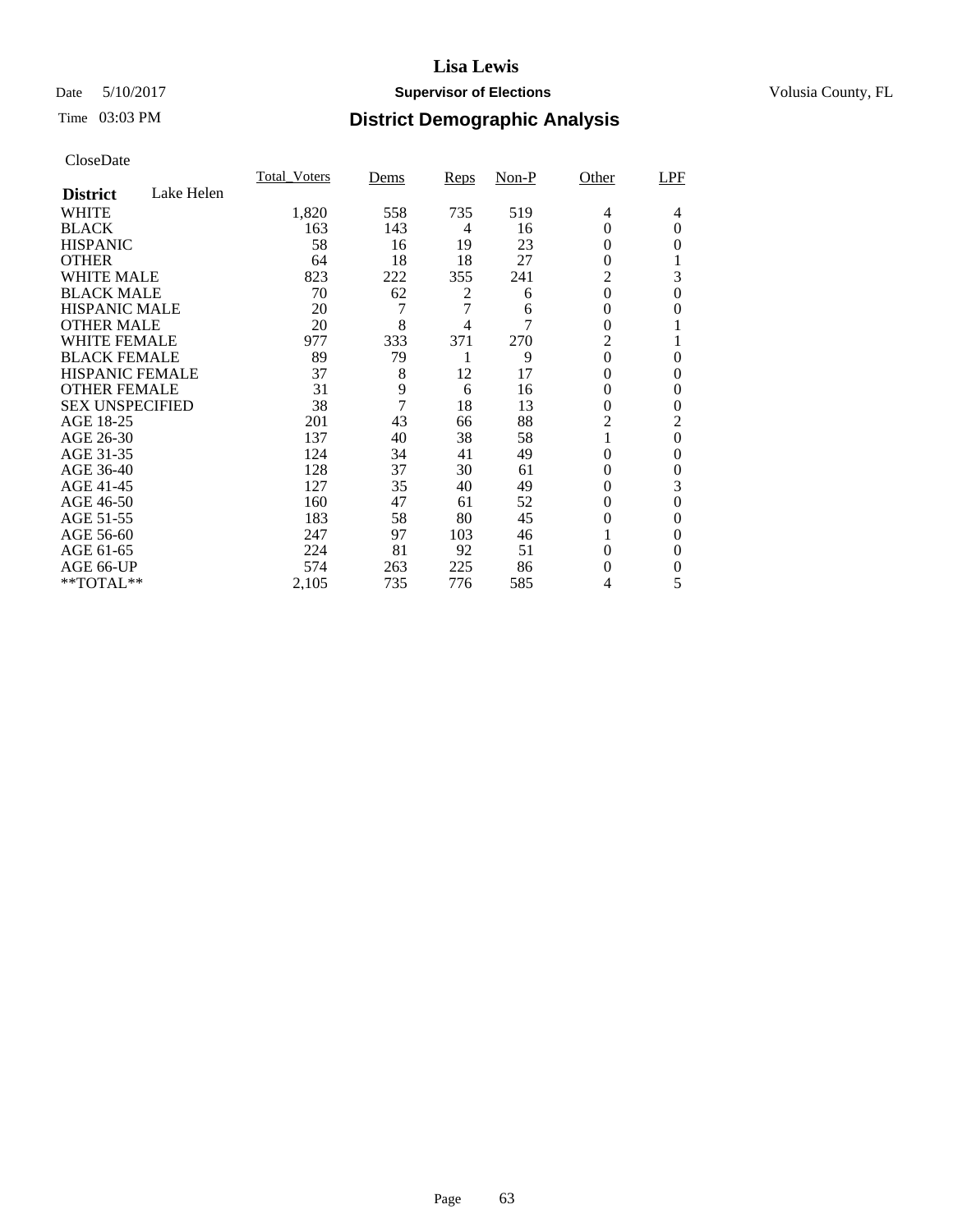## Date 5/10/2017 **Supervisor of Elections Supervisor of Elections** Volusia County, FL

| CloseDate              |                       |                     |       |       |          |                |                                                 |
|------------------------|-----------------------|---------------------|-------|-------|----------|----------------|-------------------------------------------------|
|                        |                       | <b>Total Voters</b> | Dems  | Reps  | $Non-P$  | Other          | LPF                                             |
| <b>District</b>        | New Smyrna Bch Zone 1 |                     |       |       |          |                |                                                 |
| <b>WHITE</b>           |                       | 5,045               | 1,486 | 2,294 | 1,241    | 5              | 19                                              |
| <b>BLACK</b>           |                       | 14                  | 10    | 3     |          | $\Omega$       | $\theta$                                        |
| <b>HISPANIC</b>        |                       | 65                  | 20    | 22    | 23       | $\theta$       | $\theta$                                        |
| <b>OTHER</b>           |                       | 147                 | 36    | 48    | 63       | 0              | $\theta$                                        |
| <b>WHITE MALE</b>      |                       | 2,358               | 571   | 1,129 | 643      | 4              | 11                                              |
| <b>BLACK MALE</b>      |                       | 6                   | 3     | 2     |          | $\theta$       | $\theta$                                        |
| <b>HISPANIC MALE</b>   |                       | 25                  | 8     | 5     | 12       | $\Omega$       | $\theta$                                        |
| <b>OTHER MALE</b>      |                       | 41                  | 7     | 20    | 14       | $\theta$       | $\boldsymbol{0}$                                |
| WHITE FEMALE           |                       | 2,627               | 896   | 1,142 | 580      |                | 8                                               |
| <b>BLACK FEMALE</b>    |                       | 8                   | 7     |       | $\Omega$ | $\theta$       | $\theta$                                        |
| <b>HISPANIC FEMALE</b> |                       | 40                  | 12    | 17    | 11       | $\theta$       | $\theta$                                        |
| <b>OTHER FEMALE</b>    |                       | 63                  | 22    | 23    | 18       | 0              | $\boldsymbol{0}$                                |
| <b>SEX UNSPECIFIED</b> |                       | 103                 | 26    | 28    | 49       | 0              | $\boldsymbol{0}$                                |
| AGE 18-25              |                       | 284                 | 64    | 98    | 120      | $\theta$       |                                                 |
| AGE 26-30              |                       | 235                 | 66    | 65    | 101      | 0              |                                                 |
| AGE 31-35              |                       | 209                 | 67    | 57    | 82       | 1              | $\begin{array}{c} 2 \\ 3 \\ 2 \\ 3 \end{array}$ |
| AGE 36-40              |                       | 208                 | 52    | 70    | 83       | $\Omega$       |                                                 |
| AGE 41-45              |                       | 205                 | 60    | 72    | 71       | $\theta$       | $\overline{c}$                                  |
| AGE 46-50              |                       | 303                 | 72    | 146   | 84       | 0              | $\mathbf{1}$                                    |
| AGE 51-55              |                       | 466                 | 113   | 241   | 110      |                | 1                                               |
| AGE 56-60              |                       | 582                 | 172   | 259   | 147      | 0              | 4                                               |
| AGE 61-65              |                       | 645                 | 216   | 296   | 132      |                | $\overline{0}$                                  |
| AGE 66-UP              |                       | 2,134               | 670   | 1,063 | 398      | $\overline{c}$ | 1                                               |
| **TOTAL**              |                       | 5,271               | 1,552 | 2,367 | 1,328    | 5              | 19                                              |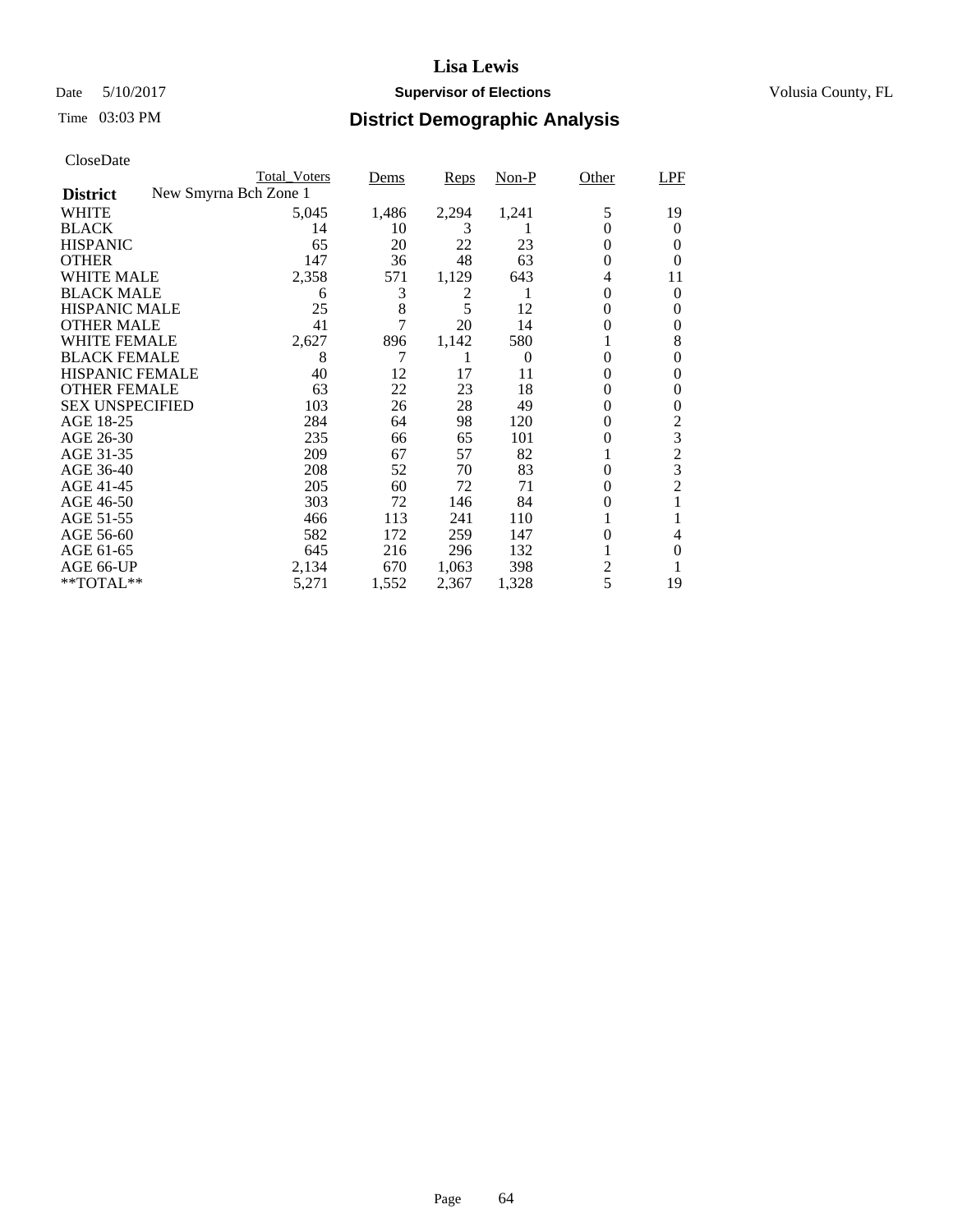## Date 5/10/2017 **Supervisor of Elections Supervisor of Elections** Volusia County, FL

|                        |                       | <b>Total_Voters</b> | Dems  | Reps           | $Non-P$ | Other            | LPF              |
|------------------------|-----------------------|---------------------|-------|----------------|---------|------------------|------------------|
| <b>District</b>        | New Smyrna Bch Zone 2 |                     |       |                |         |                  |                  |
| <b>WHITE</b>           |                       | 4,345               | 1,344 | 1,728          | 1,253   | 8                | 12               |
| <b>BLACK</b>           |                       | 88                  | 75    | 2              | 11      | $\overline{0}$   | 0                |
| <b>HISPANIC</b>        |                       | 75                  | 19    | 24             | 32      | 0                | $\theta$         |
| <b>OTHER</b>           |                       | 164                 | 51    | 42             | 70      | $\overline{0}$   |                  |
| <b>WHITE MALE</b>      |                       | 1,959               | 532   | 817            | 599     | 4                |                  |
| <b>BLACK MALE</b>      |                       | 35                  | 30    | 0              | 5       | 0                | 0                |
| <b>HISPANIC MALE</b>   |                       | 40                  | 4     | 14             | 22      | 0                | $\theta$         |
| <b>OTHER MALE</b>      |                       | 54                  | 20    | 13             | 20      | $\boldsymbol{0}$ | 1                |
| <b>WHITE FEMALE</b>    |                       | 2,342               | 799   | 893            | 641     | 4                | 5                |
| <b>BLACK FEMALE</b>    |                       | 53                  | 45    | $\overline{2}$ | 6       | 0                | $\overline{0}$   |
| <b>HISPANIC FEMALE</b> |                       | 35                  | 15    | 10             | 10      | $\overline{0}$   | $\theta$         |
| <b>OTHER FEMALE</b>    |                       | 76                  | 28    | 20             | 28      | $\overline{0}$   | 0                |
| <b>SEX UNSPECIFIED</b> |                       | 78                  | 16    | 27             | 35      | 0                | $\theta$         |
| AGE 18-25              |                       | 320                 | 95    | 91             | 132     |                  |                  |
| AGE 26-30              |                       | 236                 | 57    | 68             | 108     |                  | 2                |
| AGE 31-35              |                       | 273                 | 78    | 70             | 123     |                  |                  |
| AGE 36-40              |                       | 262                 | 80    | 77             | 102     |                  | 2                |
| AGE 41-45              |                       | 263                 | 64    | 80             | 118     | 0                | 1                |
| AGE 46-50              |                       | 285                 | 75    | 119            | 91      | 0                | $\theta$         |
| AGE 51-55              |                       | 380                 | 93    | 175            | 111     | 1                | $\boldsymbol{0}$ |
| AGE 56-60              |                       | 501                 | 150   | 215            | 133     | $\overline{0}$   | 3                |
| AGE 61-65              |                       | 499                 | 192   | 195            | 107     | 3                | $\overline{2}$   |
| AGE 66-UP              |                       | 1,653               | 605   | 706            | 341     | $\boldsymbol{0}$ |                  |
| $*$ TOTAL $**$         |                       | 4,672               | 1,489 | 1,796          | 1,366   | 8                | 13               |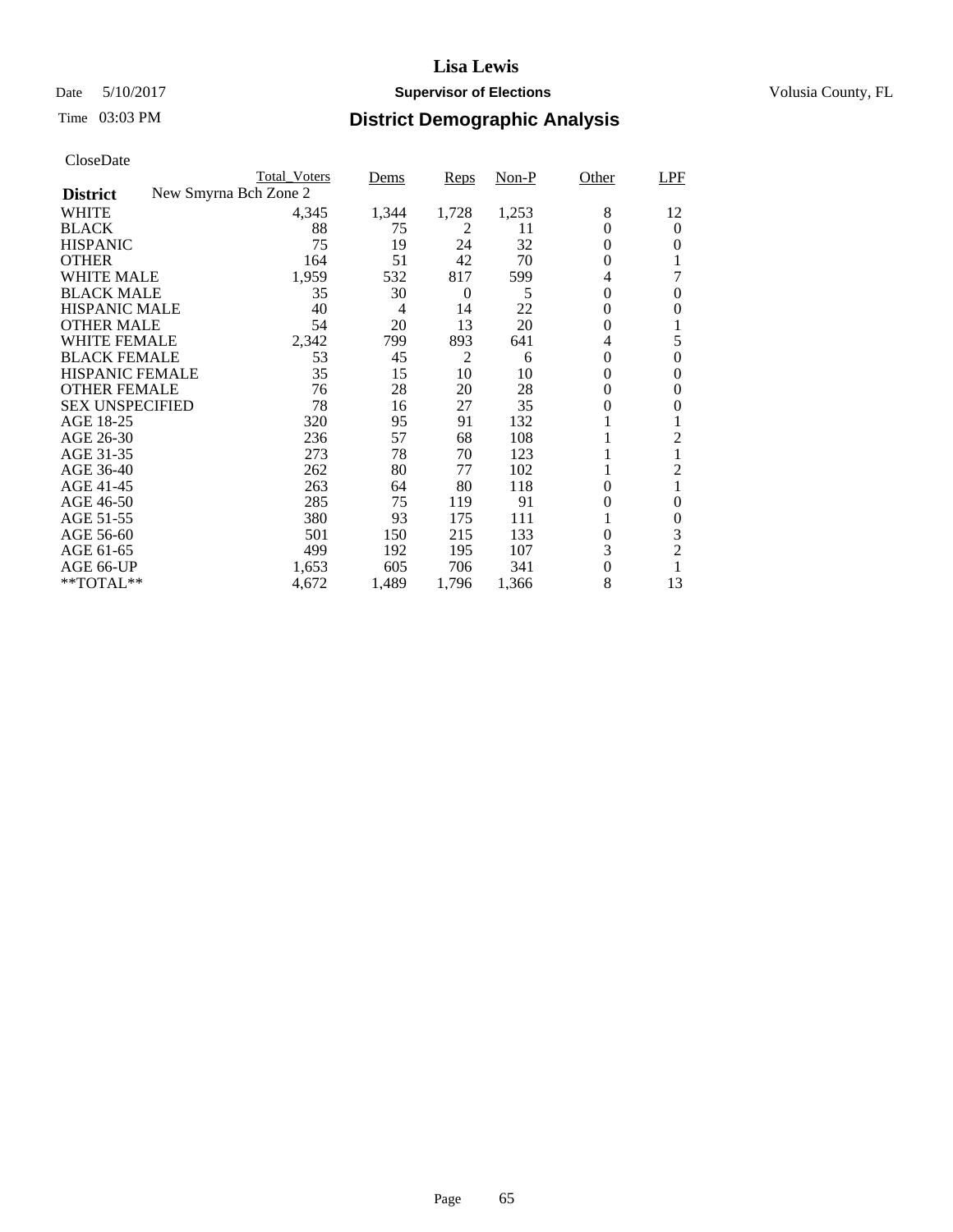## Date 5/10/2017 **Supervisor of Elections Supervisor of Elections** Volusia County, FL

|                        | <b>Total Voters</b>   | Dems  | Reps  | $Non-P$        | Other            | <b>LPF</b>       |
|------------------------|-----------------------|-------|-------|----------------|------------------|------------------|
| <b>District</b>        | New Smyrna Bch Zone 3 |       |       |                |                  |                  |
| <b>WHITE</b>           | 4,859                 | 1,325 | 2,180 | 1,337          | 4                | 13               |
| <b>BLACK</b>           | 37                    | 24    | 2     | 10             | $\Omega$         | 1                |
| <b>HISPANIC</b>        | 68                    | 22    | 20    | 26             | $\theta$         | $\theta$         |
| <b>OTHER</b>           | 166                   | 35    | 49    | 81             | $\Omega$         | 1                |
| <b>WHITE MALE</b>      | 2,225                 | 526   | 1,036 | 653            | $\overline{2}$   | 8                |
| <b>BLACK MALE</b>      | 20                    | 12    | 1     | 6              | $\boldsymbol{0}$ | 1                |
| <b>HISPANIC MALE</b>   | 31                    | 10    | 9     | 12             | 0                | $\boldsymbol{0}$ |
| <b>OTHER MALE</b>      | 61                    | 16    | 18    | 27             | $\mathbf{0}$     | $\boldsymbol{0}$ |
| <b>WHITE FEMALE</b>    | 2,591                 | 788   | 1,127 | 669            | $\overline{2}$   | 5                |
| <b>BLACK FEMALE</b>    | 17                    | 12    | 1     | $\overline{4}$ | $\boldsymbol{0}$ | $\boldsymbol{0}$ |
| <b>HISPANIC FEMALE</b> | 34                    | 11    | 10    | 13             | $\mathbf{0}$     | $\boldsymbol{0}$ |
| <b>OTHER FEMALE</b>    | 70                    | 16    | 26    | 27             | $\Omega$         | 1                |
| <b>SEX UNSPECIFIED</b> | 81                    | 15    | 23    | 43             | $\Omega$         | $\boldsymbol{0}$ |
| AGE 18-25              | 285                   | 68    | 81    | 133            | $\Omega$         | 3                |
| AGE 26-30              | 233                   | 57    | 73    | 102            | $\Omega$         | $\mathbf{1}$     |
| AGE 31-35              | 229                   | 61    | 72    | 94             | 0                | $\overline{c}$   |
| AGE 36-40              | 240                   | 61    | 83    | 94             |                  | $\mathbf{1}$     |
| AGE 41-45              | 227                   | 53    | 81    | 89             | $\Omega$         | 4                |
| AGE 46-50              | 283                   | 72    | 131   | 79             | 0                | 1                |
| AGE 51-55              | 392                   | 96    | 173   | 121            |                  |                  |
| AGE 56-60              | 490                   | 143   | 212   | 134            |                  | $\theta$         |
| AGE 61-65              | 569                   | 169   | 252   | 147            | 0                |                  |
| AGE 66-UP              | 2,182                 | 626   | 1,093 | 461            |                  |                  |
| $*$ TOTAL $**$         | 5,130                 | 1,406 | 2,251 | 1,454          | 4                | 15               |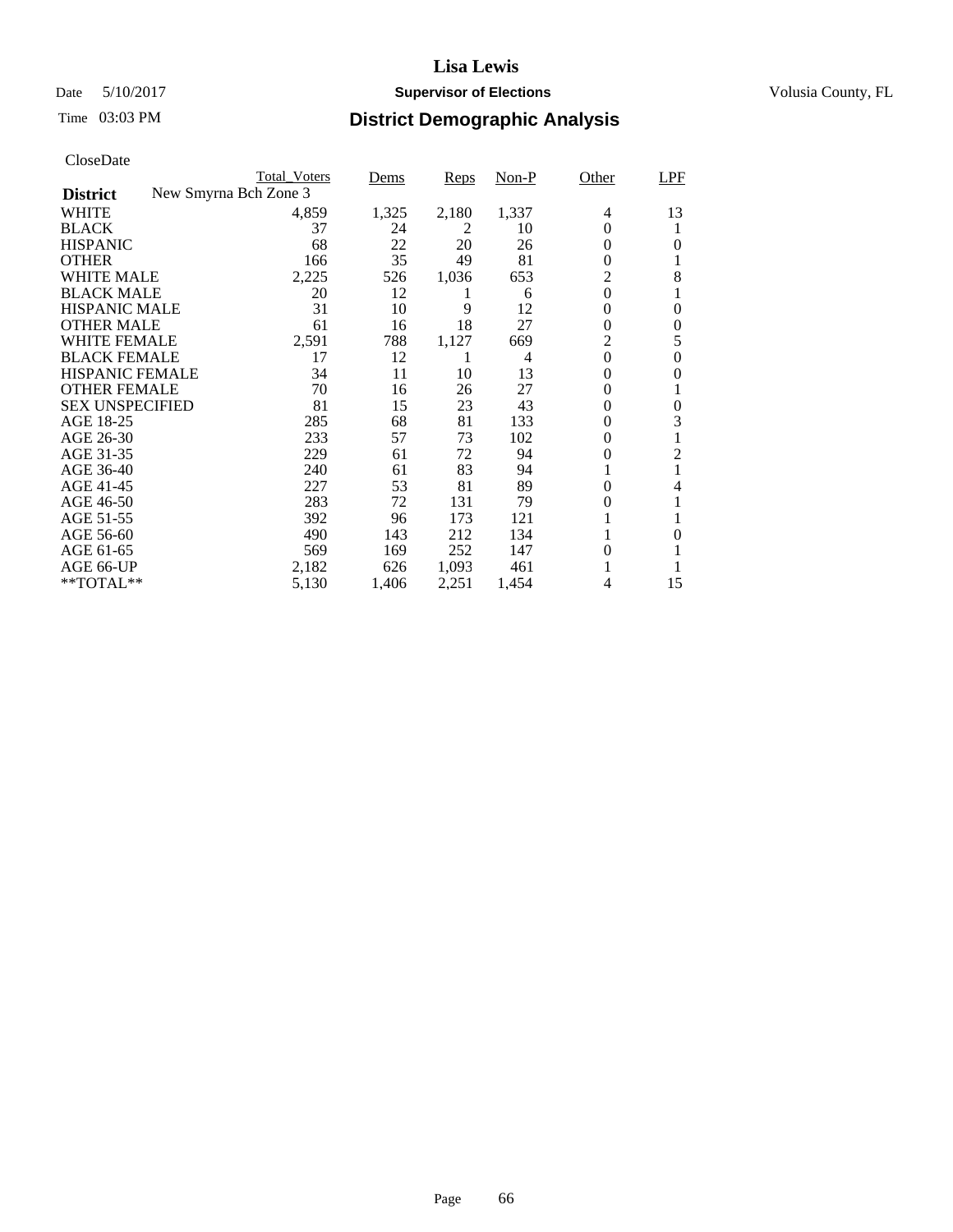## Date 5/10/2017 **Supervisor of Elections Supervisor of Elections** Volusia County, FL

| CloseDate              |                       |       |       |       |                |                  |
|------------------------|-----------------------|-------|-------|-------|----------------|------------------|
|                        | <b>Total Voters</b>   | Dems  | Reps  | Non-P | Other          | LPF              |
| <b>District</b>        | New Smyrna Bch Zone 4 |       |       |       |                |                  |
| WHITE                  | 4,724                 | 1,285 | 2,118 | 1,310 | 2              | 9                |
| <b>BLACK</b>           | 632                   | 527   | 14    | 90    | $\overline{0}$ | 1                |
| <b>HISPANIC</b>        | 108                   | 39    | 33    | 36    | 0              | $\theta$         |
| <b>OTHER</b>           | 228                   | 65    | 50    | 112   |                | $\boldsymbol{0}$ |
| <b>WHITE MALE</b>      | 2,142                 | 499   | 1,018 | 617   |                | 7                |
| <b>BLACK MALE</b>      | 246                   | 191   | 6     | 48    | $\overline{0}$ | 1                |
| <b>HISPANIC MALE</b>   | 51                    | 17    | 16    | 18    | 0              | $\theta$         |
| <b>OTHER MALE</b>      | 85                    | 21    | 22    | 41    | 1              | $\boldsymbol{0}$ |
| WHITE FEMALE           | 2,527                 | 768   | 1,078 | 678   |                | $\overline{c}$   |
| <b>BLACK FEMALE</b>    | 378                   | 328   | 8     | 42    | $\theta$       | $\boldsymbol{0}$ |
| <b>HISPANIC FEMALE</b> | 53                    | 22    | 15    | 16    | 0              | $\boldsymbol{0}$ |
| <b>OTHER FEMALE</b>    | 93                    | 31    | 25    | 37    | 0              | $\boldsymbol{0}$ |
| <b>SEX UNSPECIFIED</b> | 117                   | 39    | 27    | 51    | 0              | $\boldsymbol{0}$ |
| AGE 18-25              | 406                   | 112   | 108   | 183   | $\overline{0}$ | 3                |
| AGE 26-30              | 284                   | 93    | 82    | 108   | 0              | 1                |
| AGE 31-35              | 290                   | 104   | 89    | 96    |                | $\boldsymbol{0}$ |
| AGE 36-40              | 279                   | 84    | 103   | 92    | $\overline{0}$ | $\boldsymbol{0}$ |
| AGE 41-45              | 324                   | 107   | 124   | 92    | $\overline{0}$ | 1                |
| AGE 46-50              | 381                   | 116   | 151   | 112   | 0              | $\overline{2}$   |
| AGE 51-55              | 433                   | 139   | 187   | 107   | 0              | $\boldsymbol{0}$ |
| AGE 56-60              | 569                   | 191   | 241   | 137   | 0              | $\boldsymbol{0}$ |
| AGE 61-65              | 689                   | 263   | 265   | 160   | $\overline{0}$ | $\mathbf{1}$     |
| AGE 66-UP              | 2,037                 | 707   | 865   | 461   | $\overline{2}$ | $\overline{2}$   |
| **TOTAL**              | 5,692                 | 1,916 | 2,215 | 1,548 | 3              | 10               |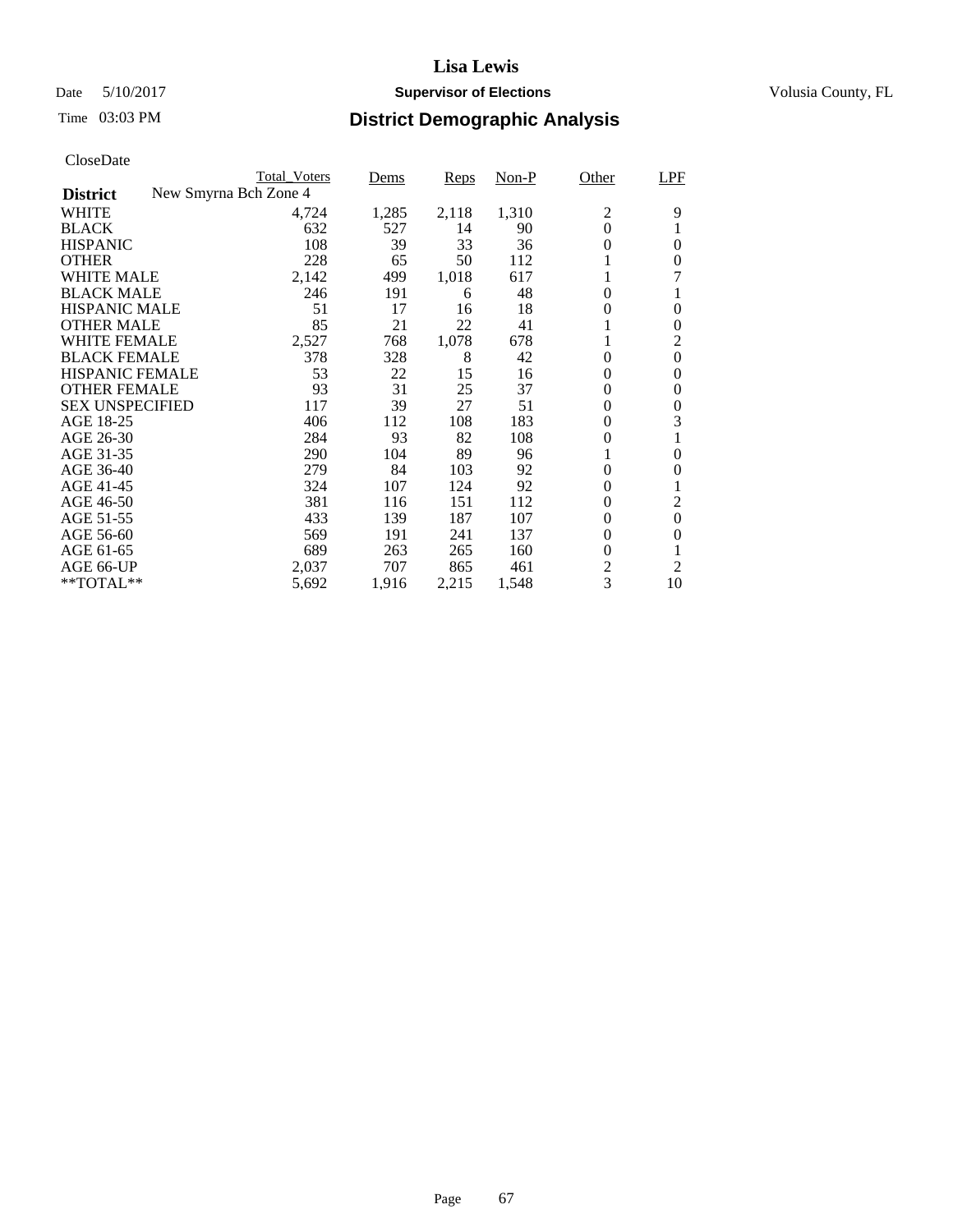## Date 5/10/2017 **Supervisor of Elections Supervisor of Elections** Volusia County, FL

## Time 03:03 PM **District Demographic Analysis**

|                        |          | <b>Total Voters</b> | Dems | Reps           | $Non-P$        | Other    | LPF      |
|------------------------|----------|---------------------|------|----------------|----------------|----------|----------|
| <b>District</b>        | Oak Hill |                     |      |                |                |          |          |
| WHITE                  |          | 1,289               | 366  | 555            | 364            | 3        |          |
| <b>BLACK</b>           |          | 150                 | 127  | 2              | 21             | 0        | 0        |
| <b>HISPANIC</b>        |          | 12                  | 5    | $\overline{4}$ | 3              | 0        | 0        |
| <b>OTHER</b>           |          | 37                  | 10   | 13             | 14             | 0        | 0        |
| WHITE MALE             |          | 641                 | 168  | 282            | 189            |          |          |
| <b>BLACK MALE</b>      |          | 66                  | 53   | 1              | 12             | 0        | $\Omega$ |
| <b>HISPANIC MALE</b>   |          | 5                   | 1    | 3              | 1              | 0        | 0        |
| <b>OTHER MALE</b>      |          | 17                  | 4    | 9              | 4              | 0        | 0        |
| <b>WHITE FEMALE</b>    |          | 630                 | 195  | 265            | 168            | 2        | 0        |
| <b>BLACK FEMALE</b>    |          | 84                  | 74   |                | 9              | 0        | 0        |
| <b>HISPANIC FEMALE</b> |          | 7                   | 4    |                | $\overline{2}$ | 0        | 0        |
| <b>OTHER FEMALE</b>    |          | 10                  | 6    | 3              | 1              | 0        | 0        |
| <b>SEX UNSPECIFIED</b> |          | 28                  | 3    | 9              | 16             | 0        | 0        |
| AGE 18-25              |          | 84                  | 26   | 23             | 34             |          | 0        |
| AGE 26-30              |          | 76                  | 25   | 22             | 29             | 0        | 0        |
| AGE 31-35              |          | 56                  | 18   | 21             | 17             | 0        | $\theta$ |
| AGE 36-40              |          | 80                  | 30   | 21             | 29             | 0        | 0        |
| AGE 41-45              |          | 62                  | 21   | 15             | 26             | 0        | 0        |
| AGE 46-50              |          | 93                  | 23   | 36             | 33             |          | $\Omega$ |
| AGE 51-55              |          | 119                 | 38   | 50             | 31             | 0        | 0        |
| AGE 56-60              |          | 196                 | 78   | 82             | 35             | 0        |          |
| AGE 61-65              |          | 163                 | 56   | 65             | 42             | $\theta$ | $\Omega$ |
| AGE 66-UP              |          | 559                 | 193  | 239            | 126            |          | 0        |
| $*$ TOTAL $**$         |          | 1,488               | 508  | 574            | 402            | 3        | 1        |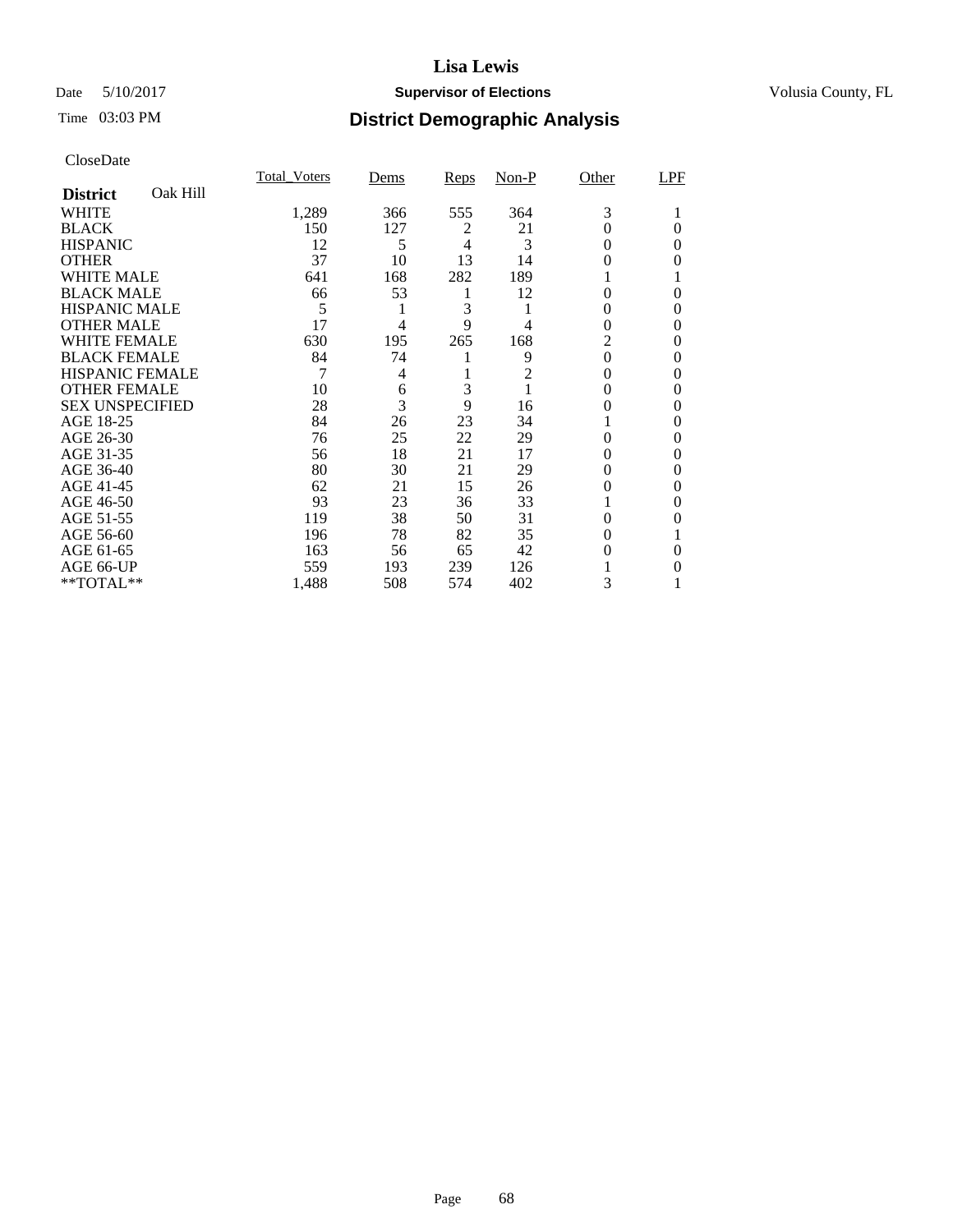## Date 5/10/2017 **Supervisor of Elections Supervisor of Elections** Volusia County, FL

# Time 03:03 PM **District Demographic Analysis**

| Cioscizate             |                    |              |      |      |       |                |                |
|------------------------|--------------------|--------------|------|------|-------|----------------|----------------|
|                        |                    | Total Voters | Dems | Reps | Non-P | Other          | LPF            |
| <b>District</b>        | Orange City Seat 1 |              |      |      |       |                |                |
| WHITE                  |                    | 745          | 221  | 304  | 218   | $\theta$       | $\overline{c}$ |
| <b>BLACK</b>           |                    | 179          | 138  | 9    | 32    | $\theta$       | $\overline{0}$ |
| <b>HISPANIC</b>        |                    | 498          | 217  | 66   | 215   | 0              | $\theta$       |
| <b>OTHER</b>           |                    | 84           | 38   | 17   | 29    | $\theta$       | $\theta$       |
| WHITE MALE             |                    | 276          | 68   | 113  | 93    | $\theta$       | 2              |
| <b>BLACK MALE</b>      |                    | 59           | 42   | 3    | 14    | $\Omega$       | $\theta$       |
| <b>HISPANIC MALE</b>   |                    | 184          | 70   | 30   | 84    | $\theta$       | $\Omega$       |
| <b>OTHER MALE</b>      |                    | 26           | 10   | 8    | 8     | $\theta$       | 0              |
| <b>WHITE FEMALE</b>    |                    | 461          | 150  | 187  | 124   | $\theta$       | $\theta$       |
| <b>BLACK FEMALE</b>    |                    | 117          | 94   | 6    | 17    | $\theta$       | 0              |
| <b>HISPANIC FEMALE</b> |                    | 309          | 145  | 35   | 129   | $\Omega$       | 0              |
| <b>OTHER FEMALE</b>    |                    | 45           | 24   | 5    | 16    | $\theta$       | $\theta$       |
| <b>SEX UNSPECIFIED</b> |                    | 29           | 11   | 9    | 9     | $\theta$       | 0              |
| AGE 18-25              |                    | 155          | 69   | 22   | 64    | $\theta$       | $\Omega$       |
| AGE 26-30              |                    | 127          | 38   | 34   | 55    | $\Omega$       | 0              |
| AGE 31-35              |                    | 114          | 44   | 22   | 48    | $\Omega$       | $\theta$       |
| AGE 36-40              |                    | 122          | 38   | 32   | 50    | $\theta$       | 2              |
| AGE 41-45              |                    | 110          | 40   | 22   | 48    | $\theta$       | $\overline{0}$ |
| AGE 46-50              |                    | 100          | 40   | 29   | 31    | $\theta$       | $\theta$       |
| AGE 51-55              |                    | 99           | 37   | 22   | 40    | $\theta$       | $\theta$       |
| AGE 56-60              |                    | 91           | 42   | 24   | 25    | $\overline{0}$ | $\Omega$       |
| AGE 61-65              |                    | 98           | 34   | 24   | 40    | $\Omega$       | $\Omega$       |
| AGE 66-UP              |                    | 490          | 232  | 165  | 93    | 0              | 0              |
| $*$ TOTAL $**$         |                    | 1,506        | 614  | 396  | 494   | $\overline{0}$ | $\overline{2}$ |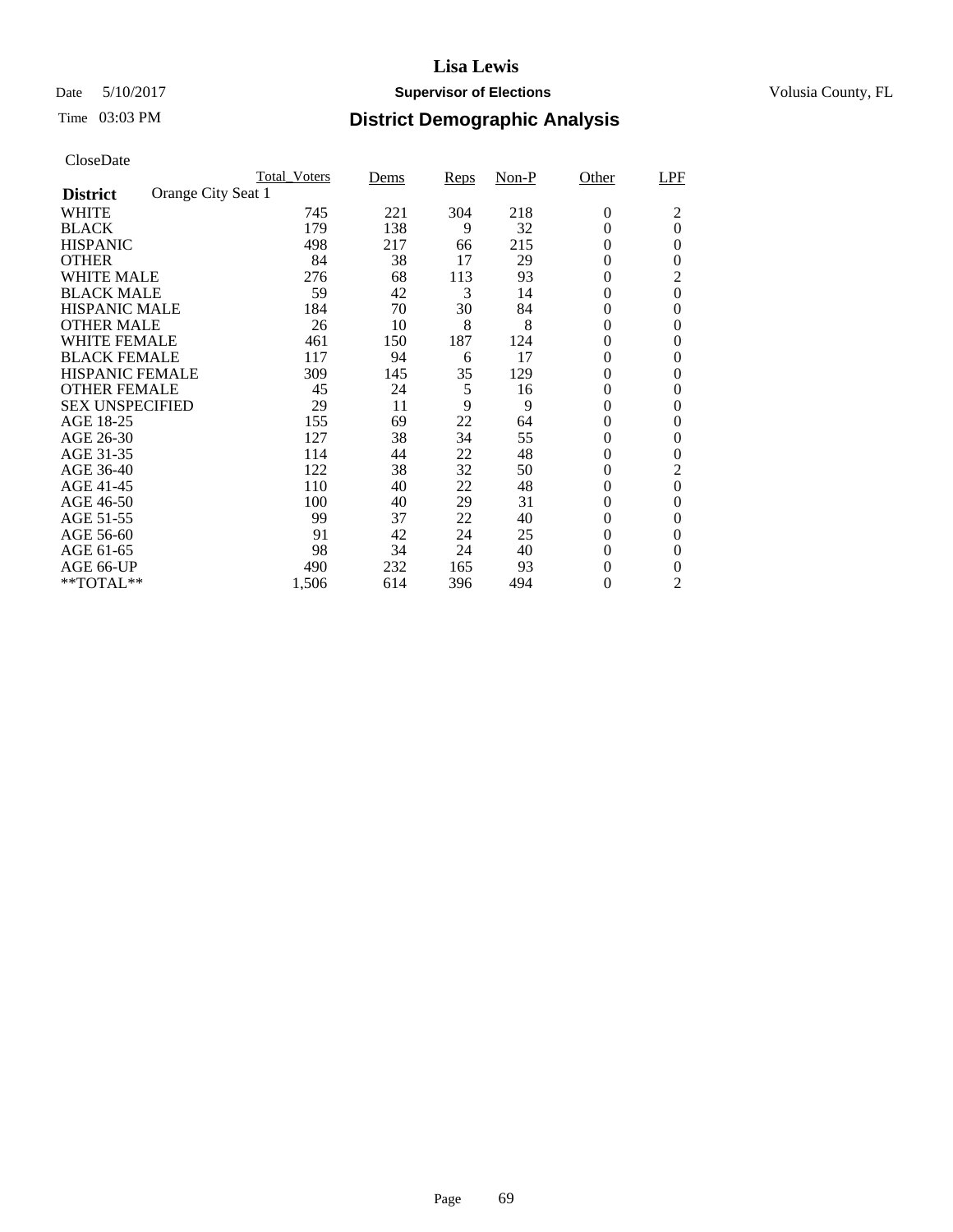## Date 5/10/2017 **Supervisor of Elections Supervisor of Elections** Volusia County, FL

|                        | <b>Total Voters</b> | Dems | Reps           | $Non-P$ | Other          | LPF      |
|------------------------|---------------------|------|----------------|---------|----------------|----------|
| <b>District</b>        | Orange City Seat 2  |      |                |         |                |          |
| <b>WHITE</b>           | 1,035               | 288  | 427            | 316     | $\theta$       | 4        |
| <b>BLACK</b>           | 73                  | 61   | 3              | 9       | $\theta$       | $\Omega$ |
| <b>HISPANIC</b>        | 208                 | 91   | 30             | 86      |                | 0        |
| <b>OTHER</b>           | 68                  | 19   | 16             | 33      | $\theta$       | $\theta$ |
| <b>WHITE MALE</b>      | 476                 | 106  | 208            | 159     | 0              | 3        |
| <b>BLACK MALE</b>      | 29                  | 21   | $\overline{c}$ | 6       | 0              | $\theta$ |
| <b>HISPANIC MALE</b>   | 78                  | 31   | 14             | 32      |                | 0        |
| <b>OTHER MALE</b>      | 35                  | 9    | 8              | 18      | $\overline{0}$ | 0        |
| <b>WHITE FEMALE</b>    | 554                 | 181  | 216            | 156     | 0              |          |
| <b>BLACK FEMALE</b>    | 44                  | 40   |                | 3       | $\overline{0}$ | $\theta$ |
| <b>HISPANIC FEMALE</b> | 127                 | 59   | 16             | 52      | 0              | 0        |
| <b>OTHER FEMALE</b>    | 22                  | 9    | 5              | 8       | 0              | 0        |
| <b>SEX UNSPECIFIED</b> | 19                  | 3    | 6              | 10      | 0              | 0        |
| AGE 18-25              | 162                 | 37   | 29             | 95      | 0              |          |
| AGE 26-30              | 120                 | 49   | 27             | 43      | 0              |          |
| AGE 31-35              | 92                  | 23   | 30             | 38      |                | 0        |
| AGE 36-40              | 110                 | 32   | 36             | 41      | $\overline{0}$ |          |
| AGE 41-45              | 96                  | 32   | 33             | 31      | 0              | $\theta$ |
| AGE 46-50              | 119                 | 36   | 40             | 43      | 0              | 0        |
| AGE 51-55              | 144                 | 50   | 55             | 39      | 0              | $\theta$ |
| AGE 56-60              | 129                 | 38   | 58             | 33      | 0              | 0        |
| AGE 61-65              | 134                 | 51   | 50             | 33      | 0              | 0        |
| AGE 66-UP              | 278                 | 111  | 118            | 48      | 0              |          |
| $*$ TOTAL $**$         | 1,384               | 459  | 476            | 444     |                | 4        |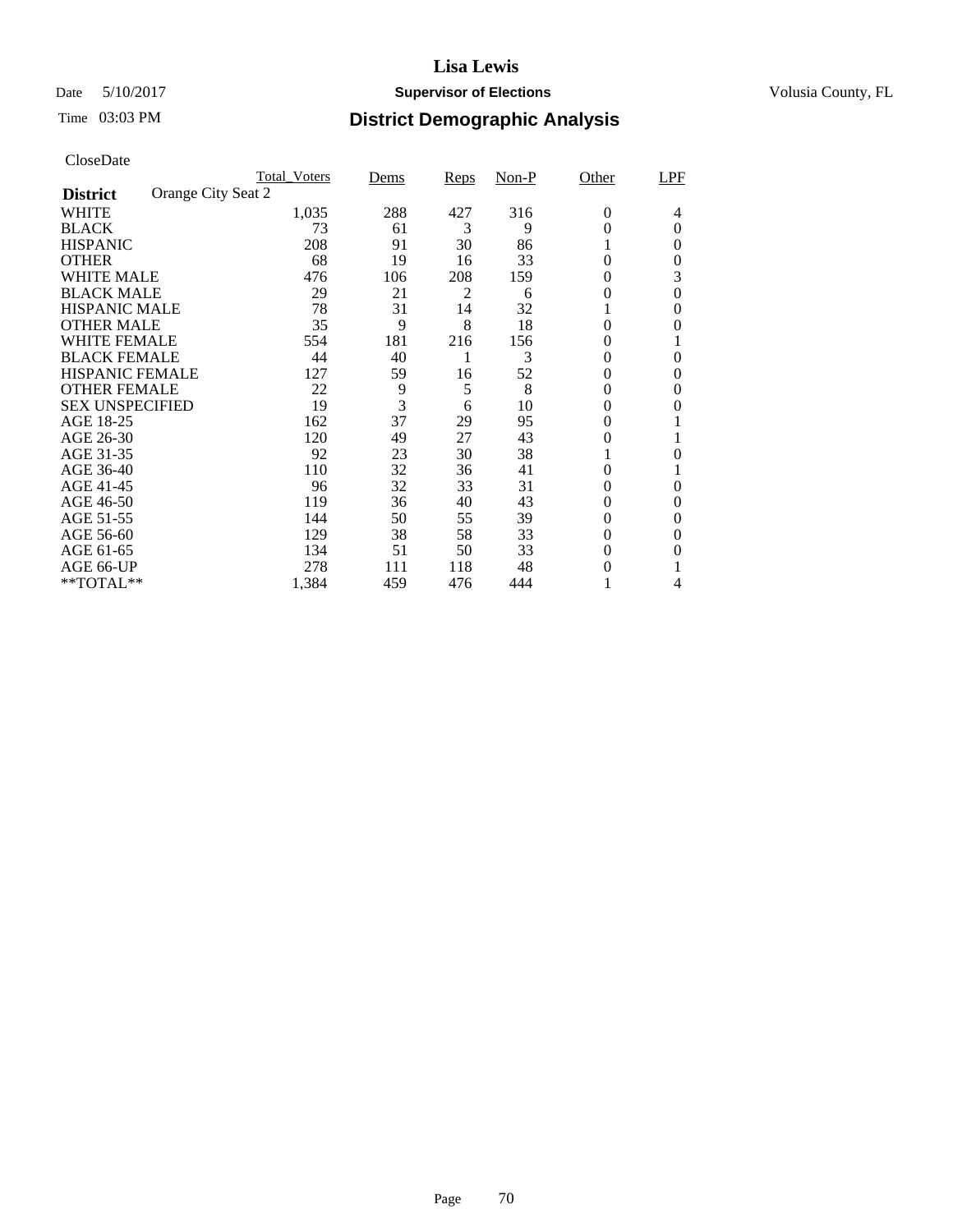## Date 5/10/2017 **Supervisor of Elections Supervisor of Elections** Volusia County, FL

|                                       | <b>Total Voters</b> | Dems | Reps | $Non-P$ | Other            | LPF            |
|---------------------------------------|---------------------|------|------|---------|------------------|----------------|
| Orange City Seat 3<br><b>District</b> |                     |      |      |         |                  |                |
| <b>WHITE</b>                          | 1,103               | 327  | 420  | 355     | $\boldsymbol{0}$ | 1              |
| <b>BLACK</b>                          | 90                  | 63   | 4    | 23      | $\theta$         | $\theta$       |
| <b>HISPANIC</b>                       | 243                 | 114  | 38   | 89      | $\overline{0}$   | 2              |
| <b>OTHER</b>                          | 81                  | 24   | 11   | 46      | $\theta$         | $\theta$       |
| <b>WHITE MALE</b>                     | 463                 | 106  | 179  | 177     | $\overline{0}$   |                |
| <b>BLACK MALE</b>                     | 35                  | 20   | 1    | 14      | $\theta$         | $\Omega$       |
| <b>HISPANIC MALE</b>                  | 102                 | 44   | 22   | 36      | $\theta$         | $\Omega$       |
| <b>OTHER MALE</b>                     | 26                  | 9    | 3    | 14      | 0                | $\theta$       |
| <b>WHITE FEMALE</b>                   | 626                 | 218  | 239  | 169     | 0                | 0              |
| <b>BLACK FEMALE</b>                   | 53                  | 41   | 3    | 9       | $\boldsymbol{0}$ | 0              |
| <b>HISPANIC FEMALE</b>                | 134                 | 67   | 15   | 50      | $\theta$         | $\overline{2}$ |
| <b>OTHER FEMALE</b>                   | 38                  | 13   | 6    | 19      | $\overline{0}$   | 0              |
| <b>SEX UNSPECIFIED</b>                | 40                  | 10   | 5    | 25      | 0                | $\theta$       |
| AGE 18-25                             | 132                 | 46   | 20   | 65      | $\overline{0}$   |                |
| AGE 26-30                             | 76                  | 27   | 20   | 28      | $\boldsymbol{0}$ |                |
| AGE 31-35                             | 79                  | 27   | 14   | 37      | 0                |                |
| AGE 36-40                             | 78                  | 30   | 21   | 27      | 0                | 0              |
| AGE 41-45                             | 95                  | 29   | 29   | 37      | $\theta$         | $\theta$       |
| AGE 46-50                             | 94                  | 28   | 30   | 36      | $\boldsymbol{0}$ | $\Omega$       |
| AGE 51-55                             | 99                  | 31   | 42   | 26      | $\theta$         | 0              |
| AGE 56-60                             | 108                 | 36   | 31   | 41      | $\theta$         | $\Omega$       |
| AGE 61-65                             | 143                 | 58   | 38   | 47      | $\boldsymbol{0}$ | $\theta$       |
| AGE 66-UP                             | 613                 | 216  | 228  | 169     | $\boldsymbol{0}$ | 0              |
| **TOTAL**                             | 1,517               | 528  | 473  | 513     | $\boldsymbol{0}$ | 3              |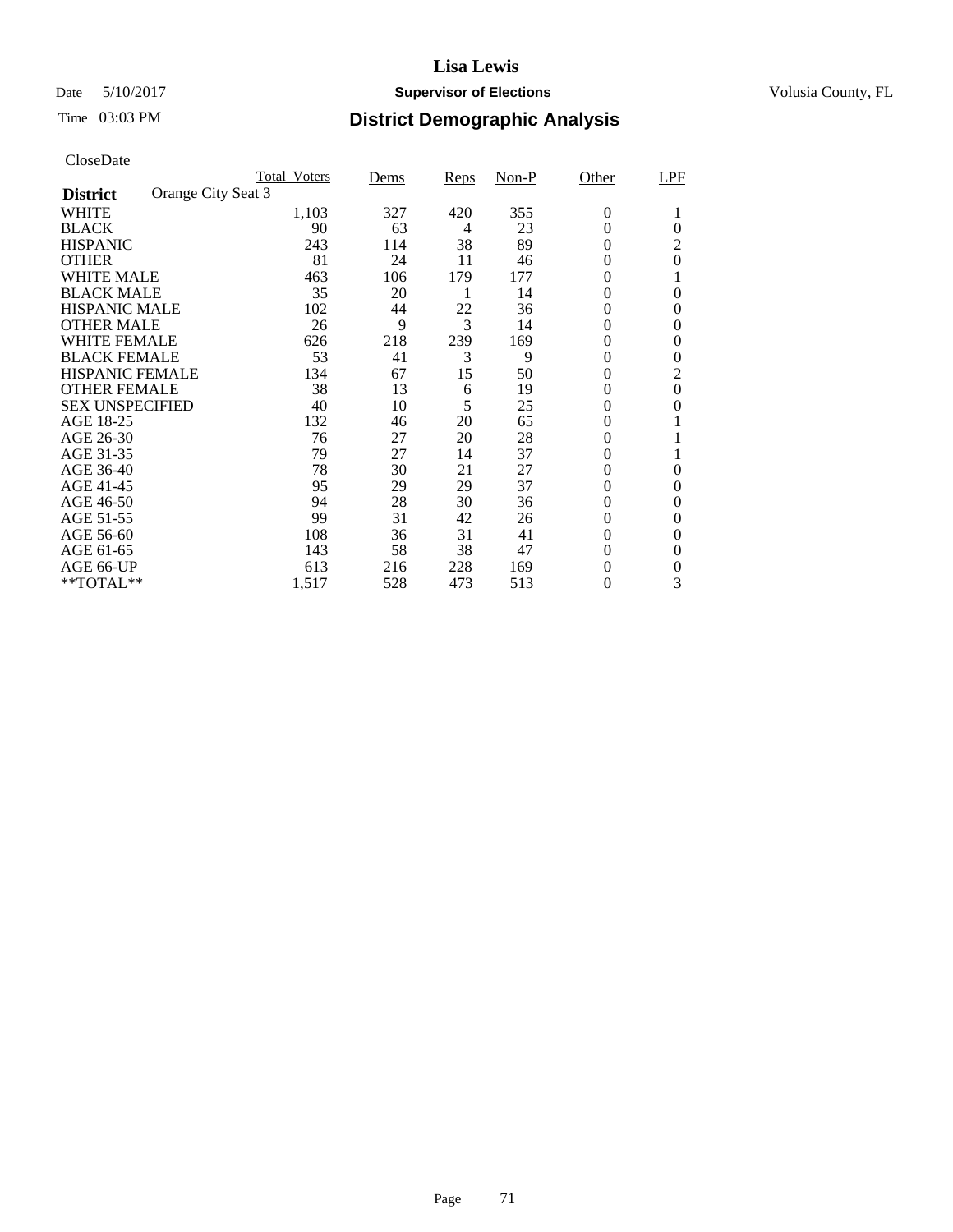## Date 5/10/2017 **Supervisor of Elections Supervisor of Elections** Volusia County, FL

| CloseDate |
|-----------|
|-----------|

|                                       | <b>Total Voters</b> | Dems | <b>Reps</b>      | Non-P          | Other          | LPF            |
|---------------------------------------|---------------------|------|------------------|----------------|----------------|----------------|
| Orange City Seat 4<br><b>District</b> |                     |      |                  |                |                |                |
| <b>WHITE</b>                          | 1,282               | 382  | 510              | 385            | 1              | 4              |
| <b>BLACK</b>                          | 16                  | 12   | 0                | 4              | 0              | $\theta$       |
| <b>HISPANIC</b>                       | 87                  | 44   | 9                | 34             | $\theta$       | $\theta$       |
| <b>OTHER</b>                          | 56                  | 10   | 17               | 29             | $\theta$       | $\theta$       |
| <b>WHITE MALE</b>                     | 587                 | 143  | 244              | 197            |                | 2              |
| <b>BLACK MALE</b>                     | 8                   | 6    | $\boldsymbol{0}$ | 2              | $\theta$       | $\theta$       |
| <b>HISPANIC MALE</b>                  | 38                  | 16   | 7                | 15             | 0              | 0              |
| <b>OTHER MALE</b>                     | 16                  | 3    | 4                | 9              | 0              | 0              |
| <b>WHITE FEMALE</b>                   | 682                 | 237  | 259              | 184            | 0              | 2              |
| <b>BLACK FEMALE</b>                   | 8                   | 6    | $\theta$         | $\overline{2}$ | 0              | $\overline{0}$ |
| <b>HISPANIC FEMALE</b>                | 49                  | 28   | $\overline{c}$   | 19             | 0              | 0              |
| <b>OTHER FEMALE</b>                   | 18                  | 5    | 8                | 5              | 0              | $\theta$       |
| <b>SEX UNSPECIFIED</b>                | 34                  | 4    | 11               | 19             | 0              | 0              |
| AGE 18-25                             | 151                 | 26   | 52               | 73             | 0              | 0              |
| AGE 26-30                             | 103                 | 25   | 30               | 48             | 0              | 0              |
| AGE 31-35                             | 101                 | 36   | 23               | 41             | 0              |                |
| AGE 36-40                             | 88                  | 29   | 27               | 32             | $\overline{0}$ | 0              |
| AGE 41-45                             | 86                  | 18   | 30               | 38             | $\theta$       | $\Omega$       |
| AGE 46-50                             | 122                 | 36   | 42               | 42             |                |                |
| AGE 51-55                             | 151                 | 39   | 57               | 54             | 0              |                |
| AGE 56-60                             | 142                 | 42   | 64               | 35             | 0              |                |
| AGE 61-65                             | 138                 | 52   | 56               | 30             | $\theta$       | 0              |
| AGE 66-UP                             | 359                 | 145  | 155              | 59             | $\theta$       | 0              |
| $**TOTAL**$                           | 1,441               | 448  | 536              | 452            |                | 4              |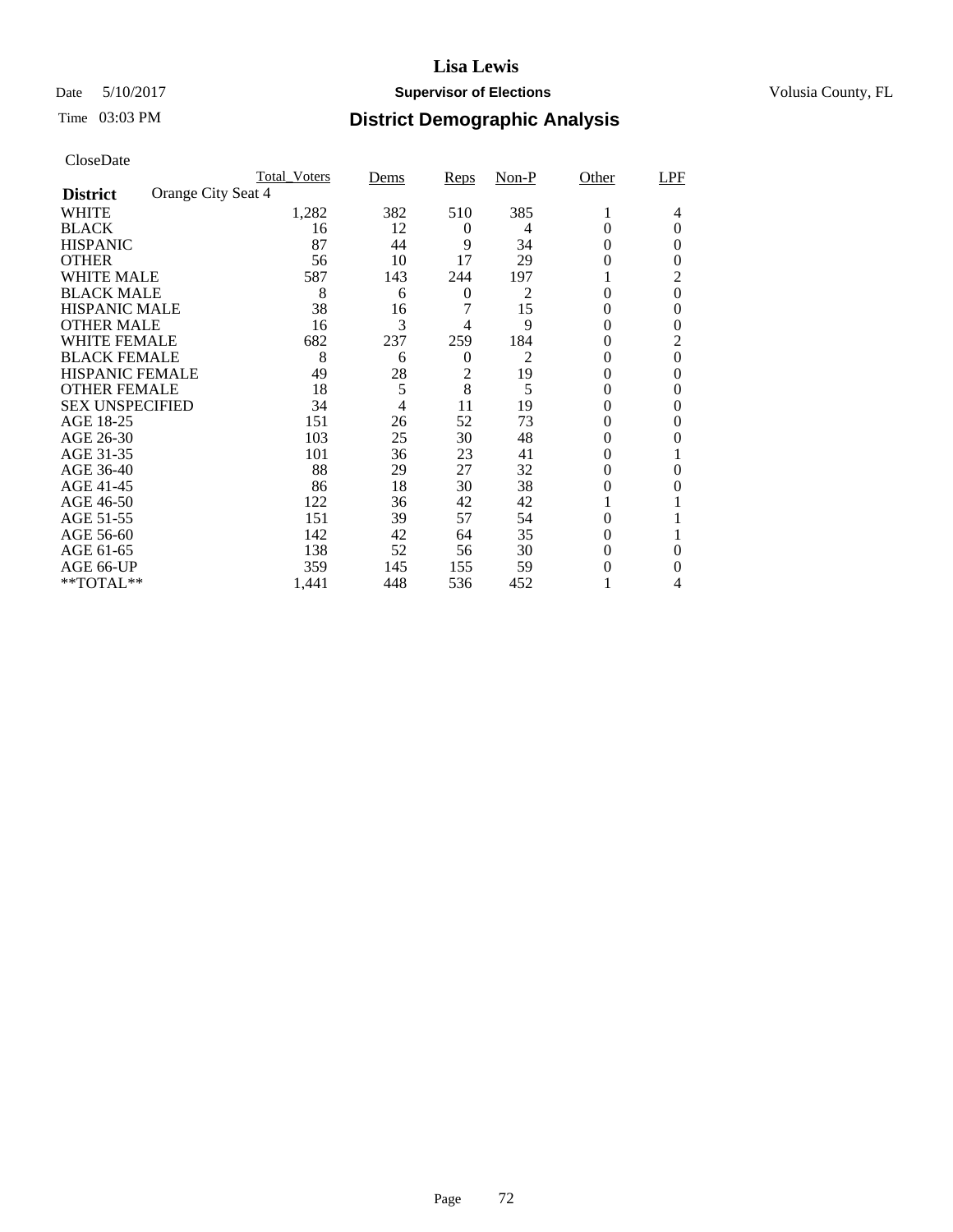### Date 5/10/2017 **Supervisor of Elections Supervisor of Elections** Volusia County, FL

| CloseDate |
|-----------|
|-----------|

|                        | <b>Total Voters</b> | Dems | Reps     | $Non-P$ | Other            | LPF      |
|------------------------|---------------------|------|----------|---------|------------------|----------|
| <b>District</b>        | Orange City Seat 5  |      |          |         |                  |          |
| <b>WHITE</b>           | 1,478               | 386  | 682      | 405     | $\theta$         | 5        |
| <b>BLACK</b>           | 122                 | 96   |          | 25      | 0                | 0        |
| <b>HISPANIC</b>        | 138                 | 56   | 19       | 63      | $\overline{0}$   | $\theta$ |
| <b>OTHER</b>           | 77                  | 25   | 22       | 30      | $\overline{0}$   | $\Omega$ |
| <b>WHITE MALE</b>      | 584                 | 128  | 278      | 174     | 0                | 4        |
| <b>BLACK MALE</b>      | 48                  | 35   | 1        | 12      | 0                | $\theta$ |
| <b>HISPANIC MALE</b>   | 62                  | 27   | 9        | 26      | 0                | $\theta$ |
| <b>OTHER MALE</b>      | 20                  | 7    | 6        | 7       | 0                | 0        |
| <b>WHITE FEMALE</b>    | 882                 | 255  | 401      | 225     | $\overline{0}$   |          |
| <b>BLACK FEMALE</b>    | 71                  | 60   | $\Omega$ | 11      | $\overline{0}$   | $\theta$ |
| <b>HISPANIC FEMALE</b> | 76                  | 29   | 10       | 37      | $\overline{0}$   | 0        |
| <b>OTHER FEMALE</b>    | 40                  | 15   | 13       | 12      | 0                | $\theta$ |
| <b>SEX UNSPECIFIED</b> | 32                  | 7    | 6        | 19      | 0                | $\theta$ |
| AGE 18-25              | 89                  | 22   | 14       | 52      | 0                |          |
| AGE 26-30              | 57                  | 19   | 17       | 21      | $\boldsymbol{0}$ | $\theta$ |
| AGE 31-35              | 52                  | 18   | 10       | 23      | $\overline{0}$   |          |
| AGE 36-40              | 69                  | 27   | 14       | 27      | $\overline{0}$   |          |
| AGE 41-45              | 52                  | 17   | 17       | 18      | $\overline{0}$   | 0        |
| AGE 46-50              | 84                  | 33   | 23       | 27      | 0                |          |
| AGE 51-55              | 101                 | 30   | 33       | 38      | 0                | 0        |
| AGE 56-60              | 132                 | 51   | 35       | 46      | 0                | 0        |
| AGE 61-65              | 136                 | 56   | 35       | 45      | 0                | 0        |
| AGE 66-UP              | 1,043               | 290  | 526      | 226     | 0                |          |
| **TOTAL**              | 1,815               | 563  | 724      | 523     | $\overline{0}$   | 5        |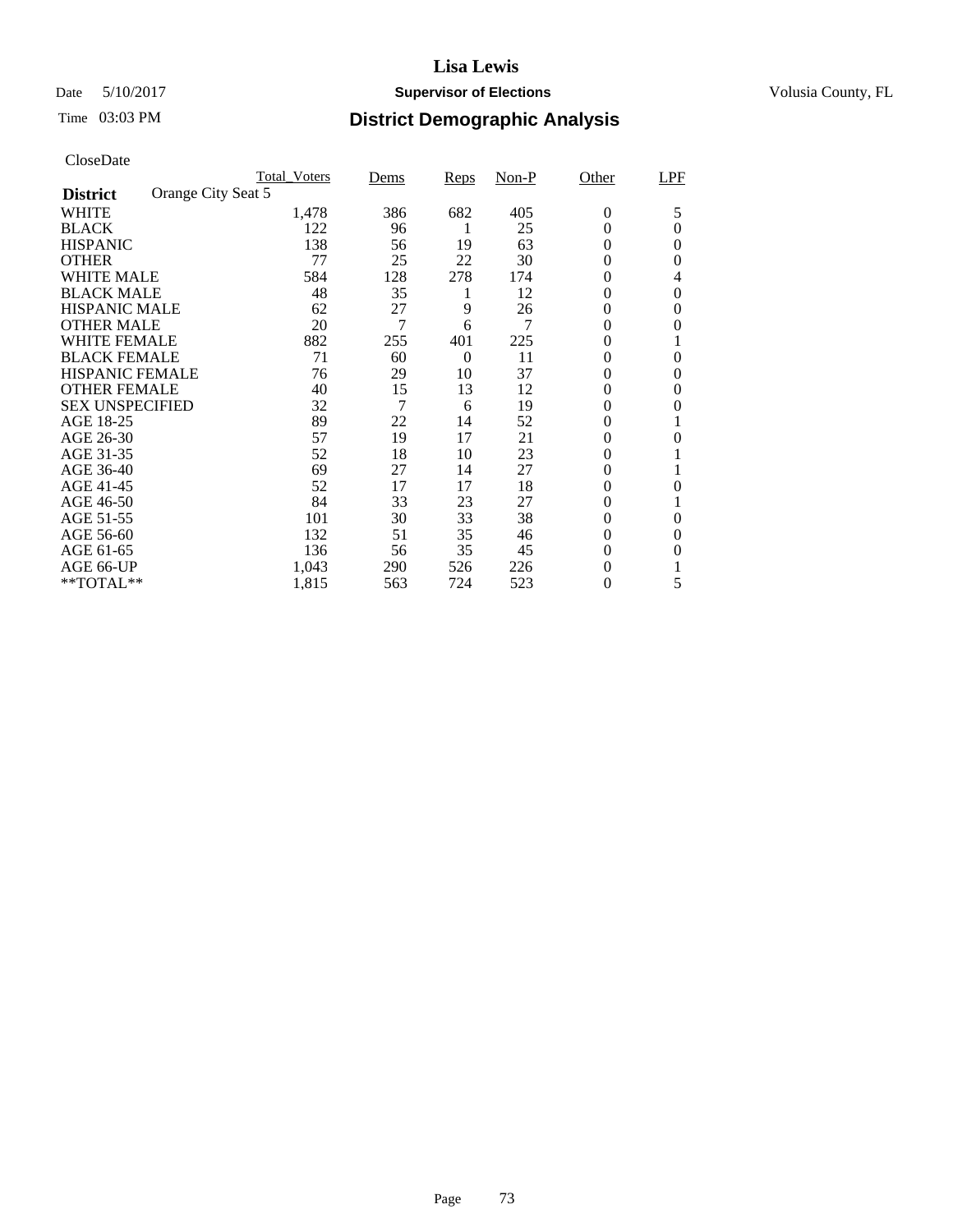### Date 5/10/2017 **Supervisor of Elections Supervisor of Elections** Volusia County, FL

# Time 03:03 PM **District Demographic Analysis**

|                        | <b>Total Voters</b> | Dems  | Reps  | Non-P | Other            | <b>LPF</b>     |
|------------------------|---------------------|-------|-------|-------|------------------|----------------|
| <b>District</b>        | Ormond Beach Zone 1 |       |       |       |                  |                |
| WHITE                  | 8,021               | 2,265 | 3,687 | 2,043 | 6                | 20             |
| <b>BLACK</b>           | 117                 | 80    | 6     | 31    | 0                | $\Omega$       |
| <b>HISPANIC</b>        | 169                 | 56    | 51    | 60    |                  |                |
| <b>OTHER</b>           | 423                 | 129   | 122   | 171   |                  | $\Omega$       |
| WHITE MALE             | 3,672               | 891   | 1,749 | 1,016 | 2                | 14             |
| <b>BLACK MALE</b>      | 66                  | 42    | 3     | 21    | 0                | $\theta$       |
| <b>HISPANIC MALE</b>   | 83                  | 24    | 25    | 32    |                  |                |
| <b>OTHER MALE</b>      | 169                 | 53    | 50    | 65    |                  | $\theta$       |
| WHITE FEMALE           | 4,261               | 1,355 | 1,904 | 993   | 4                | 5              |
| <b>BLACK FEMALE</b>    | 51                  | 38    | 3     | 10    | $\theta$         | $\Omega$       |
| <b>HISPANIC FEMALE</b> | 84                  | 30    | 26    | 28    | 0                | 0              |
| <b>OTHER FEMALE</b>    | 191                 | 60    | 54    | 77    | 0                | 0              |
| <b>SEX UNSPECIFIED</b> | 153                 | 37    | 52    | 63    | 0                |                |
| AGE 18-25              | 661                 | 157   | 235   | 265   | 0                | 4              |
| AGE 26-30              | 420                 | 101   | 158   | 159   |                  | 1              |
| AGE 31-35              | 455                 | 117   | 175   | 154   | $\overline{c}$   | 7              |
| AGE 36-40              | 465                 | 113   | 178   | 171   |                  | $\overline{2}$ |
| AGE 41-45              | 500                 | 140   | 201   | 157   |                  | 1              |
| AGE 46-50              | 639                 | 171   | 298   | 167   | $\theta$         | 3              |
| AGE 51-55              | 767                 | 211   | 364   | 190   | $\overline{c}$   | $\theta$       |
| AGE 56-60              | 837                 | 239   | 410   | 187   | 1                | $\Omega$       |
| AGE 61-65              | 933                 | 287   | 441   | 204   | $\Omega$         |                |
| AGE 66-UP              | 3,052               | 994   | 1,405 | 651   | $\boldsymbol{0}$ | $\overline{2}$ |
| **TOTAL**              | 8,730               | 2,530 | 3,866 | 2,305 | 8                | 21             |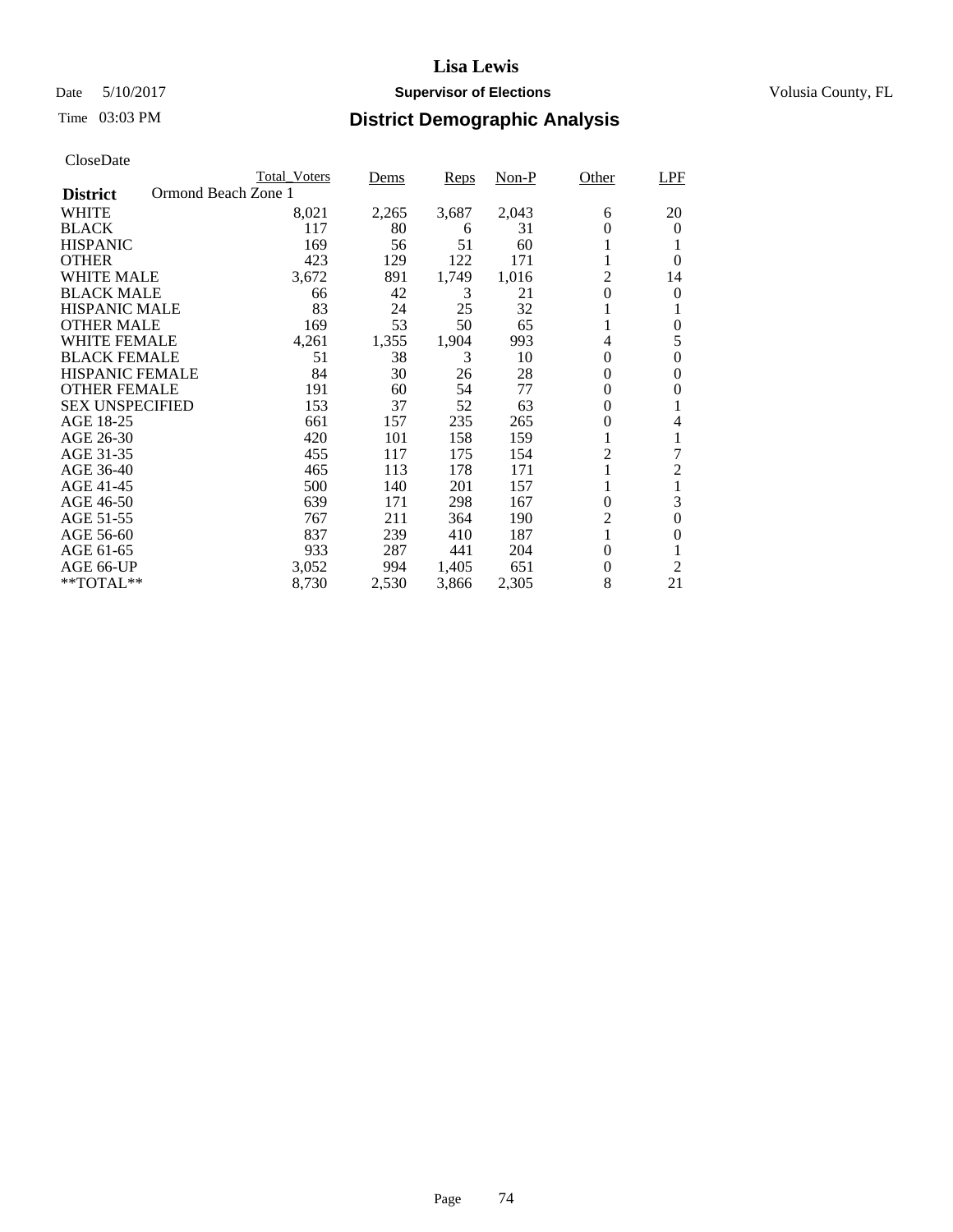### Date 5/10/2017 **Supervisor of Elections Supervisor of Elections** Volusia County, FL

|                                        | <b>Total_Voters</b> | Dems  | Reps  | Non-P | Other            | LPF              |
|----------------------------------------|---------------------|-------|-------|-------|------------------|------------------|
| Ormond Beach Zone 2<br><b>District</b> |                     |       |       |       |                  |                  |
| <b>WHITE</b>                           | 6,150               | 2,041 | 2,300 | 1,776 | 8                | 25               |
| <b>BLACK</b>                           | 415                 | 333   | 14    | 68    | $\theta$         | $\theta$         |
| <b>HISPANIC</b>                        | 208                 | 95    | 44    | 68    | 1                | 0                |
| <b>OTHER</b>                           | 397                 | 137   | 92    | 168   | $\overline{0}$   | $\Omega$         |
| <b>WHITE MALE</b>                      | 2,770               | 772   | 1,129 | 845   | 5                | 19               |
| <b>BLACK MALE</b>                      | 166                 | 120   | 8     | 38    | 0                | $\boldsymbol{0}$ |
| HISPANIC MALE                          | 82                  | 32    | 24    | 25    |                  | 0                |
| <b>OTHER MALE</b>                      | 136                 | 49    | 31    | 56    | $\boldsymbol{0}$ | 0                |
| WHITE FEMALE                           | 3,295               | 1,244 | 1,146 | 896   | 3                | 6                |
| <b>BLACK FEMALE</b>                    | 241                 | 207   | 6     | 28    | $\overline{0}$   | $\theta$         |
| <b>HISPANIC FEMALE</b>                 | 120                 | 61    | 18    | 41    | $\overline{0}$   | 0                |
| <b>OTHER FEMALE</b>                    | 166                 | 66    | 48    | 52    | 0                | 0                |
| <b>SEX UNSPECIFIED</b>                 | 194                 | 55    | 40    | 99    | $\overline{0}$   | 0                |
| AGE 18-25                              | 615                 | 186   | 173   | 249   | $\overline{c}$   | 5                |
| AGE 26-30                              | 519                 | 174   | 132   | 212   | $\overline{0}$   |                  |
| AGE 31-35                              | 430                 | 150   | 98    | 177   |                  | 4                |
| AGE 36-40                              | 412                 | 150   | 105   | 151   | 2                | 4                |
| AGE 41-45                              | 436                 | 146   | 120   | 168   | 0                | $\overline{c}$   |
| AGE 46-50                              | 564                 | 164   | 233   | 164   | 0                | 3                |
| AGE 51-55                              | 661                 | 202   | 257   | 198   | $\overline{c}$   | $\overline{c}$   |
| AGE 56-60                              | 729                 | 271   | 253   | 204   | 1                | $\theta$         |
| AGE 61-65                              | 685                 | 269   | 238   | 176   |                  |                  |
| AGE 66-UP                              | 2,119               | 894   | 841   | 381   | $\boldsymbol{0}$ | 3                |
| **TOTAL**                              | 7,170               | 2,606 | 2,450 | 2,080 | 9                | 25               |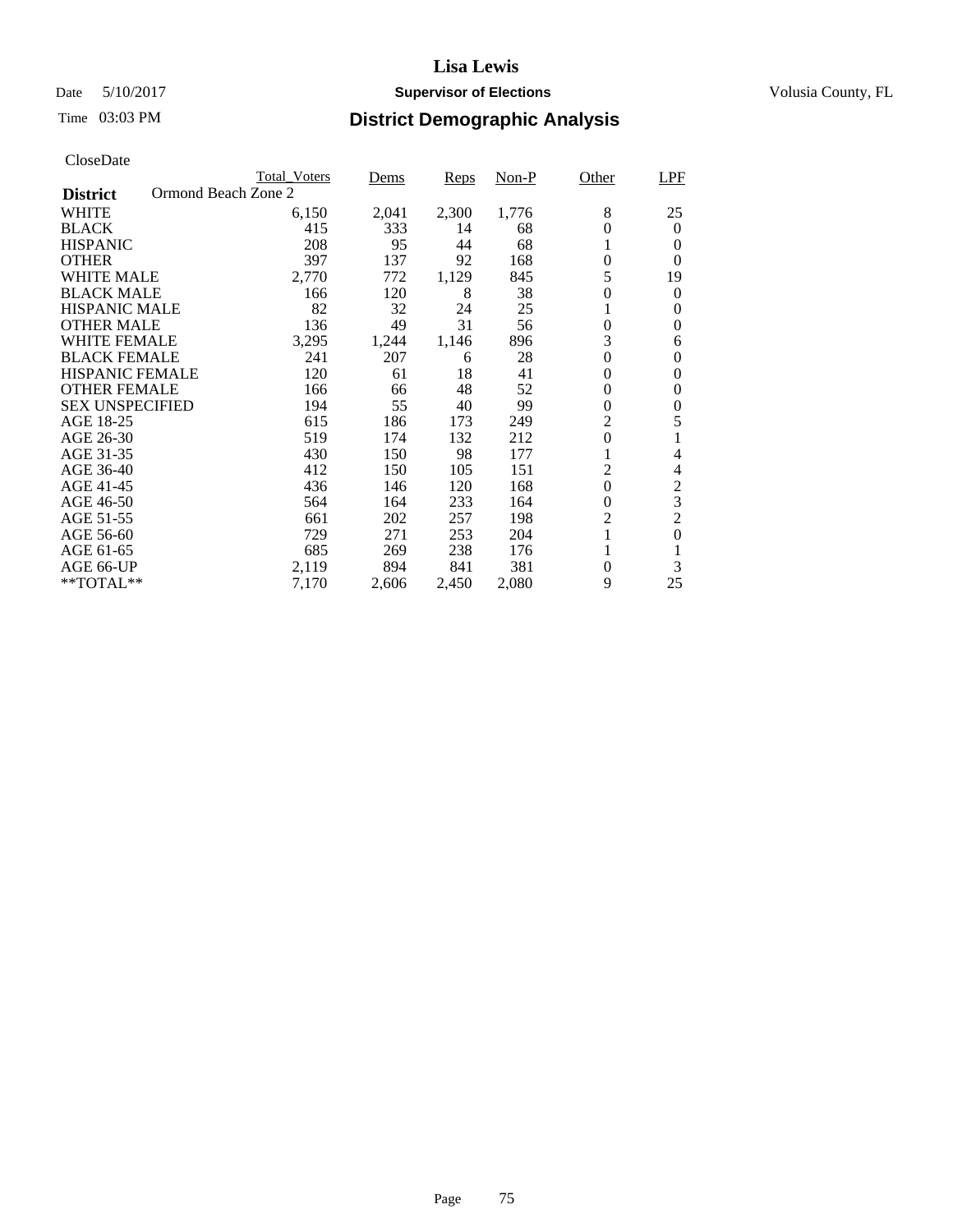### Date 5/10/2017 **Supervisor of Elections Supervisor of Elections** Volusia County, FL

| CloseDate |
|-----------|
|-----------|

|                        |                     | <b>Total Voters</b> | Dems  | Reps  | $Non-P$ | Other            | <b>LPF</b>       |
|------------------------|---------------------|---------------------|-------|-------|---------|------------------|------------------|
| <b>District</b>        | Ormond Beach Zone 3 |                     |       |       |         |                  |                  |
| <b>WHITE</b>           |                     | 7,428               | 1,966 | 3,687 | 1,748   | 11               | 16               |
| <b>BLACK</b>           |                     | 313                 | 238   | 15    | 60      | $\Omega$         | $\Omega$         |
| <b>HISPANIC</b>        |                     | 248                 | 83    | 72    | 92      | $\theta$         | 1                |
| <b>OTHER</b>           |                     | 526                 | 155   | 126   | 244     | $\overline{0}$   | 1                |
| <b>WHITE MALE</b>      |                     | 3,433               | 792   | 1,765 | 856     | 9                | 11               |
| <b>BLACK MALE</b>      |                     | 122                 | 94    | 6     | 22      | 0                | $\Omega$         |
| <b>HISPANIC MALE</b>   |                     | 114                 | 35    | 39    | 39      | 0                |                  |
| <b>OTHER MALE</b>      |                     | 191                 | 53    | 47    | 90      | $\boldsymbol{0}$ | 1                |
| <b>WHITE FEMALE</b>    |                     | 3,903               | 1,149 | 1,887 | 860     | $\overline{2}$   | 5                |
| <b>BLACK FEMALE</b>    |                     | 187                 | 142   | 9     | 36      | $\boldsymbol{0}$ | $\mathbf{0}$     |
| <b>HISPANIC FEMALE</b> |                     | 127                 | 48    | 31    | 48      | 0                | $\Omega$         |
| <b>OTHER FEMALE</b>    |                     | 251                 | 85    | 61    | 105     | 0                | $\theta$         |
| <b>SEX UNSPECIFIED</b> |                     | 187                 | 44    | 55    | 88      | 0                | $\boldsymbol{0}$ |
| AGE 18-25              |                     | 816                 | 210   | 298   | 303     | 2                | 3                |
| AGE 26-30              |                     | 577                 | 172   | 199   | 201     | 3                | $\overline{c}$   |
| AGE 31-35              |                     | 515                 | 141   | 196   | 175     |                  | $\overline{c}$   |
| AGE 36-40              |                     | 503                 | 124   | 221   | 155     |                  | $\overline{c}$   |
| AGE 41-45              |                     | 546                 | 131   | 236   | 175     | 1                | $\frac{3}{3}$    |
| AGE 46-50              |                     | 679                 | 175   | 340   | 161     | $\theta$         |                  |
| AGE 51-55              |                     | 758                 | 191   | 364   | 202     | 0                | 1                |
| AGE 56-60              |                     | 796                 | 240   | 387   | 167     | 1                | 1                |
| AGE 61-65              |                     | 884                 | 272   | 441   | 171     | 0                | $\theta$         |
| AGE 66-UP              |                     | 2,441               | 786   | 1,218 | 434     | $\overline{2}$   |                  |
| $*$ TOTAL $**$         |                     | 8,515               | 2,442 | 3,900 | 2,144   | 11               | 18               |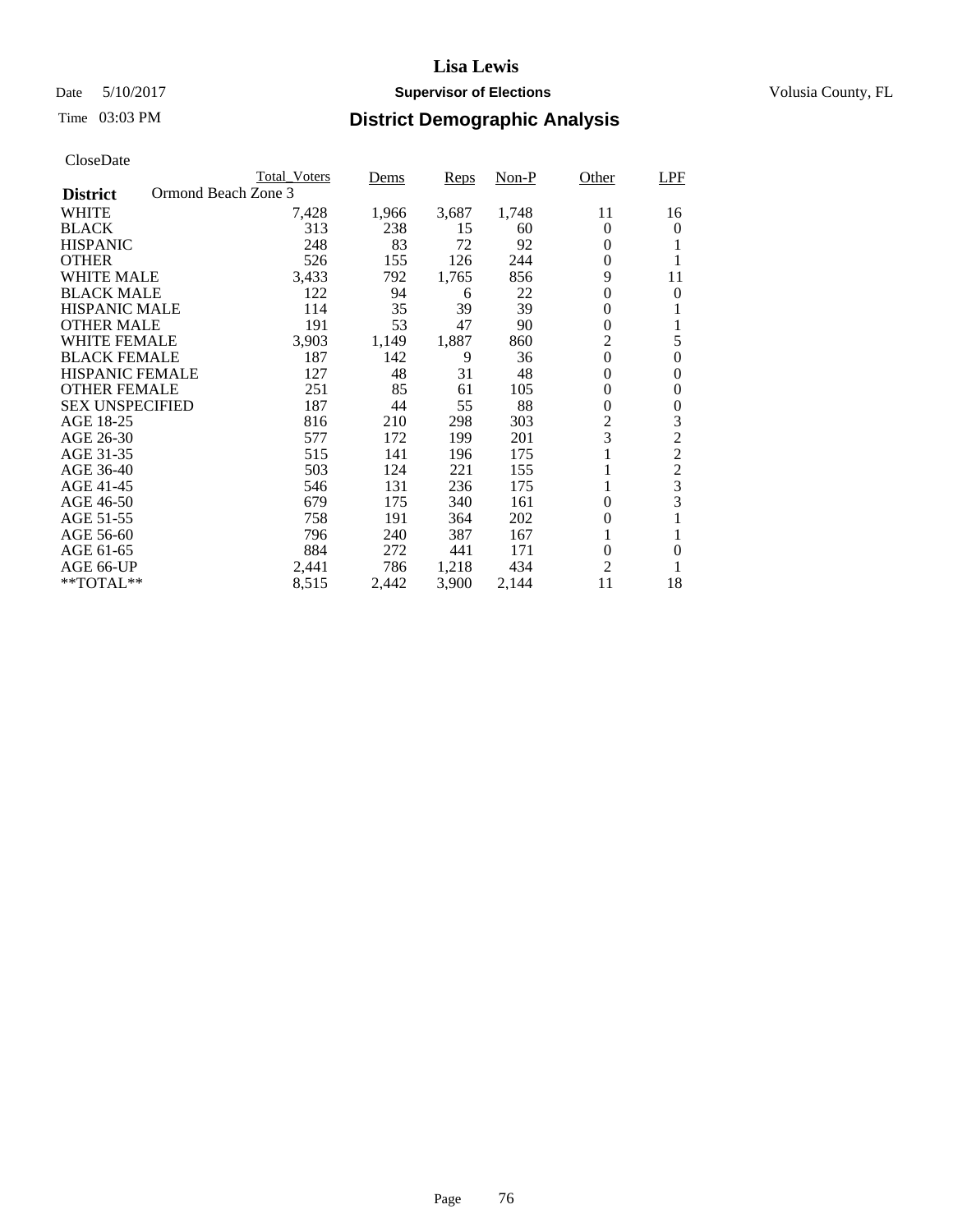### Date 5/10/2017 **Supervisor of Elections Supervisor of Elections** Volusia County, FL

|                                        | <b>Total Voters</b> | Dems  | Reps  | Non-P | Other            | LPF              |
|----------------------------------------|---------------------|-------|-------|-------|------------------|------------------|
| Ormond Beach Zone 4<br><b>District</b> |                     |       |       |       |                  |                  |
| <b>WHITE</b>                           | 7,207               | 2,190 | 2,958 | 2,038 | 6                | 15               |
| <b>BLACK</b>                           | 236                 | 177   | 16    | 42    | 0                | 1                |
| <b>HISPANIC</b>                        | 179                 | 77    | 35    | 67    | 0                | $\Omega$         |
| <b>OTHER</b>                           | 365                 | 102   | 90    | 172   | 1                | $\Omega$         |
| <b>WHITE MALE</b>                      | 3,206               | 849   | 1,354 | 990   | 4                | 9                |
| <b>BLACK MALE</b>                      | 105                 | 73    | 6     | 25    | 0                | 1                |
| HISPANIC MALE                          | 80                  | 30    | 17    | 33    | 0                | $\Omega$         |
| <b>OTHER MALE</b>                      | 139                 | 40    | 30    | 68    |                  | $\Omega$         |
| <b>WHITE FEMALE</b>                    | 3,918               | 1,327 | 1,571 | 1,012 | $\overline{c}$   | 6                |
| <b>BLACK FEMALE</b>                    | 128                 | 102   | 9     | 17    | $\overline{0}$   | $\Omega$         |
| <b>HISPANIC FEMALE</b>                 | 97                  | 46    | 18    | 33    | 0                | $\theta$         |
| <b>OTHER FEMALE</b>                    | 151                 | 46    | 43    | 62    | 0                | 0                |
| <b>SEX UNSPECIFIED</b>                 | 163                 | 33    | 51    | 79    | 0                | $\theta$         |
| AGE 18-25                              | 553                 | 144   | 164   | 243   | 2                | $\theta$         |
| AGE 26-30                              | 430                 | 124   | 142   | 161   | $\boldsymbol{0}$ | 3                |
| AGE 31-35                              | 422                 | 115   | 110   | 191   | $\overline{2}$   | 4                |
| AGE 36-40                              | 308                 | 88    | 110   | 109   | $\overline{0}$   | 1                |
| AGE 41-45                              | 368                 | 94    | 128   | 143   | 0                | $\mathfrak{Z}$   |
| AGE 46-50                              | 451                 | 106   | 185   | 158   | 0                | $\overline{2}$   |
| AGE 51-55                              | 652                 | 203   | 272   | 177   | 0                | $\boldsymbol{0}$ |
| AGE 56-60                              | 727                 | 248   | 295   | 183   | 1                | $\theta$         |
| AGE 61-65                              | 789                 | 286   | 295   | 208   | $\overline{0}$   | $\theta$         |
| AGE 66-UP                              | 3,287               | 1,138 | 1,398 | 746   | $\overline{2}$   | 3                |
| $**TOTAL**$                            | 7.987               | 2,546 | 3,099 | 2,319 | $\overline{7}$   | 16               |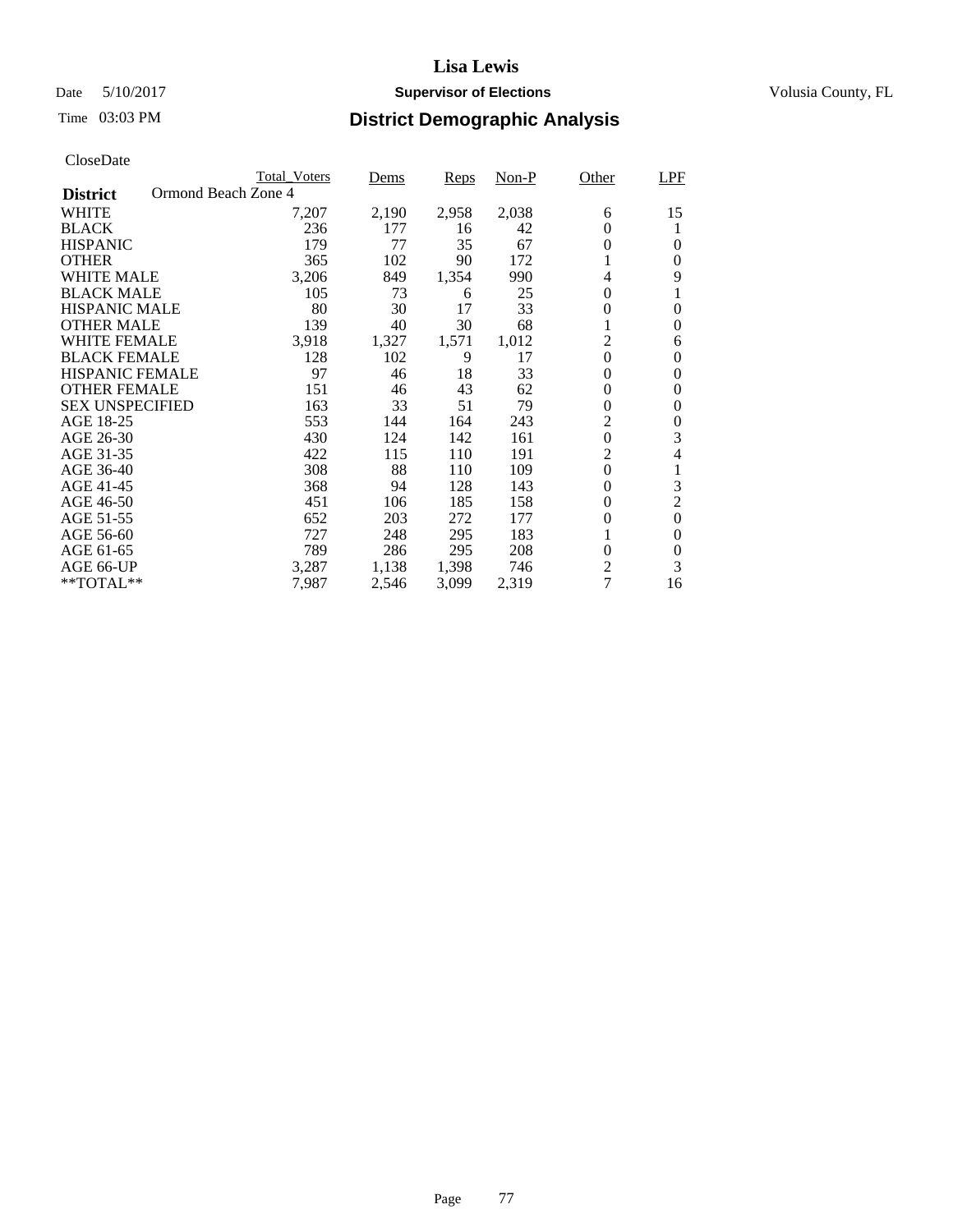### Date 5/10/2017 **Supervisor of Elections Supervisor of Elections** Volusia County, FL

# Time 03:03 PM **District Demographic Analysis**

|                        |         | <b>Total Voters</b> | Dems           | Reps           | $Non-P$        | Other    | LPF      |
|------------------------|---------|---------------------|----------------|----------------|----------------|----------|----------|
| <b>District</b>        | Pierson |                     |                |                |                |          |          |
| WHITE                  |         | 568                 | 183            | 263            | 119            | 1        | 2        |
| <b>BLACK</b>           |         | 47                  | 39             | $\overline{2}$ | 6              | $\theta$ | $\theta$ |
| <b>HISPANIC</b>        |         | 177                 | 79             | 11             | 87             | $\Omega$ | $\Omega$ |
| <b>OTHER</b>           |         | 25                  | 6              | 3              | 16             | 0        | $\Omega$ |
| WHITE MALE             |         | 274                 | 83             | 130            | 58             |          | 2        |
| <b>BLACK MALE</b>      |         | 22                  | 18             | 1              | 3              | 0        | $\theta$ |
| <b>HISPANIC MALE</b>   |         | 86                  | 41             | 4              | 41             | 0        | $\Omega$ |
| <b>OTHER MALE</b>      |         | 11                  | $\overline{4}$ | $\overline{2}$ | 5              | 0        | $\Omega$ |
| WHITE FEMALE           |         | 288                 | 99             | 130            | 59             | 0        | 0        |
| <b>BLACK FEMALE</b>    |         | 25                  | 21             | 1              | 3              | $\theta$ | $\Omega$ |
| <b>HISPANIC FEMALE</b> |         | 86                  | 37             | 7              | 42             | 0        | 0        |
| <b>OTHER FEMALE</b>    |         | 7                   | $\overline{c}$ | 1              | $\overline{4}$ | 0        | 0        |
| <b>SEX UNSPECIFIED</b> |         | 18                  | $\overline{2}$ | 3              | 13             | 0        | 0        |
| AGE 18-25              |         | 124                 | 40             | 27             | 56             | 0        |          |
| AGE 26-30              |         | 70                  | 25             | 12             | 33             | 0        | $\theta$ |
| AGE 31-35              |         | 56                  | 14             | 20             | 21             | 0        |          |
| AGE 36-40              |         | 55                  | 12             | 15             | 27             |          | $\Omega$ |
| AGE 41-45              |         | 55                  | 17             | 21             | 17             | 0        | $\Omega$ |
| AGE 46-50              |         | 58                  | 25             | 17             | 16             | 0        | $\Omega$ |
| AGE 51-55              |         | 63                  | 26             | 23             | 14             | 0        | $\Omega$ |
| AGE 56-60              |         | 81                  | 32             | 34             | 15             | 0        | $\Omega$ |
| AGE 61-65              |         | 79                  | 30             | 35             | 14             | 0        | 0        |
| AGE 66-UP              |         | 176                 | 86             | 75             | 15             | 0        | 0        |
| **TOTAL**              |         | 817                 | 307            | 279            | 228            |          | 2        |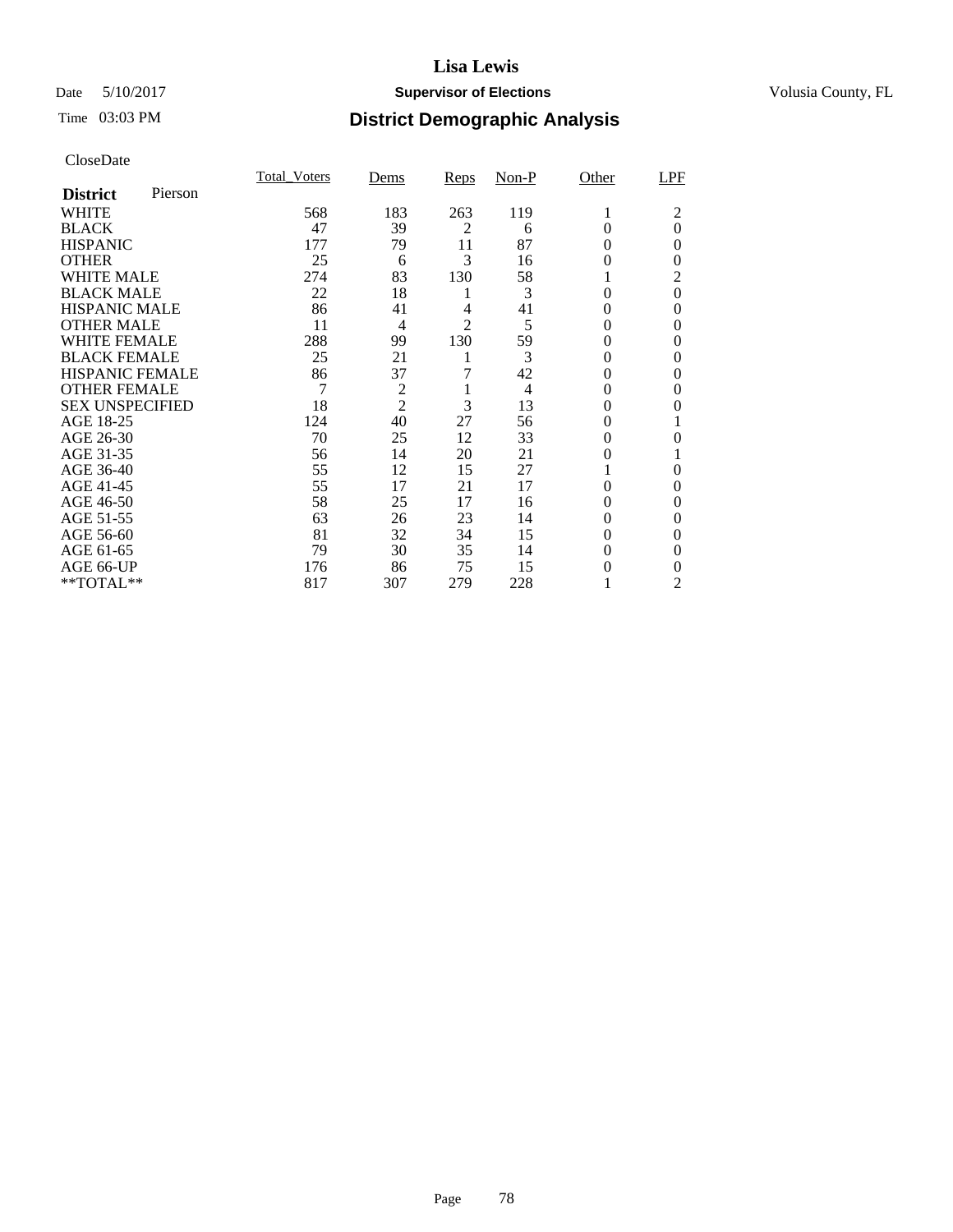### Date 5/10/2017 **Supervisor of Elections Supervisor of Elections** Volusia County, FL

# Time 03:03 PM **District Demographic Analysis**

| <b>Total Voters</b> | Dems           | <u>Reps</u> | $Non-P$ | Other    | <b>LPF</b>     |
|---------------------|----------------|-------------|---------|----------|----------------|
|                     |                |             |         |          |                |
| 2,915               | 680            | 1,548       | 676     | 3        | 8              |
|                     | 3              | 2           | 2       | $\theta$ | 0              |
| 57                  | 18             | 24          | 14      | 0        |                |
| 118                 | 30             | 45          | 43      | 0        | 0              |
| 1,398               | 279            | 772         | 338     | 2        |                |
| 4                   |                | 1           | 2       |          | 0              |
| 23                  | 7              | 10          | 6       | $\theta$ | 0              |
| 47                  | 11             | 21          | 15      | 0        | 0              |
| 1,489               | 395            | 768         | 324     |          |                |
| 3                   | $\overline{c}$ | 1           | 0       | 0        | 0              |
| 34                  | 11             | 14          | 8       | 0        |                |
|                     | 15             | 16          | 17      | 0        | $\theta$       |
| 51                  | 10             | 16          | 25      | 0        | 0              |
| 166                 | 32             | 65          | 67      |          |                |
| 90                  | 20             | 35          | 34      | 0        |                |
| 78                  | 22             | 31          | 24      | $\theta$ |                |
| 88                  | 15             | 34          | 39      | 0        | $\theta$       |
| 109                 | 27             | 54          | 28      | 0        | 0              |
| 141                 | 26             | 81          | 31      |          | $\overline{2}$ |
| 239                 | 62             | 116         | 59      |          |                |
| 359                 | 69             | 211         | 78      | $\theta$ |                |
| 408                 | 108            | 207         | 93      | 0        | $\theta$       |
| 1,419               | 350            | 785         | 282     | 0        | 2              |
| 3,097               | 731            | 1,619       | 735     | 3        | 9              |
|                     | 48             |             |         |          | $\theta$       |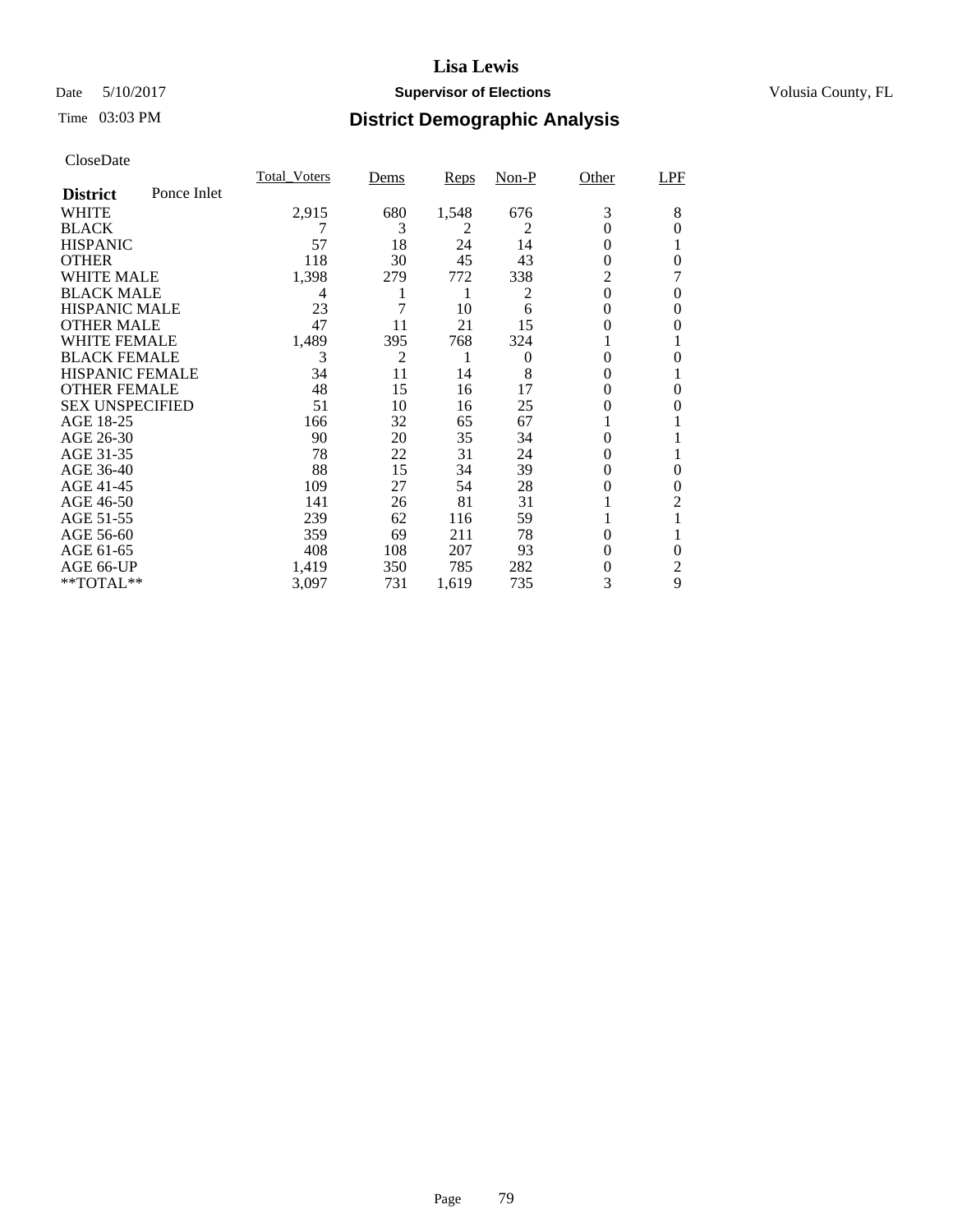### Date 5/10/2017 **Supervisor of Elections Supervisor of Elections** Volusia County, FL

|                        | <b>Total Voters</b>    | Dems  | Reps  | $Non-P$ | Other            | <b>LPF</b>       |
|------------------------|------------------------|-------|-------|---------|------------------|------------------|
| <b>District</b>        | Port Orange District 1 |       |       |         |                  |                  |
| <b>WHITE</b>           | 8,739                  | 2,876 | 2,990 | 2,844   | 9                | 20               |
| <b>BLACK</b>           | 197                    | 147   | 12    | 38      | 0                | $\theta$         |
| <b>HISPANIC</b>        | 320                    | 125   | 61    | 133     |                  | 0                |
| <b>OTHER</b>           | 397                    | 107   | 100   | 187     |                  | $\overline{2}$   |
| WHITE MALE             | 3,958                  | 1,113 | 1,485 | 1,342   | 6                | 12               |
| <b>BLACK MALE</b>      | 83                     | 62    | 5     | 16      | 0                | $\theta$         |
| <b>HISPANIC MALE</b>   | 135                    | 49    | 26    | 60      | $\boldsymbol{0}$ | $\Omega$         |
| <b>OTHER MALE</b>      | 135                    | 36    | 32    | 65      | 1                | 1                |
| <b>WHITE FEMALE</b>    | 4,662                  | 1,729 | 1,465 | 1,457   | 3                | 8                |
| <b>BLACK FEMALE</b>    | 112                    | 84    | 7     | 21      | 0                | $\Omega$         |
| HISPANIC FEMALE        | 172                    | 72    | 33    | 66      |                  | 0                |
| <b>OTHER FEMALE</b>    | 172                    | 52    | 55    | 64      | $\theta$         | 1                |
| <b>SEX UNSPECIFIED</b> | 224                    | 58    | 55    | 111     | $\theta$         | $\Omega$         |
| AGE 18-25              | 822                    | 244   | 178   | 397     | 0                | 3                |
| AGE 26-30              | 599                    | 170   | 136   | 291     | 1                | 1                |
| AGE 31-35              | 601                    | 197   | 146   | 254     |                  | 3                |
| AGE 36-40              | 561                    | 166   | 163   | 225     |                  | 6                |
| AGE 41-45              | 602                    | 192   | 154   | 251     |                  | 4                |
| AGE 46-50              | 655                    | 201   | 212   | 242     | $\theta$         | $\theta$         |
| AGE 51-55              | 882                    | 291   | 315   | 275     |                  | $\theta$         |
| AGE 56-60              | 1,007                  | 355   | 358   | 290     | $\overline{2}$   | 2                |
| AGE 61-65              | 981                    | 342   | 369   | 268     | $\overline{c}$   | $\boldsymbol{0}$ |
| AGE 66-UP              | 2,943                  | 1,097 | 1,132 | 709     | $\overline{2}$   | 3                |
| $*$ TOTAL $**$         | 9,653                  | 3,255 | 3,163 | 3,202   | 11               | 22               |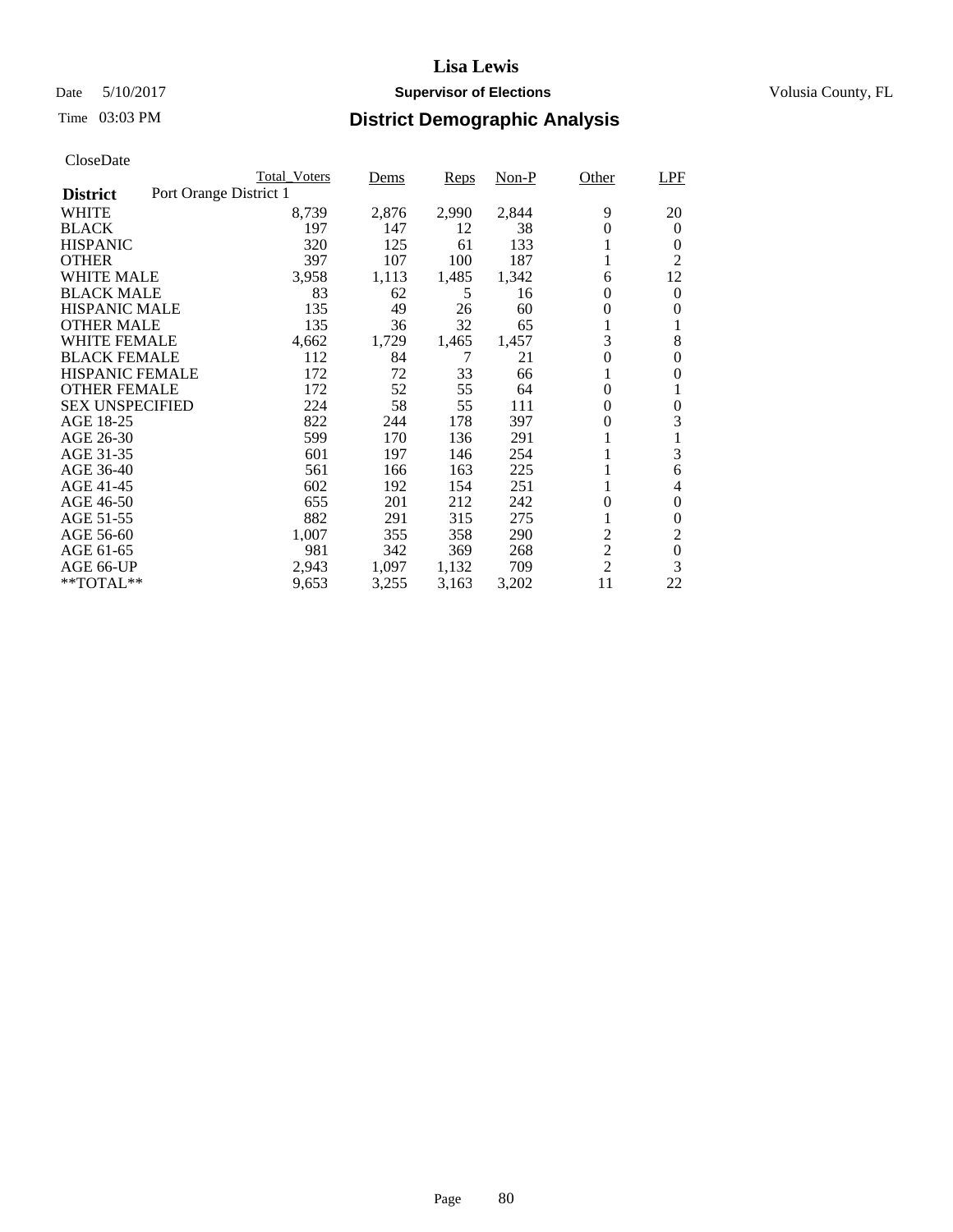### Date 5/10/2017 **Supervisor of Elections Supervisor of Elections** Volusia County, FL

|                        | <b>Total Voters</b>    |       | Dems  | Reps  | $Non-P$ | Other            | <b>LPF</b>       |
|------------------------|------------------------|-------|-------|-------|---------|------------------|------------------|
| <b>District</b>        | Port Orange District 2 |       |       |       |         |                  |                  |
| WHITE                  |                        | 9,071 | 2,822 | 3,467 | 2,753   | 6                | 23               |
| <b>BLACK</b>           |                        | 477   | 355   | 20    | 101     | 0                | 1                |
| <b>HISPANIC</b>        |                        | 381   | 134   | 90    | 156     | 0                | 1                |
| <b>OTHER</b>           |                        | 576   | 183   | 112   | 278     | $\overline{0}$   | 3                |
| <b>WHITE MALE</b>      |                        | 4,097 | 1,110 | 1,661 | 1,309   | 4                | 13               |
| <b>BLACK MALE</b>      |                        | 180   | 126   | 8     | 46      | 0                | 0                |
| <b>HISPANIC MALE</b>   |                        | 178   | 51    | 49    | 77      | 0                | 1                |
| <b>OTHER MALE</b>      |                        | 230   | 64    | 49    | 115     | 0                | $\overline{2}$   |
| <b>WHITE FEMALE</b>    |                        | 4,832 | 1,671 | 1,755 | 1,397   |                  | 8                |
| <b>BLACK FEMALE</b>    |                        | 289   | 222   | 12    | 55      | $\overline{0}$   | $\theta$         |
| <b>HISPANIC FEMALE</b> |                        | 194   | 80    | 39    | 75      | $\overline{0}$   | $\Omega$         |
| <b>OTHER FEMALE</b>    |                        | 246   | 98    | 42    | 106     | $\overline{0}$   | $\Omega$         |
| <b>SEX UNSPECIFIED</b> |                        | 259   | 72    | 74    | 108     | 1                | 4                |
| AGE 18-25              |                        | 1,012 | 275   | 273   | 459     | $\overline{0}$   | 5                |
| AGE 26-30              |                        | 839   | 261   | 236   | 334     | $\overline{c}$   | 6                |
| AGE 31-35              |                        | 703   | 209   | 202   | 286     | $\overline{c}$   | 4                |
| AGE 36-40              |                        | 609   | 188   | 181   | 237     | $\overline{0}$   | 3                |
| AGE 41-45              |                        | 538   | 149   | 192   | 195     | 0                | $\sqrt{2}$       |
| AGE 46-50              |                        | 691   | 204   | 261   | 223     | 0                | $\mathfrak{Z}$   |
| AGE 51-55              |                        | 853   | 262   | 343   | 248     | 0                | $\boldsymbol{0}$ |
| AGE 56-60              |                        | 993   | 344   | 365   | 280     | 1                | 3                |
| AGE 61-65              |                        | 944   | 358   | 337   | 249     | $\boldsymbol{0}$ | $\theta$         |
| AGE 66-UP              |                        | 3,323 | 1,244 | 1,299 | 777     |                  | $\overline{2}$   |
| **TOTAL**              | 10,505                 |       | 3,494 | 3,689 | 3,288   | 6                | 28               |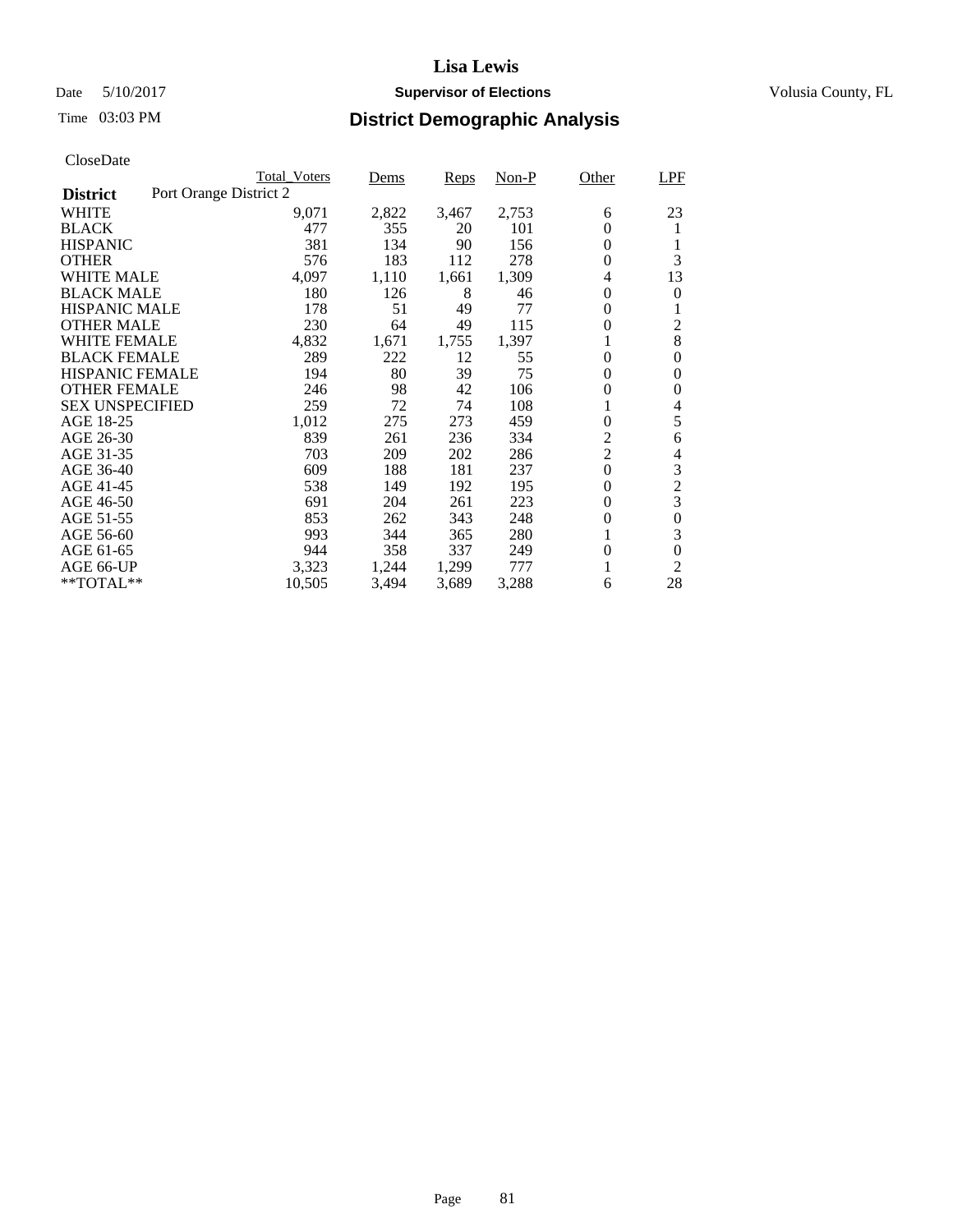### Date 5/10/2017 **Supervisor of Elections Supervisor of Elections** Volusia County, FL

|                                           | <b>Total Voters</b> | Dems  | Reps  | $Non-P$ | Other          | <b>LPF</b>     |
|-------------------------------------------|---------------------|-------|-------|---------|----------------|----------------|
| Port Orange District 3<br><b>District</b> |                     |       |       |         |                |                |
| <b>WHITE</b>                              | 10,542              | 2,926 | 4,519 | 3,060   | 8              | 29             |
| <b>BLACK</b>                              | 390                 | 294   | 16    | 79      | $\overline{0}$ | 1              |
| <b>HISPANIC</b>                           | 404                 | 135   | 95    | 171     | $\overline{0}$ | 3              |
| <b>OTHER</b>                              | 645                 | 193   | 163   | 286     | $\overline{2}$ | 1              |
| <b>WHITE MALE</b>                         | 4,760               | 1,133 | 2,135 | 1,468   | 6              | 18             |
| <b>BLACK MALE</b>                         | 188                 | 134   | 10    | 43      | 0              | 1              |
| <b>HISPANIC MALE</b>                      | 187                 | 71    | 41    | 73      | 0              | $\overline{c}$ |
| <b>OTHER MALE</b>                         | 231                 | 71    | 70    | 89      |                | $\Omega$       |
| <b>WHITE FEMALE</b>                       | 5,631               | 1,753 | 2,321 | 1,546   |                | 10             |
| <b>BLACK FEMALE</b>                       | 197                 | 156   | 5     | 36      | $\theta$       | $\Omega$       |
| <b>HISPANIC FEMALE</b>                    | 204                 | 61    | 49    | 93      | 0              | 1              |
| <b>OTHER FEMALE</b>                       | 293                 | 97    | 70    | 124     |                |                |
| <b>SEX UNSPECIFIED</b>                    | 290                 | 72    | 92    | 124     |                |                |
| AGE 18-25                                 | 1,042               | 267   | 320   | 444     |                | 10             |
| AGE 26-30                                 | 917                 | 250   | 299   | 364     | 3              | 1              |
| AGE 31-35                                 | 806                 | 215   | 275   | 310     | $\overline{c}$ | 4              |
| AGE 36-40                                 | 734                 | 214   | 244   | 271     |                | 4              |
| AGE 41-45                                 | 768                 | 215   | 294   | 257     | 1              | 1              |
| AGE 46-50                                 | 824                 | 227   | 340   | 255     | 0              | $\overline{c}$ |
| AGE 51-55                                 | 928                 | 261   | 409   | 254     | 0              | $\overline{4}$ |
| AGE 56-60                                 | 954                 | 302   | 408   | 242     | $\overline{0}$ | $\overline{2}$ |
| AGE 61-65                                 | 1,040               | 364   | 412   | 263     | $\overline{0}$ | 1              |
| AGE 66-UP                                 | 3,968               | 1,233 | 1,792 | 936     | $\overline{2}$ | 5              |
| **TOTAL**                                 | 11,981              | 3,548 | 4,793 | 3,596   | 10             | 34             |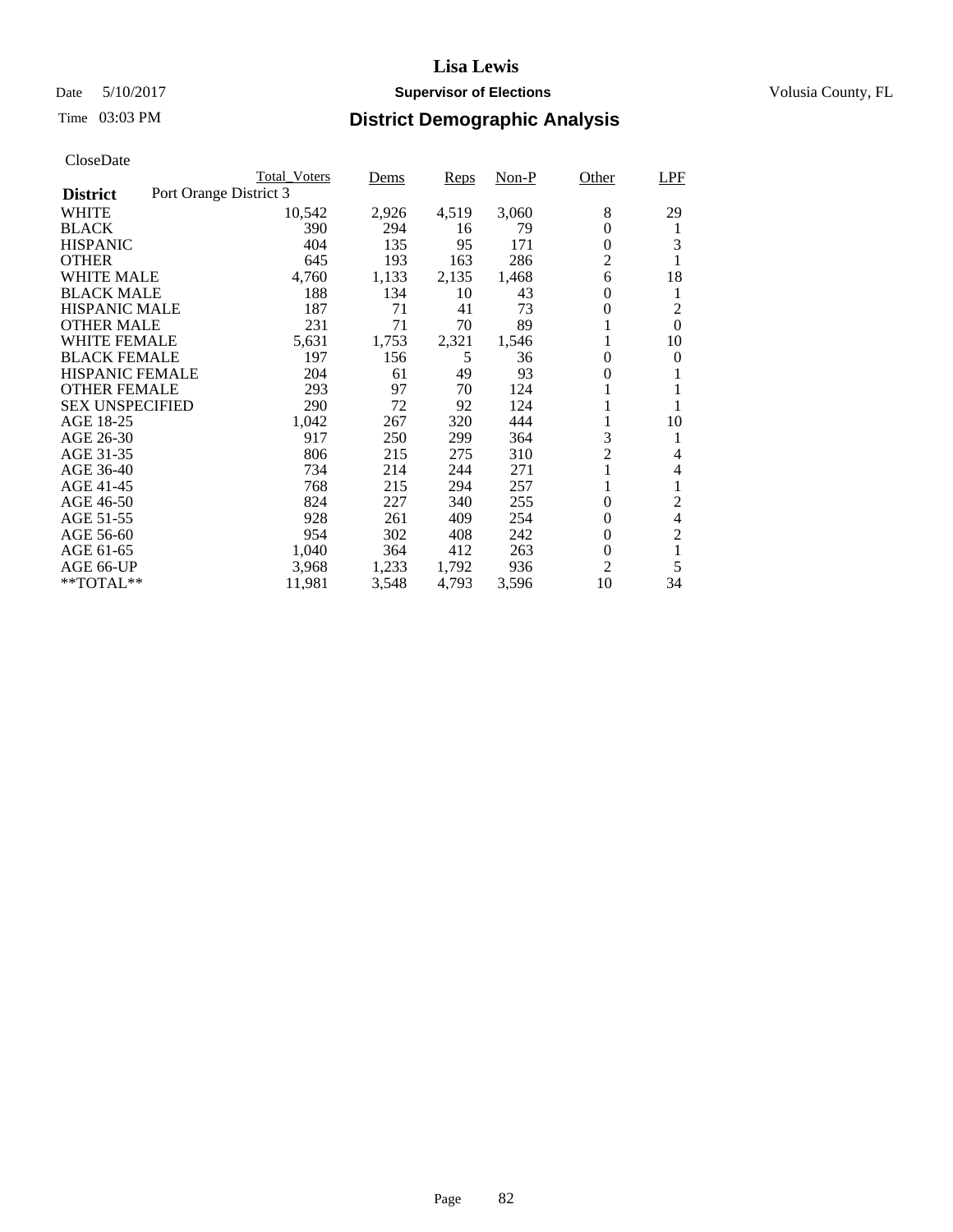### Date 5/10/2017 **Supervisor of Elections Supervisor of Elections** Volusia County, FL

|                                           | <b>Total Voters</b> | Dems  | Reps  | $Non-P$ | Other            | <b>LPF</b>     |
|-------------------------------------------|---------------------|-------|-------|---------|------------------|----------------|
| Port Orange District 4<br><b>District</b> |                     |       |       |         |                  |                |
| <b>WHITE</b>                              | 9,967               | 2,779 | 4,478 | 2,668   | 10               | 32             |
| <b>BLACK</b>                              | 333                 | 234   | 31    | 68      | 0                | $\theta$       |
| HISPANIC                                  | 397                 | 153   | 109   | 132     | 1                | $\overline{c}$ |
| <b>OTHER</b>                              | 632                 | 209   | 158   | 263     | $\overline{0}$   | $\overline{2}$ |
| <b>WHITE MALE</b>                         | 4,685               | 1,130 | 2,185 | 1,342   | 6                | 22             |
| <b>BLACK MALE</b>                         | 156                 | 96    | 22    | 38      | $\boldsymbol{0}$ | $\theta$       |
| <b>HISPANIC MALE</b>                      | 173                 | 61    | 49    | 62      | 0                | 1              |
| <b>OTHER MALE</b>                         | 249                 | 84    | 67    | 96      | 0                | $\overline{2}$ |
| <b>WHITE FEMALE</b>                       | 5,140               | 1,621 | 2,227 | 1,279   | $\overline{4}$   | 9              |
| <b>BLACK FEMALE</b>                       | 172                 | 136   | 9     | 27      | $\overline{0}$   | $\theta$       |
| <b>HISPANIC FEMALE</b>                    | 220                 | 92    | 58    | 68      | 1                | 1              |
| <b>OTHER FEMALE</b>                       | 267                 | 105   | 65    | 97      | $\overline{0}$   | $\Omega$       |
| <b>SEX UNSPECIFIED</b>                    | 267                 | 50    | 94    | 122     | 0                | 1              |
| AGE 18-25                                 | 1,136               | 307   | 343   | 481     | 1                | 4              |
| AGE 26-30                                 | 688                 | 219   | 210   | 248     | 3                | $\,8\,$        |
| AGE 31-35                                 | 656                 | 190   | 214   | 243     | $\overline{2}$   | 7              |
| AGE 36-40                                 | 756                 | 218   | 263   | 275     | $\boldsymbol{0}$ | 0              |
| AGE 41-45                                 | 905                 | 241   | 375   | 281     | $\overline{c}$   | 6              |
| AGE 46-50                                 | 1,047               | 259   | 486   | 300     | $\boldsymbol{0}$ | $\overline{2}$ |
| AGE 51-55                                 | 1,053               | 277   | 502   | 270     | $\overline{2}$   | $\overline{c}$ |
| AGE 56-60                                 | 1,097               | 340   | 526   | 229     | $\boldsymbol{0}$ | $\overline{c}$ |
| AGE 61-65                                 | 1,108               | 390   | 495   | 220     | 1                | $\frac{2}{3}$  |
| AGE 66-UP                                 | 2,883               | 934   | 1,362 | 584     | $\theta$         |                |
| **TOTAL**                                 | 11,329              | 3,375 | 4,776 | 3,131   | 11               | 36             |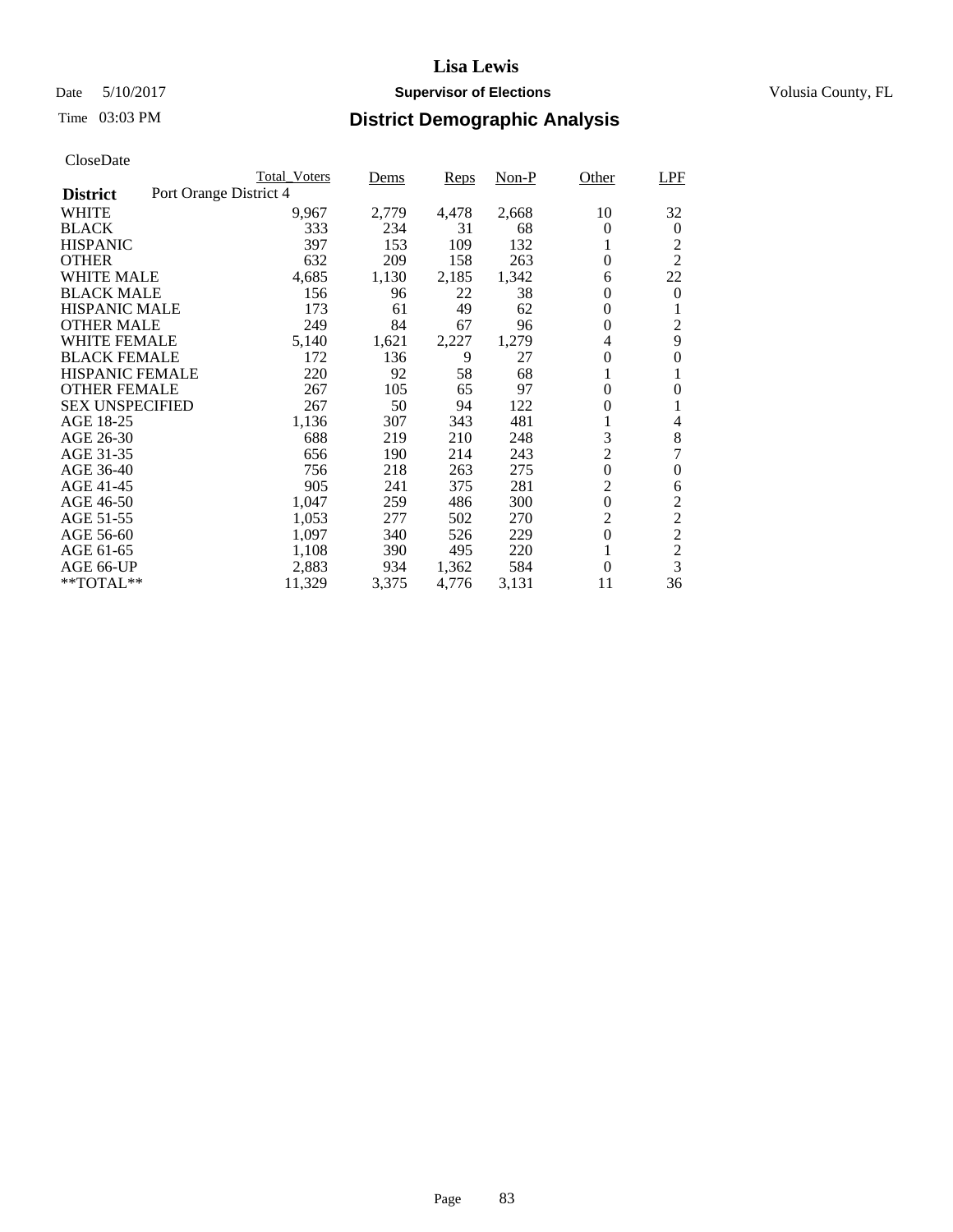### Date 5/10/2017 **Supervisor of Elections Supervisor of Elections** Volusia County, FL

# Time 03:03 PM **District Demographic Analysis**

| CloseDate              |               |                     |       |             |         |                  |                  |
|------------------------|---------------|---------------------|-------|-------------|---------|------------------|------------------|
|                        |               | <b>Total Voters</b> | Dems  | <u>Reps</u> | $Non-P$ | Other            | <b>LPF</b>       |
| <b>District</b>        | South Daytona |                     |       |             |         |                  |                  |
| <b>WHITE</b>           |               | 7,120               | 2,371 | 2,625       | 2,102   | 9                | 13               |
| <b>BLACK</b>           |               | 803                 | 621   | 24          | 158     | $\overline{0}$   | $\theta$         |
| <b>HISPANIC</b>        |               | 278                 | 128   | 55          | 93      | $\overline{2}$   | $\theta$         |
| <b>OTHER</b>           |               | 404                 | 148   | 80          | 174     | $\boldsymbol{0}$ | $\overline{2}$   |
| <b>WHITE MALE</b>      |               | 3,268               | 932   | 1,307       | 1,015   | 6                | 8                |
| <b>BLACK MALE</b>      |               | 296                 | 229   | 10          | 57      | 0                | $\theta$         |
| <b>HISPANIC MALE</b>   |               | 128                 | 49    | 30          | 48      | 1                | $\Omega$         |
| <b>OTHER MALE</b>      |               | 129                 | 47    | 29          | 52      | $\overline{0}$   | 1                |
| WHITE FEMALE           |               | 3,772               | 1,420 | 1,290       | 1,054   | 3                | 5                |
| <b>BLACK FEMALE</b>    |               | 493                 | 383   | 13          | 97      | $\overline{0}$   | $\theta$         |
| <b>HISPANIC FEMALE</b> |               | 143                 | 76    | 24          | 42      |                  | $\theta$         |
| <b>OTHER FEMALE</b>    |               | 181                 | 76    | 39          | 65      | $\overline{0}$   | 1                |
| <b>SEX UNSPECIFIED</b> |               | 195                 | 56    | 42          | 97      | 0                | $\theta$         |
| AGE 18-25              |               | 785                 | 268   | 181         | 331     | $\overline{c}$   | 3                |
| AGE 26-30              |               | 707                 | 266   | 155         | 283     | 3                | $\boldsymbol{0}$ |
| AGE 31-35              |               | 598                 | 212   | 149         | 231     | $\overline{2}$   | 4                |
| AGE 36-40              |               | 522                 | 194   | 124         | 200     | $\overline{2}$   | 2                |
| AGE 41-45              |               | 481                 | 170   | 167         | 143     | $\boldsymbol{0}$ | 1                |
| AGE 46-50              |               | 662                 | 236   | 227         | 198     | $\overline{0}$   | 1                |
| AGE 51-55              |               | 813                 | 299   | 283         | 231     | 0                | $\theta$         |
| AGE 56-60              |               | 885                 | 327   | 332         | 224     | $\overline{2}$   | $\theta$         |
| AGE 61-65              |               | 871                 | 356   | 303         | 210     | $\overline{0}$   | $\overline{c}$   |
| AGE 66-UP              |               | 2,281               | 940   | 863         | 476     | $\theta$         | $\overline{2}$   |
| $*$ TOTAL $*$          |               | 8,605               | 3,268 | 2,784       | 2,527   | 11               | 15               |